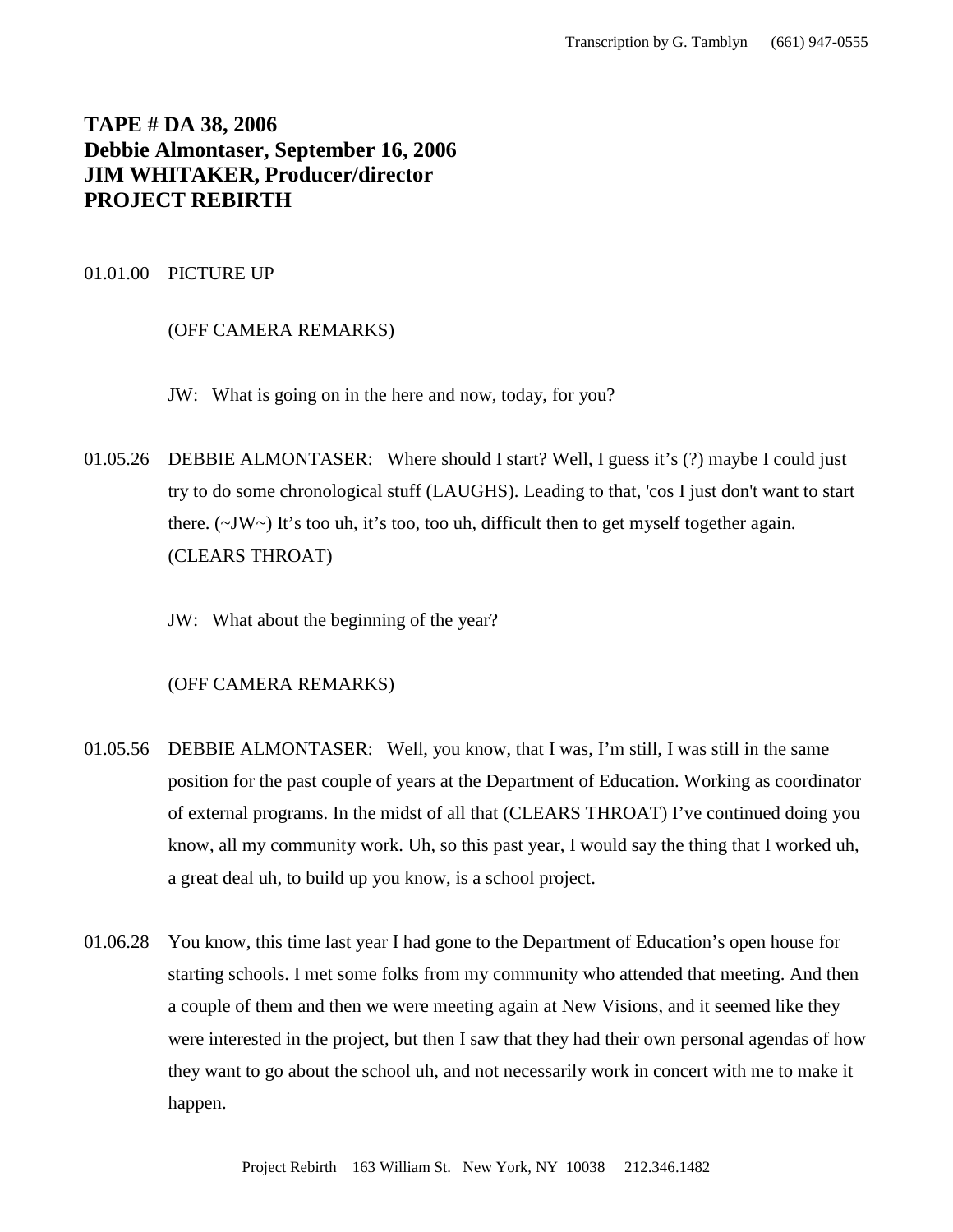- 01.07.00 And uh, unfortunate uh, the, by the end of (?) September, they you know, withdrew wanting to work on the project because they didn't feel they had the capacity and wanted to wait 'til the following year. I tried to re-salvage things with New Visions, and New Visions felt like you know, it's just, you know, the proposal is due in 10 days. There's no way that you know, it would make sense.
- 01.07.30 And you need a team and you need committed people and organizations. And uh, you know, I said you're absolutely right. So if you want to do this, call me again in the spring and we'll get started earlier. And they did, they called me in the spring uh, and then we, I rummaged up a list of people for them to contact in the Arab-American community (CLEARS THROAT). And they held the meeting, finally uh, the beginning of (?) April to introduce the whole concept of developing an Arabic dual language high school.
- 01.08.03 And it was really, really wonderful to have about 12 or 15 people from the community come and hear about this exciting project. And the energy and the excitement. And I had mentioned to them about how this could have happened last year, and the school would have been opening this September; however, things didn't you know, work out the way (CLEARS THROAT) I had anticipated them working out with people at New Visions.
- 01.08.32 You know, the poor outreach that they did only drew up a couple of people, and those couple of people who did come forward were not interested in sharing the whole idea with the broader community and wanted to head-spear it themselves, but realized they couldn't. And last minute they withdrew. And here we are now, again, and we really need to make this happen, because if we don't it's going to be a lost opportunity.

JW: Was the false start with your first proposal a real thing or just something that happened?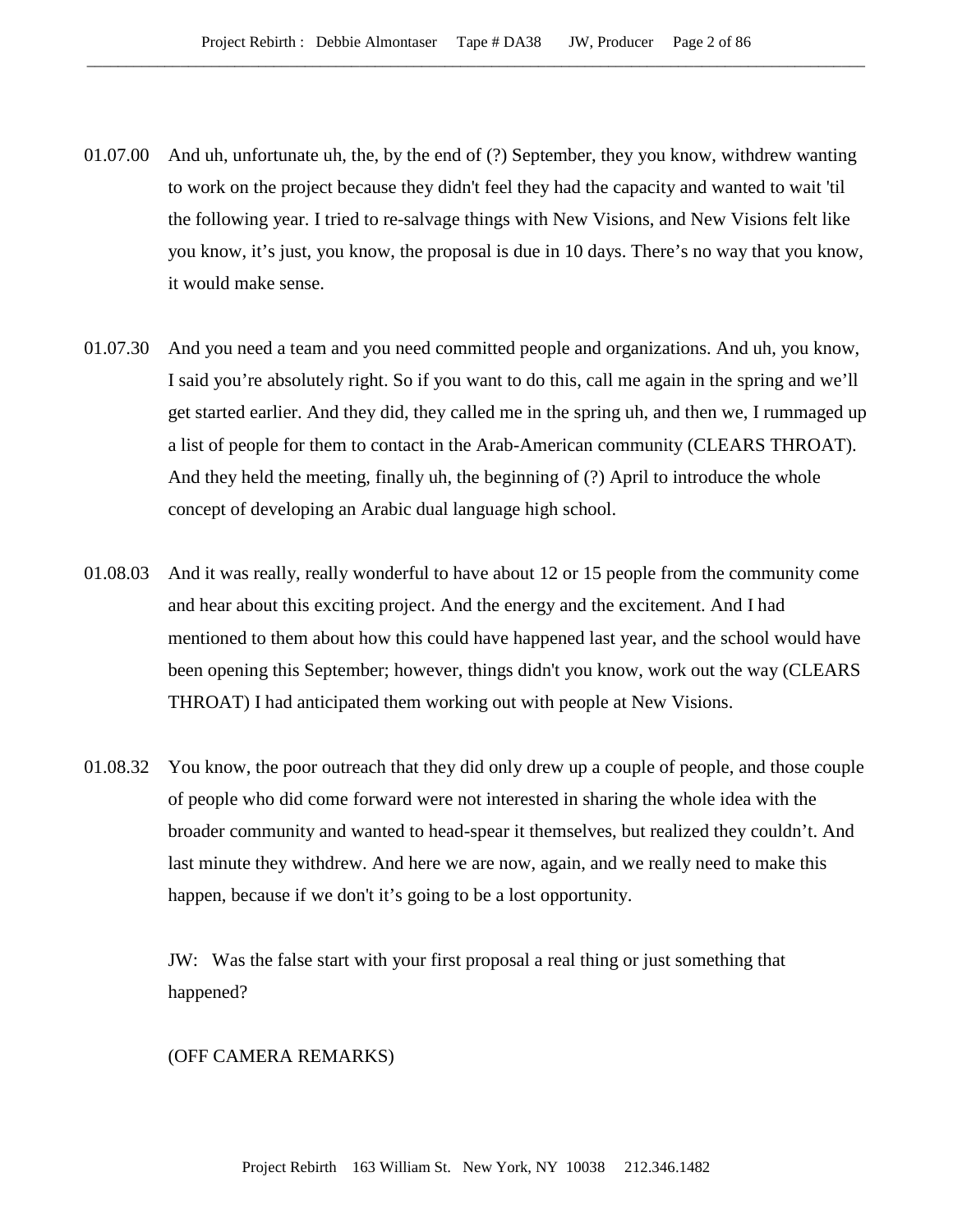- 01.09.57 DEBBIE ALMONTASER: Well, there was definitely something behind it, there were there were people, there were a couple of people that had personal agendas. They wanted to headspear it. They wanted their name all over it. They wanted to say that their organization did it. And really didn't understand that you just can't do things that way. The model that New Visions, as well as the Department of Education with all these new high schools is community involvement. Is getting all stakeholders of a community involved in creating a school.
- 01.10.29 And so in their minds, and this was in one of the emails that I got sent to me from one of them, they wanted to put together a team, put together a formal proposal and then, you know, present it to the community. And I was like Ok, that's not the way (LAUGHS) you know, that this model should be. This should be involving everybody. You know, and anybody who wants to be a part of it should have that opportunity.
	- JW: You start with the outside and get support?

- 01.11.10 DEBBIE ALMONTASER: Right. And my emphasis uh, to these two people was that from my own experience with Arab Heritage Week, the Arab-American community does not respond (LAUGHS) very well to people just initiating things on their own and saying, you know, here is what we have.
- 01.11.30 You know, we just got Arab-American heritage inaugurated by the city, you know, now let's work together and organize these events. It just, there were individuals, particular people who are of the elder generation who felt that you know, this should have been discussed uh, and we should have all gone to ask for it. You know, no, you didn't have the authority to speak on our behalf, which you know, I still sometimes every now and then question like well, you know, how do you get the authority?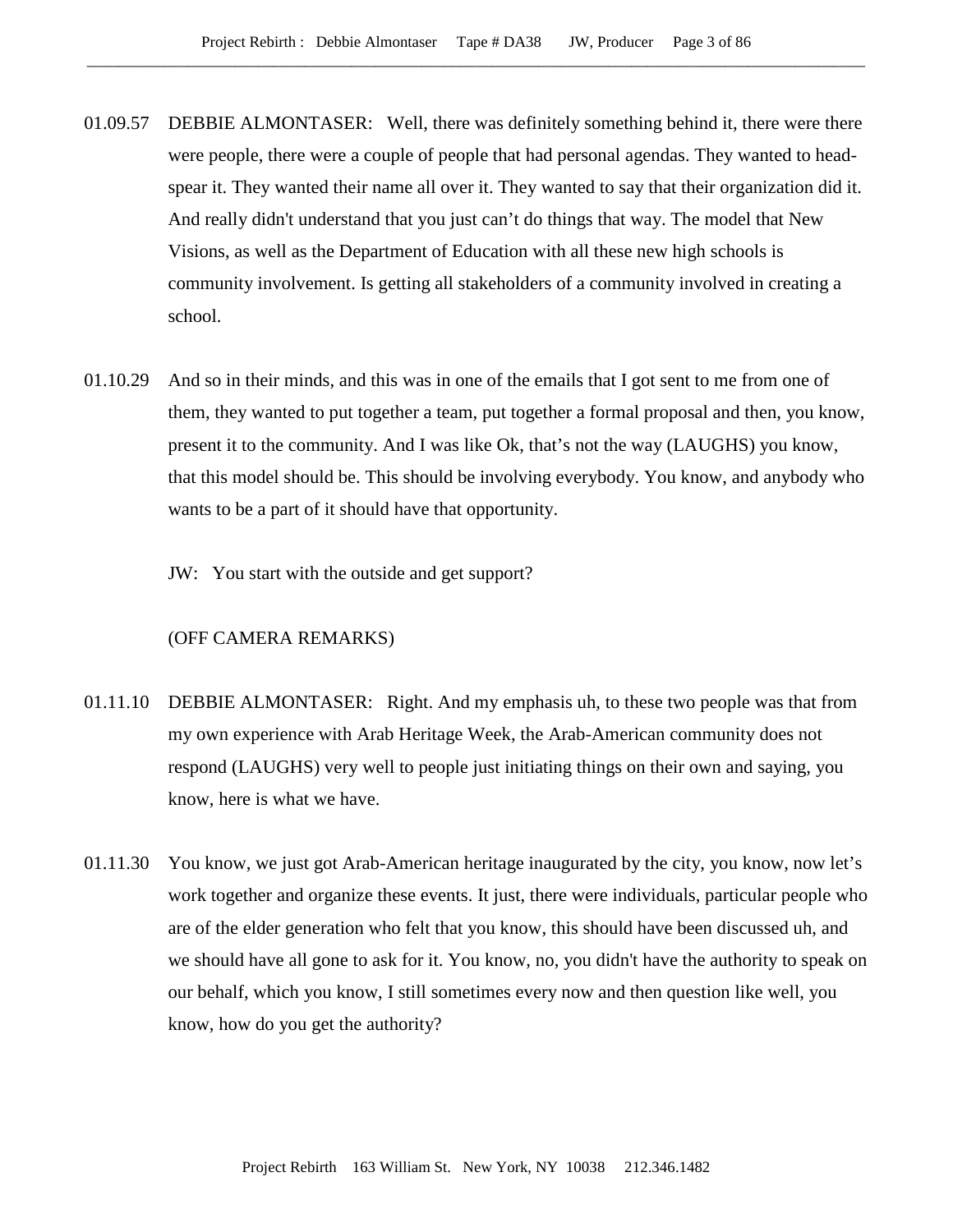- 01.12.04 Who appoints you to have the authority? (LAUGHS) And uh, you know, it's, sometimes it's tiring to have to deal with all of that. And uh, from that experience uh, you know, even though I know that I try to be very inclusive in the beginning and people ask me (?) you know, ok, let us know if it, if it works out we'll be happy to come together and you know, and organize and plan for Arab Heritage Week, and then when it really became a reality, everybody was shocked.
- 01.12.35 You know, I almost felt like they were just yes-ing me to, you know, but the whole time not believing that this is actually gonna happen, or that I'm really advocating for it. But no one ever said, well, I want to go to meetings with you, or I want to be a part of doing it. But in all of my conversations I was like, you know, there's someone in the mayor's office that I've been working with and negotiating and eventually when I get the green light, you know, I'm gonna ask for a meeting where we all go and meet with them, as many people from the leadership to meet with them and finalize things.
- 01.13.10 So it's interesting that how some people understand that sometimes negotiations happen with one or two people, you know, and I think people who are politically savvy understand that and know that that's the best way to get results.

- 01.13.50 DEBBIE ALMONTASER: So yeah, and uh, you know, it's interesting because now there are a lot of national Arab and Muslim organizations doing these kind of trainings to help people become more politically savvy in negotiating things, and they all uh, they've uh, both, couple of trainings I've gone to have overemphasized the fact that you need to have a small group of individuals. You know, no more than 4, you know, that's the maximum, two is minimum, you know, and, and proceed forward. Uh, and so you know, we uh, it took a couple of years.
- 01.14.27 You know, I persevered and I kept going back and going back, and eventually when there were like were interested in this, you know, get the community involved, write us a letter and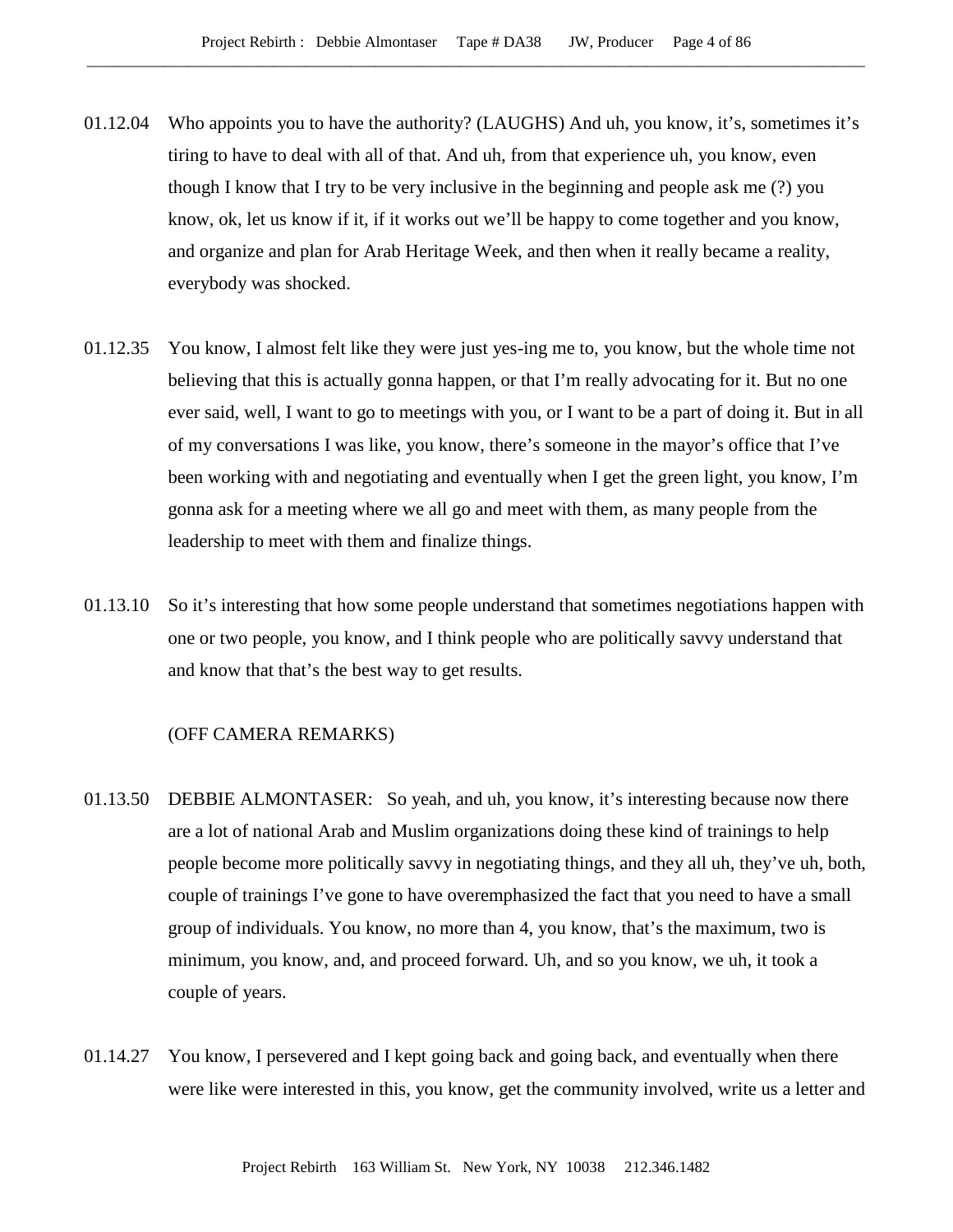get as many organizations you know, requesting this, and that's when I rallied everybody and everybody was shocked that this was actually happening (LAUGHS). And they did sign their name. Uh, it came by surprise, but we did it, you know, and from that experience, I realize that anything that I need to work on with the Arab-American community, that I needed to you know, to try to include them in the process from the very beginning in order for it to be successful.

01.15.09 And so the whole thing with this school project was that uh, it was a build up. I gave a list of names, I said these are very important people to invite. When you invite them ask them to extend the invitation to others. Uh, so you can have as many people come and hear about this project.

JW: The heritage week process happened, and then people came on board?

### (OFF CAMERA REMARKS)

JW: What about the lesson to be learned?

- 01.15.50 DEBBIE ALMONTASER: Oh, the lesson I learned was well after Arab Heritage Week, after the inauguration, there were a couple of people who questioned my authority as to, you know, who authorized me to go speak on behalf of the community for Arab Heritage Week. And it was a couple of people who were just, who felt that, you know, that that should have been something discussed prior. And I resented the fact that I had to explain myself and say, yes, I did speak to five or six individual leaders, and I explained to them that I was working on this, and eventually that I needed their support to come on board when things panned out.
- 01.16.30 And they gave me their support, and here we are today. You know, so if people feel that they weren't included in the preliminary stages of discussions, you know, this is just the way that, the mayor's office works, you know? And the couple of times I asked to bring other people, they were not interested in meeting with the other people in the community. They wanted to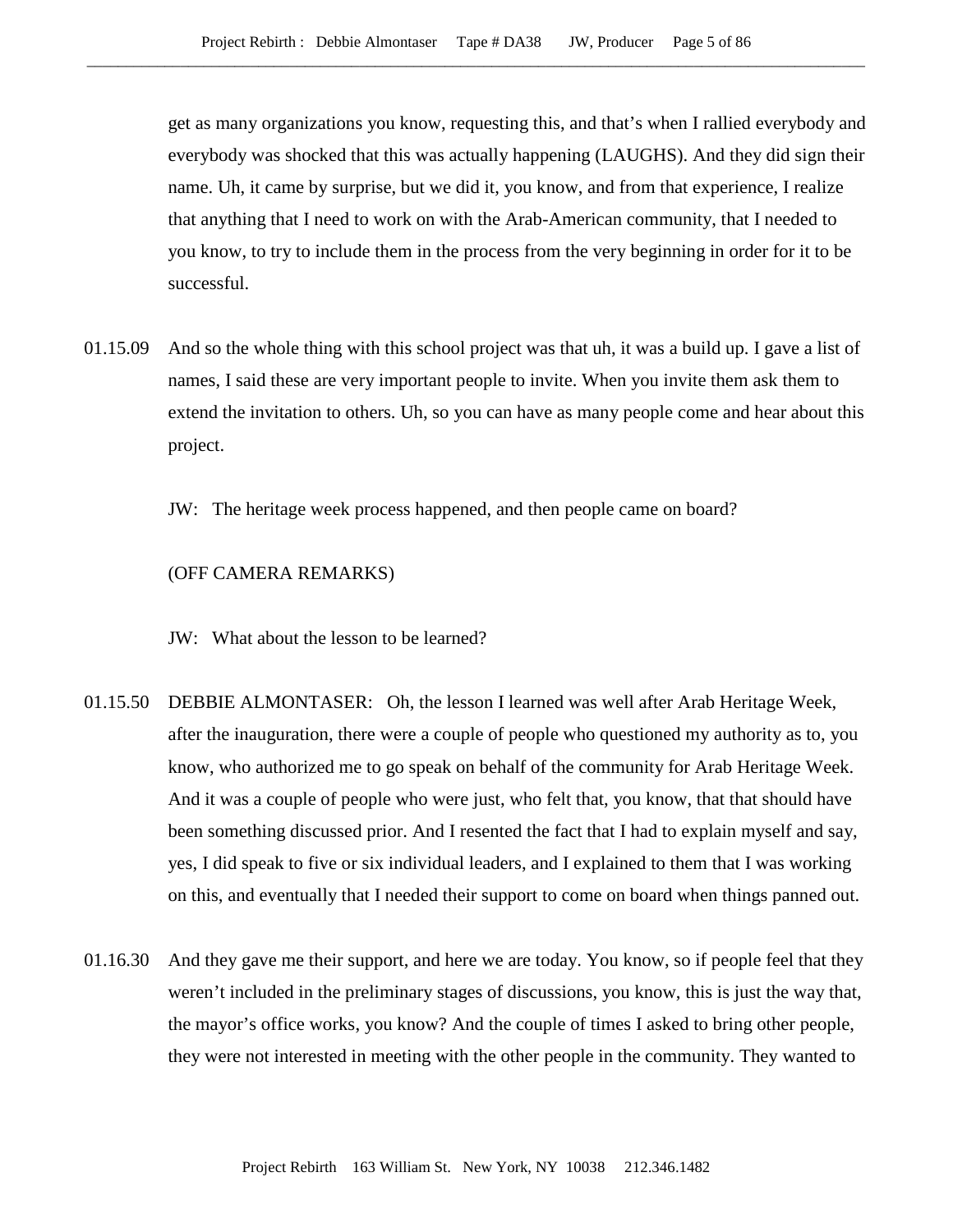just take you know, their time to gradually you know, figure out where and how they want to go about this.

JW: People also don't like to be a part of a failure?

- 01.17.16 DEBBIE ALMONTASER: And so the last thing I learned was, ok, you know, this is something that people, a couple of people called me on the carpet to. So I'm going to make sure that they feel included in a part of the process in the beginning. And uh, it's interesting (LAUGHS) because as inclusive as you want to be, there are still naysayers.
- 01.17.39 You know, naysayers who will always find something, you know, to nitpick about, and uh, and try to derail things. So you know, the whole process of bringing the community together, you know, the excitement, the commitment uh.
- 01.17.57 And then when it came to making very concrete decisions of which of the organizations in the Arab-American community will become the lead organization to receive the seed grant uh, to develop the school, it became really hairy. There was one organization which fit, you know, exactly what New Visions and the Department of Education would be looking for. It's a non-(secretarian?) organization providing social services. And youth development. And then the other organization that was nominated by some of the community members was actually an organization that formed an Islamic school.
- 01.18.42 And they felt that they qualified and had a better understanding of how to develop a school than the other organization. And so the community had to go through this process of uh, you know, voting on which organization would be the best fit.
- 01.19.01 So the two organizations are requested to write proposals to this committee. Uh, and do presentations and then have a question and answer uh, after they got to do their presentations. And throughout the whole process, after going to the New Visions meetings, people felt that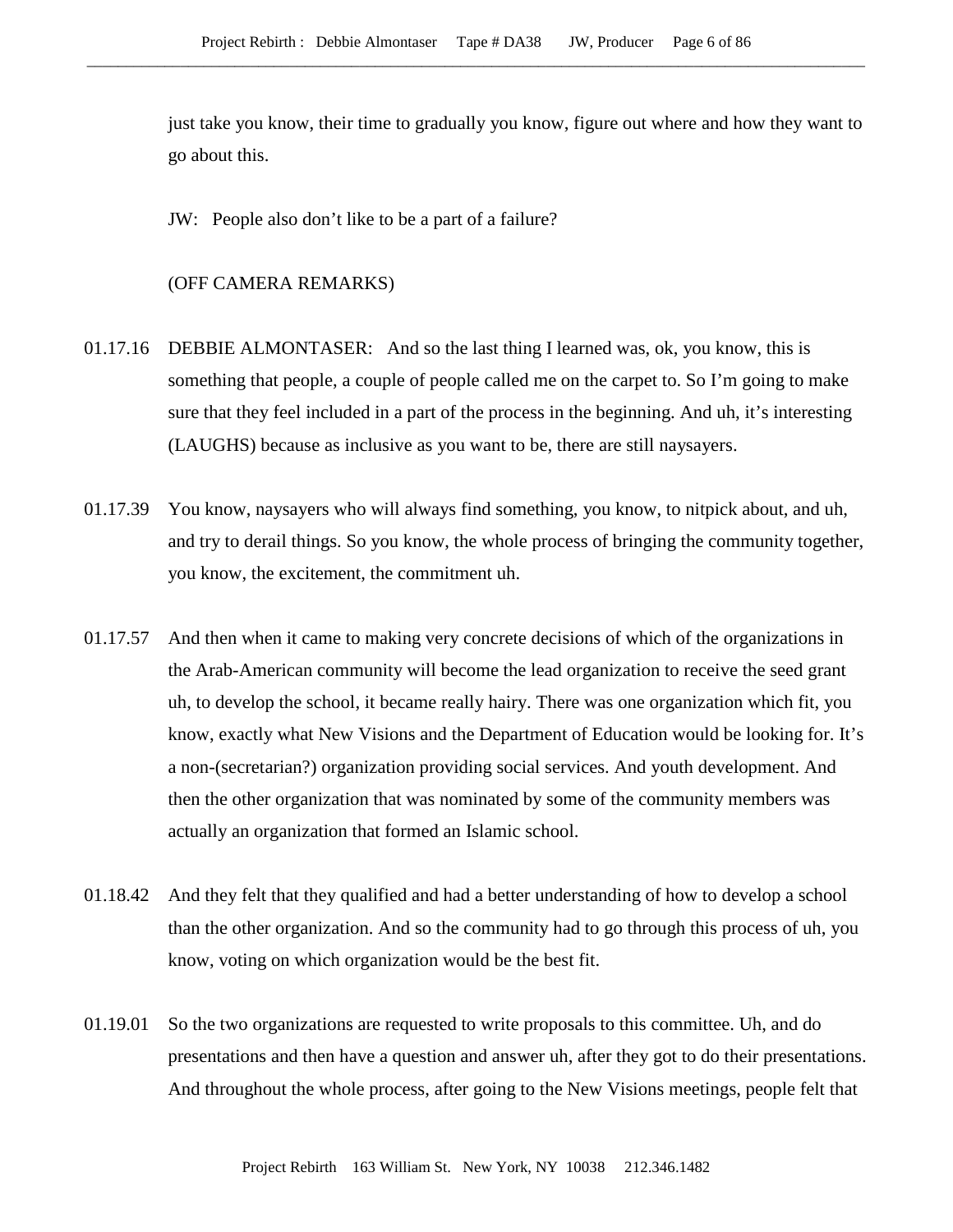I should be the one leading the meetings and, and guiding the process, being that I'm, knew about it from the very beginning.

- 01.19.30 Uh, and that I work for the Department of Education and have a clear understanding of what was required. And so that was really, you know it was really wonderful because uh, you know, at the second meeting, one of the people said, well, you know, if people don't mind, I think Debbie should continue leading this, and being in the chair of this process until we make all the important decisions, and I said, you know, I'll be happy to do it but if someone else wants to do it, please, by all means.
- 01.20.01 And uh, it was unanimously voted that I do it. And uh, it was difficult, because I, you know, needed to remain neutral (LAUGHS) and at the same time, you know, I had my own personal, I don't want to say interest, but my personal wants and needs for this project. And I had to always, you know, do some self-checking in the process to make sure that my personal agenda did not interfere with the process.
- 01.20.34 And it was so hard, because uh, you know, there were things being said, and people, you know, wanting to shift things. And I couldn't be the one to say no, but let's go this way or you know, I had to let the process between the entire group, you know, just the discussions to continue and hopefully somebody would say something that would, you know, shift things. Uh.

JW: What about the dichotomy of personal agenda?

- 01.21.42 DEBBIE ALMONTASER: Well, my personal agenda I would say started uh, that fall after I had a conversation with the person at New Visions. And I actually met with the president. He, he met with me first and then he, they invited me for another meeting, and I met the president of New Visions.
- 01.22.03 And it was 'cos they wanted to meet me. He wanted to meet me. They were so excited to hear about me, about the work that I do, about my you know, education background. You know,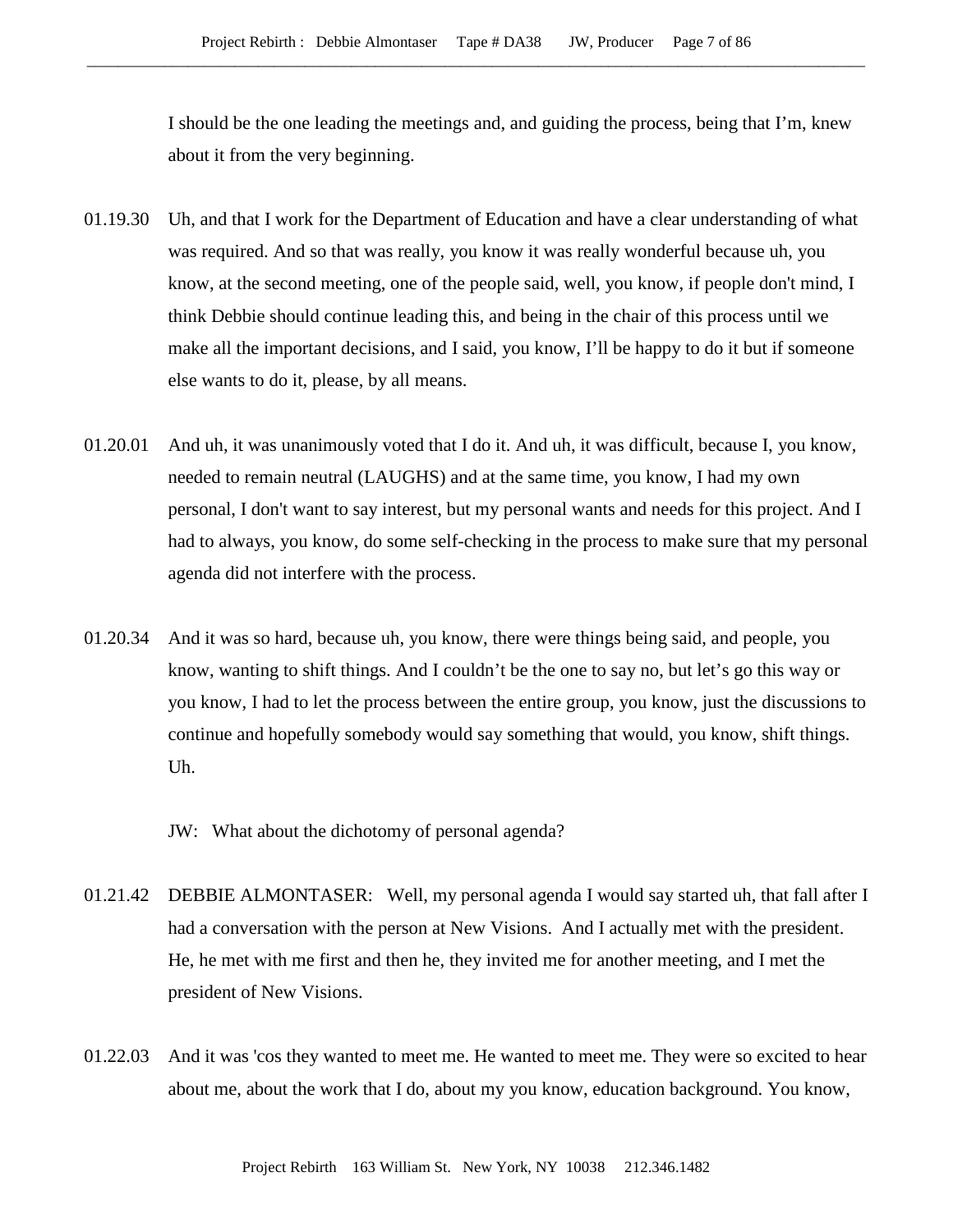having my principal's license. And at that meeting they were very much trying to convince me to lead the school. And I was, at that point in my life, somewhat resistant.

- 01.22.30 But a part of me was very, very uh, excited about it, and wanted it. But then the other part of me was afraid to go there because of just the way the world still continued. You know, the backlash, the discrimination, the detentions, just, you know, the whole issue of, of my community being under siege and saying to myself, ok, if I do start a school, and I lead the school, that means I will be confined to a building.
- 01.23.02 And I'd be responsible for you know, 3 to 500 students. And if anything in the outside world happened, I wouldn't really be able to do anything because I'd, they're my priority. Am I ready to make that kind of decision?
	- JW: You had to make that decision with you kids after 9-11?
- 01.23.44 DEBBIE ALMONTASER: And they helped me find my way (LAUGHS) out of teaching and, and doing this kind of work. And uh.

JW: It's now like you're being pulled back to where you started?

- 01.24.03 DEBBIE ALMONTASER: And not only that but uh, had September 11<sup>th</sup> not have happened, I would probably be a principal somewhere. Because I was in the Aspiring Leadership Program, which was uh, intensive uh, supervision-administration leadership program that I was nominated for, selected, and then I was in my last semester, and the whole you know, notion with it was once you graduate, you know, you're gonna get three offerings.
- 01.24.35 And in the three offerings, the first two you could say you're not interested in that, that offer. Uh, but the third one you have to take, and that was the part of the contract. So uh, over the years, you know, September  $11<sup>th</sup>$  happened. I was in the classroom, finished a program. I was given the first offer, you know, are you ready, we have a couple of placements, we think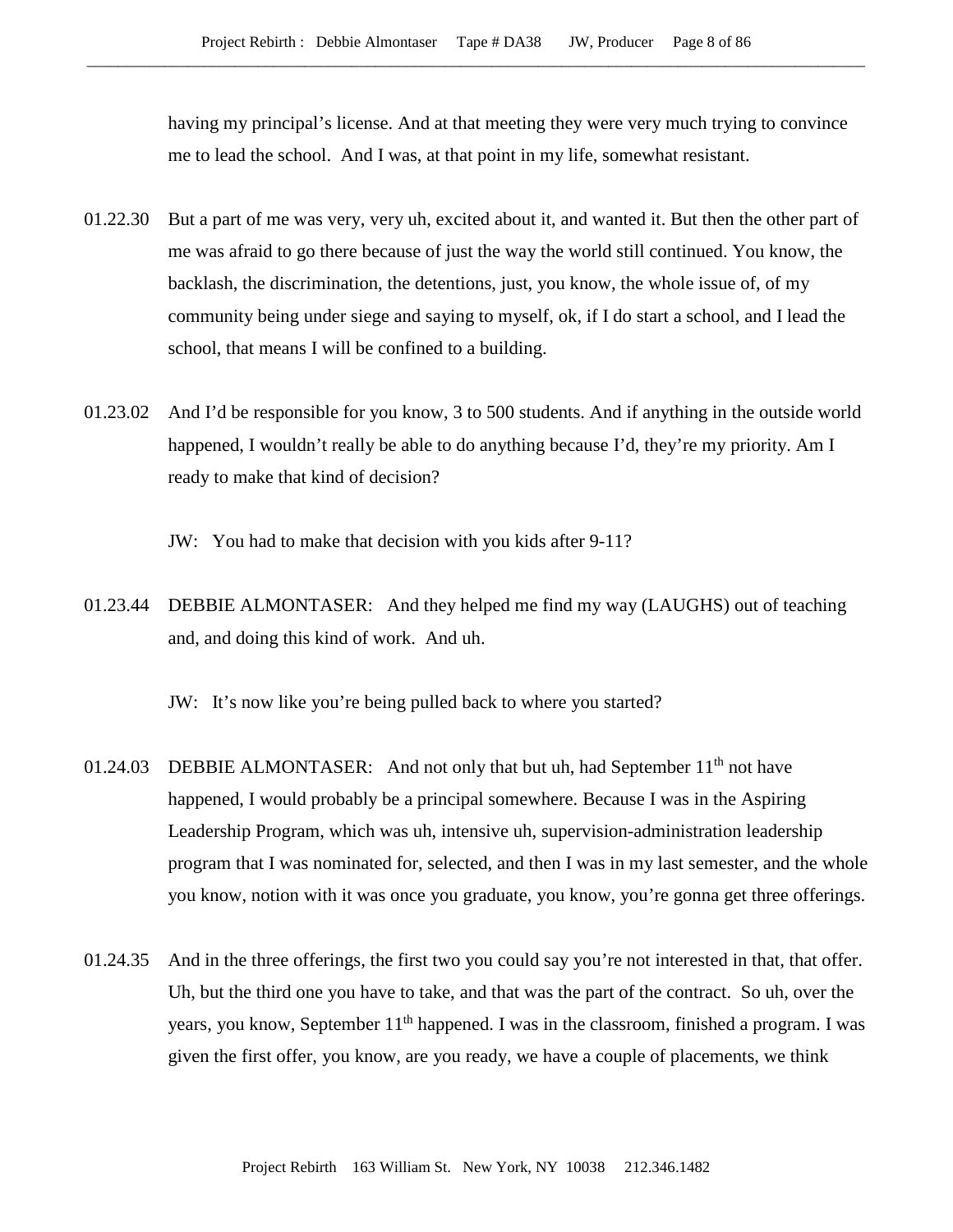you'd be great at So-and-So school, and my response to the (?) deputy superintendent was I'm not ready.

- 01.25.10 You know, the state of the world, the state of my community, I just can't make the commitment. I am committed to education, I am committed to doing anything uh, that will you know, make the world a better place for students. But I'm not yet ready to make the commitment to be a school leader.
- 01.25.31 So that was in uh, February, and then I got the second offer uh, in September of uh, 2002. And again, I said I'm not ready. And they were very supportive. The deputy superintendent and the superintendent at that time were very supportive and understood the importance of the work that I was doing for them. Uh, and not to pressure me into taking anything.
- 01.26.00 Uh, and then of course the third position, the third time came up and I explained the same thing, and they were very uh, you know, understanding. They're like, you know, the work that you're doing is powerful and important and we want it to continue, but we wanted to give you this, this fair option uh, as we you know, we all agreed upon. But uh, you know, September  $11<sup>th</sup>$  happened, I put my dream you know, on the shelf.
- 01.26.34 That's what somebody said the other day when I was having this conversation. You shelved your dream, you know, to help others. And now you know, you're (?) reconsidering to move on with your life, to do this. And uh, it was that meeting at New Visions where, at the end of the meeting and just seeing the excitement and I was thinking to myself, I was like what is it that they see in me that I don't see in myself that is making them so excited? (LAUGHS)
- 01.27.02 And uh, I left that meeting, you know, I wouldn't give them a straight answer. I said, I told them (?) I needed to think about it, and that I would get back to them, and you know, we'll move forward from there. And the meeting ended, and I went with Adam, he waited with me for the elevator, and he was just giving me this last little, you know, you know, cheerleader moment of like you would be the best person for this.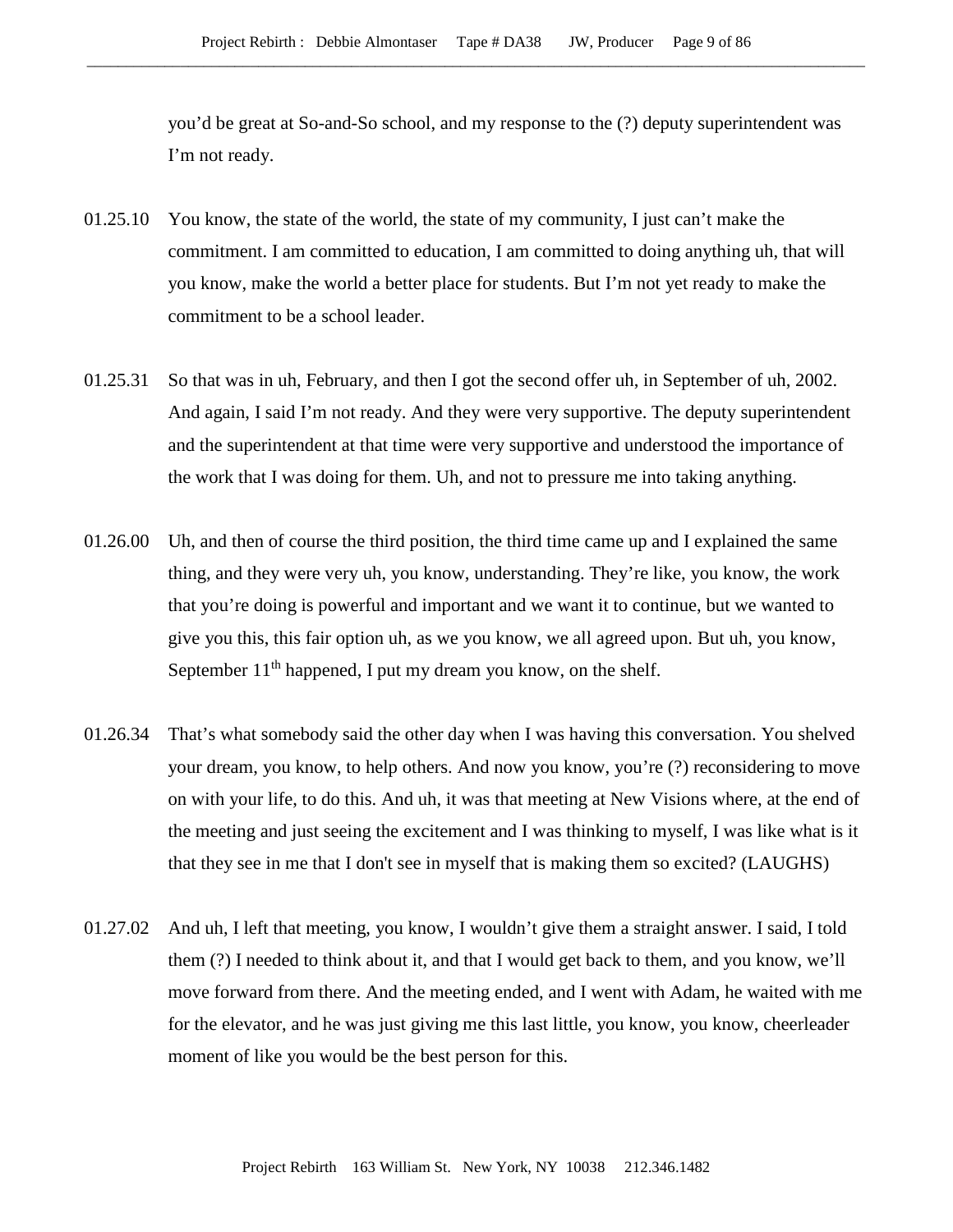- 01.27.34 And he, he left me with you know, one sentence, and that was you know, Debbie, this is an opportunity for you to bridge the gap between East and West. You know, this is what all of your work is about, you know, building bridges of understanding. You would actually be merging what you are doing on a global kind of way into a local kind of way in a school community.
- 01.28.06 You know, you can pull onto all the resources, all the networks that you have developed in the, you know, past few years, and really create a dynamite school that would really be you know, your, your field to build bridges of understanding between people.

JW: When was this conversation?

01.28.28 DEBBIE ALMONTASER: This took place last year, in the fall. And I had just, I was blown away when he said, you know, this would be your opportunity to bridge the East and West.

JW: Why were you blown away?

- 01.28.44 DEBBIE ALMONTASER: It meant a lot because that I think for me, for the past several years, that's all I've been trying to do is help people understand who Arabs are and who Muslims are, and our culture, you know, our rituals, our customers, you know, and then also how we're a part of this, you know, country and you know, the fabric of it, and you know.
- 01.29.06 And if you can understand the two, you know, then you can that gap is bridged. And that's, that for me just uh, you know, it, it resonated and I left, and I kept thinking about what he was saying, and I came to the realization that maybe this is where I needed to go with my life.
- 01.29.30 You know, that I'm all over the place (LAUGHS). I'm spread thin. Uh, I'm circling sometimes, trying to figure out where does this, where is this work taking me, where you know, is it, you know, as effective as I really think it is, and sometimes you know, I doubt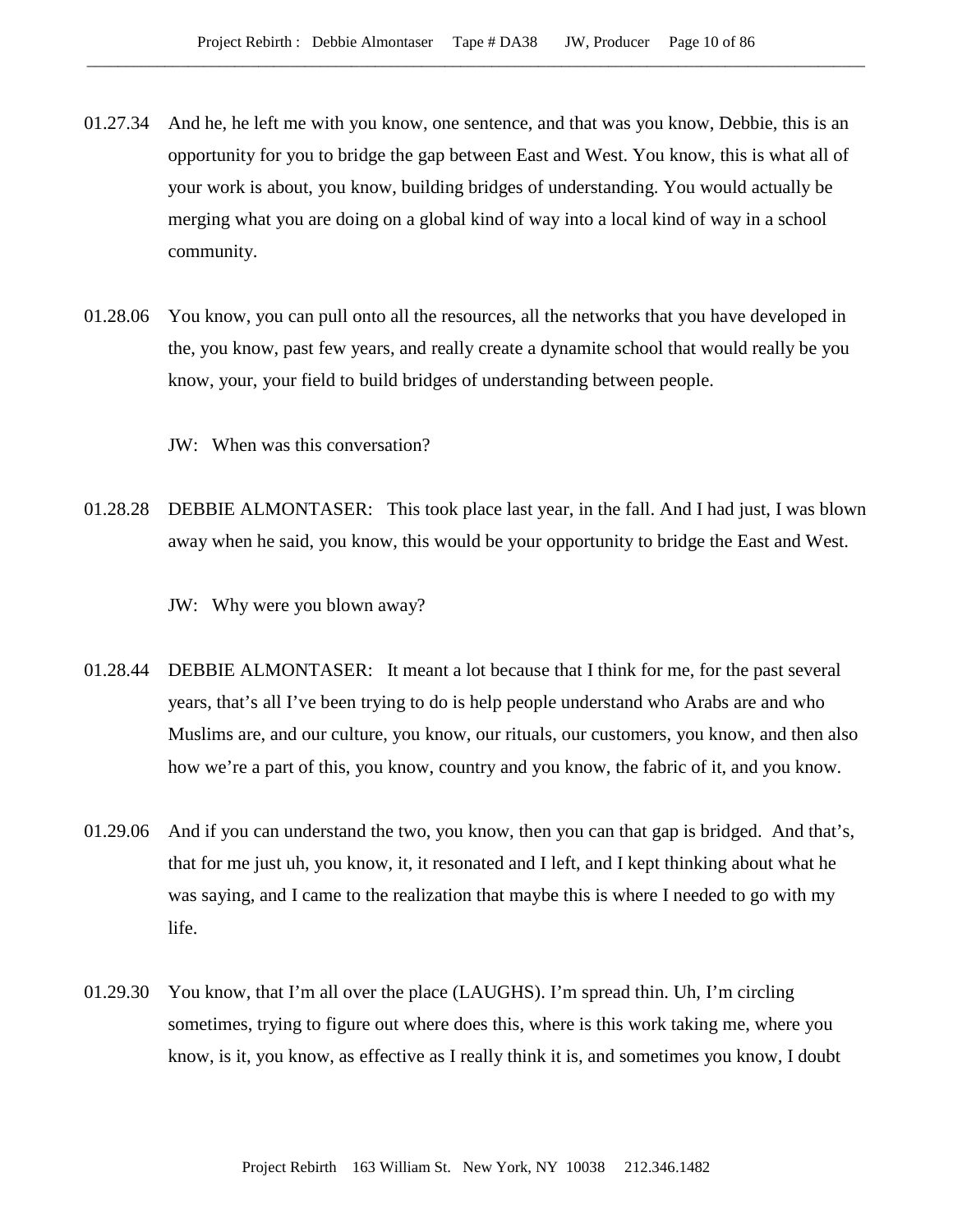that, you know, 'cos there's always things that just come up and then you're like Ok, I thought because we've been doing  $X$ , Y and Z that you know, this has gotten better. And uh.

JW: What closes it down?

- 01.30.05 DEBBIE ALMONTASER: Uh, just you know, things in the media. You know, even you know, and this is something that I've said to you many a times, you know, I'm one person here in New York, there are other people in New York who are doing just you know, as much, maybe even more, and across the country, you know, and sometimes these efforts just you know, mean nothing.
- 01.30.29 I mean, the most current you know, example is the Pope's statement, you know, about Islam and the violence and connecting it back to historical events, and you know, condemning you know, Islam in a way that was just so negative. That it's you know, we have, I felt we've come so far to help people understand that there is no (?) you know, significant correlation between, you know, what you know, the history books say and what actually happened.
- 01.31.06 Uh, so just saying to ourselves, you know, saying to myself you know, as much as we tried to explain what the word jihad means, people still don't get it (LAUGHS). You know, they still think it's holy war. Uh, and it was sad. It was sad to hear that, you know, from a religious leader who is, you know, revered by millions of people, you know?
- 01.31.31 And so now we have to undo what has been said, you know, to help people understand that this is one individual's perspective. You know?

JW: That's a good way to look at it; powerful.

01.32.22 DEBBIE ALMONTASER: And so yeah, yeah, I'm sure people would look at me and say she's so pompous (LAUGHS).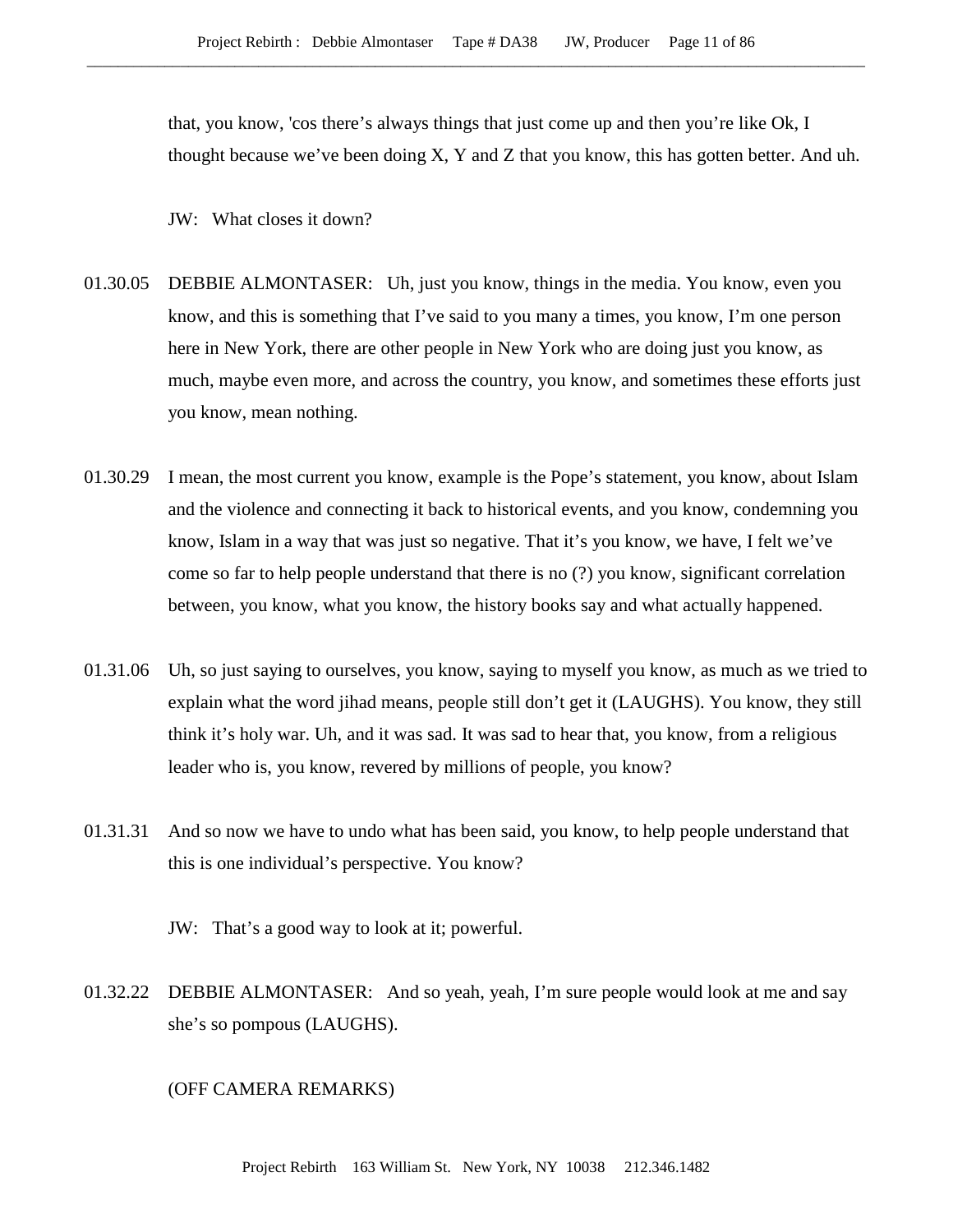JW: They really need to think about the world in a different way, and subvert common perceptions in a different way as a leader?

- 01.34.13 DEBBIE ALMONTASER: Well I have to tell you one thing. Uh, I'm actually doing several speaking engagements. Uh, and a couple of them are actually going to be with uh, with uh, Christian groups, Pax Christie, which is gonna be the first time that I'm doing something with uh.
- 01.34.32 And then the other one is actually in, in Massachusetts uh, in uh, Hingham, Massachusetts, at a uh, at an abbey. So it's gonna be really interesting (LAUGHS). And I've been contemplating about what am I going to present at this, you know, at these uh, lectures. And you know, when all this came out with the Pope, I was like, this is perfect (LAUGHS).
- 01.35.00 This is perfect, here is all of my material that I'm going to present, you know, and I'm taking his perspective and juxtaposing it to, you know, scriptures uh, from the Koran and uh, historical text, you know, that really gives, you know, a, a very accurate depiction of Islam, you know, in helping people understand that you know, we can't you know, find the negatives in each other, but find the positives and work from there.
- 01.35.36 You know, we can't let history dictate our future. Uh, and, and use that to help, you know, clarify you know, things that were said, as well as help people understand that you know, yeah, this was said, but we need to find ways to work together. Uh, and what's really great is national Muslim organizations have, you know, picked up on this issue and they want to meet with people from the Vatican, you know, the major organizations in Washington uh.
- 01.36.12 And really have a discussion about this, and they've also done a massive uh, press release to all Islamic centers across the country to engage in dialog with uh, the people who are Catholic, you know, contacting their, their local churches uh, and, and having a dialog and helping them understand that, you know, we need to, first and foremost know that we're all human beings.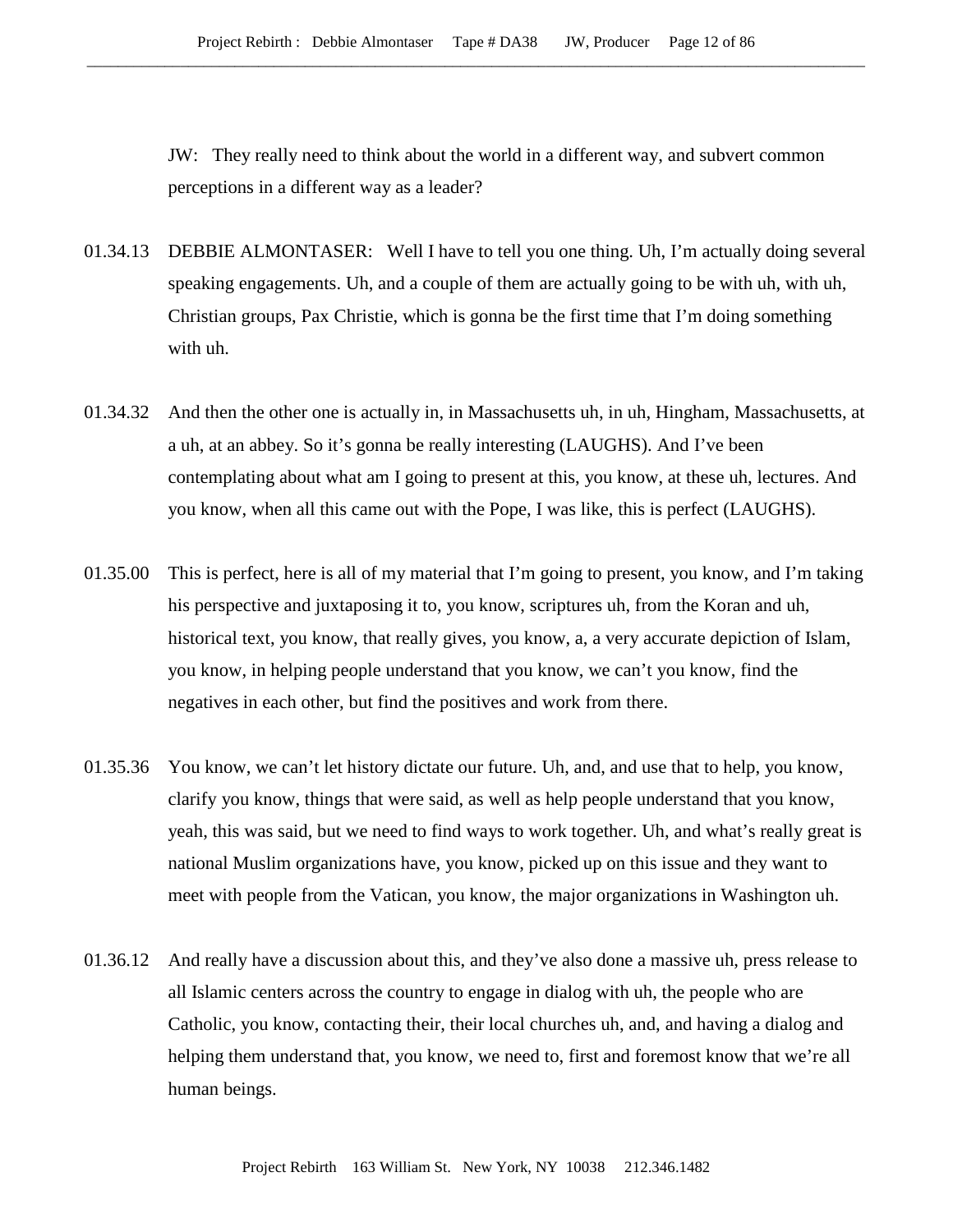- 01.36.39 And you know, whatever we adhere to you know, faith-wise, we shouldn't let it you know, dictate how we work and live together. Uh, so I found that to be just so pro-active, you know. Yeah, it, it came out of a reactive thing. But it's pro-active. It's, it's you know, making sure to take care of it before it gets out of hand or escalates.
- 01.37.07 So uh, so I feel that that's my calling when I do these two presentations. You know, to just have this dialog about this. You know, and, and take it further.

JW: You and the Catholics use the same word, calling?

- 01.37.35 DEBBIE ALMONTASER: I think I do (LAUGHS). I keep asking myself, why am I doing this, who summoned me? (LAUGHS) You know, why can't I just be like the rest of the people who just hear things on TV or read something and just say oh, this is just so terrible, these people just don't understand the world, and then just go on with my own personal life.
- 01.37.58 But I just can't.

JW: Why do you think that is?

- 01.38.03 DEBBIE ALMONTASER: Oh, I wish I knew, Jim, I wish I knew. I, I feel that if I did, then I would be letting myself down, letting God down, letting, letting my community down. That I can articulate and I can shift perceptions. Uh, you know, and help people think differently.
- 01.38.27 Uh, so I know that I have the ability, I know that I have the talent to engage people in provocative discussions and, and you know, and, and move them in a way to think differently. So you know, I know that I can't, I can't ignore things. You know, ignoring things would just keep them stagnant. And so whether it's, you know, talking to, you know, a colleague of mine whoever it may be, you know, I'm making some different uh, with one person.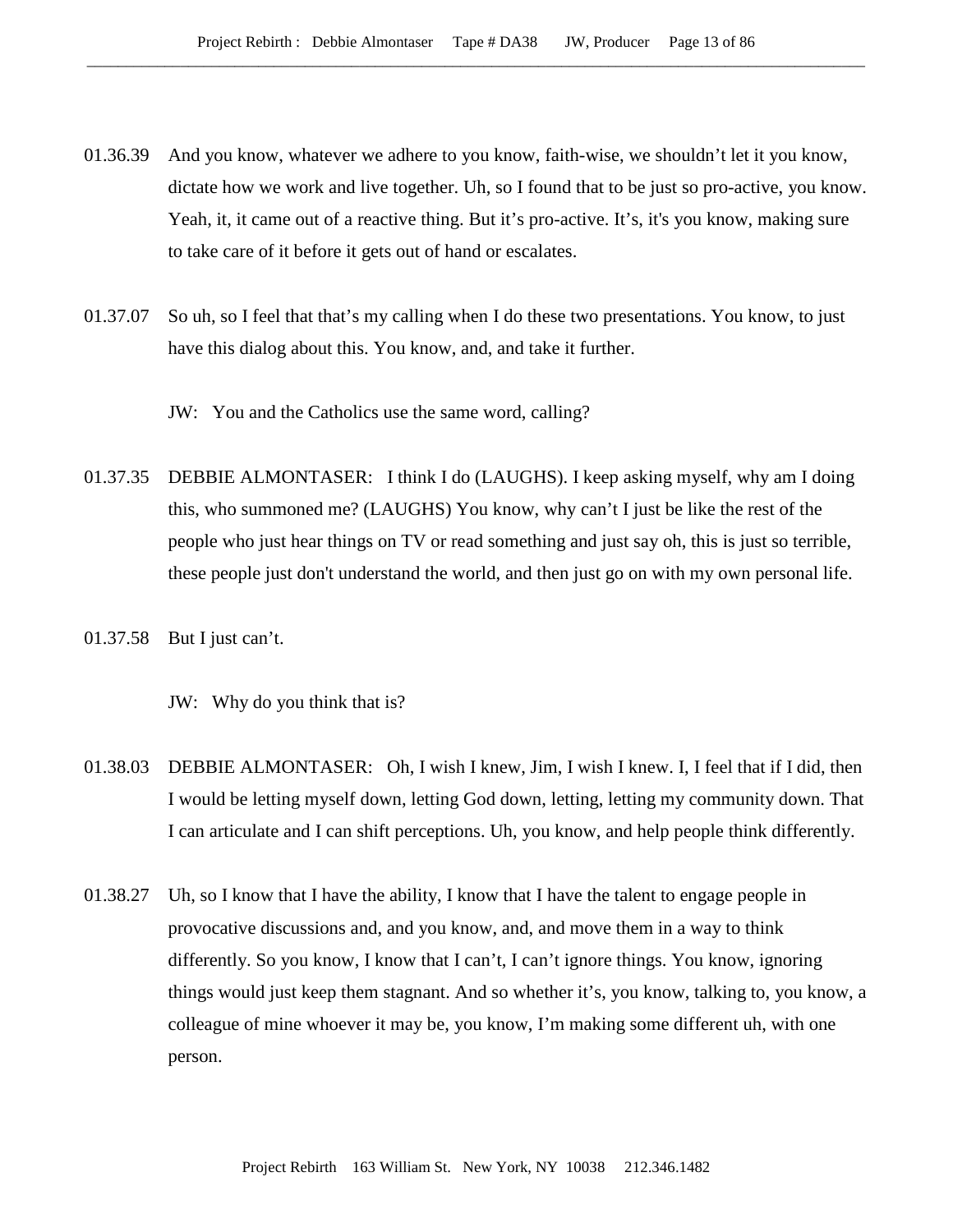JW: What about being compelled by the notion of really changing the world, and is it more in our nature to have conflict and therefore it's impossible to change?

### (OFF CAMERA REMARKS)

01.42.35 DEBBIE ALMONTASER: I don't think it's impossible. I am a firm believer that you know, change can happen, but you can't do it by yourself. You know, you, you need other people who believe in what you believe. You know, to make those changes. You know, and it can happen. How you know, it's, it's all a matter of fate, you know, and belief.

JW: In yourself?

- 01.43.03 DEBBIE ALMONTASER: In yourself, in the cause (LAUGHS). Uh, you know, and, and just you know, fate plays such a large role in things. You know, being at the right place at the right time, and being heard, and being you know, believed in, and, and, and invested in, you know, thought-wise, you know, even financial, I think, you know, can (?) make it happen.
- 01.43.32 Uh, and you know, I mean, my belief in, in making a difference, you know, is from the grass root level. If you can change a small community (LAUGHS) you know, you pray that it will ripple effect, you know, to the broader community. You know, and you know, it's, it's small baby steps, you know, that make sometimes the most difference.
- 01.43.57 I mean, one of the things that I've been engaging in for quite some time uh, is in conversations with some of the conservative Jewish groups in New York City, you know, organizations that are, you know, pro-Israel all the way, and will do anything to make sure that the security and viability of Israel integrity is always there.
- 01.44.27 Uh, but I felt that there needed to be a bridge created between the Muslim and the Jewish community, and through conversations with some people that I've developed a relationship you know, in the leadership of some of these organizations, you know, I have been able to,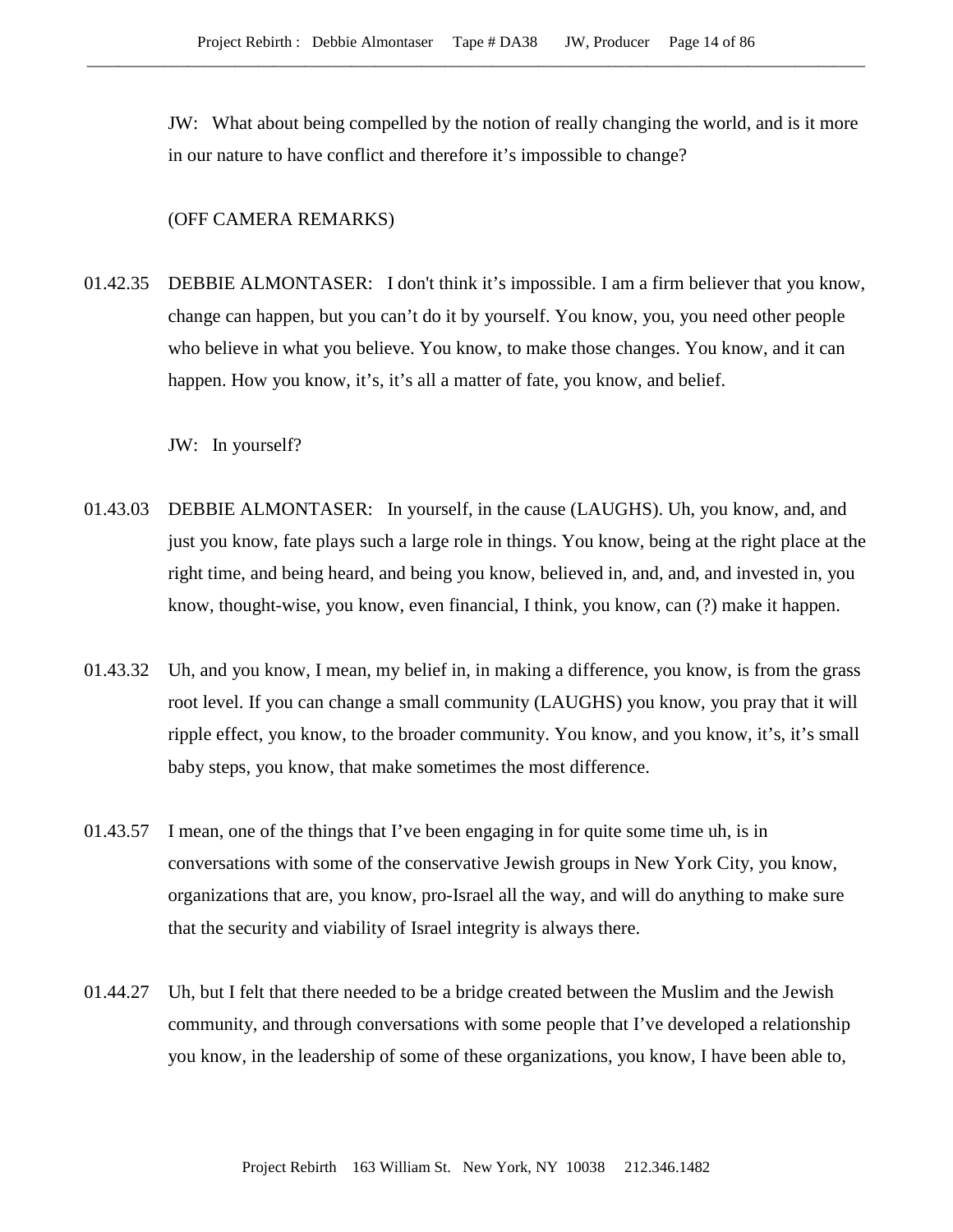you know, get them to see that, you know, in order to make a difference, first we have to establish a relationship.

01.44.57 And after that relationship established, develop trust. And beyond that, then there is opportunity to work and somehow make a difference. Uh, and just, you know, in order to do that, you have to put your personal beliefs aside and see the individual for who they are. And vise versa. To really you know, to, to connect as human beings. And so uh.

JW: What does that look like?

- 0.45.32 DEBBIE ALMONTASER: Well, I don't (~JW~) mean religious beliefs. I mean personal beliefs on you know, talking about this particular community, the fact that you know, you know, Israel has to remain a state at all cost. You know, doesn't matter who gets hurt or what, you know, and for people who are Arab and Muslim to hear that is very hurtful.
- 01.45.58 You know, and what do they want? They want you know, they (?) want justice, they want equal treatment of the Palestinians, they want the Palestinians to have their land, etc. So you know, the, there are two opposing sides. You know, and there are people within the Jewish community who I've had conversations with who, who feel badly to see what is happening, you know, to the Palestinians but are loyal to their country, you know, and its viability.
- 01.46.33 And uh, I'm a firm believer that in order to make a difference over there, you have to build a solid foundation here. And that, that movement will not happen if you are thinking to do it alone. That the two communities need to come together and to work on the issue together to make a difference. You know, the Muslim community, the Arab community, you know, can work for years and years and as hard as possible.
- 01.47.05 And I don't feel it would move the progress of making a difference there as fast as the two Muslim and Jewish communities coming together here, establishing that relationship and trust. And then looking at the issue there to work on it from here. That's my personal belief (LAUGHS). So (~JW~)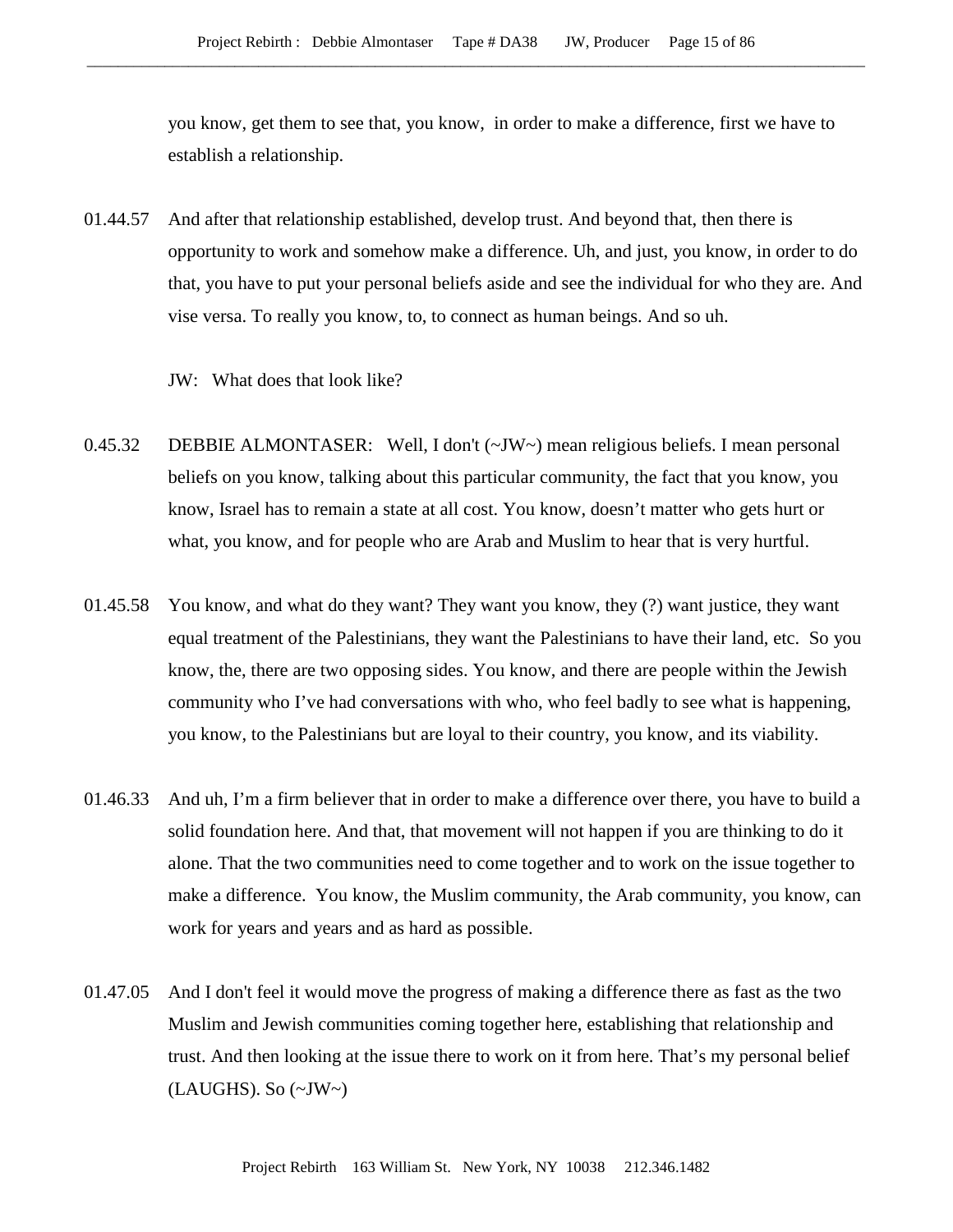JW: Are you doing that?

DEBBIE ALMONTASER: In my conversations, yeah (~JW~)

JW: Are you taking it from local to the next step?

01.47.35 DEBBIE ALMONTASER: Yeah, that's, that is one of my aspirations (LAUGHS). One of the things that I, I would like to see happen. So uh,  $(\sim JW)$ 

JW: What does the heavy sigh mean?

01.47.56 DEBBIE ALMONTASER: It's uh, I, it's a tall order, I know I'm asking for a tall order. And will it happen, I don't know, but I'm trying. Uh, so.

JW: (?)

DEBBIE ALMONTASER: To follow, to make happen.

JW: Internally or externally?

- 01.48.16 DEBBIE ALMONTASER: Uh, sometimes externally. It's externally. It's, it's externally, because if I could get everybody to do what I want them to do (LAUGHS). I think that you know, a lot of progress would have probably already happened.
- 01.48.30 It's, It's you know, it's galvanizing you know, the movement, the people. And it's so difficult because there is so many different agendas. So the prime example is I've had these conversations behind closed doors with people in the Jewish community. Informal conversations (STOPS)

01.48.57 END OF TAPE # DA 38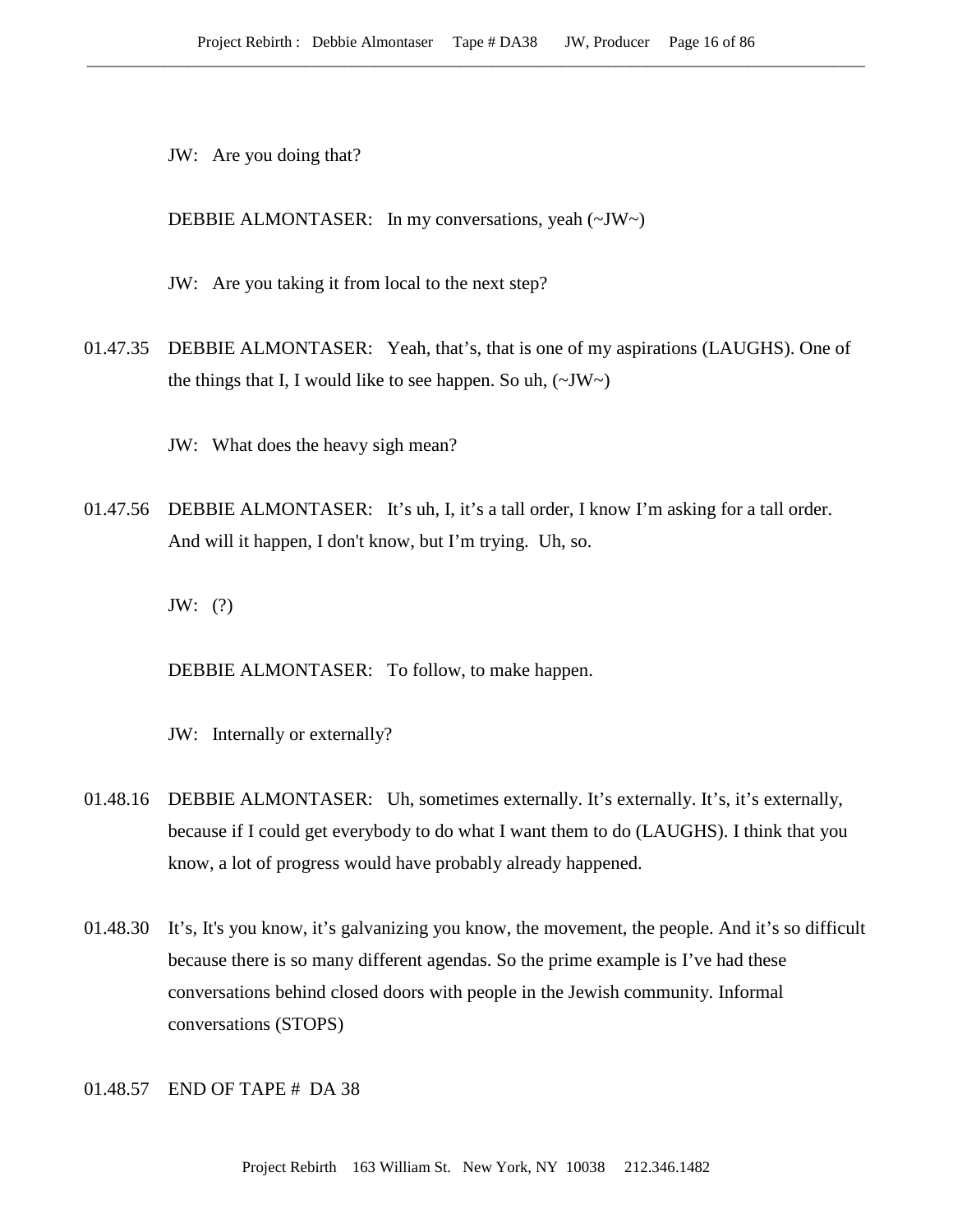# **TAPE # DA39 Debbie Almontaser JIM WHITAKER, Producer/director PROJECT REBIRTH**

## 02.00.1 PICTURE UP

### (OFF CAMERA REMARKS)

JW: You were giving an example of how it might play out with two groups from local to global?

- 02.02.28 DEBBIE ALMONTASER: And I was (?) I was giving the example of the Muslim and Jewish community in New York City. And uh, just some of my personal efforts behind the scenes of having conversations with people in the Jewish community of how important it is to you know, build bridges between Muslim organizations and individuals uh, to work together on local issues and perhaps one day if ever possible, you know, consider thinking about you know, the, the world.
- 02.03.04 Uh, and not framing it in a way, you know, we need to work together because we have to fix the Palestinian Israeli issue. But basically you know, framing it that you know, it's high time that the world sees that both of our communities can work together. They did for centuries you know, pre the Palestinian-Israeli issue. Uh, and we need to show the world that these two faiths are not at odds with each other, you know.
- 02.03.31 That it's, it's you know, a conflict, you know, over you know manly things. So uh.

JW: Ego?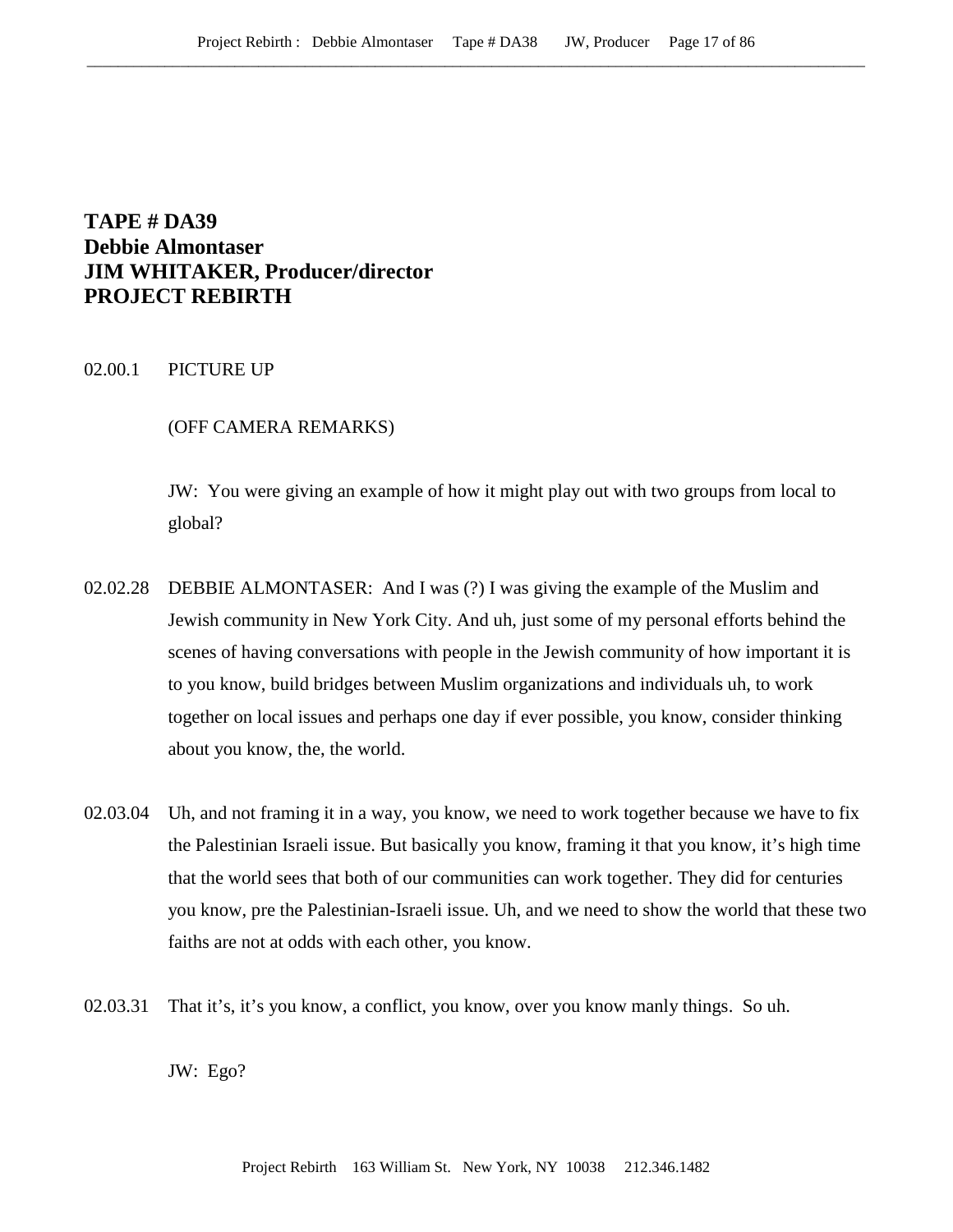- 02.03.43 DEBBIE ALMONTASER: Ego. Land (LAUGHS). You know, a lot of things that cause conflicts. And so you know, after having conversations, there was a receptive you know, receptivity of (?) considering it.
- 02.04.04 And there were people in the Muslim community who have been longing for this and feeling that it's important to do. And I was able to bring two, two really dynamic people together, and you know, it took some time to get them (LAUGHS) to the table. Over two months of trying to negotiate a meeting, and, and getting both to feel comfortable and understand that both wanted the same thing, but just couldn't figure out how to navigate getting to the table and, and discussing uh, you know, how can we work together, what can we do?
- 02.04.39 And the great thing that came out of that uh, negotiation is these two people decided to uh, bring other people from the Muslim community together for a dialog. And it wasn't just you know, let's get to know each other and feel good, but let's get to know each other and see what can we do to better support our communities in New York City.

## (OFF CAMERA REMARKS)

02.06.08 DEBBIE ALMONTASER: Naji and I were driving a few weeks ago up to the Pocono's and we were driving by the World Trade Center area, and we saw a sign about the Freedom Tower, you know, stating it was gonna be completed in 2011, and I turn around to Naji, I was like oh, no (LAUGHS). This is gonna stretch to 2011.

#### (OFF CAMERA REMARKS)

JW: When you were presented with the East Meets West opportunity, you had a decision to make?

02.07.13 DEBBIE ALMONTASER: Well. What it means is that I've been you know, from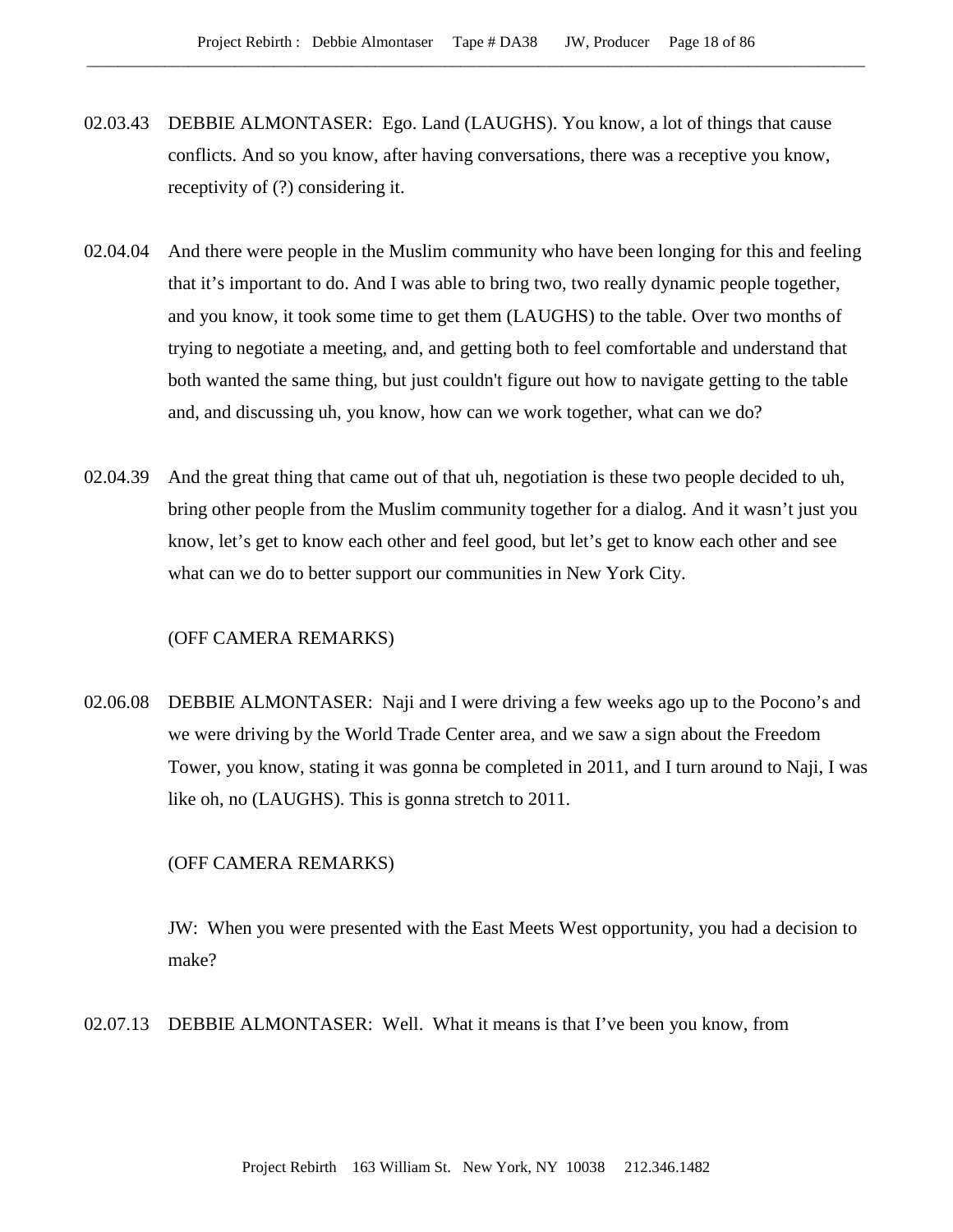since 9-11 up until this point just you know, on, on like a treadmill, you know, just continuing to go, to roll with the punches of whatever crisis is coming up, whatever issue is coming up and trying to work with it and deal with it.

- 02.07.40 And uh, when he said that to me it (?) there was some kind of realization that I came to, and that was that yeah, these things are gonna continue, but maybe it might be an opportunity for me to understand that I could create my own small community.
- 02.08.01 Uh, that would be a model for world peace, you know, bridging the gap, you know, creating tolerance and understanding. You know, producing young people who you know, who can speak on behalf of the community, on behalf of you know, themselves as global citizens.
- 02.08.26 Uh, and that may be you know, something that is worth investing my time and energy at. You know, 'cos I certainly know I won't be here forever to do that. Uh, and you know it scares me that you know, myself as well as a lot of others who do this kind of work sometimes lose, you know, touch with reality that we're not gonna be here forever, and if we don't start galvanizing young people you know, to continue this kind of work, you know, then we've, we've let down you know, a lot of people.
- 02.09.07 You know, and, and you know, there won't be enough people working on such causes. And so that's when I, I, I said to myself that I really need to give this serious consideration. You know, it's an opportunity that I thought I would never, ever get to be a principal because of just the world state.
- 02.09.34 Uh, but this was an opportunity to have what I you know, worked in my career for, to lead a school. And at the same time, you know, teach and, and develop young people, you know, to the things that I aspire to, you know, and that's bridging the gap between East and West, and developing socially and you know, ethically conscious individuals.
- 02.10.04 You know, to question uh, and to be motivated to make a difference in the world. So that is, that was my realization that I you know, I can do this, I can go back to what I wanted to do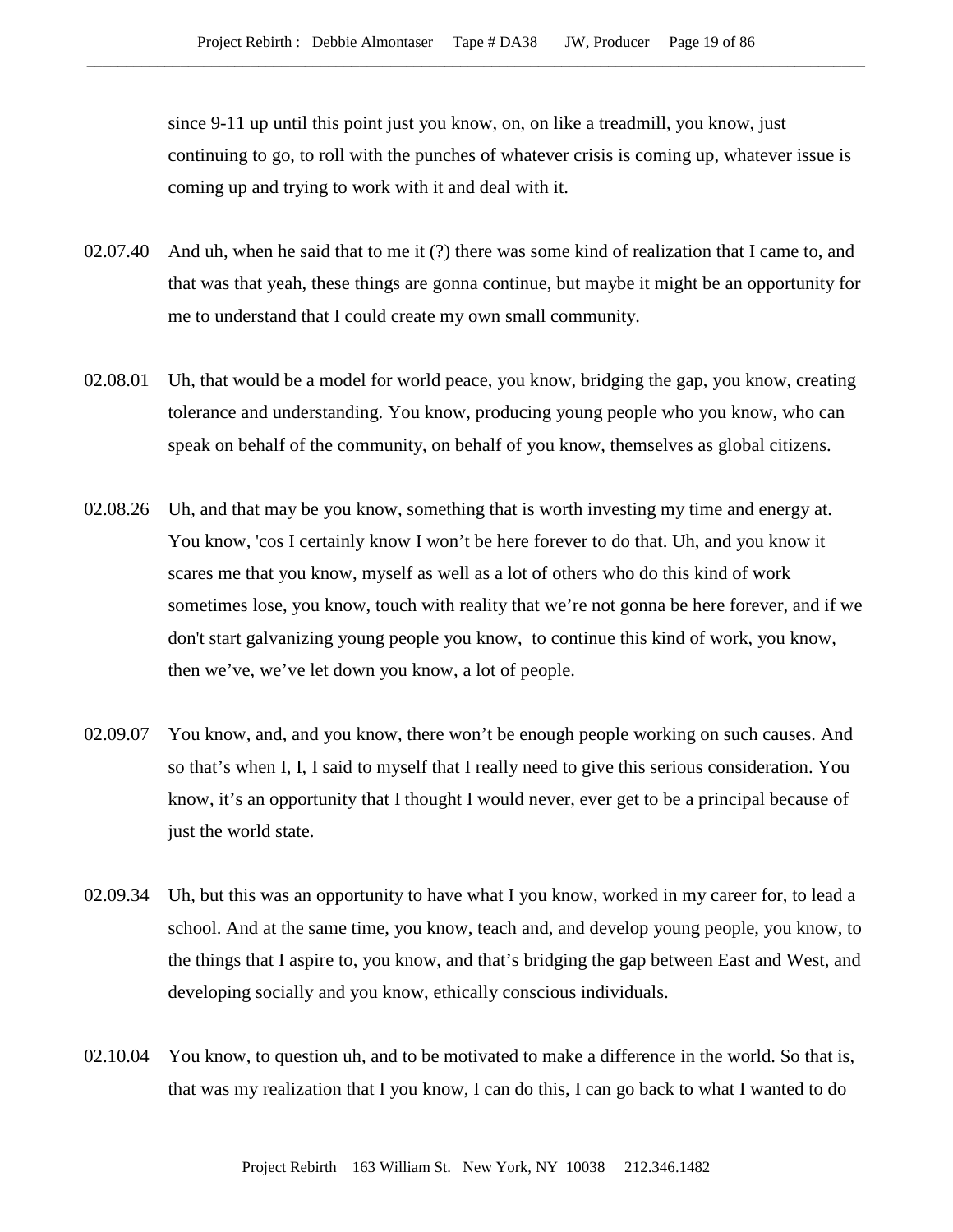pre-911. Uh, but do it in a way that is unique and amazing and true to you know, what I've been doing, you know, and furthering you know, the cause of, of educating and, and building bridges between people.

JW: Is there a struggle in leaving the community and going into the smaller world of a single building?

02.11.08 DEBBIE ALMONTASER: There isn't. And uh, there was in the beginning, and that was the resistance that I was having when people at New Visions were trying to convince me that this is the most amazing thing I could do. And then  $(\sim JW \sim)$ 

> JW: Can you go back to that time, because it's like an amoeba process, and as you said, you're not getting any younger?

- 02.13.30 DEBBIE ALMONTASER: (MID-STATEMENT) I mean, some of it is is that I'm tired of the politics. You know, with community people who just uh, it's just so draining because I feel like it, it drags the work, you know, it drags the stuff that you want to do. And a part of me feels that you know, if I have my school, I could do whatever I want. I can galvanize. I can you know, nurture, I can develop these amazing individuals who will be socially you know, conscious and, and challenge you know, the (unjustice?) and, and, and really you know, become global leaders who want to make a difference.
- 02.14.15 You know, and you could do that with young people. You can, you can nurture them, you can educate them, you can provide them all of the different perspectives. Uh, you know, and it's not you know, to indoctrinate them with anything, but to just provide them all of the information and they can make their own informed decisions on what to do and how to go about it.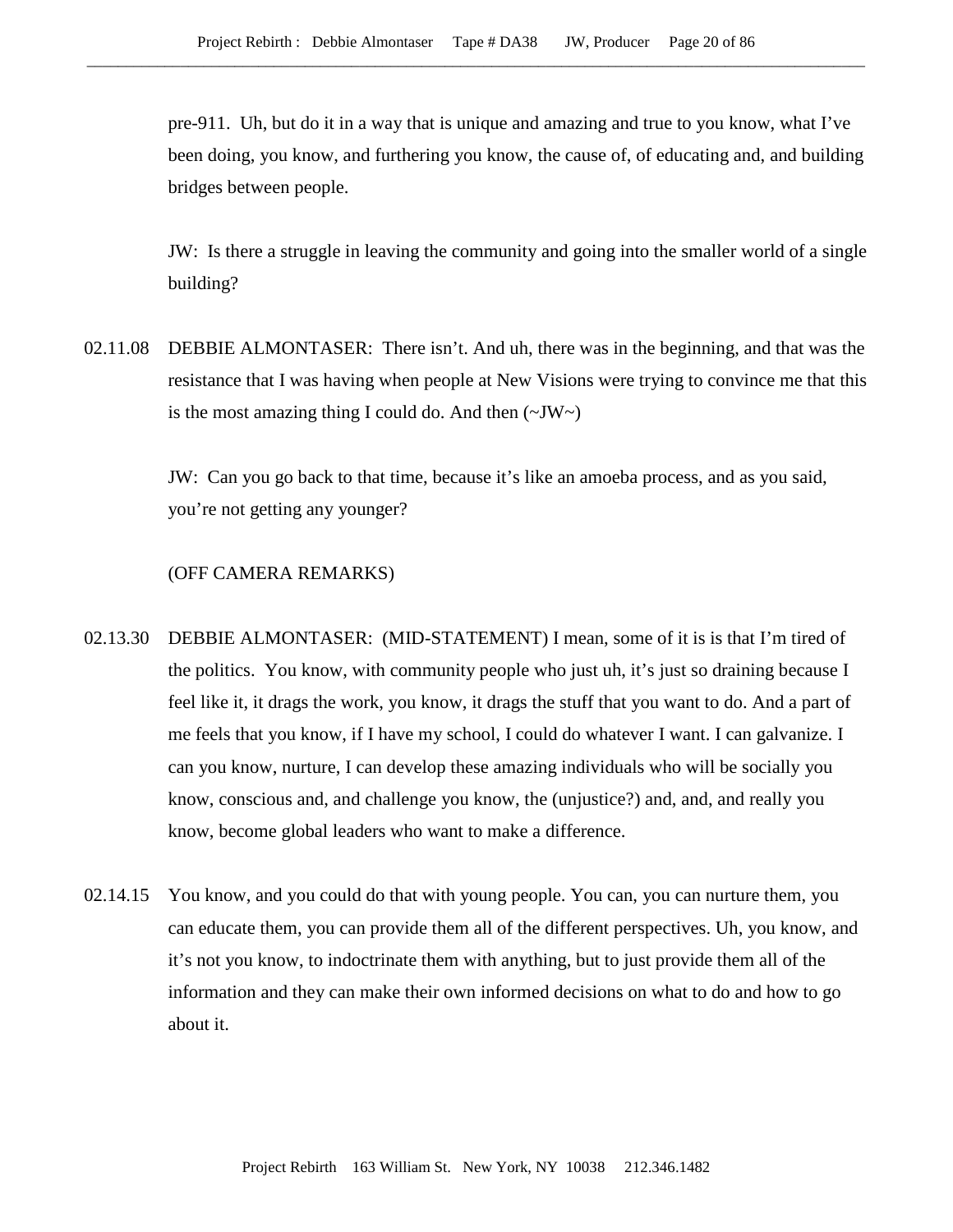- 02.14.38 And it's not you know, that I want to create a school that will have a political slant. That's far from what we want to do. You know, we want to create a learning environment where kids could look at everything and read everything. Inform their own decisions and opinions on issues. And then decide to take whatever cause they want to take, you know.
- 02.15.01 Uh, and move on it. So a lot of it had to do with the politics that I, I deal with as a woman. Uh, you know, as an Arab and you know, a Muslim. Uh, the other part of it is that you know, one person I had a conversation with after speaking with people at New Visions you know, and I was grappling with this issue of you know, I don't know if I could do this, uh, I won't be accessible when people call me, I won't be able to do this.
- 02.15.33 And, and she said, you can, you know, you just have to be strategic in how you you know, you form the school. And I just sat there and I was like well, what do you mean exactly? She says, well, you need to surround yourself with people who believe in your vision, who believe in you and the work and how important it is to continue.
- 02.15.57 You know, and these people will then be there to hold things together if you do need to go to a meeting, if you do need to you know, travel on, you know, to some distant place to be at some conference because you know, the world needs your perspective on it. Uh, and she said what you need is to find yourself an assistant principal, you know, who will have your back 150%. You know, who understands the importance of, of your work as a leader.
- 02.16.32 Uh, and also understand the importance of you know, the work that needs to continue in the school. And it just, what she said resonated with me immensely. And even though that there is this you know, this uh, environment in the education world in New York City of you know, you know, the protocols and the regulations and what have you.
- 02.16.59 You know, these new schools that are being developed are so community-oriented. You know, they want everybody who is a part of a community to feel a part of the school. To be a part of the development, to be a resource to the school. And so in a sense, you know, my role as a school leader, you know, will not change greatly because, in order to have this school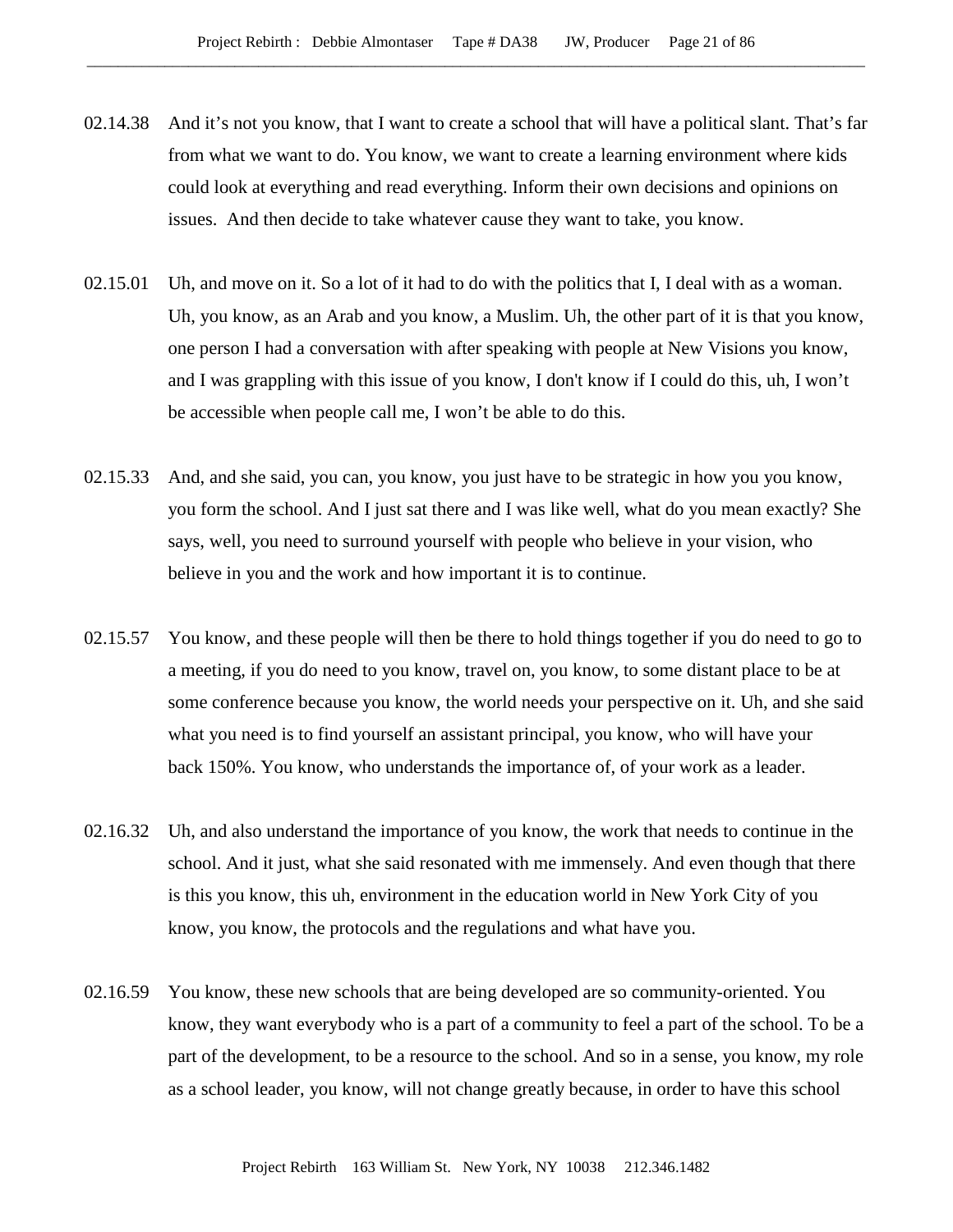that is very community-oriented, you need to engage with your community, with the broader community.

- 02.17.32 Uh, you know, with local officials politicians, you know. Uh, you know, community-based organizations. Families. Uh, so it, it's a very you know, it's a very interesting way of, of developing a school and leading a school, you know, and it's really you know, is a model of you know, it takes a village to raise a child. You know, that's what they're looking for.
- 02.18.02 You know, they're, they're seeing education now being a part of the bigger community than just in an isolated building where nobody in that community cares for what's happening in that building. Uh, so I don't, I no longer see a disconnect between the community and the school leadership opportunity. I see it being uh, you know, a part of a whole.
- 02.18.32 Uh, so I don't, and especially this person helped me put things into perspective and understand that you can have you know, both you know, both worlds. It's just how do you, how do you create the environment, to make sure that you are true to yourself. But most importantly, true to the kids. And their families, and providing them the utmost you know, great education that any education you know, system could provide.
- 02.19.05 So I, I truly have to say I have surrounded myself with you know, amazing, amazing people. You know, who are working with me on the school proposal, who believe uh, in the concept of the school, who believe in you know, what it's gonna stand for and the kind of individuals it's gonna develop. And I mean, it's just, the team is so beautiful. You should see how diverse it is. You know, it's so diverse. I have someone who's Chinese-American, I have someone who's uh, Puerto Rican uh.
- 02.19.44 I have two Jewish people who are like, one of them is a parent and she's like I want my child to go to this school when it opens. Uh, you know, two African-American women uh, it's just amazing. And of course, you know, Arab-American individuals are also interested in this and, and see this as a very important uh, you know, institution to develop. So that's where my realization came from. And so you ask about there, there are things in my life that uh,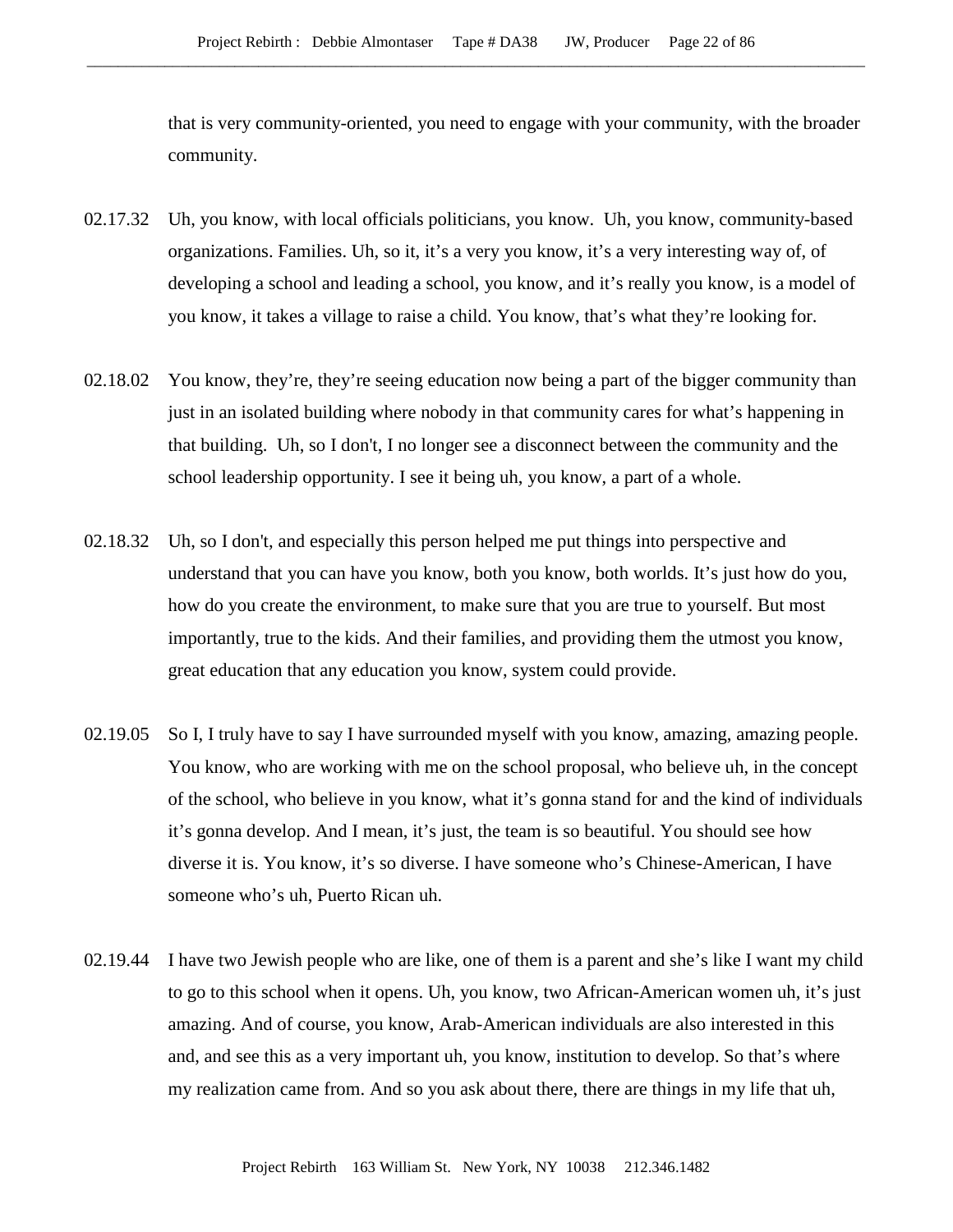that are getting me to that, you know, midlife, I don't know if it's crisis (LAUGHS) but midlife stage.

- 02.20.26 Uh, and uh, so what are they, some things that have occurred? You know, just, just feeling the tiredness, you know, feeling tired, you know, knowing that my body can't do what it used to do (LAUGHS). Uh, and uh, and just you know, you know, looking at myself and then looking at others and seeing that I'm, I'm starting to, to look and sound different, do you know what I mean?
- 02.20.57 And a prime example, when I went to this conference uh, in Denmark, there were a lot of young people there, a lot of young people. And like I could see the maturity level, you know, between me and them. Uh, where they are in their life, where I am in my life. Uh, and I was like wow, I can no longer associate myself with that younger crowd, do you know what I mean? It sounds so weird. Like I,I still feel as young as they do, I think (LAUGHS).
- 02.21.32 But then, mentally and emotionally I'm not there. I'm so far you know, far in my, my progress as a human (LAUGHS). And so that is uh, a reoccurring theme that I see. Uh, and then just you know, my interaction with younger individuals and, and how they look up to me uh, you know, for advice, for feedback, for whatever it may be.
- 02.22.05 You know, and, and, and knowing that that has a lot to do with age. Uh, and just you know, just, just the stuff that Naji and I are going through, you know, uh, physically. You know, him you know, being diagnosed with high blood pressure you know, and the things that we have to do to make sure that you know, his blood pressure is maintained.
- 02.22.30 You know, I'm changing our eating habits, you know, changing you know, just doing a lot of things that we did not do when we were younger. You know, and you know, little things you know, that sometimes you know, you just go through. And uh, in July, I think it was, I don't remember what day it was, but it was in July uh.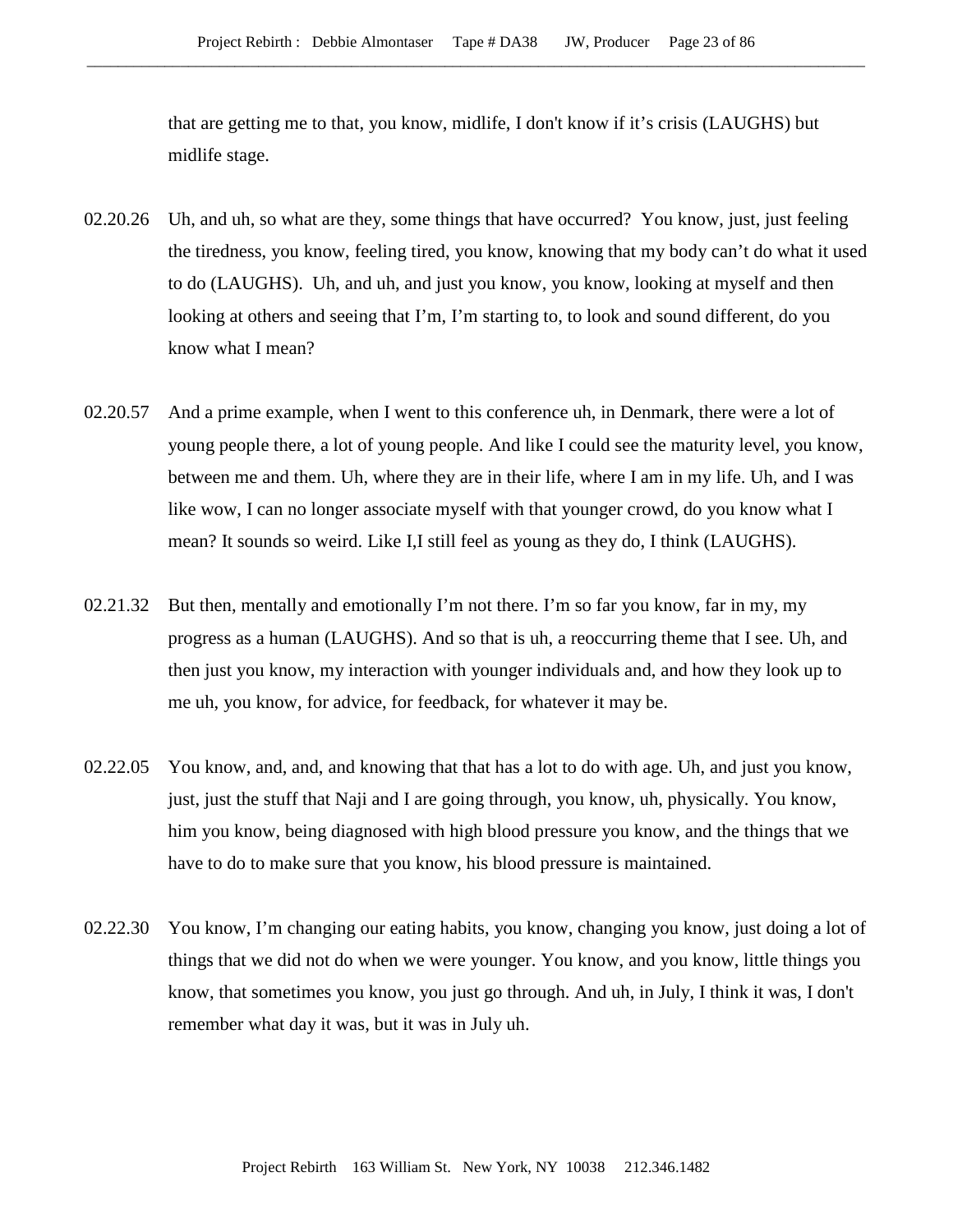- 02.22.57 And I can't remember it was beginning of July, middle of July, I don't remember, but we were up in the Poconos and uh, it was a weekend. And the uh, we have a friend who lives there who goes and sells stuff at a flea market not far from our house. And so we decided that morning that we were gonna go to the flea market, go say hello to her. Uh, and then like after she's done you know, go out and have lunch.
- 02.23.28 So we drove to the flea market, and you know, in the Delaware Water Gap there are all these different beautiful roads that you could drive through to get there. So uh, when we went, we took the, the uh, the scenic route, which is just you drive through farms and it's really beautiful. And uh, the road is very, very narrow so, and it's only two lanes, cars going opposite directions.
- 02.23.56 And uh, really beautiful. Uh, very enjoyable to, to ride through. So we went to the uh, to the flea market, we did some shopping, and uh, uh, my friend, Kathy, was you know, packing up her stuff, we helped her pack up. So we told her we were gonna go ahead and she's like I'll, I'll follow you guys in five minutes. So we got into the car, and uh, we started driving. We took the same route back..
- 02.24.32 And uh, five minutes into driving, this is weird, I, I started, I got really scared. Really, really, really scared, that we were gonna get into a car accident. And it's just like a million and one things were like rushing in my head. And I was like you know, there's a car that's gonna be coming down the road and it's gonna hit us and we're both gonna die.
- 02.24.57 And, and I just had this scary feeling, my heart was beating a million miles a minute. And I was just like ready to jump out of my skin, but I didn't.

JW: Did you (?)

02.25.11 DEBBIE ALMONTASER: No (LAUGHS). I didn't. Naji was driving. And I kept looking ahead and then I would stop looking, and I would look over my right, and then because it was a very hilly area, and I realized that if we did get hit by a car, that we'd roll down this hill.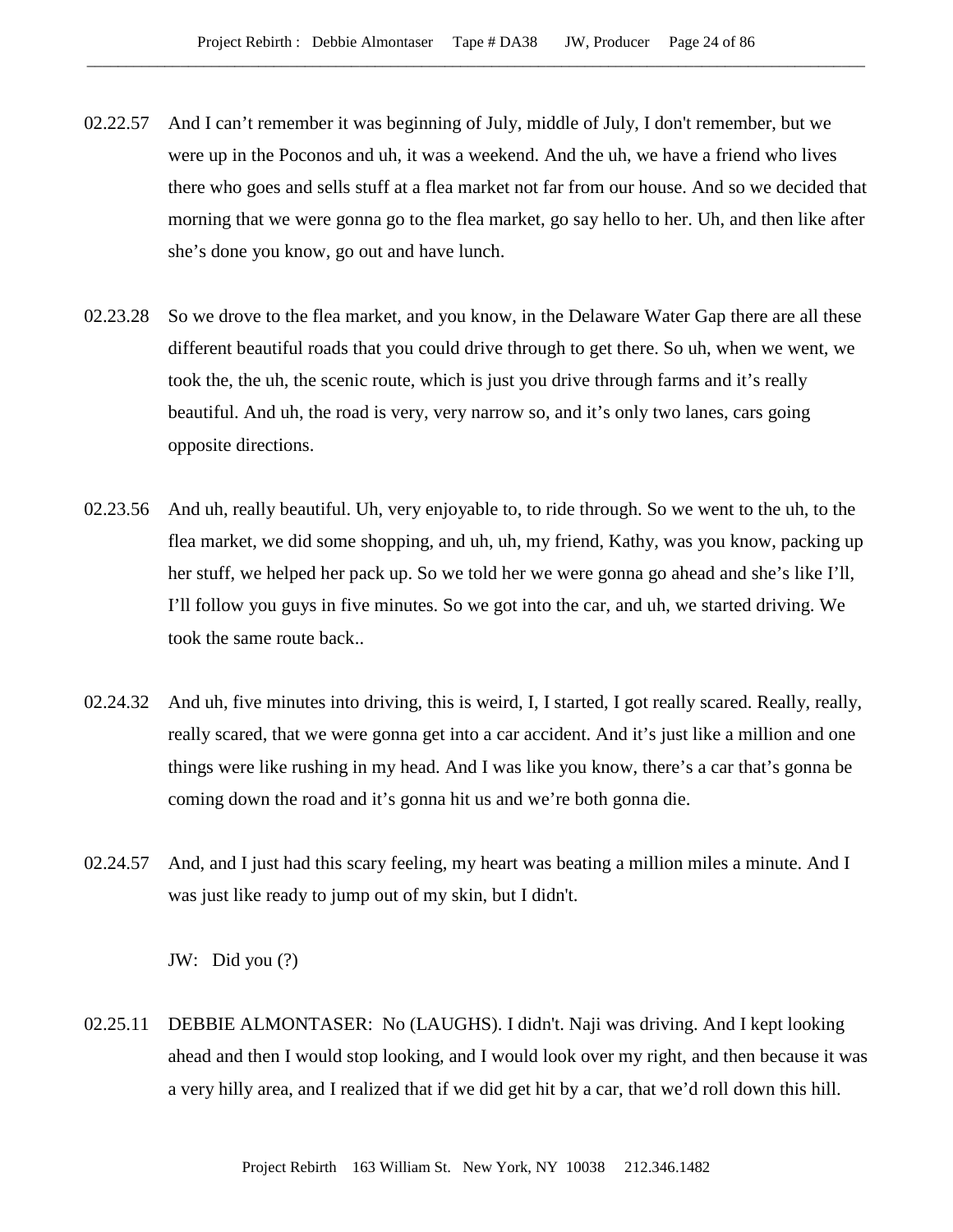- 02.25.29 It was just so traumatizing to just be in the car for a 20-minute ride that felt like eternity. And all I could think about was us getting killed in this car. And I thought about my kids, you know, being orphaned. I thought about my mom, who's gonna break the news to her, this will kill her to find out that I died this way.
- 02.25.55 Uh, and then, you know, in all this, I was also praying. I was praying profusely, you know, and then just having my hand at my heart, and Naji not knowing what was going on. He was just driving. It was absolutely silent in the car (LAUGHS). He didn't say anything, I didn't say anything. The radio wasn't on. And he just kept driving. He, and then later he told me, he was surprised by the quietness, because I'm always the initiator of conversations (LAUGHS).
- 02.26.26 So anyway, I had my hand, and I was praying, then at one point, I started just praying so deeply and saying God, please spare him, you know, take me, you could take me (LAUGHS). You could take me but please spare him, because he could take care of everybody, you know, 'cos I can't live, I can't live without him. So uh, spare him and you could take me if you want. And I continued praying. It was so scary when I think about this, 'cos my heart was about ready to jump out of my chest.
- 02.27.04 So finally we get to the house, you know, we pull into the driveway, and I'm like oh, thank God. But I still had that feeling. I had that feeling, Jim, for probably 6 hours. From probably like it was about 1:30 and I continued to feel that way 'til about 6 o'clock. And I was just, I was like ok, I'm probably gonna die today.
- 02.27.32 And maybe God is just preparing me and he's giving me all this opportunity to repent and to (LAUGHS) you know, make my peace with the world. And, and all of this stuff. But uh, we got to the house, we got out of the car. I went and I washed up and I prayed, 'cos I felt I just needed that to help relax me, and but I was still, I was still feeling like that was gonna be my last day.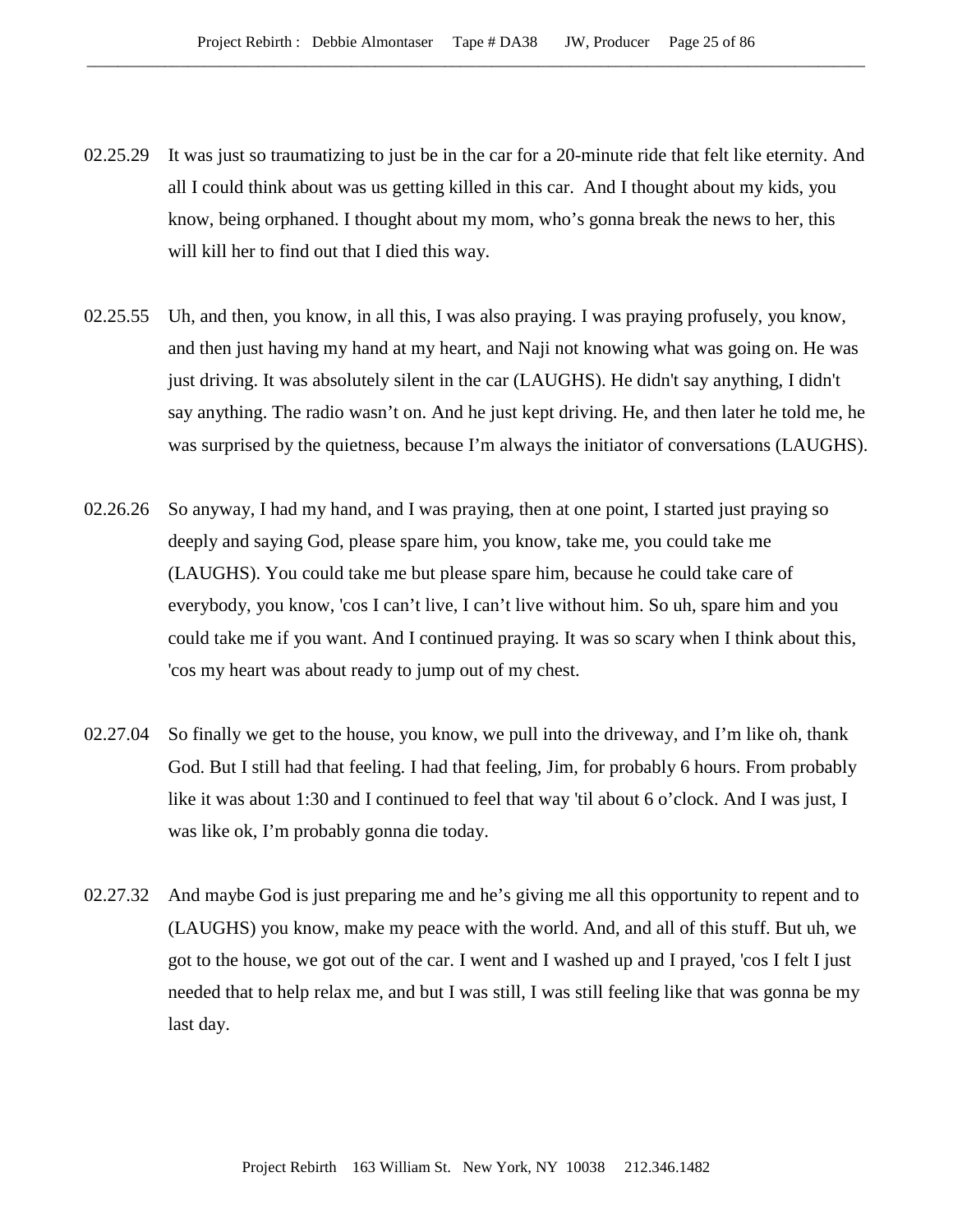- 02.27.58 Uh, and then we were like where's Kathy? How come Kathy hasn't gotten here? And it was like 45 minutes already, an hour passed. And then finally she pulled up and we're like Kathy, what happened? You told us you were right behind us. She says I was. Uh, and she said, and then this horrible accident happened. And uh, and we couldn't move. They you know, they closed the street and we had to wait 'til they moved the cars, and you know, and then I was able to continue.
- 02.28.30 And I was just blown away by that. I was so, you know, it, it was, it was chilly, chilling. Just, it was scary. And uh, I think what I experienced was you know, the chill of death. You know, it wasn't meant to happen to me. Or maybe it was, but then God just decided, Ok, I'll give her another chance (LAUGHS).
- 02.28.57 I don't know, I don't know. But it was so scary, Jim, when she told us that. And uh, right before she came, I, I told Naji, but I didn't tell him what I was feeling. I told him, you know, I said, when I, I've, I had this really bad feeling, like something is gonna happen, something, you know, terrible or just you know, bad. And I started feeling this way while we were in the car. He was like, I was wondering why there was such a silence in the car (LAUGHS).
- 02.29.29 I said, well, I don't know, I, I was just thinking about it. And he says, well, you know, uh, you know, you're everything is fine. And I called my kids. I called all of them. I was like so what are you doing, where are you? What's going on? And then I was like Ok, everybody's fine. Then I called my sister, I said let me double check. Maybe my mom or you know, something with my sister. Or, and everybody was fine. And uh, except I didn't get a hold of my oldest son. So then I was worried about him, and I was like Ok.
- 02.30.00 I left him a message, and then I called my daughter back and I was like when was the last time you saw him? And she's like I just saw him last night uh, you know I'm sure he's fine. And what have you. And then Kathy came and she shared this news with us, and then Naji says, oh, you see, so. You know, whatever your worried feeling was, it must have been that, you know, related to that. But it, it was extremely uh, or I've never, ever, ever experience that, Jim. Never in my life have I ever felt so scared of dying.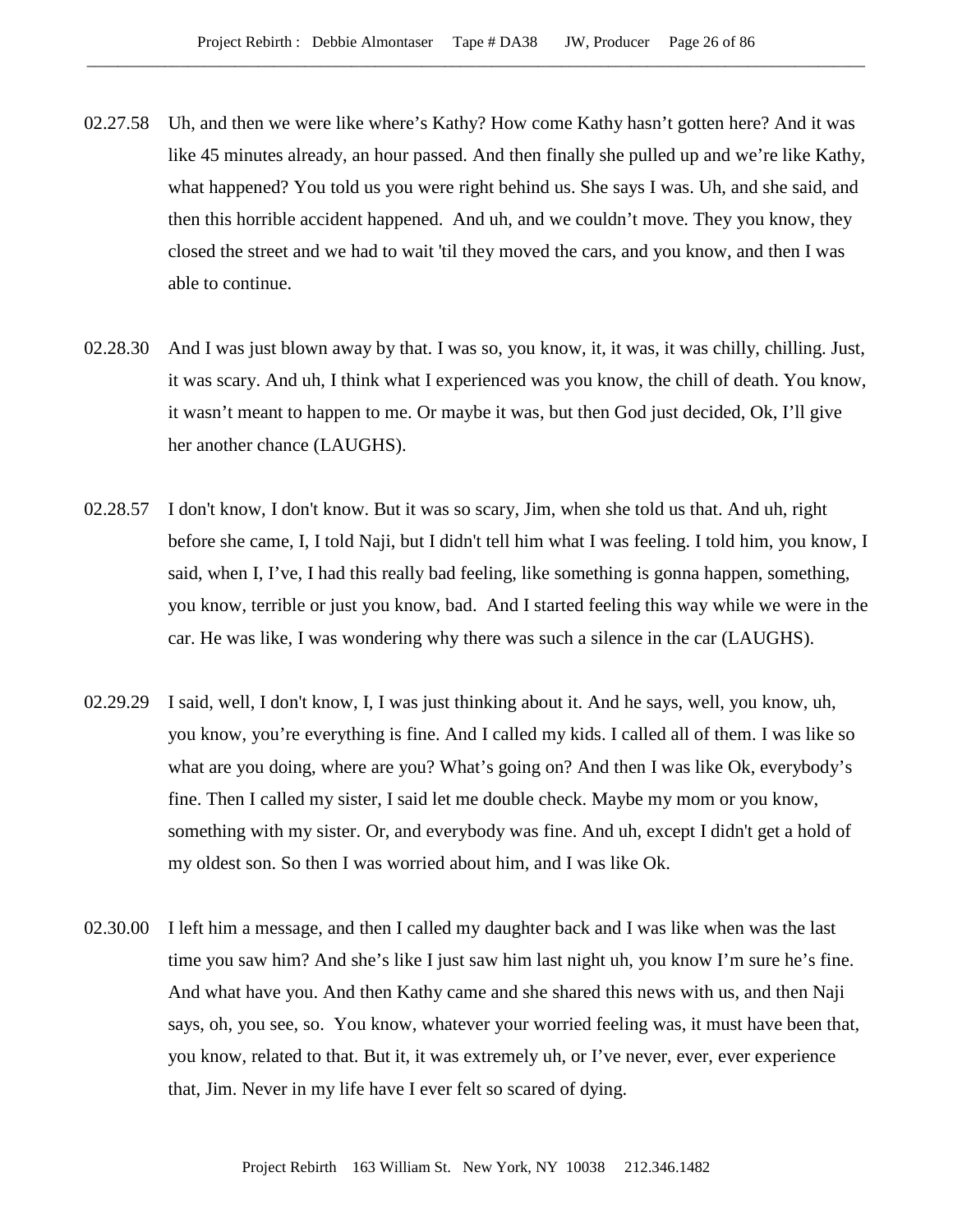- 02.30.36 And it's not, not the, you know, like if it happens, it happens. I'm not afraid of it happening. But I'm afraid of what'll happen to my family. Do you know what I mean? It's so hard to explain, you know? I, you know, just like I know that each and every one of us is going to die, and that is just a part of life.
- 02.30.59 But the thing that terrifies me is just who you leave behind, you know? Like I know I cannot live without Naji. I just know like if, and I always say that, you know, if he dies, that I want to die with him. But then I think about our kids, and I'm like no, you know, if one of us has to go, it should be me first (LAUGHS). And then him uh, afterwards. And then I think about oh, my god, what would he do without me? You know? And then my parents, you know, my mom, you know, it's.
- 02.31.32 My mom had always favored me over all my brothers and sisters. And everybody, all my brothers and sisters know this, and they've learned to accept it (LAUGHS). They just totally learned to accept it. And uh, my mother for the longest has gotten away with it because she says, well, that's just natural because she's the oldest and the first child, it's, it's a natural thing. You know, don't take it personal (LAUGHS).
- 02.31.57 And so everybody has accepted it. So know that it would devastate her. Uh, and then just like my children, like my daughter. I don't want to, I don't want to leave her yet, you know, she's too young to be left alone. Uh, and so that, that, that in itself is so scary, you know, just your kids, your immediate family. And you know, and then how that would feel. So that evening, you know, I sort of things uh, settled and but I was still distracted by it.
- 02.32.34 Uh, we made dinner, and we sat down and had dinner, and then I had those heart palpitations again and I thought that oh, and I was like ok, this is it, this is my last supper (LAUGHS). This is it for me, I know I'm having this dinner and that's it. You know, and I was like God, please don't let me die (LAUGHS). Not yet, you know, just you know, you know, let Naji enjoy some more time with me (LAUGHS).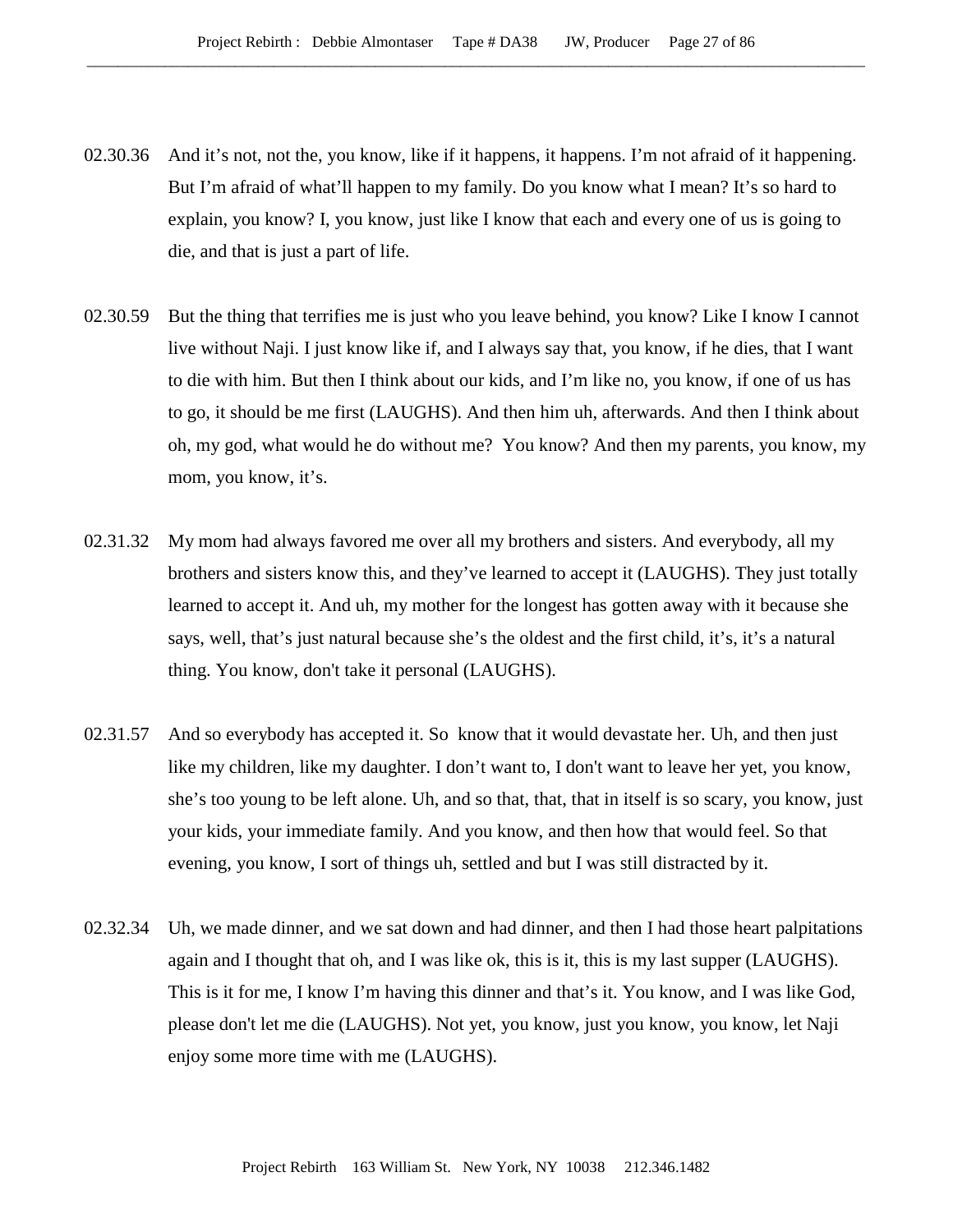- 02.33.03 And uh, I got up from the dinner table and he was like watching me and he was like this is so weird, what is going on with her? You know, and then he followed me to the kitchen. He's like, well, you know, are you Ok? I'm like yeah, I just needed something to drink. I, there was stuff on the table to drink, but I just, I needed to step away because I didn't want to alarm him and Kathy. And uh, we came back..
- 02.33.26 I came back and sat down and tried to finish eating. And then that day we were driving back to New York. And then I just kept thinking about oh, my god, is this gonna happen to me the whole drive through? (LAUGHS). And uh, I, you know, we packed up and I, I prayed again before leaving the house. And then Kathy was with us, we were taking her back to New York. And we just, I felt better. We got entrenched in conversation about some of her friends.
- 02.33.59 And you know, past things that have happened to her. And just like connecting to things that have happened to us. Her husband, you know, used to own a pizzeria, so she was telling us all the horror stories (LAUGHS) of customers. And then Naji was sharing some of his horror story, stories of customers, and then my restaurant experiences and things that have happened when I've gone to restaurants. And uh, and I was distracted. And then when we got home, I was so happy to be home, inside.
- 02.34.30 Like a block away from the house, Naji was like, you know, I'm glad that you, you know, you're back to yourself again. And he's like what was all that about? I said, so I shared with him that I didn't want to tell him exactly what had gone on. And when I told him about what I experienced you know, on, on that hill driving back from the flea market, and how I felt and uh, I was just like so sure we were gonna die. And everything.
- 02.34.59 And he was like, boy, this is weird (LAUGHS). You know, he's like why didn't you tell me? I said because I didn't want to scare you, you know, I wanted you to focus on driving (LAUGHS). I didn't want to distract you from anything. Uh, and I said, I don't know why I felt the way I did. I've never, ever felt this way. Uh, and it scared me, but it was a reality check. You know, and I said to him, I said, you know, I, I cherish every moment with you.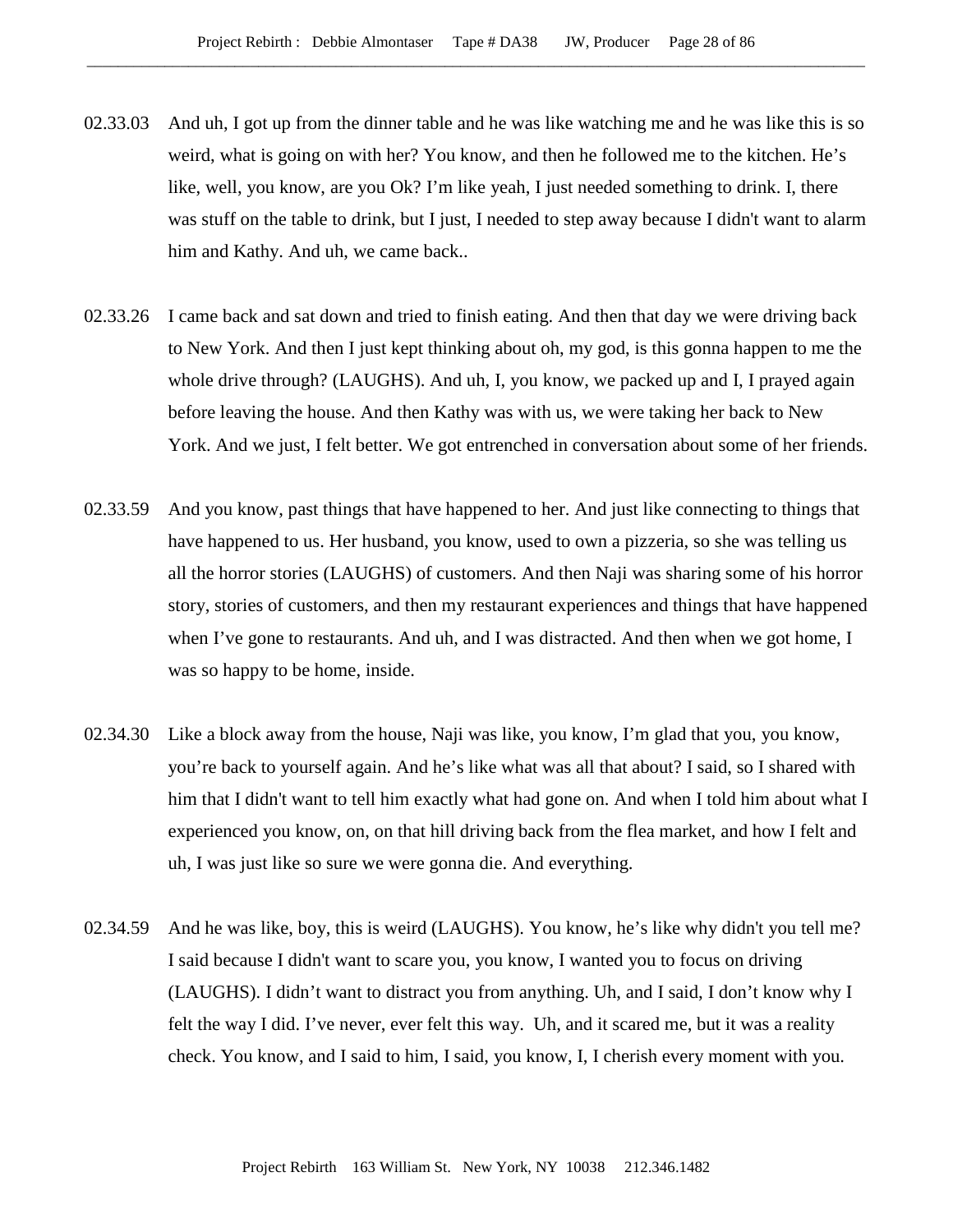- 02.35.29 Uh, I don't want, you know, anything to happen to you, you know, and I, I said I prayed so hard that if anything was to happen, that I should go first (LAUGHS). And he was like I can't believe that you're talking this way. I don't know what's gotten into you and I said I don't know either. I can't explain the phenomena that I, I experienced. I said, but when Kathy told us that there was this horrible accident after we left her, I said I don't know, maybe God just decided to spare us.
- 02.35.59 You know, and, and let it happen to someone else. And, which is not a nice thing, either. But you know, it's, it was a touch of death.

JW: Why would God do that?

- 02.36.12 DEBBIE ALMONTASER: I don't know (LAUGHS). I don't know, I don't think I'm anyone special. But I don't know, maybe because I prayed so hard, I don't know. That I prayed so hard, you know, and it wasn't that I prayed for me, but you know, it was more for Naji, for my kids, for my family.
- 02.36.33 So I don't know. It was so scary, Jim, so scary to have that, I never, ever experienced that. And then I spent that night and the, the next few days just praying that I never experience that experience again (LAUGHS). You know?

JW: Do you pray a lot?

02.36.50 DEBBIE ALMONTASER: I do, I pray five times a day. Yeah. it's uh, it really keeps me grounded. You know, in touch with God, in touch with reality. Sustaining. So yeah. so that was quite an experience, and I shared that with a friend of mine who is uh, Baptist uh, and uh, she, she was like you know, you, you had a chill of Death. You know, death was coming, but it wasn't coming for you, it, it had come for someone else. This is her interpretation, and she said, and you were driving down that road, and as it was coming, you know, it, it touched you.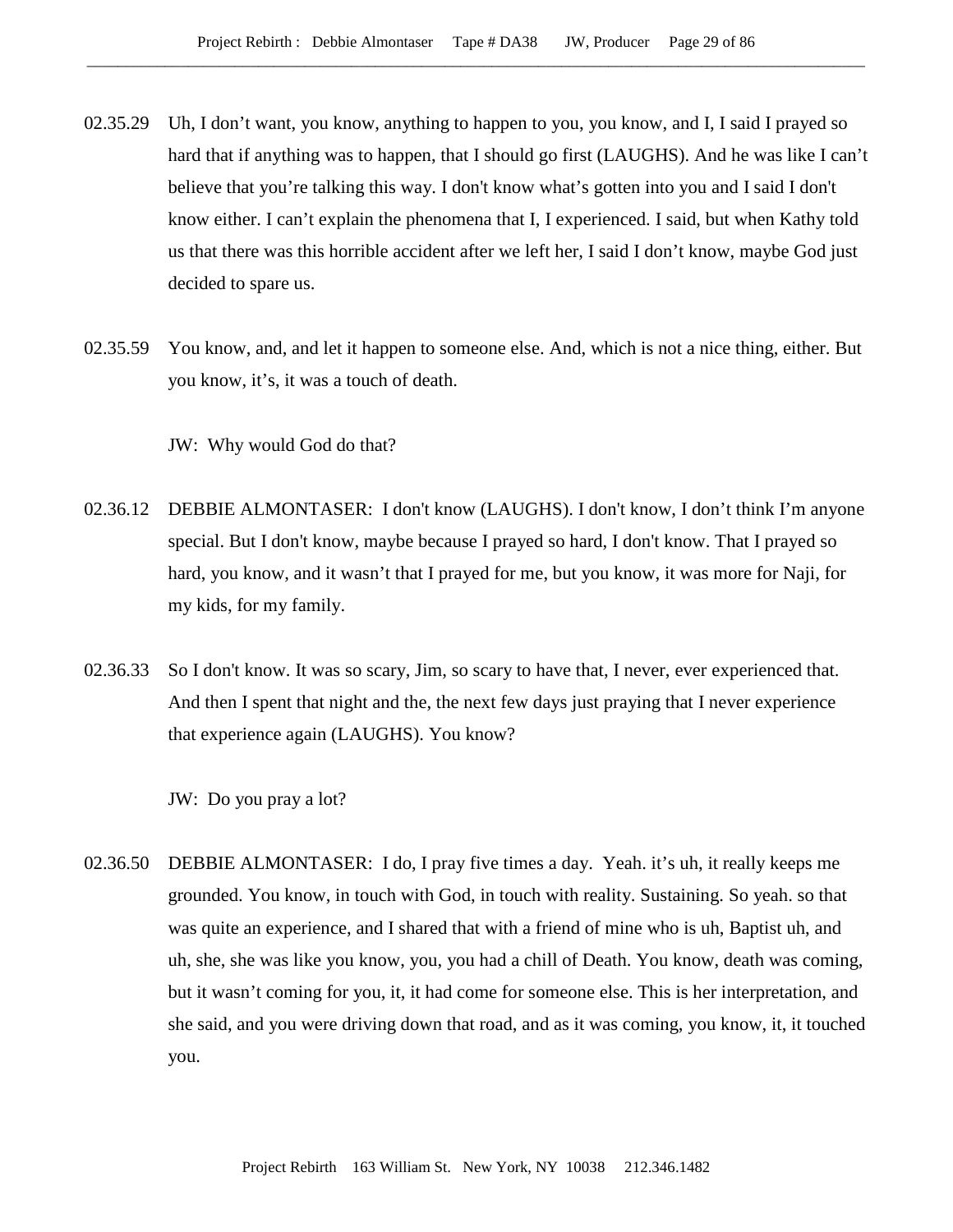- 02.37.35 You know, it wasn't your time, your time wasn't set yet, but it touched you, and it touched you because you are a, you know, someone who is faithful and a believer and it touched you. And I was like ok, is that a good thing or a bad thing, how do you interpret that? She says, well, it's a, it's a good thing because you know, it shows how close you are to God, and was really interesting to get her perspective.
- 02.38.01 And I said, well, do you think there's a lesson in this? She says, well, there's always a lesson in everything. And I was like well, what do you think my lesson out of it, or if you had experienced it? And her response to me was, just keep doing what you're doing, you know, keep believing, keep praying and center, you know, center yourself, and always keep God in, in that center with you. So it was powerful.
- 02.38.29 It was absolutely powerful. But you know, you know, a lot of that thinking about me not being here forever you know, really thinking about the future, thinking about my kids, thinking about uh, you know, the world. You know, who's there to carry on. A lot of that right now for me has resonated a great deal. And, and just in, in the writing and the development of this school proposal and just you know, really developing young individuals who will be leaders among leaders.

## (OFF CAMERA REMARKS)

02.39.11 END OF TAPE # DA 39

**TAPE # DA 40 Debbie Almontaser JIM WHITAKER, Producer/director PROJECT REBIRTH**

03.01.00 PICTURE UP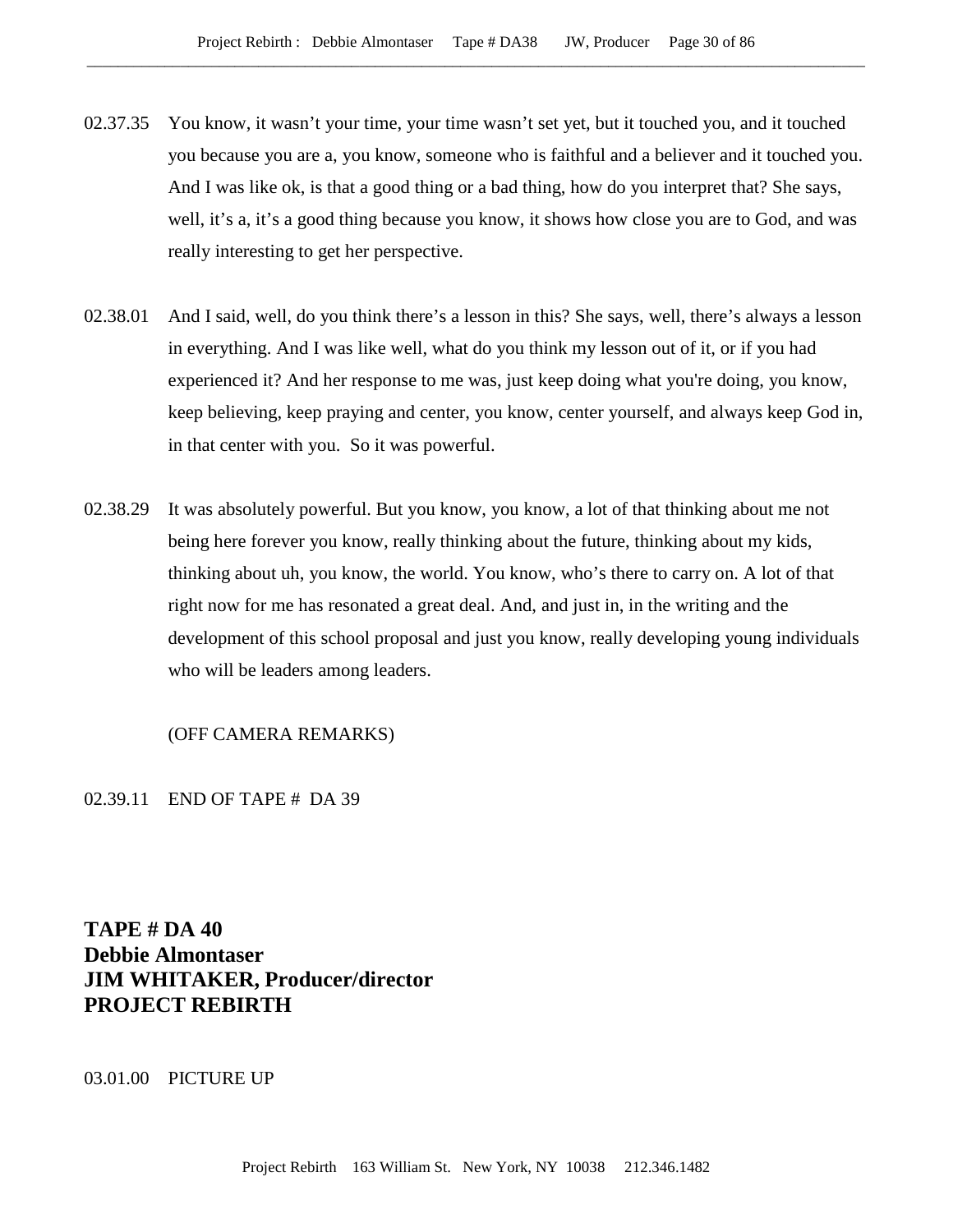#### (OFF CAMERA REMARKS)

JW: Considering aspects of death can be a driving force in Life?

- 03.02.37 DEBBIE ALMONTASER: I do, I do, and I know that there are like times, you know, like when are like times (?) the world, when there are things that happen in my life, you know, things that are painful. I always you know, I look for refuge in God. And it's like you know, it's you know, just saying you know, you know, that (?) just looking, looking towards god for, for resolve, for you know, just a sense of uh, you know, of, of overcoming whatever the issue is.
- 03.03.14 Uh, and I always connect it back to you know, that I know that he's there for me when the chips are down or whatever is happening in my life. And if that's the case, you know, this is (?) what will be there for me when my time ends.
- 03.03.32 When my time to leave this world you know, will come. That that will be a place that I'll be. And it just won't be on a superficial you know, level of you know, talking to a god that you don't see, but I know that I feel, I feel his mercy on me when I do need him.
- 03.03.57 Uh, but at that point, I'm sure that I, I will get the opportunity you know, to see you know, whether it's a (lamination?), a light, you know? But I will, I will get to see and I will get to connect, you know, so I, I look forward to that, I always look forward to that. And uh, I mean, one of the things that's beautiful about you know, prayer in the Islamic tradition is that the most closest place you are to god is when you are kneeling and your head is on the floor and you are praying.
- 03.04.33 And you know, speaking to him as if you know you are whispering in his ear, if he had an ear. You know, and so that, that's like one of the, the best time in my prayer is just being able to, to just you know, be down on my head for as long as possible and you know, with your eyes closed and just you know, you know, just praying.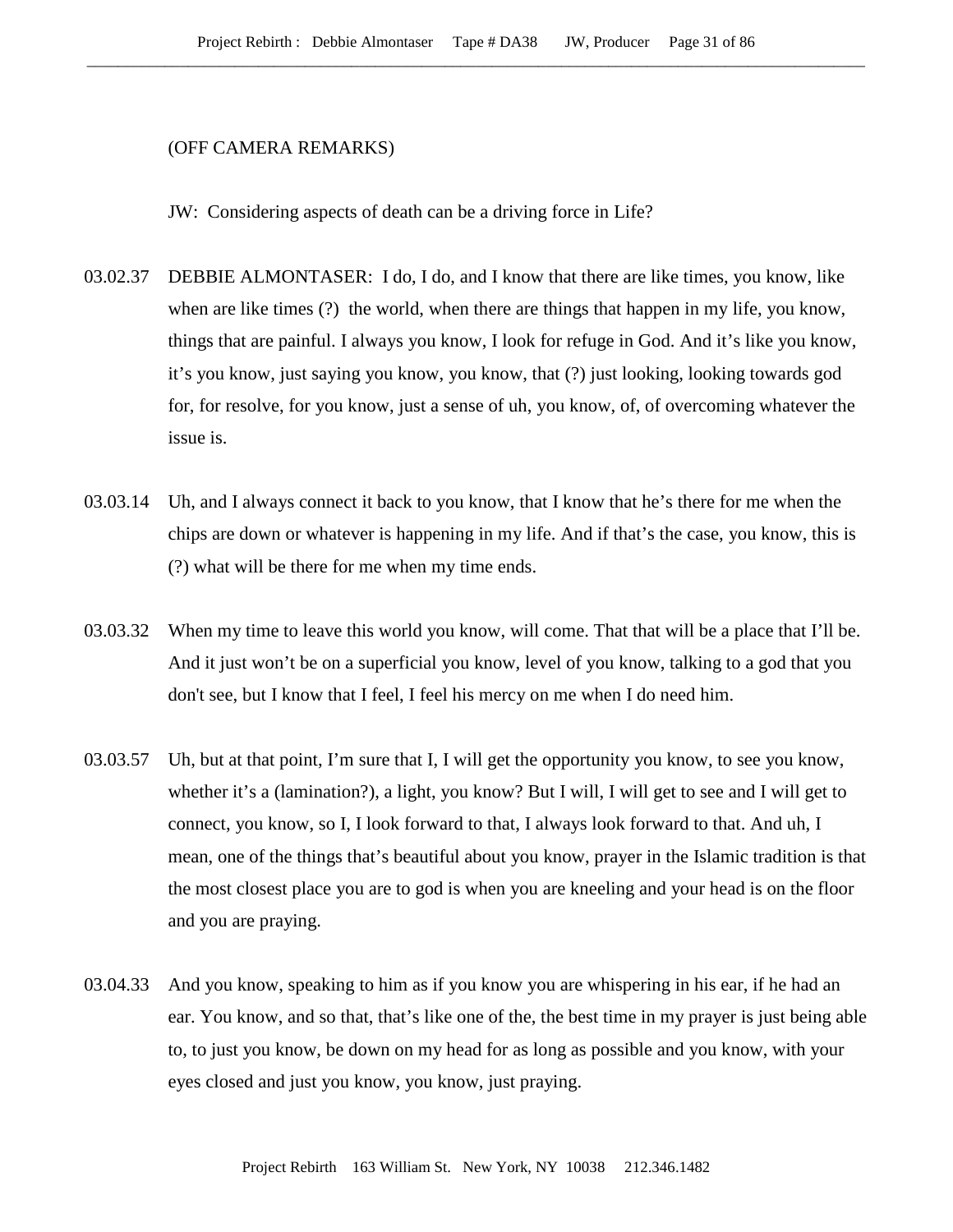- 03.04.59 Praying for whatever it may be, whatever issue I'm dealing with, whatever uh, you know, whatever uh, you know, whatever it is. I mean, like there was a time uh, in the spring that I was just going through a lot, you know, just with the community issues. Uh, you know, trying to move forward with a lot of stuff.
- 03.05.30 And just you know, the emotional you know, trauma that you have to deal with when people see you doing things and moving forward and doing things that are not comprehensible or believable do, like I can't try to, I can't (?) find a way to explain it. Just like getting things done that people would necessarily say oh, such a thing couldn't happen.
- 03.05.56 You know, like the Arab Heritage inauguration stuff. People never dreamt that something like that would ever be passed by you know, the city of New York's government officials, but it happened. Uh, and so you know how you always have naysayers who will say and do things to try to, to bring you down. And I, I've learned and I've come to the realization that this comes with leadership, you know, and a very good friend of mine who is Irish and uh, who converted to Islam, you know.
- 03.06.32 Who, he's so wonderful 'cos he, he is so spiritually connected and you know, I, I just love talking to him. And I started just confiding in him about what I was feeling and, and how I'm just so tired of having to always you know, have to deal with this. And you know, I just don't want to do what I can do or what I know I'm capable of doing because it's, it's just, there's so much drama, you know, and you can only take so much.
- 03.07.06 So in the conversation he says to me, well, you know, people who do have a calling have to deal with that. He said, you know, the prophet Mohammed had to deal with that, you know, in his time. Martin Luther King dealt with that (LAUGHS) in his community. Gandhi dealt with that in his community, and as he started going down the list of people, I was like ok, stop.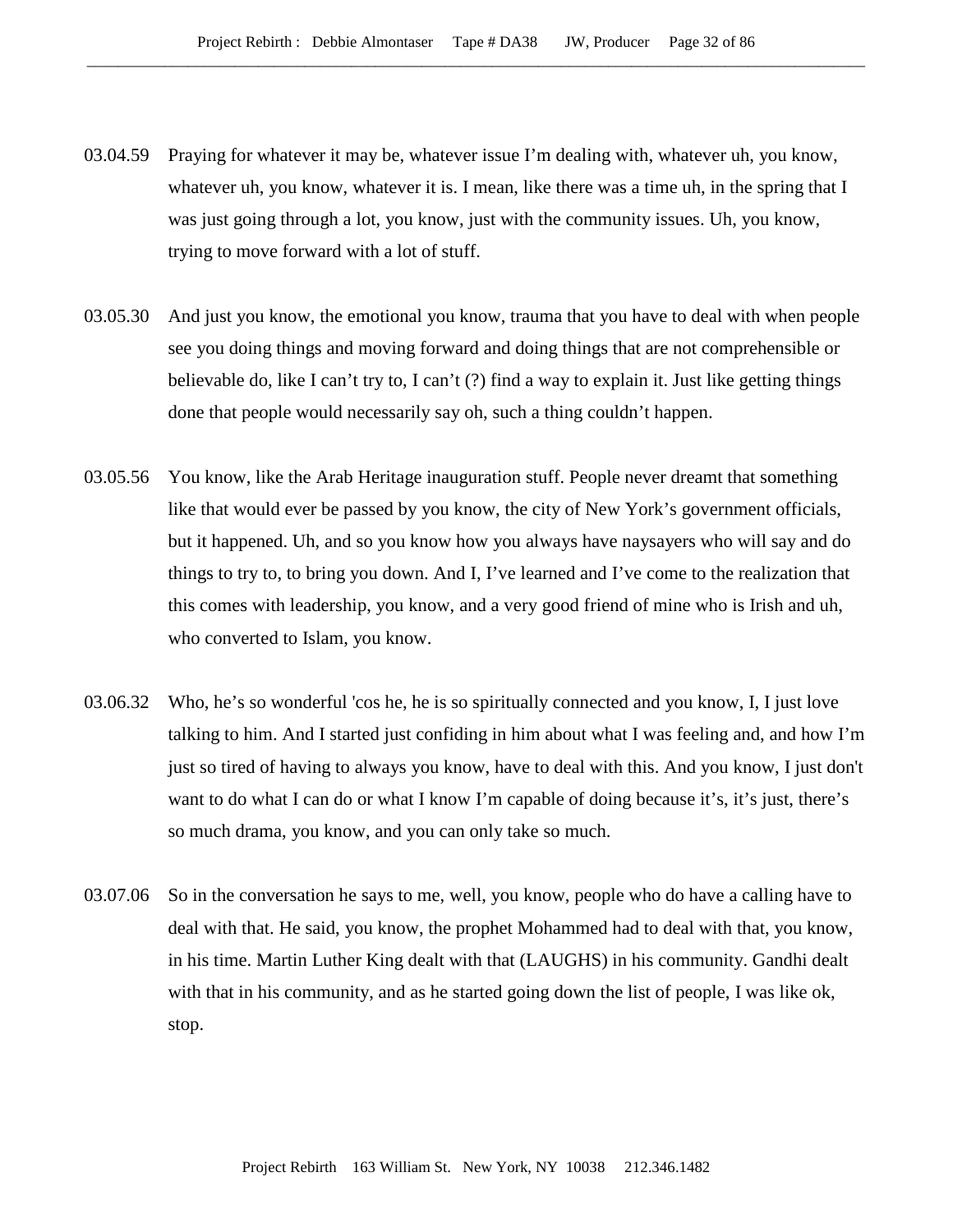- 03.07.32 Now you know, just stop. You are putting me in, in the class of these individuals? I was like that's, that's just a little too extreme for me. I don't seem myself in that category. Uh, and he's like why not? And I said I just don't. I don't think that I'm making you know, especially the prophet, you know, he has, you know, one point three billion followers today (LAUGHS).
- 03.08.00 You know, I, I would never see myself you know, you know, reaching masses like that, nor do I have the desire, you know, to you know, to be a religious you know, leader or you know, uh, so his, his response to me was no, not necessarily. But you know, when there are people who are doing things that (?) are out of the ordinary, there are people who don't know how to deal with it, and therefore find things to negate uh, or, or make that person you know, get off track.
- 03.08.36 And he said what you need to do is what they all did, was stay focused (LAUGHS). Continue in the cause, believe in yourself, surround yourself with people that believe in you. And uh, and don't let this stuff bother you. You know, you just have to really be strong and develop a thick skin. And you know, he, he put it so eloquently, and I always have to keep reminding myself that.
- 03.09.02 But it hurts, you know, it hurts when you hear things, you know, small, small things that are said and rumors, whatever the case may be. And uh, it's just painful. And then one of the things that I do to myself is I say, ok, well, maybe I am not, I'm not connecting more with God. You know, maybe I need to pray more. Maybe I need to you know, just you know, try to do more charity work, and you know.
- 03.09.29 I was thinking for some time I was like I need to find things to do that nobody knows me. That's what I need to do. And so I thought about you know what would be really cool? I should actually go to hospital and visit kids, you know, take little gifts and toys and just go visit them, or go visit the elderly, take them flowers. You know, I'm sure there are a lot of people in the hospital who don't have family members that I could just go and cheer them up.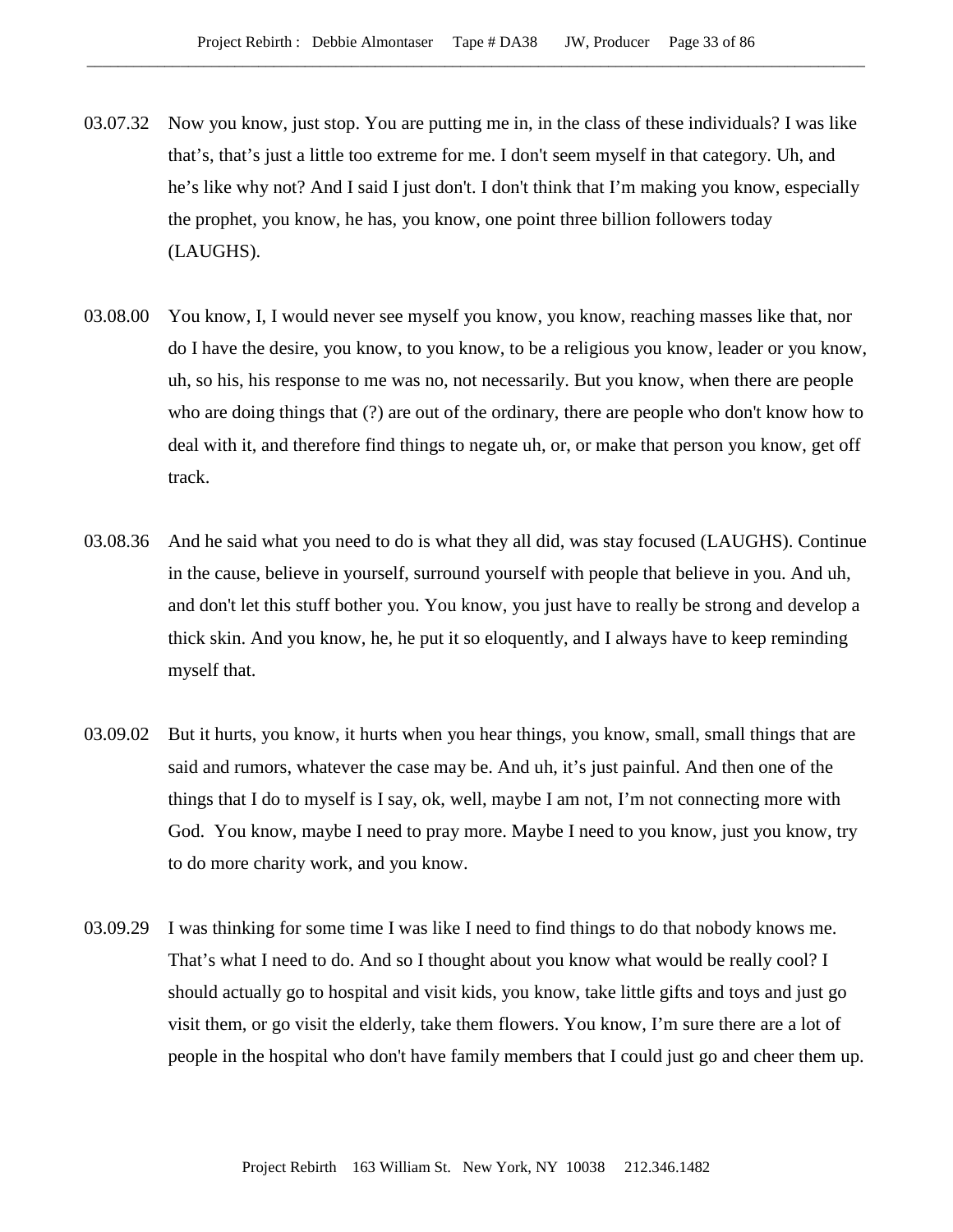- 03.09.58 And I was like nobody knows me (LAUGHS). You know, and it would be just my you know, act of kindness and you know, and good deeds, just to make somebody feel good for a little while. And uh, and so that was like one thing that I was, I was thinking a lot about, and just trying to find ways to bring myself closer to God that didn't associate with people that knew me or know of me.
- 03.10.27 Uh, or that I know. Uh, and then there is this one individual person who he is incredible, absolutely incredible. He grew up here in the States, went to school. He actually grew up in uh, Washington State I think, went to school, became an architect, and then just one day decided that that wasn't his calling, and that his calling was to learn more about Islam.
- 03.10.56 And so he went (CLEARS THROAT) uh, on this spiritual journey of just learning, you know, reading. And his dad was actually a scholar, and his grandfather was a scholar. Uh, and it was just such a natural thing. But you know, in, in, in the, his home, it wasn't something that was an expectation. You know, it was something that if you felt you wanted to do it, you could do it. And his parents were supportive of whatever he wanted to do with his life.
- 03.11.28 And you know, he had a knack for math, and architecture was really great. And he did it, he worked in the corporate world, wasn't happy, spiritually he wasn't connected, and he made that choice. So for some time he's been living in Syria and doing all his studies there. And uh, what is the most breathtaking thing about this man is that he has delved into scripture and literature uh, on Islam that you know, is incredible, particularly on the issue of women and the role of women.
- 03.12.07 And you know, this psychological and social. It's really incredible. And, and the reason that this guy, well, you know, is encompassing all this is because of the fact that he grew up here, and had this really you know, huge educational background where, in his studies he was studying psychology and sociology and you know, all of the different, you know, philosophy and what have you and was able to pull all that together.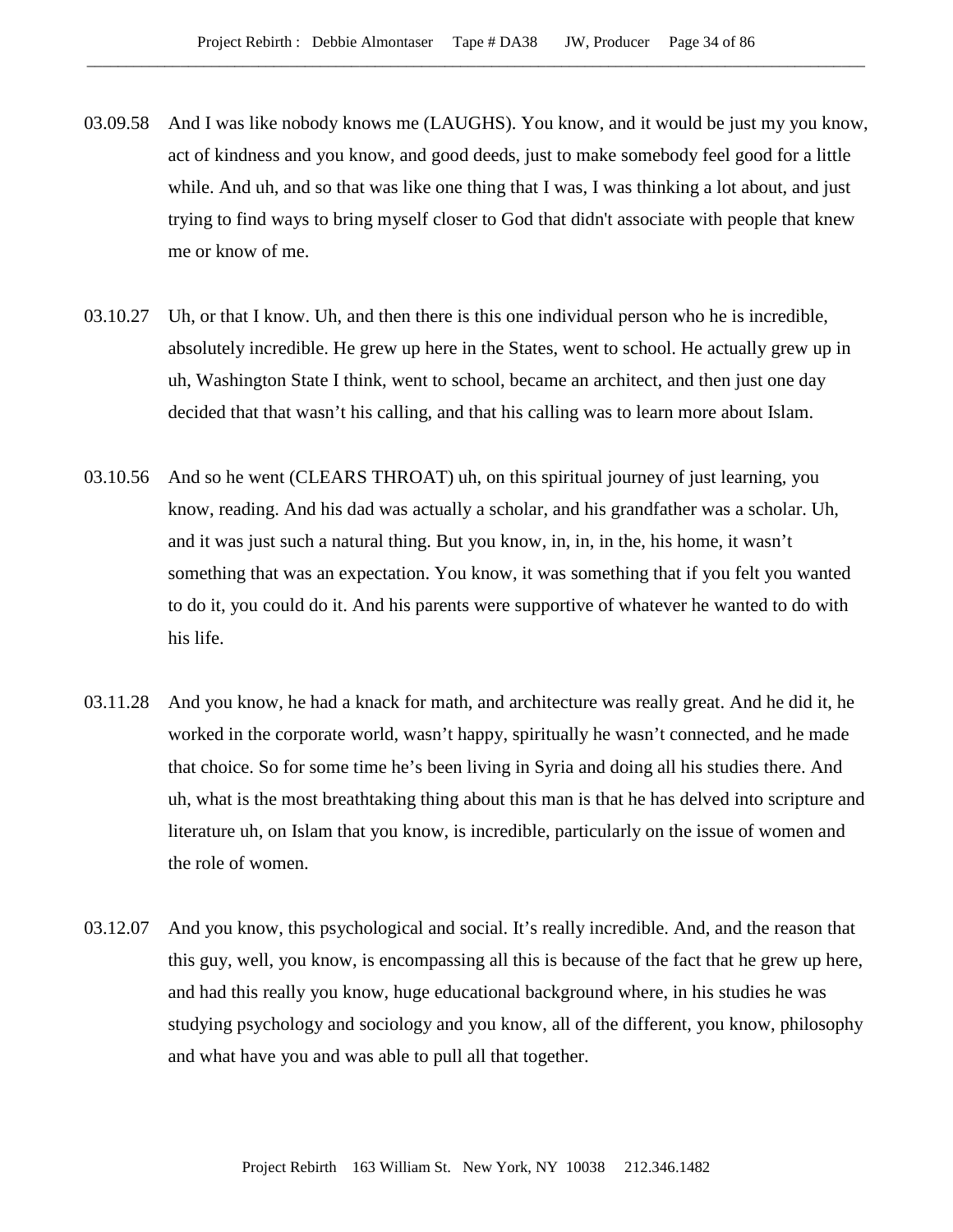- 03.12.39 And then when going and looking at the, you know, these texts was able to, to take all of this stuff, you know, all of this background with him to interpret what he was interpreting. And what I find to be the most incredible thing with him is that when he talks about the state of women uh, he talks as if he was another woman (LAUGHS).
- 03.13.06 And so he would refer back to historical events uh, you know, specific texts from the Koran and you know, in (?) just in his (?) you know, in his presentation or in the conversation you would have with him at a table, he (?) would say, you know, we women have a lot to deal with (LAUGHS).
- 03.13.28 And the first time I heard him say that I corrected him, and I was like you mean us. You're talking about women, not us, you know, the community. He's like no, I'm talking about us women (LAUGHS). And I was just, I was totally at awe of how comfortable he feels in his skin uh, and confident in himself and his education. And that he can actually see himself a part of you know, everything and everyone, do you know what I mean?
- 03.14.02 It's so incredible, so absolutely incredible. So the reason I'm telling you about him, is that he has played a huge role in my spiritual life. Uh, I have conversations with him, I call him and I'll just share everything with him, what's going on, and he just helps me put things into perspective. In the spring I had a 4-hour conversation with him, I had to change my phone battery twice (LAUGHS).
- 03.14.33 Uh, but what was really wonderful was I was beating myself and saying maybe I'm not, I'm not close enough with God and maybe this is a sign that I need to be more humble and more pious and, and he's like no. He's like, everything that you do is worship. And I was like what do you mean? He says, everything that you do, you know, the moment you wake up and the intention that you make to go out and go to a meeting and make a difference uh, you know, the (?) every moment that you are advocating for your community is a worship.
- 03.15.06 Every moment that you are bridging the gap between individuals, whether they're Christian and Jewish or you know, Muslim and Jewish or whoever it may be, that is worship. He says,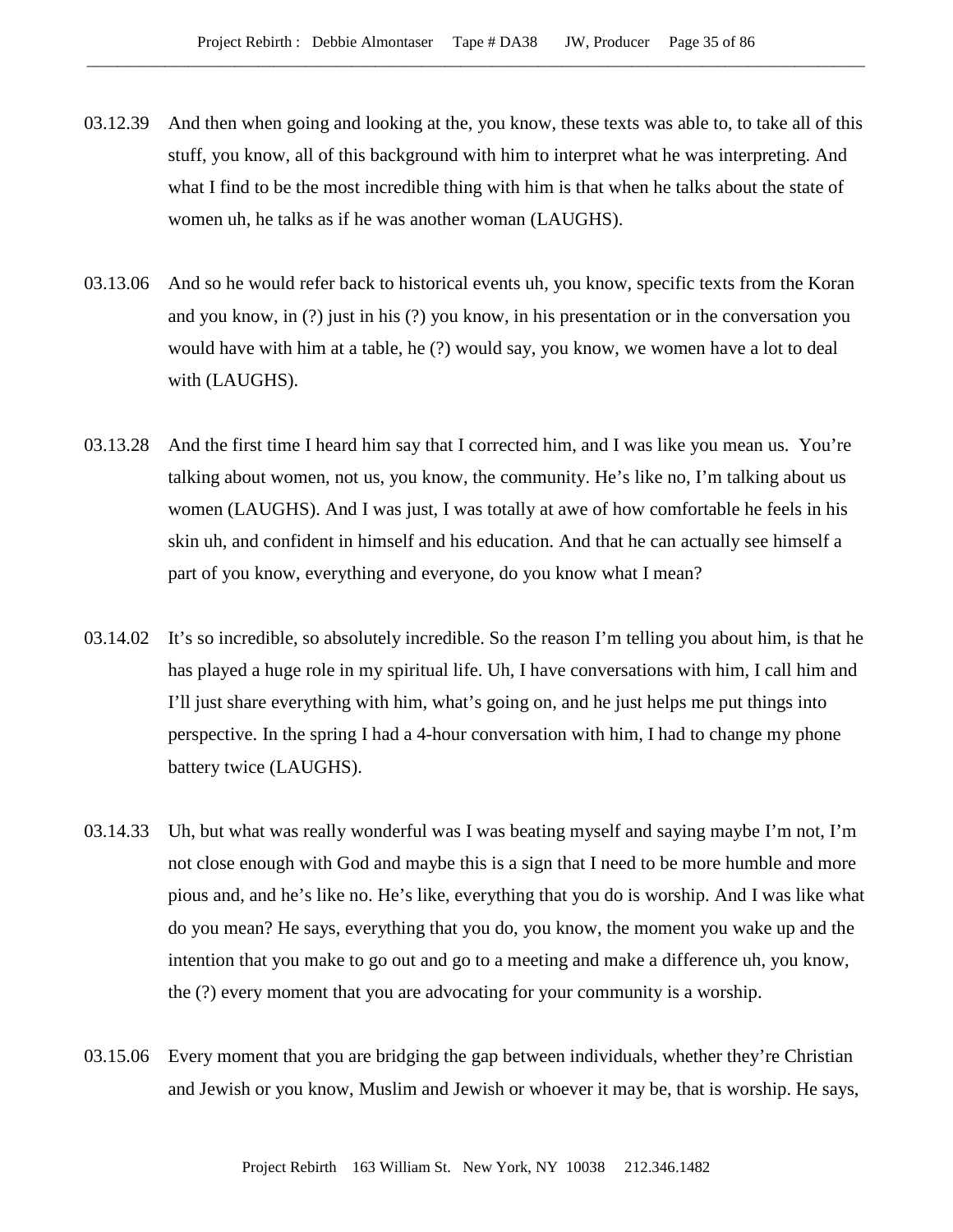everything that you do is worship. You know, and you know, being hung up on the fact that you have to you know, pray you know, extra or you know, read you know, the Koran every day, he said, you know, those are all good things to do.

- 03.15.35 But you can't, if you, if it means that you would have to give up you know, going to a meeting to do that, he says, what you're doing is you're serving yourself by doing those things. And when you're a meeting, and you are uh, you know, helping people understand something, you know, or making a difference in one person's life, that is more significant, because you are making a difference for others and with others.
- 03.16.06 And so I was like wow, that is so incredible (LAUGHS). So incredible. And I know like in the past, you know, people, other religious leaders who you've spoken to, and, and this is like I think you know, a resonating thing among all faith traditions, you know, whether you're Christian, Jewish, Muslim, Buddhist, whatever. You know, the whole spiel that nay religious leader will tell you is that you have to pray and you have to do righteous things and you have to be closer to God and you know, prayer is important.
- 03.16.38 Uh, and you know, and if something goes wrong, that's you know, what you need to do. And so like we've all become conditioned like that's what needs to happen, but then sometimes you know, they don't realize that everything that you do leads to that. And so he made that connection for me, and I, I was like, it was.
- 03.16.59 I felt such a sigh of relief and comfort in knowing that ok, I'm thinking that I'm lacking in this, but in actuality everything I'm doing is making up for it. And, and it's so much more you know, uh, it has more weight. You know, so uh, he has been really, really wonderful. Really wonderful. And just, as I said earlier, you know, looking at things from many different you know, methodologies, philosophies, sociologies, psychology, he just, it's incredible, absolutely incredible.
	- JW: This philosophy has a theme that's connected with him?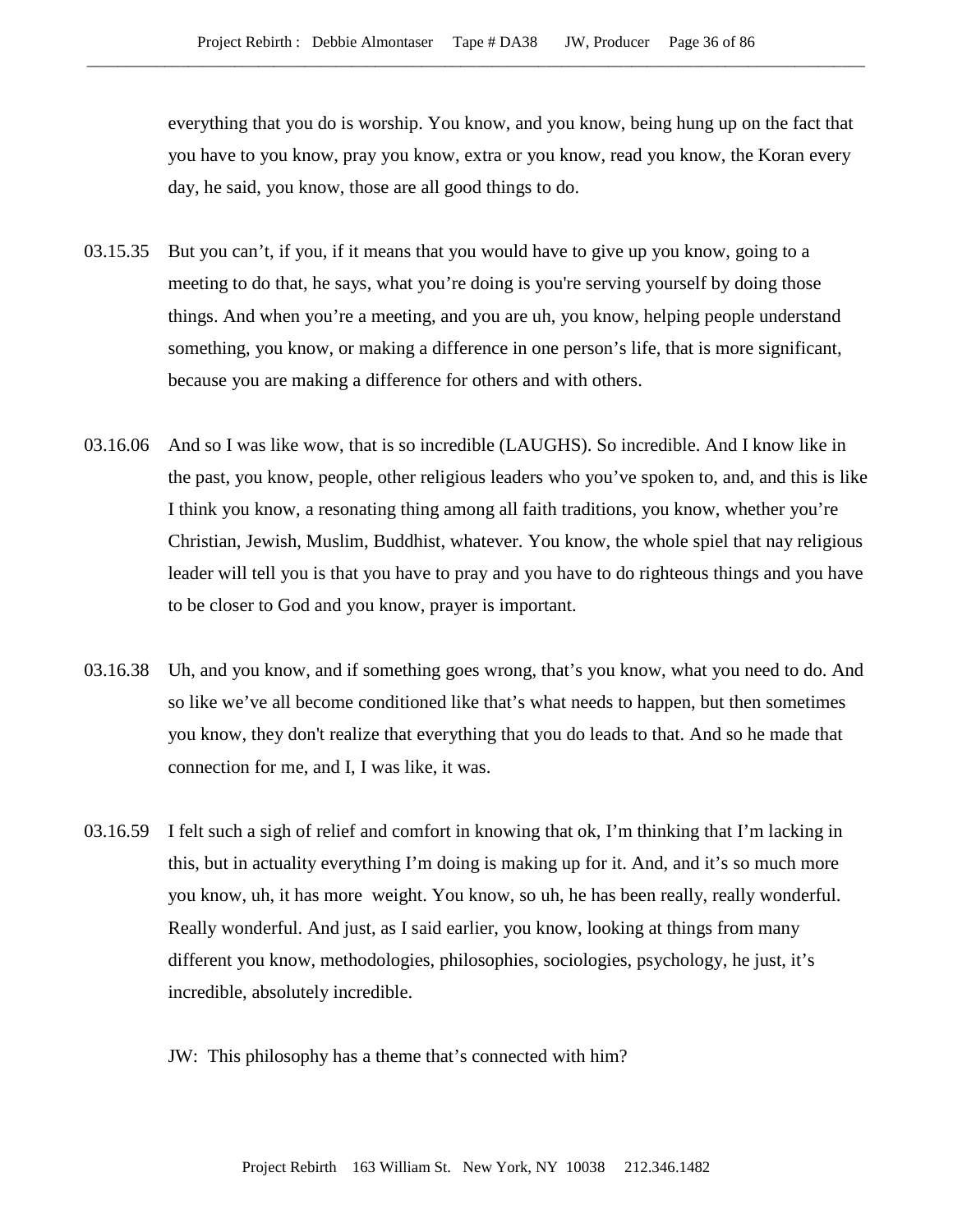- 03.17.57 DEBBIE ALMONTASER: He's not (LAUGHS). He's not, he's married. He has a family. But uh, I just find it to be incredible that he can, he can see himself in everybody, do you know what I mean? And that is something that I would aspire to, to wanting to do. And it's interesting because this theme, now that you're pointing it out, it's really interesting (LAUGHS). It's resonating in our development of the school.
- 03.18.31 You know, getting the kids to see themselves in others. So it, it's amazing. You know? JW: (?)
- 03.18.43 DEBBIE ALMONTASER: Well, I just, right now I just had the, it just, it hit me, because of our, our conversation right now. He you know, in the way that he talks about himself being, the way that he, he makes himself as a part (STOPS)
- 03.19.05 He sees himself in everybody, so he'll say, he'll, he will identify with the female species (LAUGHS). He'll identify with someone who's Christian or who's Jewish or who, anybody, you know, and I thought that was incredible that he, he's so self-secure. You know, and also so humanistic to see himself in everybody.
- 03.19.30 And that's something that you know, it's something that I (?) share with people but now it's something that through I guess, through some of the reading that I've been doing I've been seeing it resonate. I mean, there is this great, you know, educator, Tom Rawlins, you know, who has this incredible quote that we used. Uh, in the writing for the uh, the proposal.
- 03.19.57 And basically you know, the quote uh, talks about you know, the impossible can be possible if you believe in yourself and others. Uh, and the only way it could become possible is if you and others work together, collaboratively uh, you know, and then the question that we develop for kids in this on particular part of the proposal is that getting them to ask themselves how can I see myself in others? In order to do that, you need to step into the shoes of the other.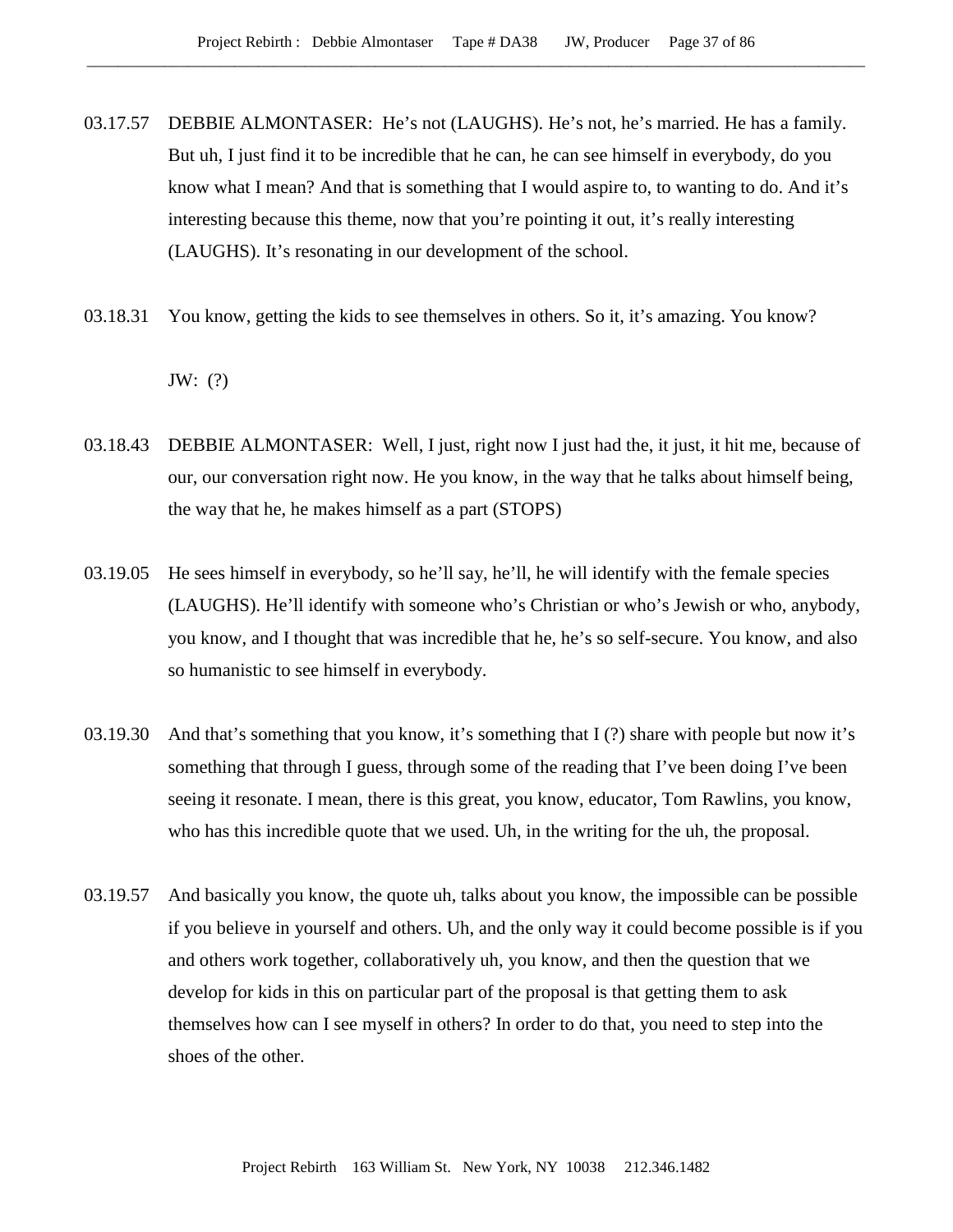03.20.38 You know, and, and look at things from their lens, to develop an understanding of, of them and yourself, and to see there's not much difference, you know, between us as (?) human beings. So uh, you know, it just right now resonated for me that what, the things that he's been saying and, and talking to me about and the things that I see in him, are resonating in my work. That's, that's the epiphany I just had right now (LAUGHS). So.

JW: How important is that idea to you?

DEBBIE ALMONTASER: Oh, incredibly important.

JW: Why?

- 03.21.23 DEBBIE ALMONTASER: Uh, I (?) the reason it's important for me is because if we can get each other to that point, to see ourselves in each other, I think that all of the social divides will disappear. And I think I, I firmly believe that it's possible, you know, and if you start with a small group, like Margaret Meade says, a small group of people will make a difference uh, that it can happen, it could certainly happen.
- 03.21.59 And it's such an easy concept to get kids to think about, you know, 'cos sometimes kids you know, in their most innocent way you know, can teach you lessons that you never, ever thought possible, do you know what I mean? It's really incredible. And I think that this is something that because of the fact that they're coming to this, you know, they're young, they're, they haven't been conditioned, you know, or there is some condition, but there is still you know, an opportunity for them to learn through experience, to develop their own perspectives.
- 03.22.39 And you know, develop into individuals other than you know, the normal individuals, I think it's possible.

JW: Do you recall the conversations with kids after 9-11 and that it was the parents who were ready to pounce?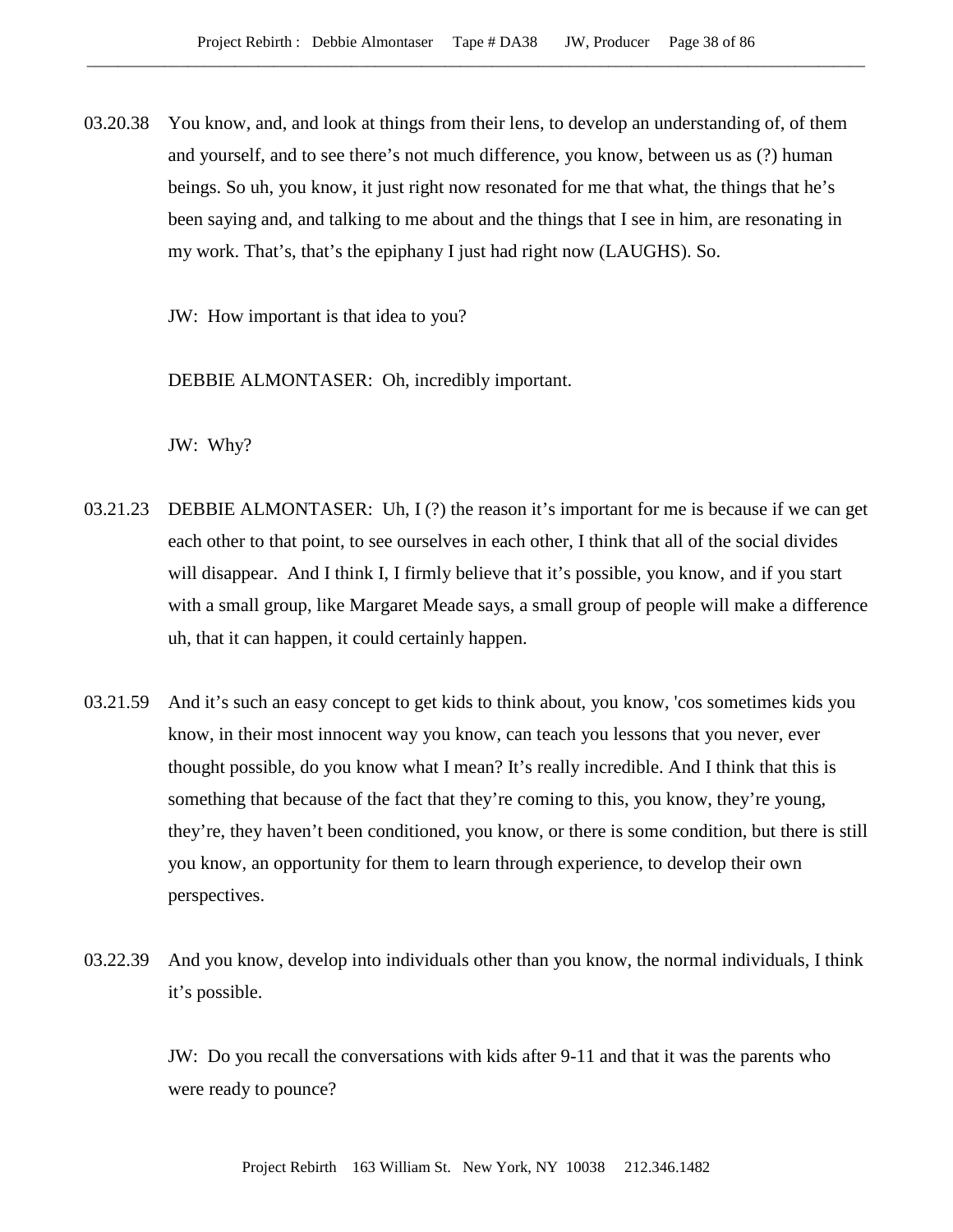- 03.23.31 DEBBIE ALMONTASER: Oh, absolutely. It's because their lenses have not been fully tainted (LAUGHS). You know, they haven't developed this prior knowledge or understanding, you know, of things you know, to help them, you know, that they are permitted to see things differently. You know, just the fact that my kids, when they went to lunch and they came back and they were telling me it's those dumb Arabs. And then when we sat down and we were talking about who Arabs are, and I self-identified as an Arab.
- 03.24.02 And I asked them, do you think I would do something like this? And they're, they said to me, no, you wouldn't do something like that, Debbie. You know, we know you. So that in itself, you know, is because of the experiences, the personal experiences they had with me uh, that helped them overcome you know, making those judgments, you know, about everybody. You know, (?) help them understand that there is good and bad in every faith, in every ethnic group.
- 03.24.37 Uh, and it's because they're young, and they can actually you know, they don't have that baggage that we as adults carry. You know, and there are people who try very, very hard to say they're understanding, they're, you know, they've changed their perception, and you could still see the racism or discrimination creep out sometimes in things that they say. Or just body gestures that they make, and you say are they really, you know? Are they really you know, acting to what they are preaching.
- 03.25.13 So. But kids are there. They, they still don't have that baggage, you know, to weigh them down and, and make them think differently, you know, or they will be politically correct in front of you, but then think differently.

JW: Maybe your spiritual adviser is on to something, on the highest plane, the process of turning the me in to we?

03.26.28 DEBBIE ALMONTASER: He is. He is absolutely incredible. And uh, he was actually uh, here uh, I think in March, I can't remember. And uh, it was funny, because we were both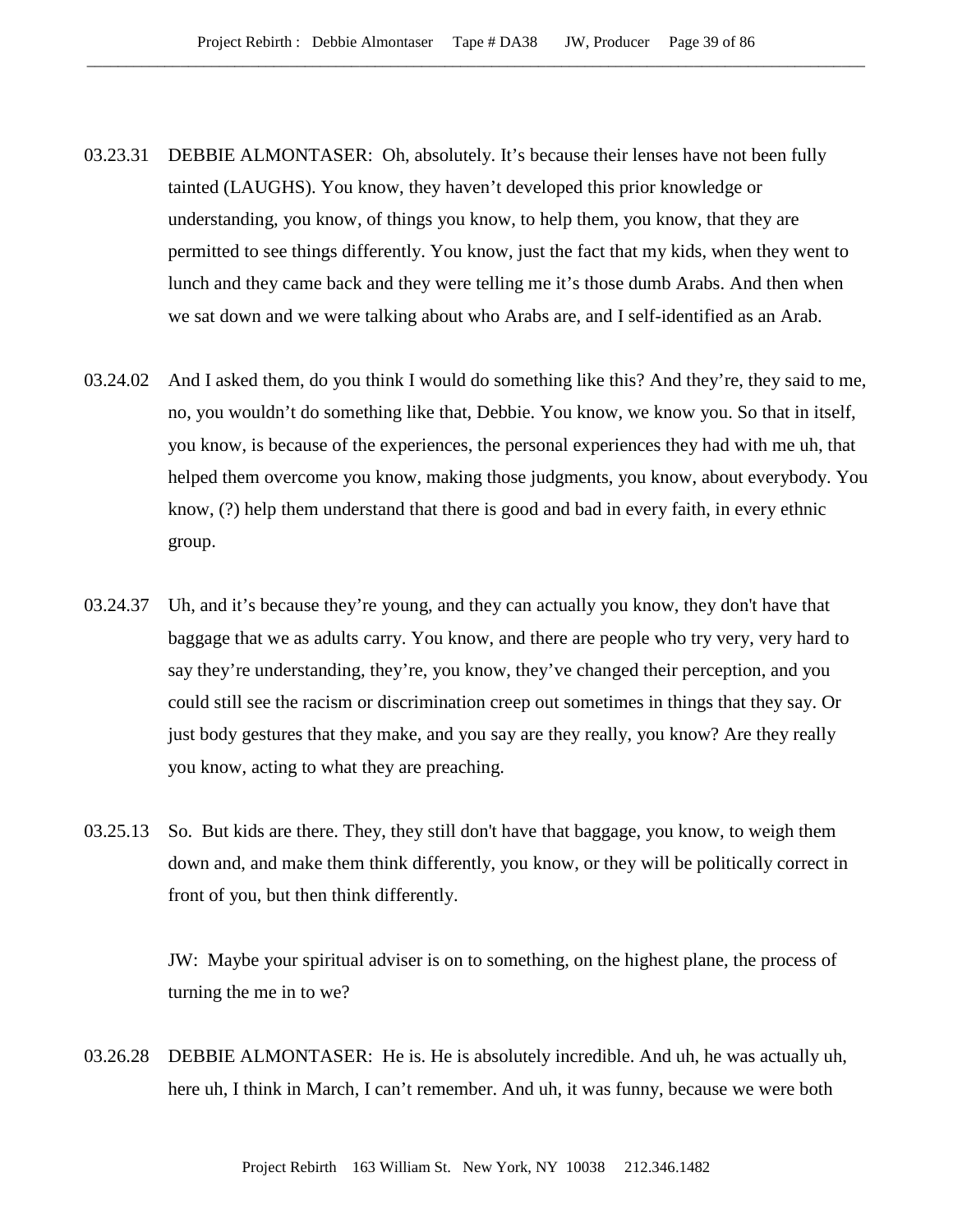invited to speak on the same panel and had absolutely no idea (LAUGHS). Absolutely no idea. And uh, what he was invited to do was to set the stage for uh, for uh, social service.

- 03.26.59 The importance of providing social services in the Muslim community. And he was invited as a spiritual scholar to you know, to help us understand that that is a part of our tradition, social services are a part of our tradition. And uh, so he eloquently, beautifully put it out there, you know, the presentation. And uh, he talked about how social services have been a part of the Muslim tradition as far back as the time of the Prophet Mohammed, you know.
- 03.27.38 And him living where he lived and how that was, it played an intricate role in social life. And he identified five groups that are the most neediest for services. And they remain to be from the time of the Prophet 'til this day. And it was just so incredible, because just seeing that as a continuum throughout history you know, and those five, the five categories were women, children, elderly uh, the poor, impoverished, and uh, people who, the term that he used in order to not to cause controversy, was sexually deviant, and what he was referring to was homosexuals.
- 03.28.35 Uh, and these are the five categories in society, dating back to the time of the prophet, that have always been affected. By society, by you know, socio-economics. Politics. What have you.
- 03.28.56 And that they are the five you know, groups that needed the most attention and services to be uh, you know, created, and tended to. Uh, so it was really powerful and he talked about you know, he, for each category he did a lengthy uh, presentation about what were the social ills then. Uh, and what did people do for them at that time, and what should continue.
- 03.29.27 And how there has also been a breakdown between what was happening then and what is happening now. Uh, that back then, the Muslim community was far more advanced in social service development uh, than they are today. And he pointed out how uh, social services right now are, are not meeting the needs of the sexually deviant community.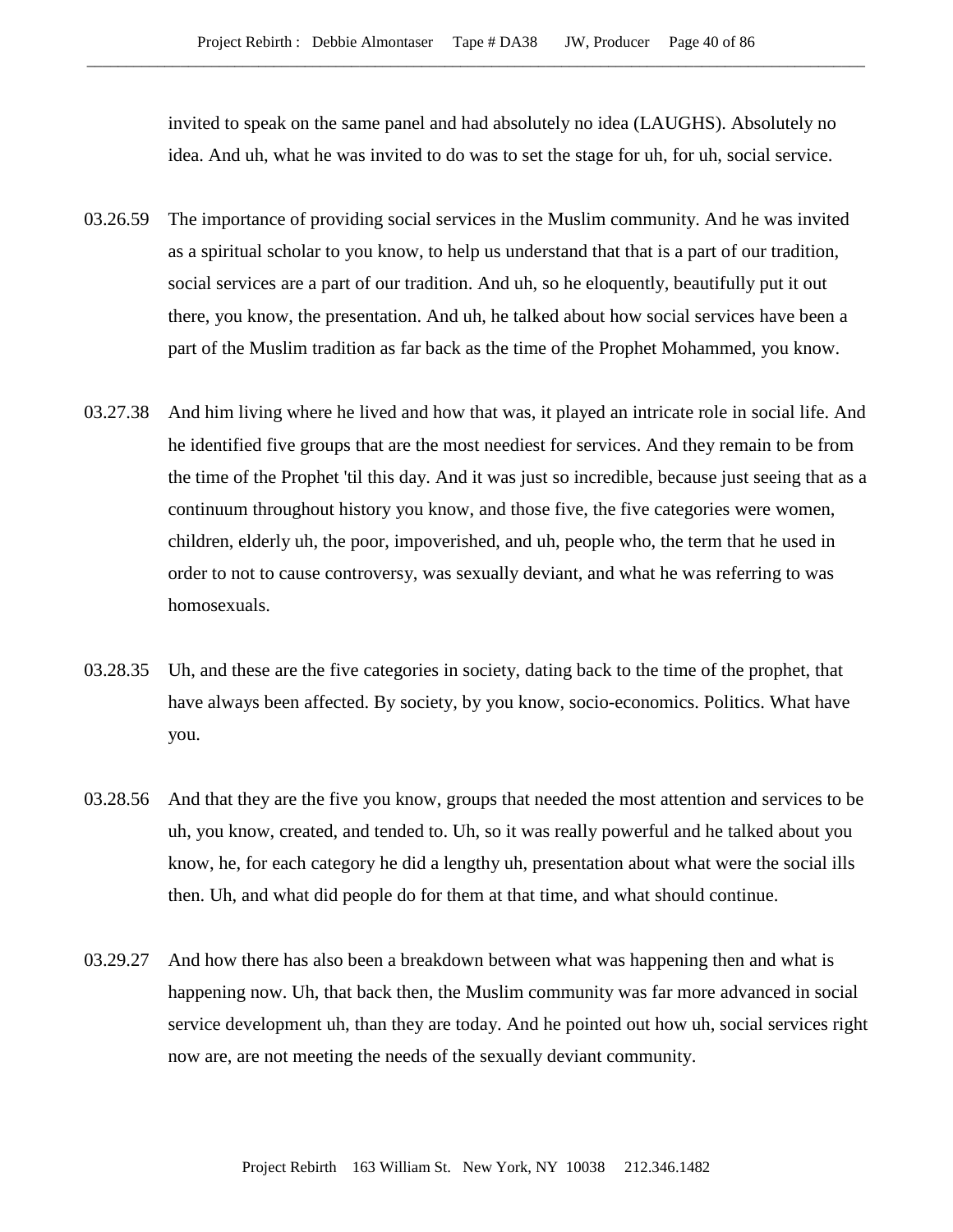- 03.29.57 And uh, and the issue with women. That women are, continue to be disparaged in Muslim countries. Uh, their roles are diminished. Uh, and you know, they're not looked at as a part of a viable part of the community, you know, nor is anybody doing anything about it. And I thought that was so powerful. And so then people pressed him about the sexually deviant, and he says, well, you know, it's people who self-identify uh, with that sexual orientation and rather than the community understanding that this is a choice they have made, they shun them and isolate them, when in reality that does not help an individual.
- 03.30.42 You know, you have to see that person as a person, as a human being, and, and help them and, and understand them as a human being, and whatever, you know, they need, you know, you are obligated to treat them as another human being.
- 03.31.01 And I thought that was so powerful. You know, it was the first time that I ever heard anybody talk about you know, that aspect uh, in a way that was very humanistic. You know, so uh, it was just really a very uh, it was an interesting learning experience, because everybody you know, never talks about that, do you know what I mean, in any of the faith traditions, particularly uh, you know, who are I don't want to say conservative, but who are far more you know, uh, following to the scriptures.
- 03.31.44 Do you know what I mean? That they just don't see or recognize you know, people who selfidentify that way as human beings, and what typically happens is that they're shunned and isolate.
- 03.31.59 Uh, so it was really, really fascinating to learn this. You know, and him helping us understand that you know, during the (?) time of the Prophet that wasn't you know, what he wanted people to do. He helped everybody see the good in all. You know, and helped everyone, you know, and that everybody should be looked upon as a human being rather than what they you know, self-proclaim to you know, or their politics or whatever the case may be.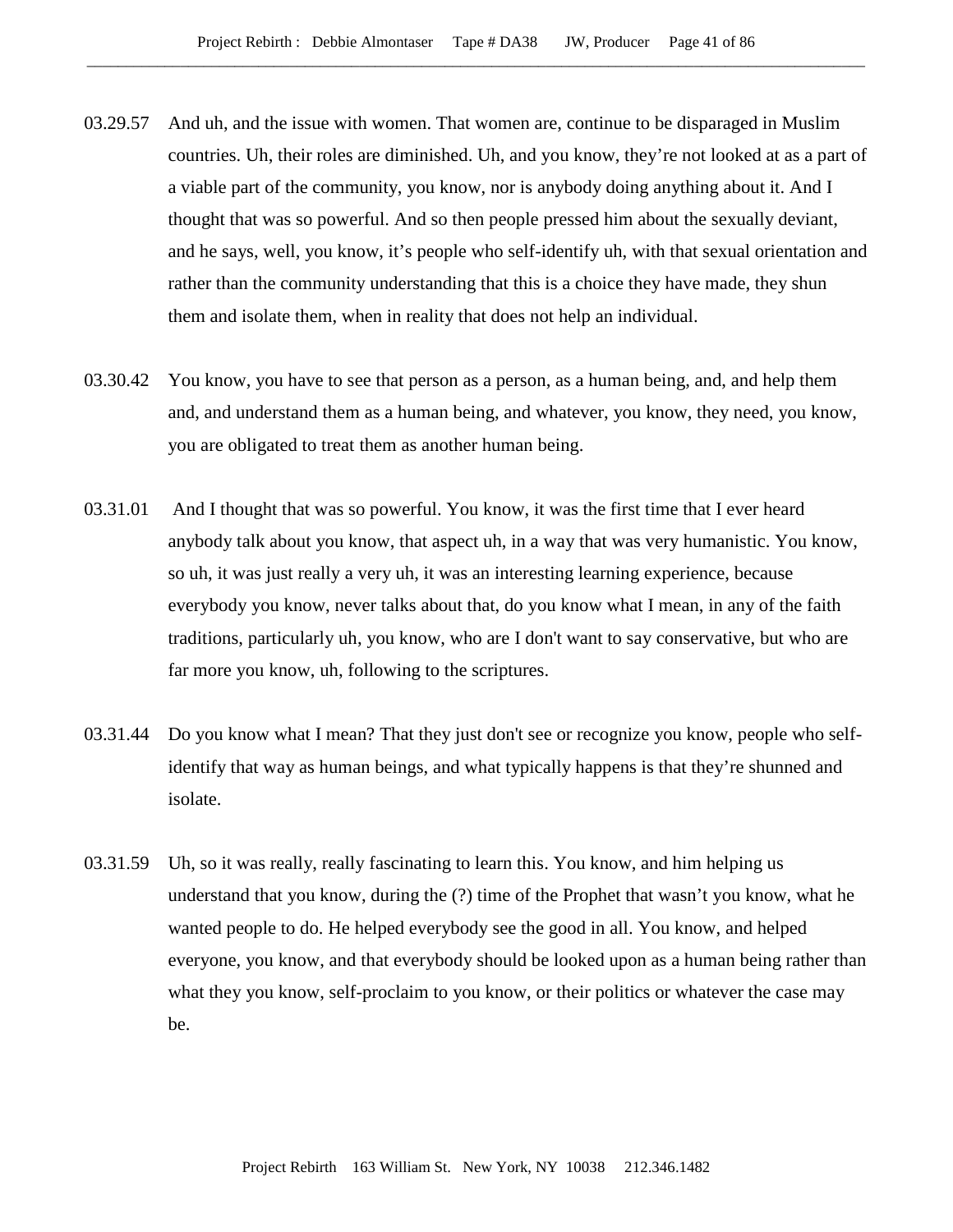- 03.32.29 So it was really, really wonderful. And uh, so he presented on that, and then I talked about the organization uh, which I, I think I had mentioned to you, the Yemeni-American association on the development of that. And uh, I got good news on September  $11<sup>th</sup>$ , which I don't know if uh, if uh, Danielle told you. We got the Union Square Award. Which is \$50,000 grant.
- 03.33.00 So that was huge, a huge thing. Uh, just to help you know, continue building capacity for the organization and, and building it up. And uh, I was actually invited to that panel to talk about the uniqueness of this organization, focusing on the Yemeni community, but at (?) the same time, you know, (?) broadening its scope to work with all other people who came for social service help. Uh, and so after that uh.

JW: Which award was it?

- 03.33.33 DEBBIE ALMONTASER: The Union Square Award uh, it's a New York–based organization, and uh, the way that it works is somebody nominates your organization. Uh, for its unique service or whatever the case may be. And they invite you then to uh, fill out an application. And the application then is submitted to the Union Square people. They review it, and then they invite you for an interview.
- 03.34.02 You go in for the interview, and they ask more questions. And then the person who does the interview uh, takes it back to a group of funders. And then she pitches the is organization to the funders. And then they make the decision whether they should be given the Union Square Award or not. So there are 13 this year that are getting it and we're one of the 13 organizations.

JW: What organization is getting it?

03.34.31 DEBBIE ALMONTASER: The Yemeni American Association.

JW: It's the organization you were challenged by years ago?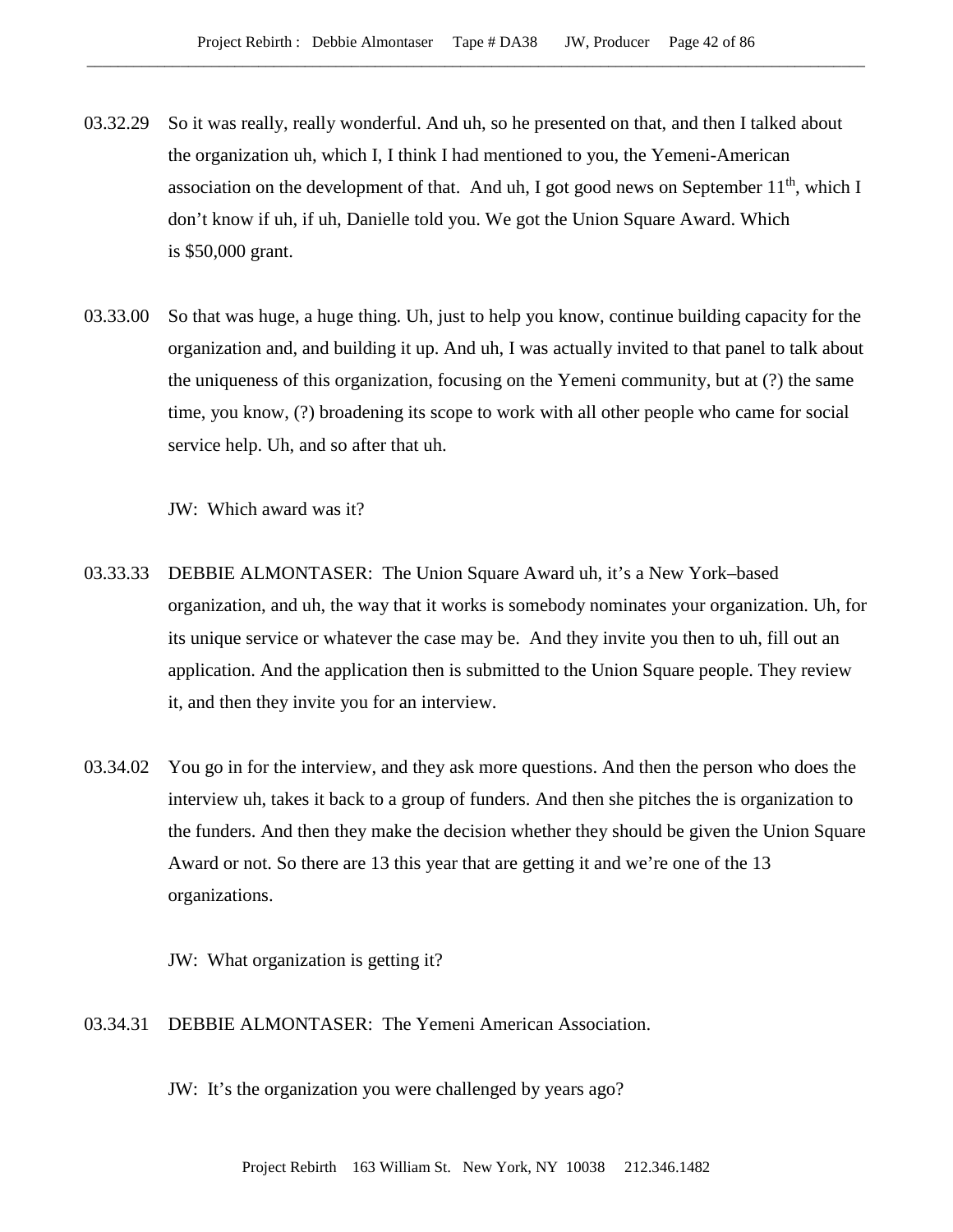- 03.34.41 DEBBIE ALMONTASER: (LAUGHS) Absolutely challenged, absolutely challenged. But uh, we've been able to turn it around and I know that I, I mentioned to you the last time that I'm the first woman to sit on the board of this organization (LAUGHS). Well, now there are three of us. I've made sure to you know, to rummage a couple of others and get them on board.
- 03.35.00 And uh, we're kicking butt, you know, and we're running the show (LAUGHS). You know, so we have our male props. I shouldn't say this. This cannot go on camera (LAUGHS). 'Cos they'll kill me. Uh, but uh, yeah, so it's, it' just really delightful. You know, I uh, worked very hard to get, to get us recognized, you know, and it's all just about talking about the organization in every circle I found myself in, and then somebody was so compelled by the whole concept of what we were doing, and they nominated us. And we got a letter of nomination that we were nominated.
- 03.35.41 They never tell you who nominated you, though. Uh, although now that we got it, I should ask, who knows. Uh, so yeah, so you know, the application process was a bit you know, tedious, but I was very strategic in pulling it together. We created this whole portfolio of the things that the organization has done, with graphics and pictures and what have you, and we took it to the interview.
- 03.36.05 And you know, she started asking us questions. I said, wow, I think this will answer your questions. And I pushed over the portfolio and she opened, it, and she said this is quite impressive. I don't think any group has done something like this (LAUGHS). And I was like Ok, great. So uh, she flipped through some of it, and she asked questions, and I was like it's in there, page XY and Z. so it was really wonderful.

JW: How did the group feel?

03.36.31 DEBBIE ALMONTASER: Well, uh. When we were putting the stuff together, and I know that this is something that (?) I have to deal with, too, is that I feel that and Naji says this (?)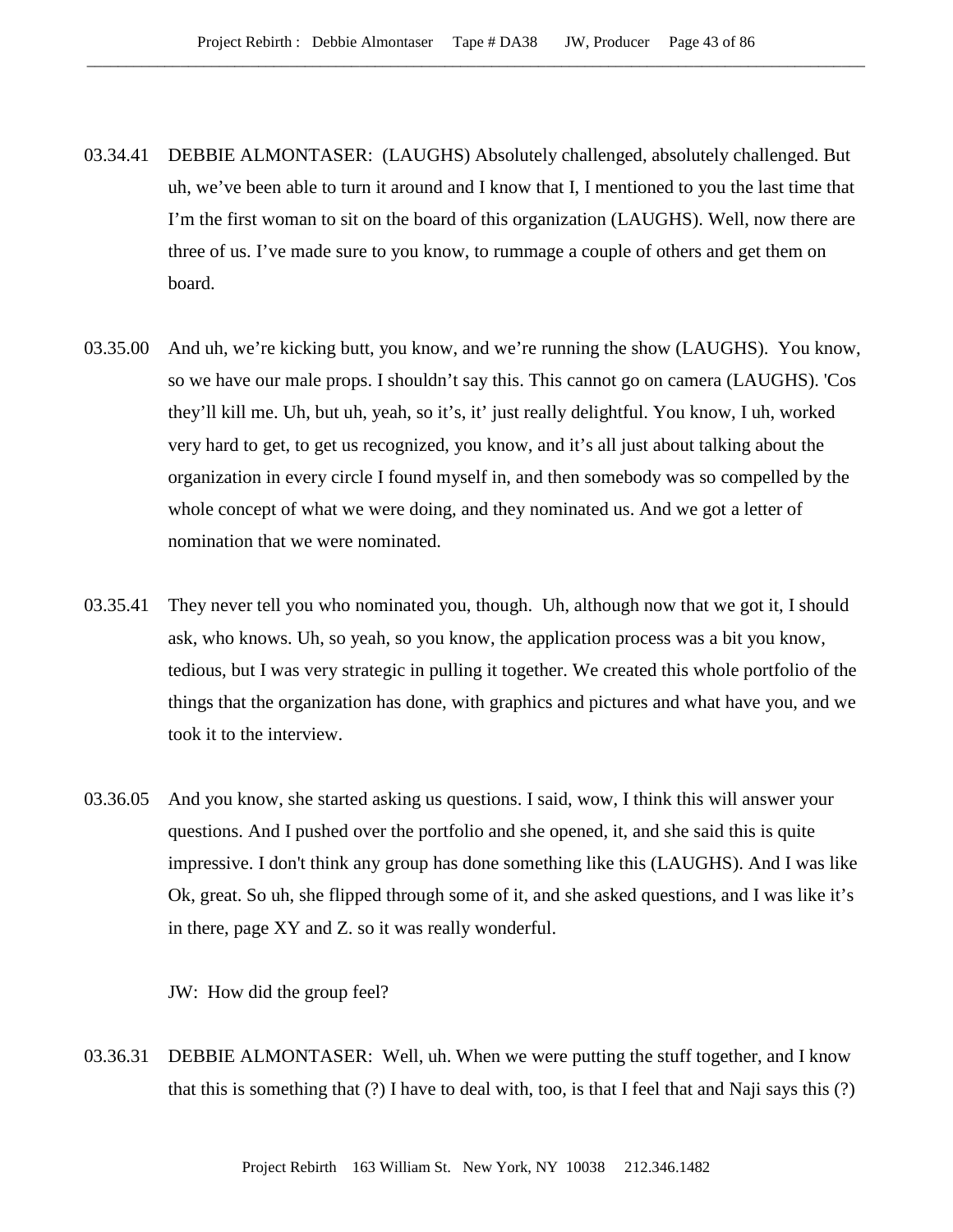all the time to me. He says you have to slow down. You have to slow down. You have to let people catch up with you mentally (LAUGHS). You know, you talk too fast, you think too fast, and then people get lost and frustrated with you.

- 03.37.00 So you have to you know, you have to slow down, and I'm like Ok. what is difficult with XY and Z. and he's like, he says, you know, I even sometimes have to struggle with trying to catch up with you, but I do catch up eventually (LAUGHS). But you have to slow down. Otherwise, you're gonna lose everybody and people are gonna feel like you're, you know, you're, you're just taking over. And I'm like but I don't intend to do that. And that's not my intention. He says, I know it's not.
- 03.37.29 He says, but you have a lot of experience. You have done this before, you have worked with other organizations, and the people that we have on the board are not familiar with this stuff. So you have to take baby steps. So it frustrates me, but I have to do that. So when we had to pull the application together, we sat down for a meeting, and I explained to them that we needed to create a portfolio, and so let's brainstorm what we're gonna put in the portfolio.
- 03.37.58 And so then people were totally at a loss of like what should go in there. And I got frustrated (LAUGHS). I was like, well, pictures, you know, pictures of the stuff that we're doing with the kids, pictures of the ESL classes. They're like, oh, that's a good idea. And I was like ok, what else you guys think we should put in there? So I kept getting like blank stares. Uh, so then I said, well, think about some of the events that we did.
- 03.38.27 How can we capture some of the events, other than pictures? And then so eventually like, you know, I have to ask questions to get people to give me the answer (LAUGHS). And thank god that it comes with teaching. So we put fliers in there, we put you know, letters that we got from the governors' office for an event that we invited his office to, the Mayor's office. Uh, fliers of events that we did. Uh, you know, blood drive flyer uh, turkey drive, Thanksgiving turkey drive flyer.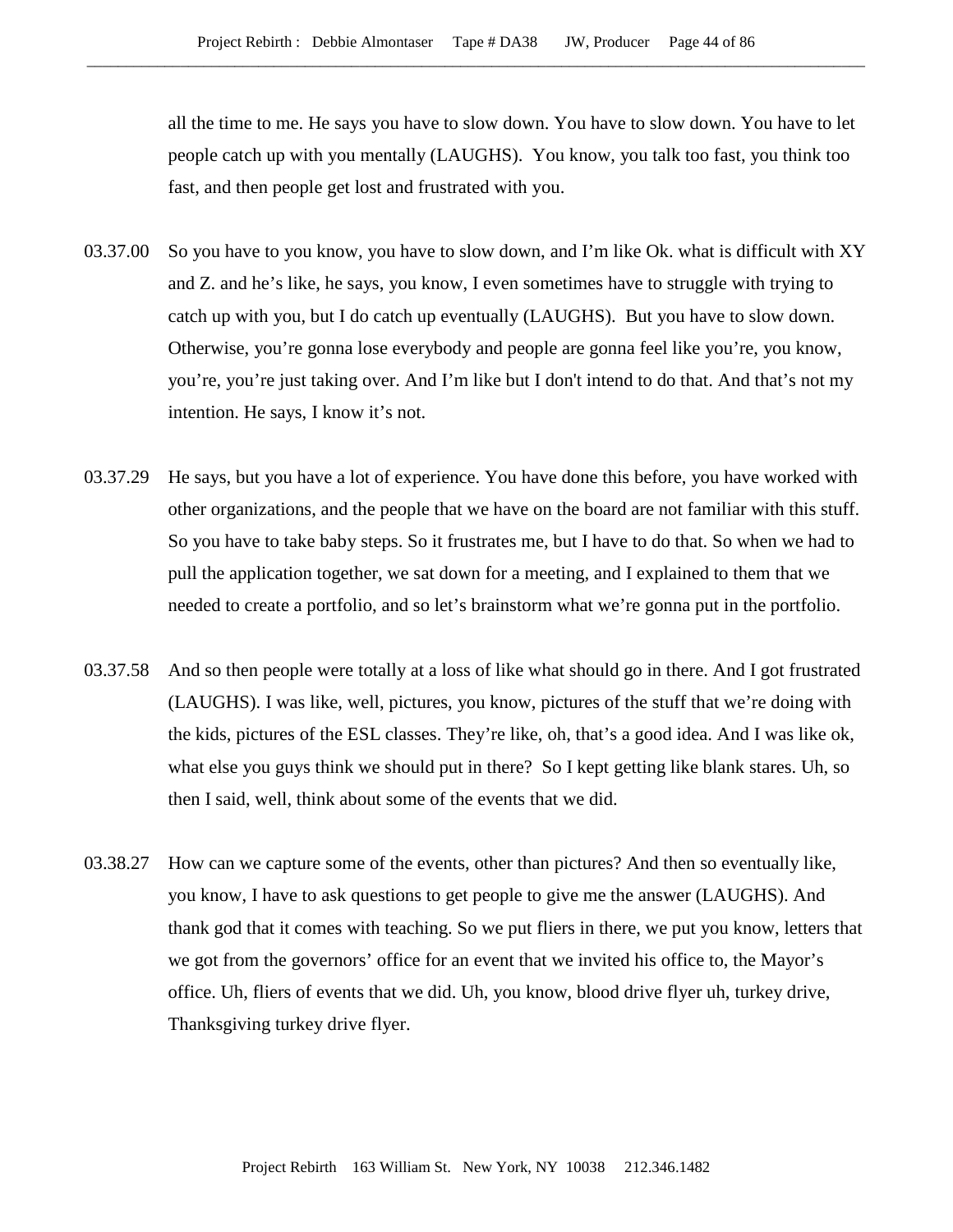- 03.39.02 Like all of that stuff. Just to show that we've have developed some track record. And uh, and so you know, the person that we had working in the office who is incredible, you know, you just give her an idea, and then she'll roll with it, and, and, and carry it 100% through. And so we, she put together this incredible portfolio that was quite impressive. So uh, they were, when we went to the interview uh, I had prepared them to understand that you know, the whole board wasn't invited.
- 03.39.38 It was only four of us and that was because we were the so-called founders of the organization. And that's what they were looking for.

JW: You're now a founder?

- 03.39.46 DEBBIE ALMONTASER: I am a founder. But the fact that you know, there's 9 of us and only 4 of us were able to go caused some conflict. People were like well we all came together and we did this. I said I know, but the grant is called the Founders Award. The Union Square Founders Award. And if you look at all (?) if you look at all of us, who were there when the idea, the seed was, was planted?
- 03.40.10 And then (?) they all realized that it was you know, three people and myself. And it was like Ok, it happened at that meeting and that's how it grew and then we had a second meeting, and that's when we did a call to invite other people on the board, and that's where the rest of you came on board.
- 03.40.29 And they're like Ok, but it would have just been nice if we were all, you know, included. So trying to get them to understand that we can't include the whole board, there's just only 4 people and that was the you know, the requirement. And then when we went to the meeting, one person came who wasn't supposed to be there, but thought that she had to be there, so she came, it was so awkward, and it was like oh, my god, we are making a big mistake. Why is she here? And it was like too late to say to her, leave. Do you know what I mean? So she was there, and thank goodness, the person who interviewed us made it clear that it was just a founder's award, and it had to be the four people that we identified in the application.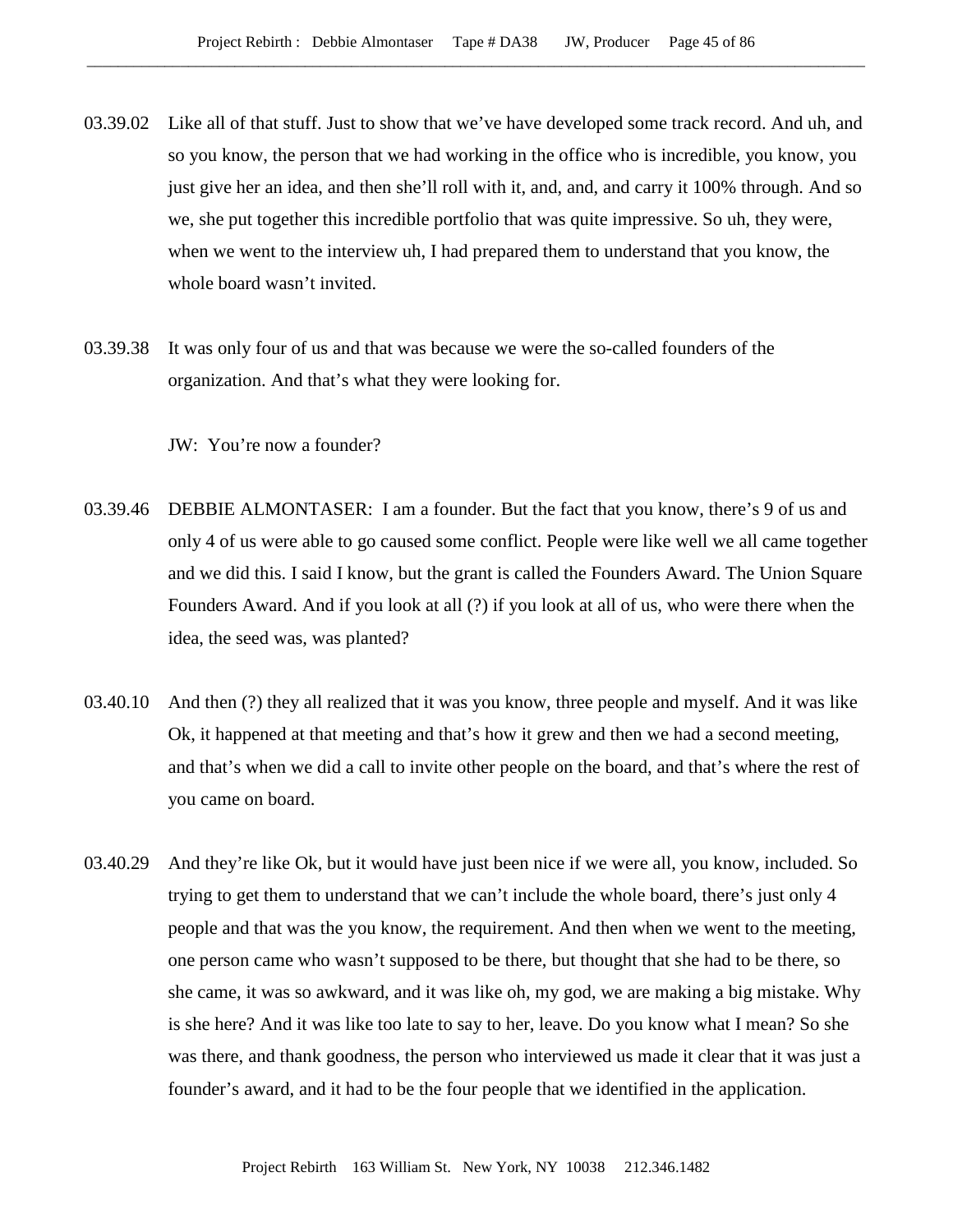- 03.41.09 That we couldn't include everybody. And now when we get the award, it's the picture of the four people only. And that I know I'm sure is gonna cause some you know, conflict uh, how come the whole board can't be in the picture? So uh, so at the interview, she, what they focused on was our unique experiences as immigrants and you know, how we overcame the barriers and how we became successful individuals.
- 03.41.37 And now giving back to our community. And that's what's so unique about this award. So yeah, so sometimes just I get frustrated with carrying everybody. Uh, not that I hate doing it, I love it. But I just feel like everybody should already now be up to speed with me. But you know, everybody has different experiences.
- 03.42.04 This is, uh, this is my passion you know, and others it's not. You know? It's their, they, their passions are totally different and they have expertise in something that I don't, but I can appreciate, you know, that they have that experience.

JW: How's Naji?

- 03.42.25 DEBBIE ALMONTASER: Oh, gosh, Naji is doing great. You know, he, you know, there uh, you know, (?) I mean, his health is, we are coming to the (?) realization that we're not getting any younger and that we're getting older, and that we are starting to develop symptoms that older people get (LAUGHS). So uh, it's pretty uh, you know, it's pretty concerning, pretty concerning. I mean, you know, uh, when was it? Sometime in the spring, late spring, in June, actually.
- 03.43.00 He wasn't feeling well. Uh, and he didn't tell me, didn't tell me at all. And I was like wondering. Uh, and actually a good friend of mine was getting married and we were invited to the wedding and he opted out from going to the wedding. And he was like very just tired and withdrawn and just like always just tired. And I was like ok, this is interesting. So now we're missing my friend's wedding. And his response to me was I'm really tired. I just prefer just us being together.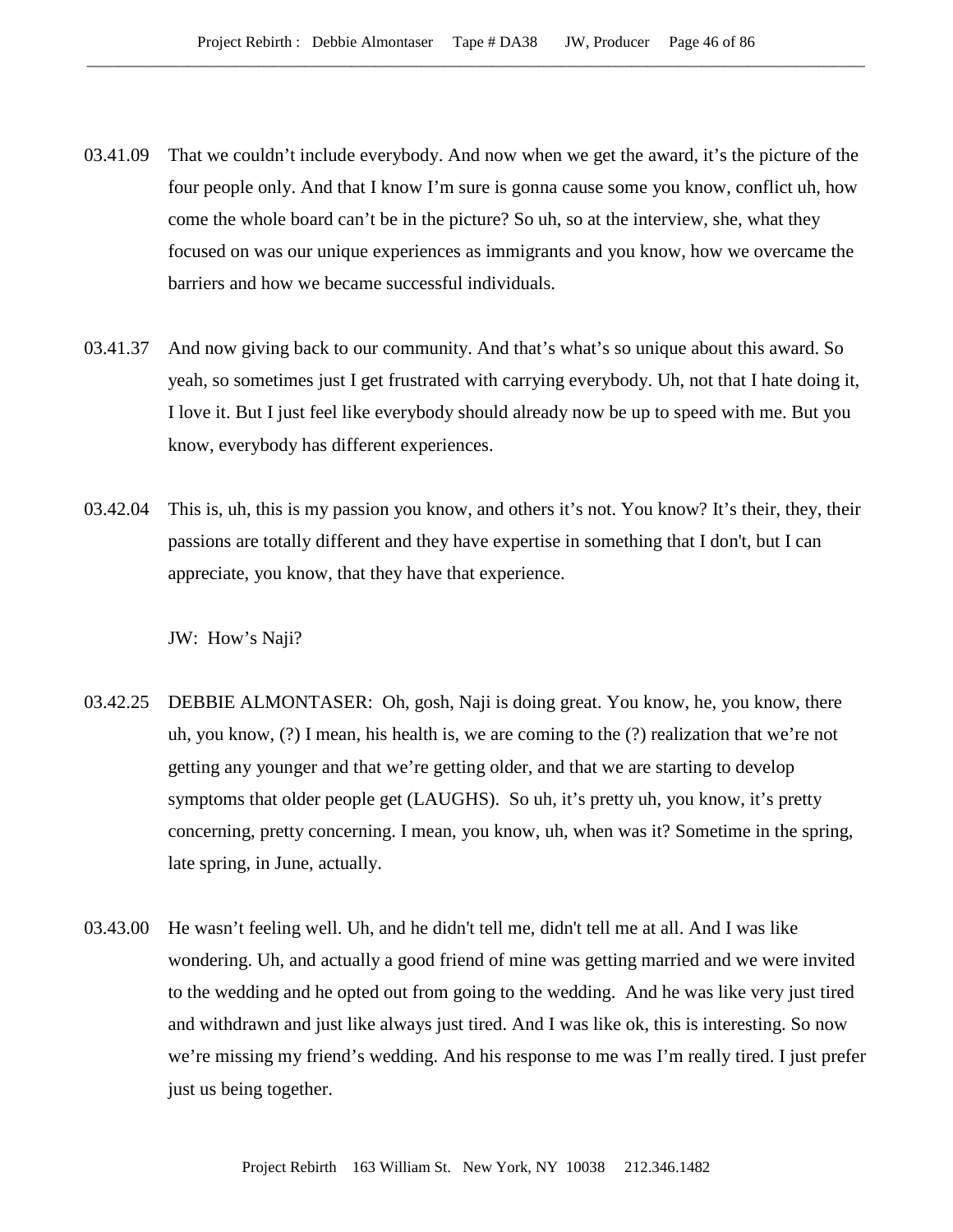- 03.43.31 You know, we can go up to the Pocanos or we could just stay home. And I was like Ok. you know, I, I felt like I needed to respect his space, as long as we were doing something together. And uh, he stepped out actually, I don't remember what he needed to go do, and then I was just cleaning up on his desk, and I found medicine. I was like ok, this is really interesting. And I picked it up and I read it and I saw that it was the prescription was just filled recently.
- 03.43.58 And everything, so when he got home, I was like what's going on, how come you're talking medicine? (LAUGHS) Why (?) don't I know about this? And, and what have you, and you know, is there something wrong with you? So he's like well, you know, I didn't want to worry you. I didn't want to alarm you. You already have a lot in your head, you know, and on your mind, and I just didn't want you to have one more thing to worry about. I was like what do you mean, you didn't want me to worry? It's like you're, you know, you're number one. You're the priority here. You know, I need to worry about you, (?) everything else comes second to you, so that you need to understand that. So I was like what's going on.
- 03.44.35 So uh, he explained to me that he had not been feeling well for like over a week, and he went to the doctor, and they did some exams, and they told him that his prostate was swollen. Uh, and he was having some kind of inflammation so he had to take medication, so the medication was making him tired.
- 03.44.58 Uh, you know, no appetite uh, and just like you know, and sleepy, sluggish. Uh, and that was just the way the, the medication, that that was a side effect of the medication. I was like well, how long do you have to take this? He says, well, I have to take it for two weeks, and then go back and then they're gonna check me again. And so I got really, really concerned. I was like you know, you have to tell me stuff like this. (LAUGHS) I can't you know, don't surprise me, don't let me find out like this.
- 03.45.28 You know, I'm sorry that I was pressuring you to go to this wedding. Had I known that you weren't feeling well, I couldn't care, you know?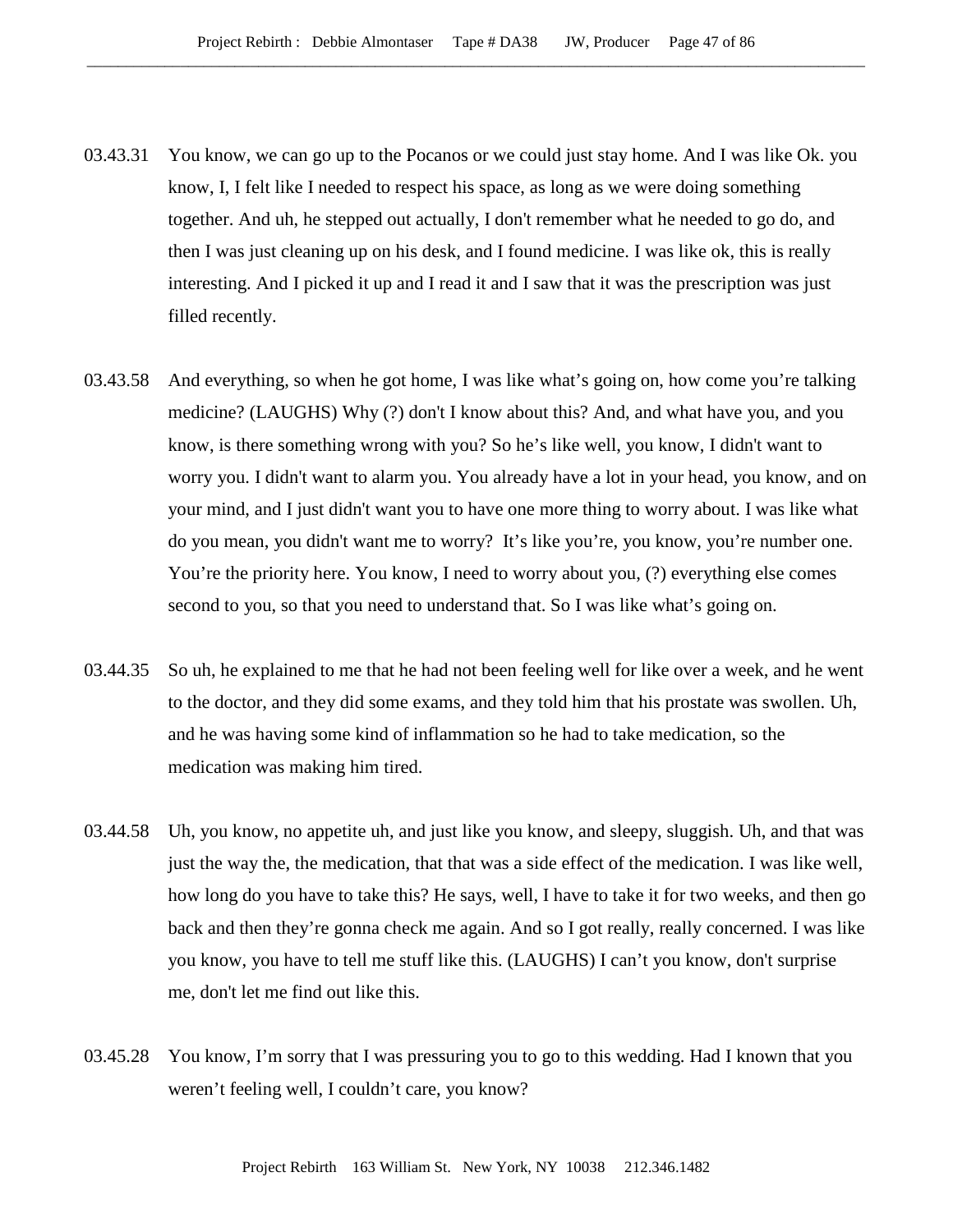JW: Did you get in a fight about this?

03.45.41 DEBBIE ALMONTASER: Yeah, yeah, we got (LAUGHS) And his response (?) was like you know, but I didn't want to worry you, you already have a lot on your mind. And I was like, and that's sometimes what drives me crazy is that he keeps things from me because he doesn't want to worry me because I already have other stuff to worry about. And uh, getting him to understand that everything else is secondary and he's primary sometimes is difficult.

JW: Is it true that he believes in your mission?'

DEBBIE ALMONTASER: Oh, absolutely.

JW: What about that?

03.46315 DEBBIE ALMONTASER: He has a stronger (LAUGHS) belief in it than I do myself. (LAUGHS) He does, Jim, and it scares me. He sees, he sees in me what I, I don't see always clearly, do you know what I mean? Like I can't explain it. Like I, sometimes I (?) I see it and I feel it and I understand it, but he sees it vividly.

JW: What?

03.46.50 DEBBIE ALMONTASER: He, he sees what I'm capable of. He sees that whatever I do gets followed through. Like this whole thing as a prime example, this whole thing with the uh, the Union Square Award. I (?) kept saying to him, I don't know if we're gonna get it. Uh, you know, we did the application. The application seems good, but maybe there is stuff that we left out that we could have done that I, we could have put this, we could have put that. Uh, I don't' know, I don't think we're gonna get it. We're too young, we're too small, we're not doing you know, amazing dynamic work. And he would say to me, we're gonna get it, you'll see. I really have a good feeling. What you put together is really incredible.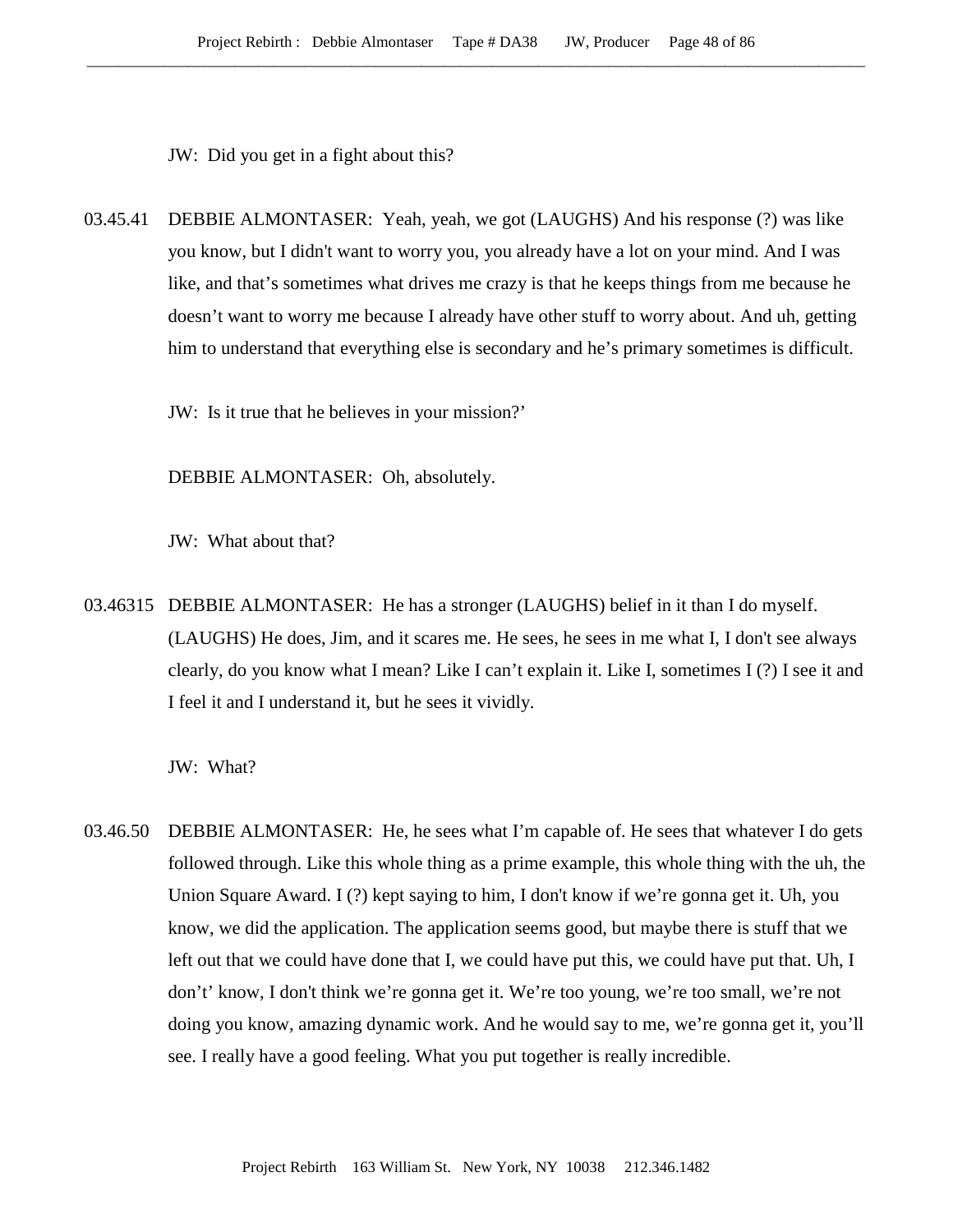- 03.47.29 We're gonna get it. And it's interesting because we had a meeting that Sunday, the  $10<sup>th</sup>$ , was it the 10<sup>th</sup>? Yeah, at the Yemeni American Association, and uh, we were just like strategizing of what we needed to do to be prepared. And I said, you know, we don't know, maybe there might be a surprise visit by the people from Union Square Award and you just, we have to be prepared. You know? Making sure that you know, everything is in order, the programs are running.
- 03.48.06 That you know, we can't have some of the volunteers slack off and say they're not, they decide the last minute not to come and then the program gets cancelled, whatever it may be. So he's like, you know, we uh, they're like you're right, you're right. And Naji, and I said, you know, and who knows, maybe we're (?) who knows if we're gonna get it or not. So Naji's sitting there. Proclaiming that he has a gut feeling we're gonna get it. He says, you see, I have a really strong feeling we're gonna get it. You'll see, you guys.
- 03.48.30 We're gonna get it. And I'm looking at him and just smiling. He's like the work that we put into it, he didn't want to say the work Debbie put into it, but the work we put into it (LAUGHS). You know. Uh, we'll produce results. So we get the call, 3 o'clock. they call the president, the president called Naji, and he was trying to call me ,and he couldn't ge a hold of me, and then finally he called me and he was like we got it, can you believe this? I was totally in silence.
- 03.48.59 I couldn't talk, and I started crying, I was so happy. I was like I'm in total shock, this is incredible. This is wonderful and you know, and I was like this is such great news, you know, to get, especially today 'cos today's such a heavy day for me. And what have you, and then Naji called me uh, right before we started shooting for the Union Square, I mean, for the, the book reading. And he's like I have great news for you, and I was like really? What? He's like are you, are you ready for it?
- 03.49.30 And I didn't want to tell him that you know, the president already called me and told me. So I was like what is it? He's like you're going to be shocked. I was like ok, what is it? So then he told me. I was like wow, you know, I acted surprised, and I pretended just to like give him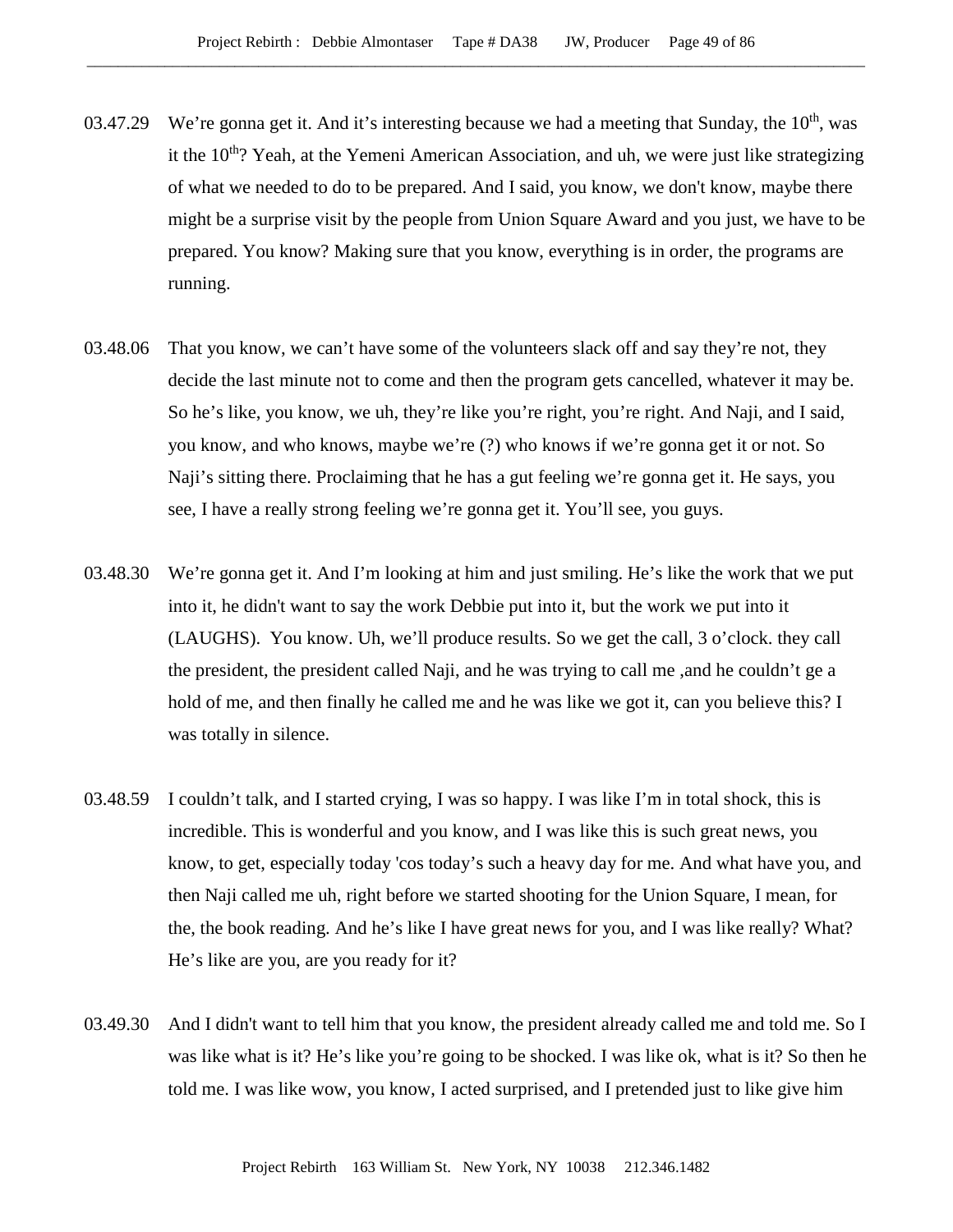the, the satisfaction. And, and he said didn't I tell you, haven't I been telling you that it was gonna happen, that you were gonna get it? That, you know, you put in so much time and energy and whatever you set out to do it, it just happens.

03.50.00 Wasn't I just saying that yesterday? And I was like yes, yes, yes. He's like so why is it that you have a hard time believing that what you touch or what you do is not gonna happen? It's like I don't know, I was like I don't want to be too self-sure (LAUGHS). But uh, he was really happy.

JW: Why is that?

03.50.19 DEBBIE ALMONTASER: I don't know. (~JW~) It's scary, and it's scary to be so, so selfsure, you know? Well it's scary and uh, to think you know, to be inevitable, to be you know, I don't know. It's scary. Uh, so I, I always feel like it's important to humble. Humble myself.

JW: (?)

03.50.48 DEBBIE ALMONTASER: You know, to just be so sure that whatever you do is gonna happen 100%, you know, like you're gonna live forever, do you know what I mean? That that's, that's just (?) impossible.

JW: You come to accept it?

- 03.51.04 DEBBIE ALMONTASER: The realization that sometimes you get things and sometimes you don't, and sometimes and, and you have to accept sometimes why you don't and not resent. Uh, and it's I just find that it's important to be humbled, to be humbled with whatever decision and you know, so if you, you know, you do achieve something, that's wonderful.
- 03.51.33 But you could, you should always be humble about whatever it is that you achieve, and whatever that you get. You know, that there is a higher power, you know, that you, you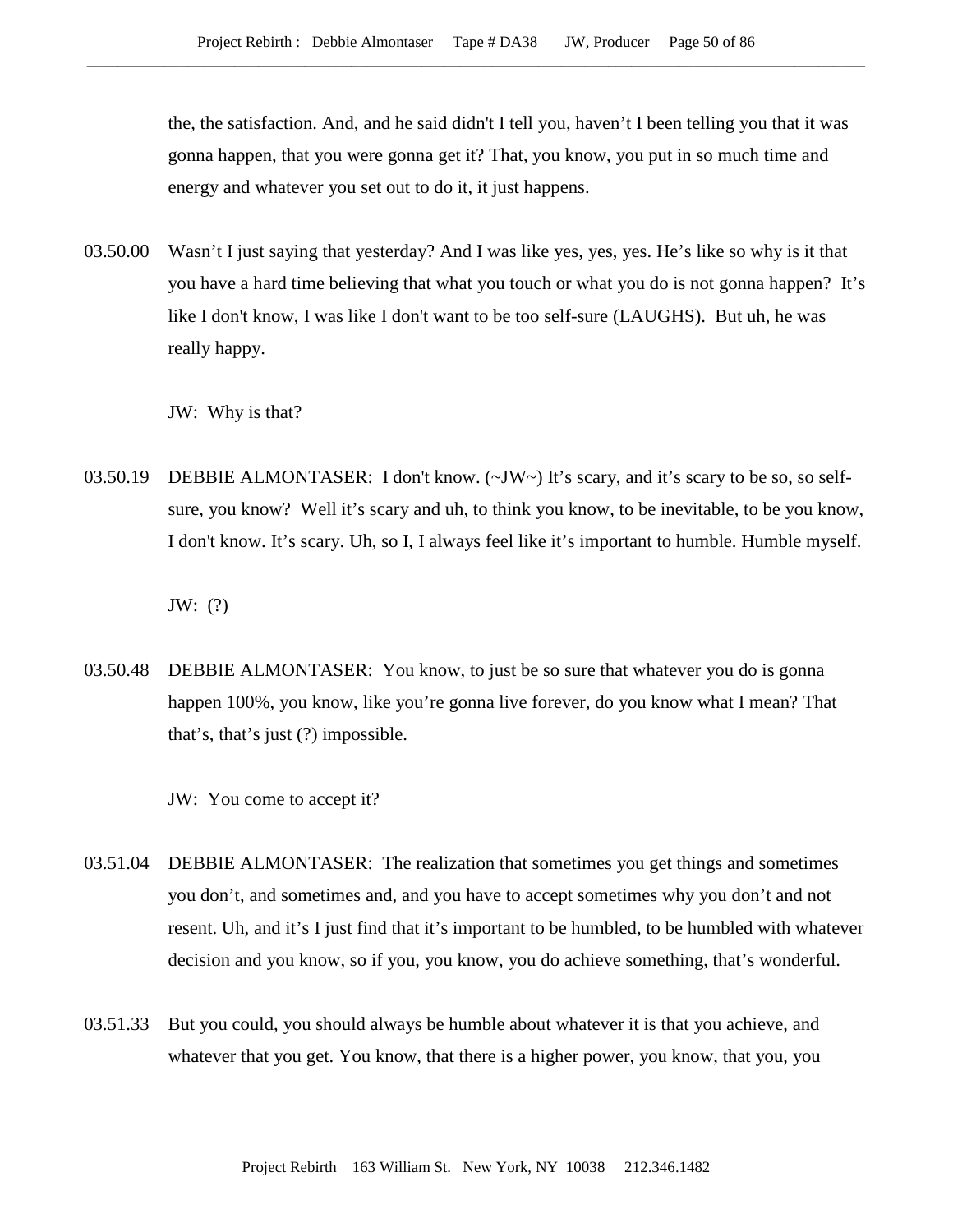know, that you're not perfect. That you, you know, that there is a higher power that be that makes that happen, that it's not you, do you know what I mean? Like I know that (STOPS)

03.51.55 END OF TAPE # DA 40

# **TAPE # DA 41 Debbie Almontaser JIM WHITAKER, Producer/director PROJECT REBIRTH**

### 04.01.01 PICTURE UP

JW: You have a strong belief in the will of God?

- 04.01.10 DEBBIE ALMONTASER: In the will of God, that God is a driving force to make everything happen. That he you know, he has you know, he has sent us all out with a mission, you know, that whatever he will trust will happen through us, through what we do.
- 04.01.28 Uh, and that there are going to be times where there'll be bumpy roads, and that you'll just have to be prepared for them. And accept them. So uh, so that's where I always continually, whenever anything positive or wonderful happens, I, I, I reconnect and understand that it's happened because God wanted it to happen. You know, and I was just there to facilitate it.
- 04.01.56 You know, and uh, it's uh, it's important for me to, to think that way, and it's because of my beliefs and my understanding of what it means to be you know, uh, someone who practices Islam that, you know, God wills everything and he writes out our destiny and what we are set out to do in the world. So know that you know, he put me in this place (LAUGHS) you know, uh, and he gave me the ability, the, the talent to make this happen.
- 04.02.35 And it's happened. So yeah.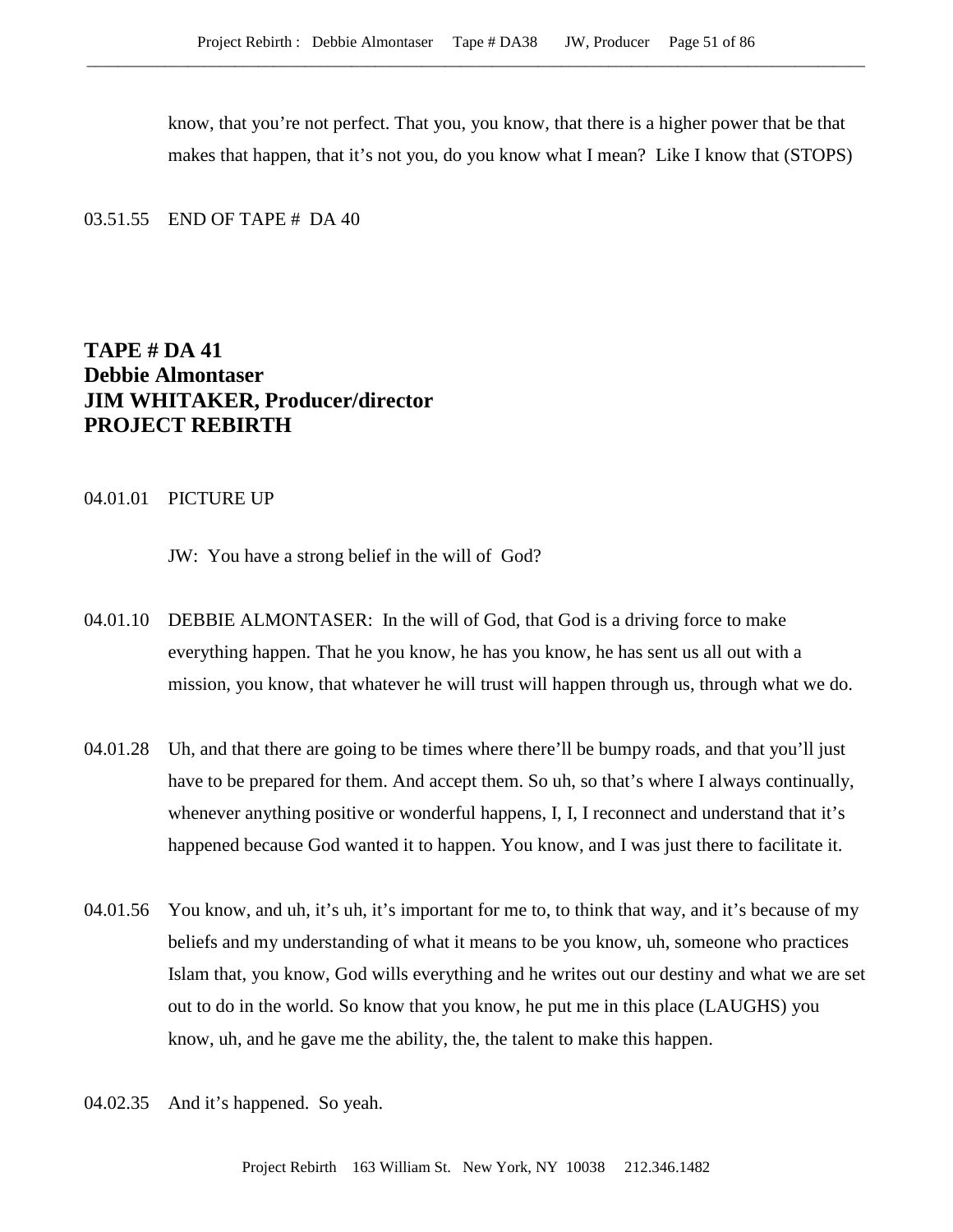JW: How do you reconcile some of the destiny choices that have been the roots of bad things, do you wrestle with them?

### (OFF CAMERA REMARKS)

- 04.04.18 DEBBIE ALMONTASER: I, I wrestle with, I wrestle with the idea that there ar epeope who have different agendas. Uh, and how those agendas are played out scare me.
- 04.04.33 Uh, they do scare me. So do I believe that God willed you know, for what happened to happen? I don't know. You know? Uh, you know, the agenda of those individuals, what drove them, what brought them to it, what motivated them, you know, still to this day haunts us all.
- 04.04.58 You know? And I know that the god that I submit to every day, five times a day uh, does not teach us to do that, does not believe in that, does not proclaim that, does not you know, uh, it, it's scary, it's just scary, you know, that what is happening, you know, and, and the agendas that people, have how they've affected all of us.
- 04.05.30 You know, and uh, you know, I, I don't know I don't know what to say and that's, that's a really, it's a provocative question (LAUGHS) that uh, that uh, is, is something that needs to be explored. And you know, although you know, what I, I can say is that I know that there are people who are like me, and, and it's not to say that I'm (CLEARS THROAT) any different from the ordinary, but there are people like me.
- 04.06.05 Uh, who are somewhat different, you know, in what we do and how we uh, function in the world. Uh, and how our destiny plays a large part of our lives you know (CLEARS THROAT) and I think that that is all connected, again, for me it's spiritual.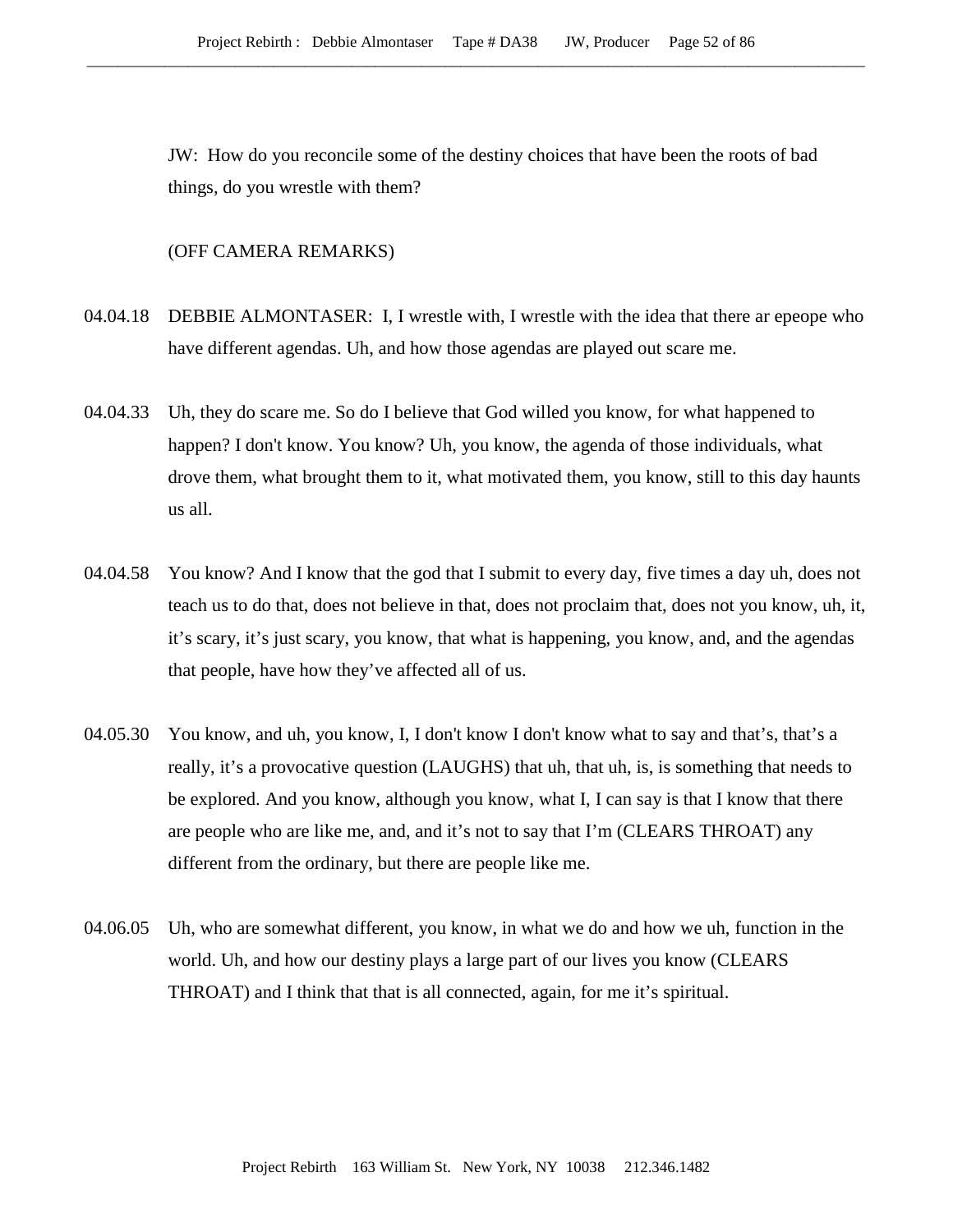04.06.27 And for others, it may not be, but yet they are in those kind of places, do you know what I mean? That they are making a difference, you know, that they are a part of uh, you know, and they're all people of different faiths, you know, I mean,?

JW: Fates or faith?

- 04.06.44 DEBBIE ALMONTASER: Faith. Yeah. Faiths, traditions, you know, religious backgrounds, who are making a difference, you know, and so you know, that's their destiny. Is it faithdriven, I don't know, but that's their destiny. Uh, is what you know, you know, what has happened on 9-11 and what continues to plague our world today uh, faith-driven for the people who are, who have or are committing those you know, heinous acts, you know, it could be.
- 04.07.19 But you know, I know that it's not the faith that I ascribe to, do you know what I mean? 'Cos I know what my faith teaches. You know, and I know that it's certainly not you know, to commit such heinous crimes against humanity.
- 04.07.34 Uh, and whatever it is that they are reading and whatever way that they are interpreting you know, what they are reading, it scares me. It scares me, it scares all of us.

JW: Do you think about that or struggle with?

04.07.53 DEBBIE ALMONTASER: I know, I struggle with it all the time, and I struggled with it on Colorado radio two weeks ago (LAUGHS). I was interviewed for the book, and of course, everybody who wanted to interview me was basically asking uh, all the great questions about the book, and they're like so, what are your thoughts about what's happening currently in Lebanon and, and Israel, with Lebanon and Israel? You know, and uh, and then also the questions about Islam and you know, the fundamentalists and the whole, you know, the whole kit and caboodle about that.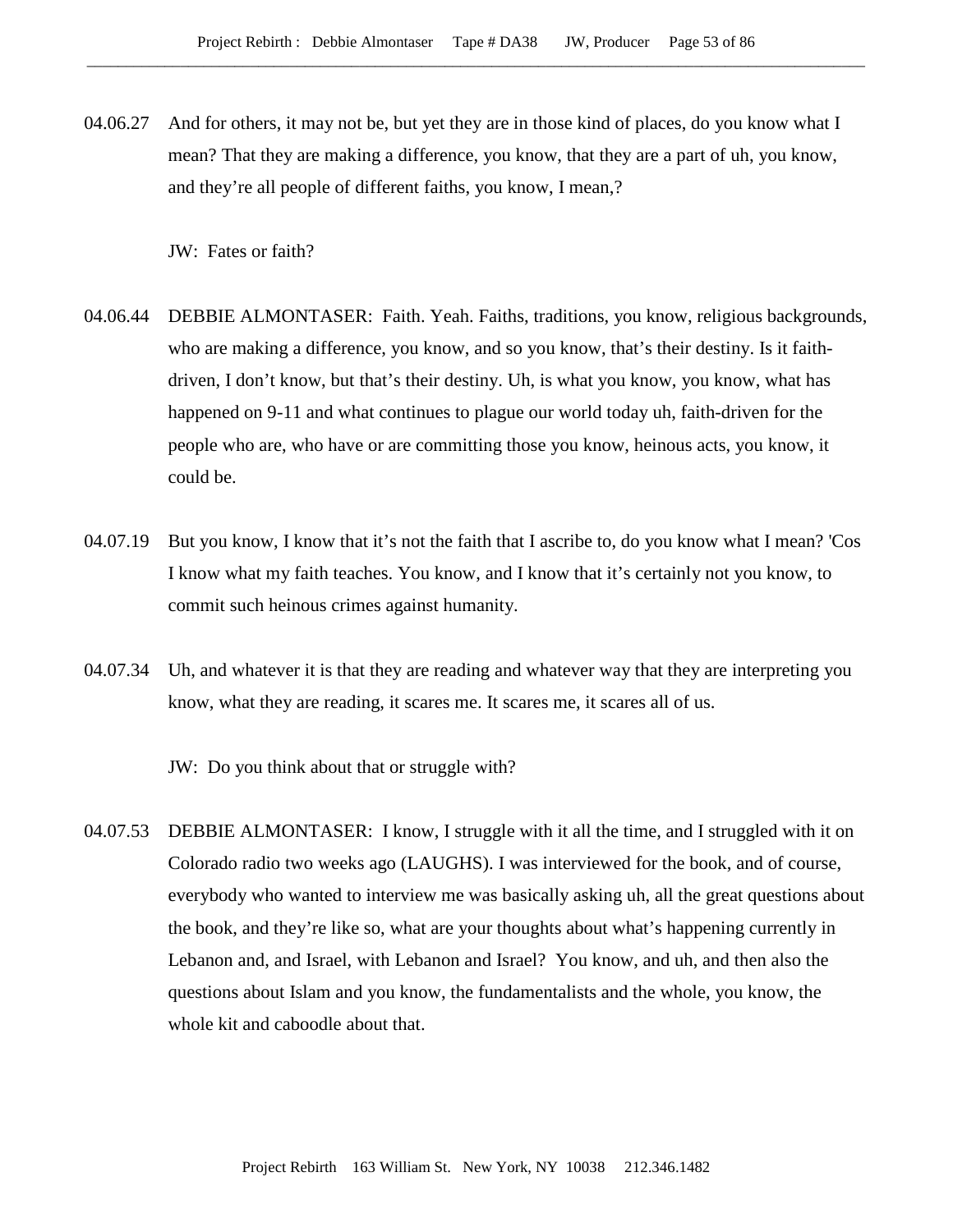- 04.08.30 And you know, just having to constantly reiterate to people you know, what's happening is, you know, it's happening with a minority group who are adhering to their own personal beliefs of how they perceive Islam to be and what it should be, and they're in the minority, and the majority are thousands and thousands of people who think like me and who understand Islam in the way that I do and that Islam does not condone you know, such behavior.
- 04.09.05 Uh, it's un-Islamic to kill people, innocent people, people in general. That that's not what the faith tradition is. And one statement that I uh, I made was that you know, people you know, think that it's the world against you know, these Muslims, but you know, they don't understand that within the Muslim world there is a war within Islam.
- 04.09.31 And that war is people like me trying to take back the faith from people you know, who are dragging it down and making it seem like this evil religion uh, when it's not. You know, and so trying to you know, vindicate you know, the faith and, and the people that adhere to it is, it's a struggle. You know, it's an absolute struggle trying to you know, help people understand that what you see and what you hear is not, you know, what it's about.

JW: It's a big hill to climb?

04.10.19 DEBBIE ALMONTASER: It is, it's a huge hill, now that we have to climb and figure out how to deal with.

### (OFF CAMERA REMARKS)

JW: What about Naji and his point of view, his motivation?

04.11.38 DEBBIE ALMONTASER: I know, he's a very, very, very special man. Absolutely special man. What I love about him so much is how secure he is in himself. He's so secure, it's incredible. You know, he is not, like I see other couples who, who struggle with this, and not just Muslim but of all faith traditions.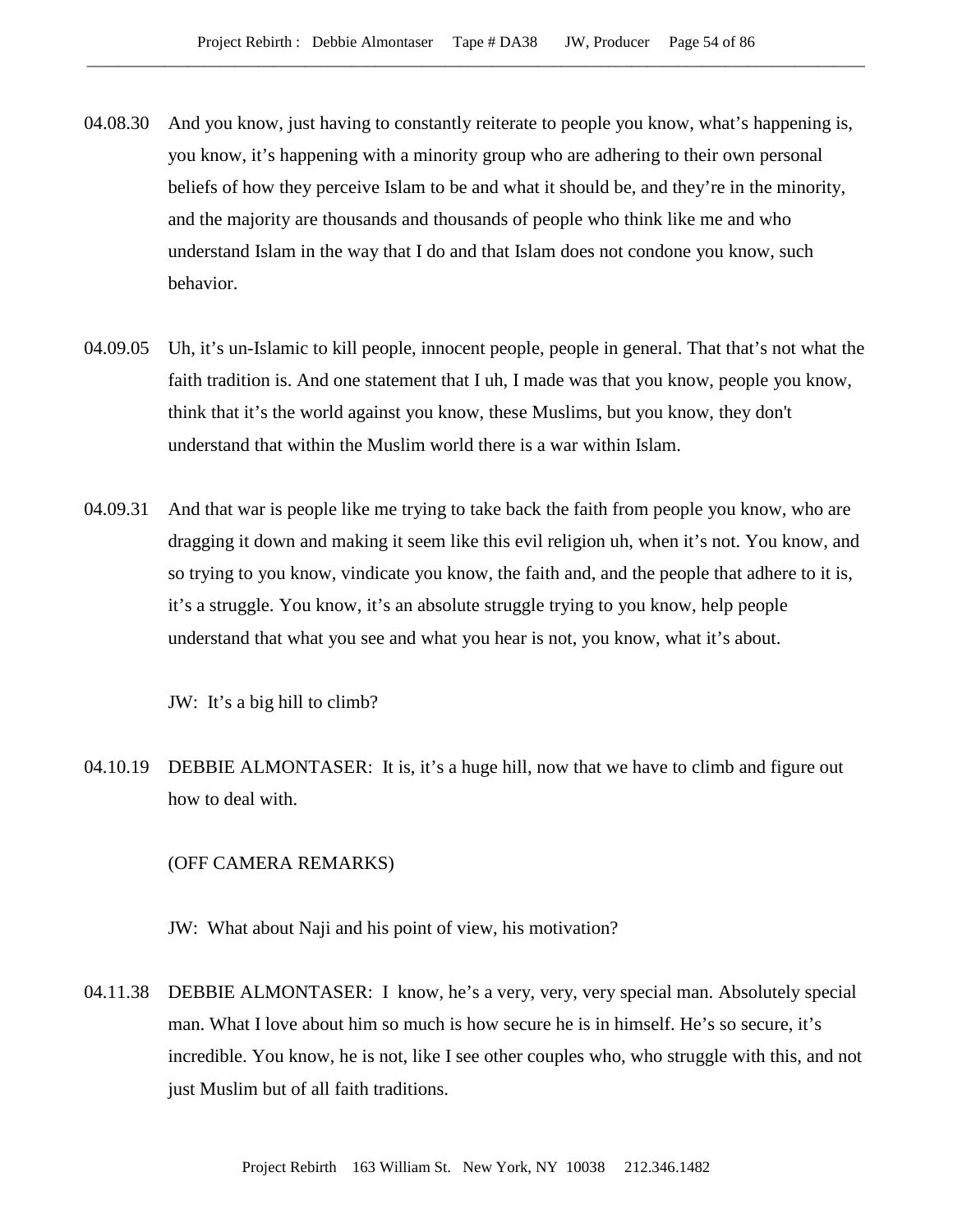- 04.12.02 And, and what have you, and when there is a woman who is so out there, do you know what I mean? Professionally, academically, there seems to be tensions of, of you know, of uh, insecurity, of you know, she's more smarter and makes more money, do you know what I mean? I've seen that like ruin relationships because of, of the fact that one individual feels insecure about the other, and particularly with males.
- 04.12.33 Naji is not that way at all. He is incredible, and I, there are times that people will try to instigate (LAUGHS). Will say something and you know, will you know, try to you know, subtly put something out there to just like make him feel uncomfortable or anything. And he does not even let anybody go there, you know, 'cos he is so secure in, in himself and his role as my husband, and uh, you know, the supportive role that he plays, it's incredible.
- 04.13.11 I mean, he one thing that he does consistently uh, and for as long as I've known him is that I'm like, when I'm not there, I am like one of the, the primary conversations that he has with people (LAUGHS). You know, what I've done, you know, where I've gone to school, what I'm working on, and what have you.
- 04.13.32 And it's funny because there are times that I'll meet people that he's known at work or people that he's met through different things, and then I'll meet them and they're like wow, I've heard so much about you, your husband was telling me about XY and Z, and that's really great. And it's funny because one (?) person was actually the uh, an architect that he uh, had brought to see the mosque because they wanted to expand it, and he's known him for a few years.
- 04.14.01 And he actually then brought him to the house while we were up in the Poconos, to meet me. And he's like you know, I'm here with my wife, and he's like you know, I've heard so much about your wife, can I meet your wife (LAUGHS)? So he brought him over. So this guy was like stuttering you know, as he was talking to me. He's like I've heard so much about you over the past couple of years, and I'm just so inspired and I'm just honored to meet you and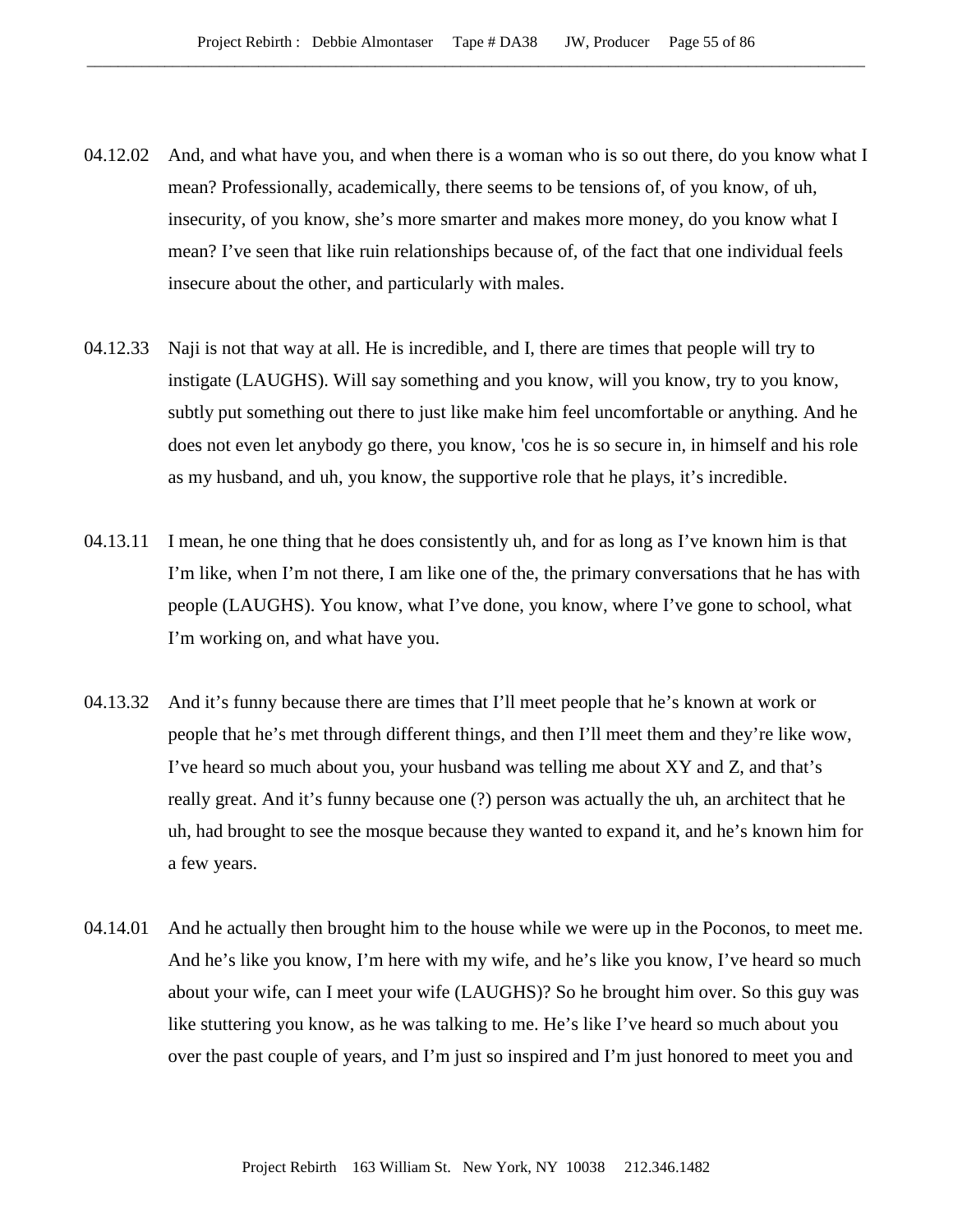you know, just the work that you're doing in the community and that you're an educator and now you're gonna be developing this school, this is so incredible.

04.14.33 And you know, Naji, you know, every time that I see him he's you know, always talking about you. And I was like I don't understand why Naji has nothing else to talk about but me (LAUGHS). And he's like oh, I look forward to his stories about you.

JW: He loves you?

- 04.14.50 DEBBIE ALMONTASER: Yeah, yeah, yeah, he absolutely adores me. And the day of the book premiere, he uh, he came to it. And he made sure that he didn't miss it. He was really excited to come. And uh, he knew that it was gonna be emotional for me, too, because you know, the chapter is about my experience and about my work. Uh, and he's so proud of it, absolutely proud of it. And he uh, was there with me, but he didn't like stick around with me. He was just, he was there, he was talking to people, but he was talking to everybody about me (LAUGHS).
- 04.15.30 And then I was you know, my typical you know busy bee, going fro person to person and talking and connecting with people. And also talking about my school project and trying to recruit more people to come on board and support the idea. And, and what have you. And one person who came is actually a volunteer at the Yemeni-American association who's a student and who is just you know, just like wants to be everywhere I go. You know? Remember I was saying earlier about how younger people look up to you and, and just you know, so she is one of those people and I just love her to death. And, and I'm trying to help nurture her to you know.
- 04.16.09 Like one of the things I just you know, recently did was encourage her to fill, you know, to apply for a Fulbright. And I you know, she asked me, well, if I do, would you write me a, you know, a letter, and I was like absolutely. You know, so. Uh, so she came to the event, 'cos she uh, I, I met with her and she's like Debbie, you look exhausted. I said, yeah, because I've had like five interviews in two days. And she, so she asked me and then I told her it was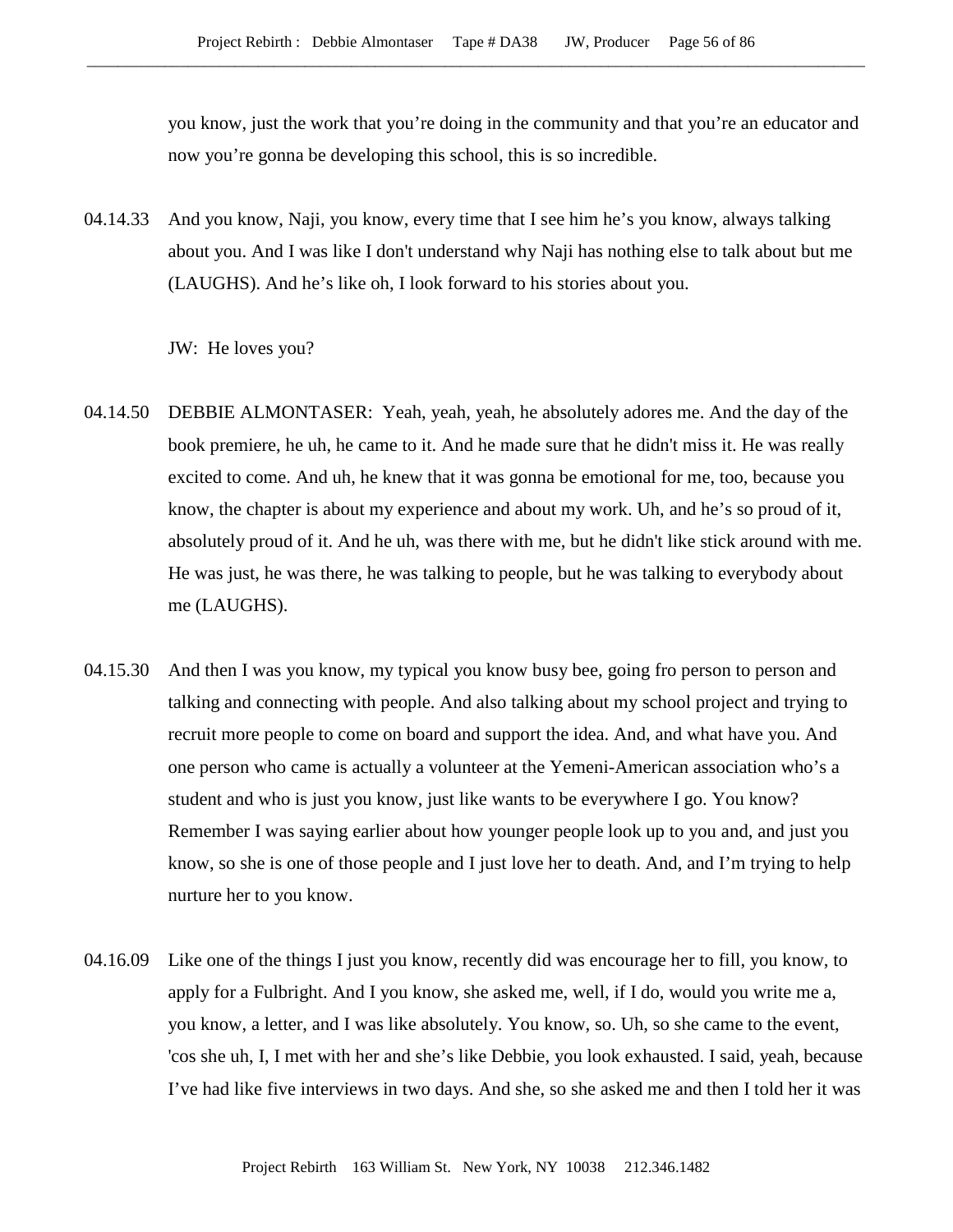about the book and she's like oh, my god, that's amazing, can I you know, it's like I'm having the premiere and I didn't tell a lot of people but if you want to come, you're welcome to come.

- 04.16.43 So she came. So as I was doing my mingling, her and Naji uh, were chatting. And she uh, she wrote me an email and she's actually in a relationship uh, you know, with this really wonderful young man, who's actually right now teaching in Yemen.
- 04.17.02 We got them both to love the Yemeni culture, that they went to Yemen. And he landed a job there, so he's there working. And she came back to finish school. And she's volunteering at the Yemeni-American association. So she emailed him about the book premiere and in the email she wrote to him uh, the thing that she loved the most about it was this candid moment that she had with Naji.
- 04.17.28 And uh, so he responded back to here, and then in the body of the email of course, this is there. So it's like you know, how when you scroll in an email and then you read what was said before, just to try to figure out the context of the email? So uh, she describes this candid moment you know, she says you know, there is a really beautiful candid moment that I will never forget as long as I live, and I wanted to share it with you uh, because it's, it just, you know, it, it gives me hope that our relationship will you know, continue to build and uh, to last as long as Naji and Debbie's.
- 04.18.07 And she said you know, this candid moment that I had with Naji which I will never forget is that I'm standing there talking with him, and out of the blue he says, you see that woman standing over there? (LAUGHS) and uh, he points at Debbie and uh, he says I love that woman more than life. I am so proud of her and I'm so proud to be her husband.
- 04.18.29 And she is just incredible and I can't imagine you know, the world without her. And so she writes in an email and she says and, and while Naji is saying this to me, his eyes are just you know, filled with tears, you know, water. His eyes are watery and he's just you know, and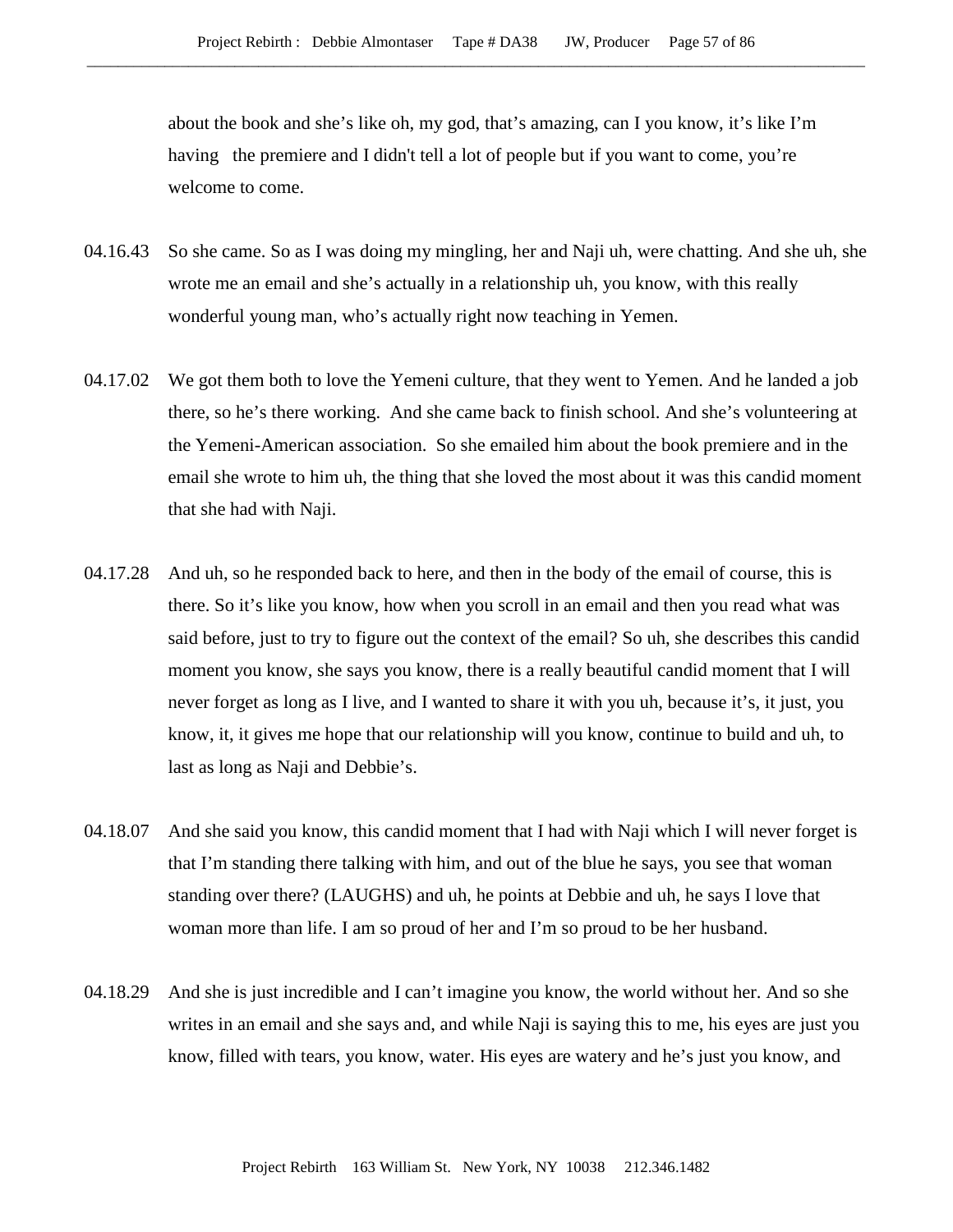he's talking and he's nodding his head and he's saying she's just so incredible and she's such a gift to me and to the world.

04.18.58 And, you know, so she is just you know, I can't imagine life without her. And so she just looked at Naji and then she said that her eyes also got watery. And you know, and then she started talking about me, and then they started talking about something else (LAUGHS). Which she uh, she shared that so she's like you know, it was just so beautiful, out of the blue, that you know, he just pointed that out. So it's like wow. I didn't tell Naji that she told me this (LAUGHS).

JW: You have secrets?

- 04.19.34 DEBBIE ALMONTASER: No, but it was so beautiful to read and I was like oh, my god, it's incredible. I never, I never, ever imagine that I would be loved so much by one person, do (?) you know what I mean? And uh, and he's actually said that to me. Uh, just one night out of the blue, you know, we're laying in bed and just right before we're you know, ready to fall to sleep.
- 04.20.01 And he just says he, you know, you know I love you, and it was like yeah, I think I do uh, 26 years later, I think I do (LAUGHS). He's like I never, ever in my wildest dreams thought I'd love somebody so much. I was like I love you too, uh, I was, I couldn't even say anything else more than that. You know? But uh, it's huge. It's huge, and that's why I cannot see myself without him, and it scares me to think f ever losing him.

JW: How was the book?

04.20.34 DEBBIE ALMONTASER: Oh, gosh, the book reading was beautiful. Was absolutely beautiful. I was crying uh, my nose was running, it was a little chilly at the (LAUGHS) at the book reading on September  $11<sup>th</sup>$ . It was emotional. Uh, when I first got the book, it was incredible just to look at the, the cover and then open up the book to my chapter. And, and read it.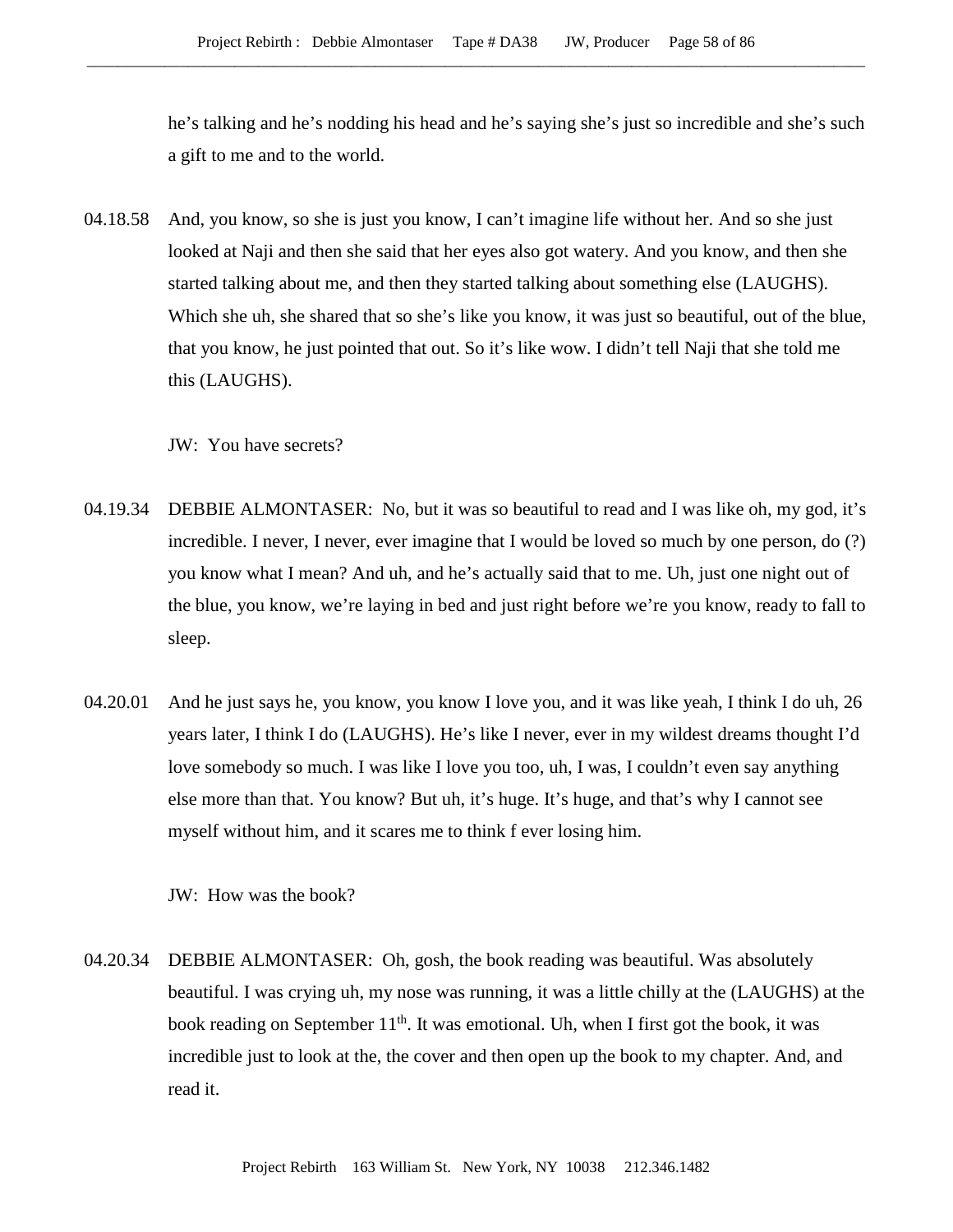- 04.20.57 It was painful, but it, it was therapeutic. Writing it was very painful, but therapeutic, and now reading it and even, every time I go back and read certain parts, I still get emotional. Absolutely emotional. And it came out at a really good time in my life. Because uh, I've been having a lot of uh, upheaval at work. A lot of upheaval, and I don't know where it's coming from, I don't know what the driving force is.
- 04.21.28 Uh, so there is been a lot of ambiguity uh, interest. It's been feeling really yucky, absolutely yucky to deal with it.

JW: What specifically?

- 04.21.42 DEBBIE ALMONTASER: Uh, the department that I was working in at the Department of Education uh, was revamped. And we were informed that that was gonna happen sometime in February, that they were gonna do a lot of restructuring but we didn't know what, you know, what department, but then we were all saying ok, it's probably gonna be our department because we provide youth development and family support services.
- 04.22.11 And our you know, our intuition was right. It was the department that they decided to restructure. And so the way they did it was there were a ton of regional offices across the city, and they dismantled five and kept five.
- 04.22.28 And now there are one in each borough. Uh, and then what they did was they eliminated a lot of positions, and one of those positions was mine. And they made it clear that they were gonna eliminate positions, but they also uh, encouraged people to apply for other positions that were gonna be coming out, and basically you know, oh, you don't have to worry, you'll apply, you'll be interviewed for other positions and you'll remain.
- 04.23.00 Uh, so it was like Ok, this, you know, this is another change, you know, I will weather this like I weathered the last restructuring and you know, things will be fine. And uh, you know, I applied for all the positions that came out. You know, they also develop these empowerment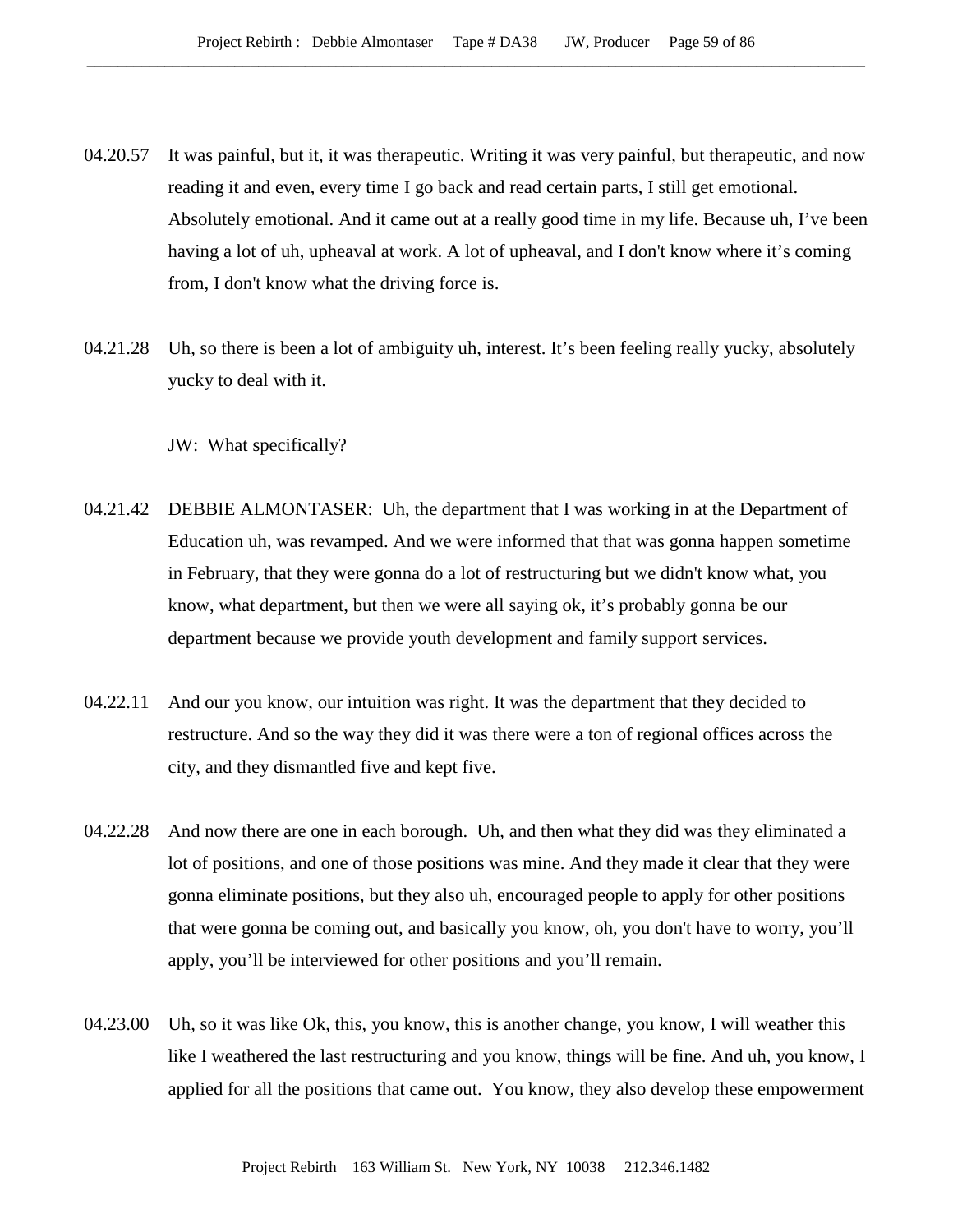schools, I applied for that. And the thing that, that has been really disheartening, is that everything I applied for I did not get called for any interviews. And I have just have found that to be the most mind-boggling thing.

- 04.23.33 Uh, for it not to be called for interviews. And everything that you apply for is through email. So you don't even get a message saying thank you for applying, you know, you'll be hearing from us shortly. However, I found out that some people were getting those messages, but I wasn't one of the people getting the messages. (LAUGHS) And I kept saying, ok, this you know, I'll you know, something will come out, something will happen, something, I'll get a call. I didn't get any calls.
- 04.24.04 So the restructuring happened, they interviewed people, they placed people. And uh, I continued to go to work, you know, and continue to be in limbo. My position was eliminated, and they uh, talked about it being a part of the new restructuring. They called the positions Youth Specialists. And uh, I was, I applied for it, even though that it was gonna be a 40, \$20,000 pay cut.
- 04.24.35 And I thought long and hard about it, had I, if I'd gotten the opportunity, should I take it or not? Uh, and I came to the Naji and I discussed it and he's like if you want to work, that's fine. You know, but then when the job description came out and I looked at it, I did apply for it, just 'cos I was need to keep myself in the loop.
- 04.24.58 Basically what it required was to be out in the field 90% of the time, going to schools, and that may require me going to Staten Island, at least going to 2, 3 schools a day. Uh, and then coming in for a half a day one day a week. But basically (CLEARS THROAT) being out in the field. Uh, so I was like Ok, I'll just apply for it and maybe things will change if I get it and I accept it. But then when I saw the you know, the, the salary, I was like this is crazy.
- 04.25.29 And they expect you to be out, and then one of the criteria's was to have a car, to expect you to drive with the price of gas (LAUGHS) being the way it is. And what have you, I was like Ok, I, let's, I'll make that decision when I get interviewed. Well, I never got interviewed.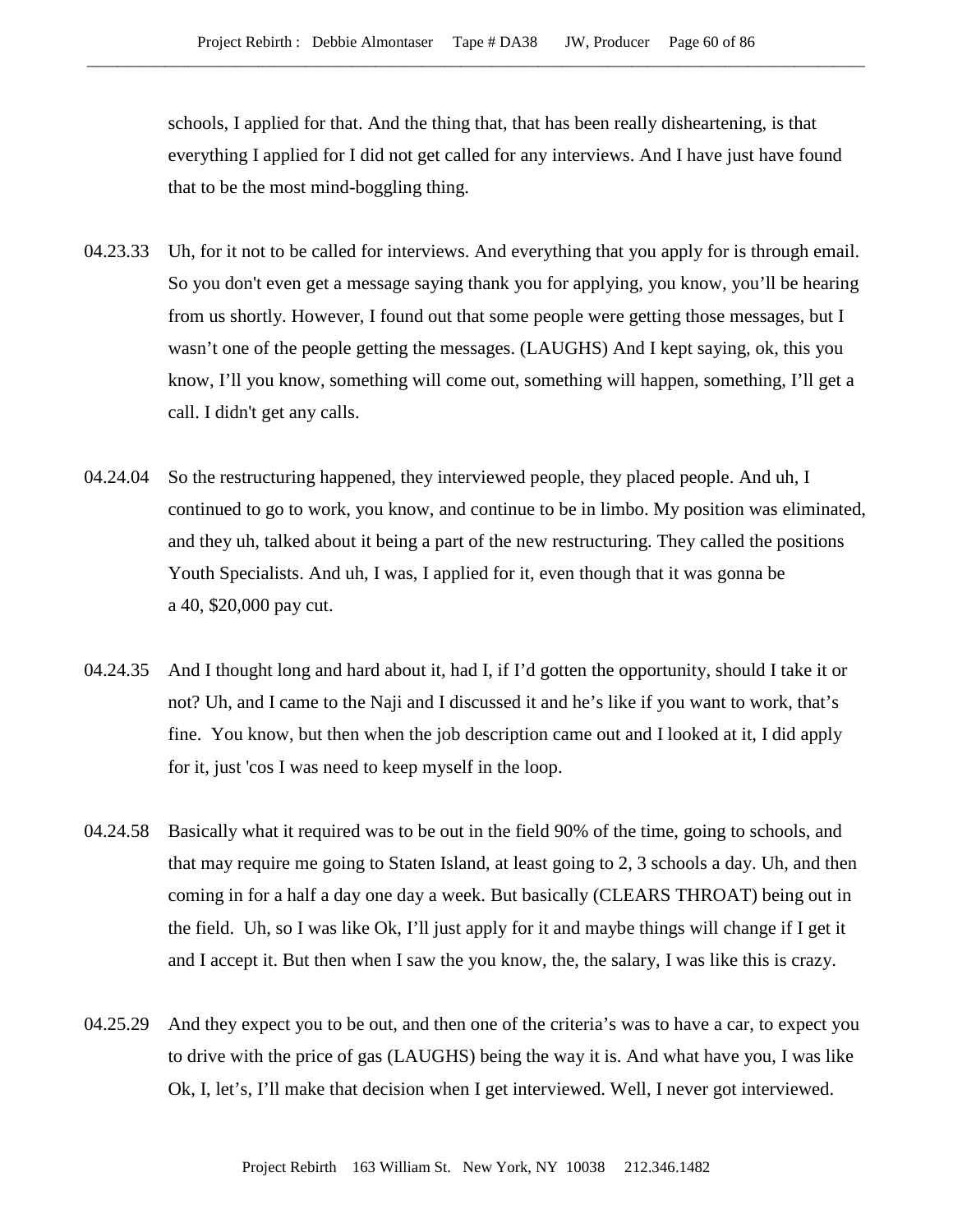And uh, I became overly uh, sensitive of the fact that why is my colleagues getting interviews, why are my counterparts in other regions getting interviews, and I haven't even been called, what's going on here?

- 04.26.05 So uh, I didn't get any information. I spoke to my director. Who uh, was new to the office. She was, this was her first year that she came on board. I've known her from the past uh, and she came on board. And has an extremely different working style from other supervisors I've had, directors I've ever had.
- 04.26.31 Uh, you know, she set a precedence and you know, tone in the office that was not really healthy or conducive. Where there was a sense of team uh, commitment and collaboration. That went out the door. Everybody was expected to work in isolation and produce and what have you. And you know, I did my job. I did everything I was asked above and beyond what I needed to.
- 04.27.00 Did things that weren't even a part of my job description. Uh, had a good relationship with her. Uh, and minded my business, did my job, minded my business, and then 4 o'clock left and did what I had to do, you know, my community work, etc. And so uh, in conversations with her, when people were getting called, I was like you know, Diane I haven't been called. I, I don't even know if my resume ever got there, do you know what's going on?
- 04.27.29 And her response to me was I don't know. You know, over a thousand people applied. You know, they have a screening committee. The screening committee reviews the resumes, and then they put the names on a list, and then they call people up for interviews. You know, I have no say in this, etc., etc. But in the meantime there were a couple of people in the office that she told them to apply for XY and Z position, even though they didn't qualify, and they called for interviews.
- 04.27.59 Uh, but declined the uh, taking the job. So you know, she advocated for those who she wanted, and I wasn't one of those people she advocated for. I don't know why. I know that I never crossed her, I know that I was always a team player. And the other thing that's mind-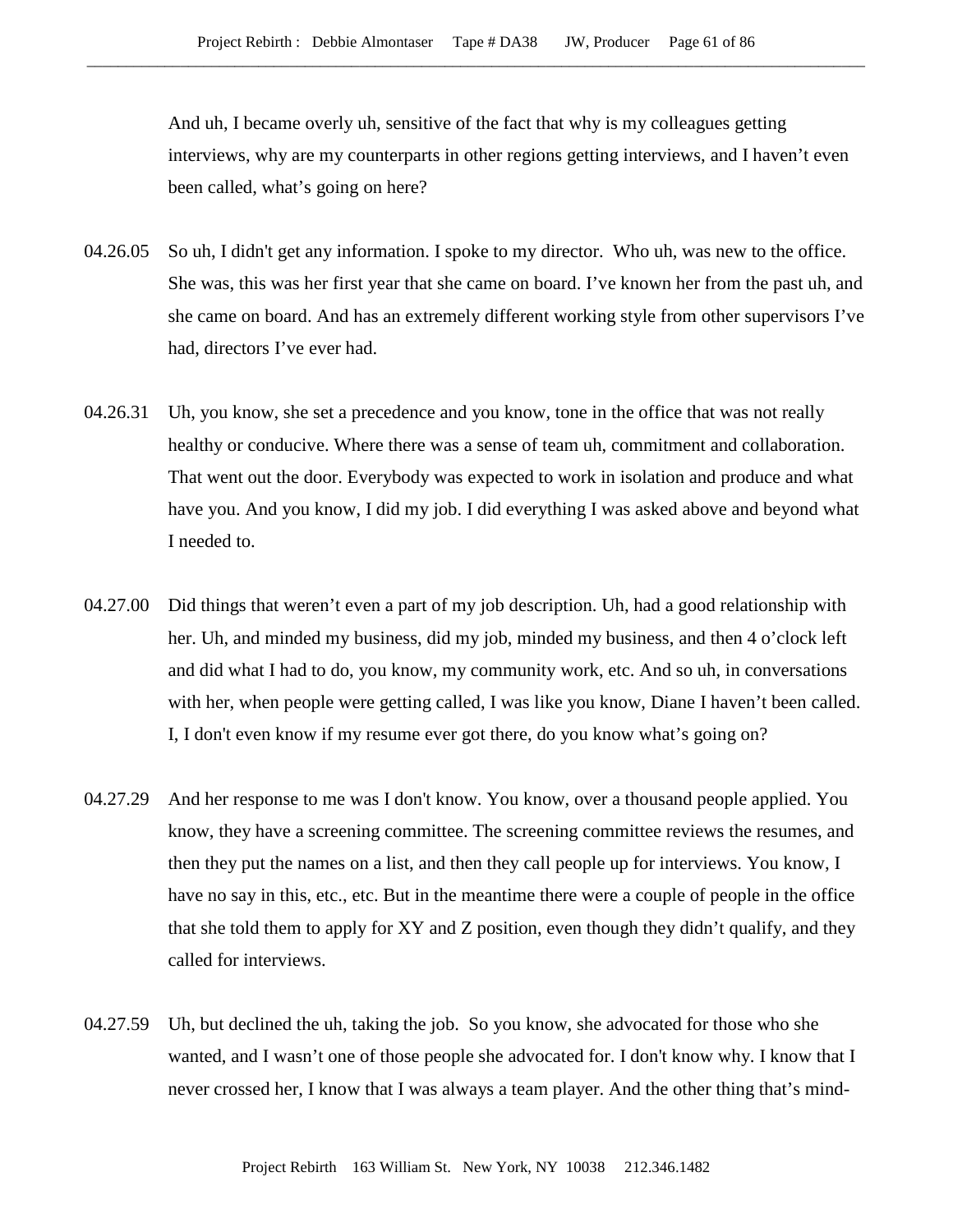boggling is that you know, my, my review, my annual year review, I got satisfactory rating. You know, I did stuff, you know, that she as well as you know.

- 04.28.41 The supervisors under her realized that I would be the (?) best person. And that was the department was subpoenaed, for uh, the case of a child that was killed uh, by her stepfather, and it was in one of our schools. And we were subpoenaed for all of the records at the school and at the region. And I was assigned to deal with the subpoena. And it was a 48-hour turnaround.
- 04.29.03 And you know, it's something that a guidance councilor should be doing because it requires you know, that kind of background. Uh, but I was assigned and I said ok, I'll take care of it. And being that I knew who to go to ask for XY and Z, I was able to do it. So they were very impressed and very happy that I was able to do it.
- 04.29.28 But uh, it obviously means nothing because you know, it, I didn't get interviewed for anything. And every time I would talk to her, she's like I don't know, I don't know, I don't know. I don't know what's going on at the Department of Education at Tweed. Uh.

JW: Are you still working there?

- 04.29.51 DEBBIE ALMONTASER: I am still working there and uh, yesterday I got my termination letter. So I am going to be as of (?) September  $28<sup>th</sup>$  terminated. So it's, it's been really, really uh, difficult to deal with because I feel like you know, I've been tried without even a, you know, due process or do you know what I mean? Like I don't even know why, why am I being terminated? You know I hadn't even gotten the chance to interview for anything you know, to show that I qualify for any of the jobs.
- 04.30.32 You know, to add insult to injury I saw the new office brochure. And 80% of the things in that brochure were things that I specialized in. You know? And they got all new people. Sixty percent of the people that they hired are from the outside, and then forty percent are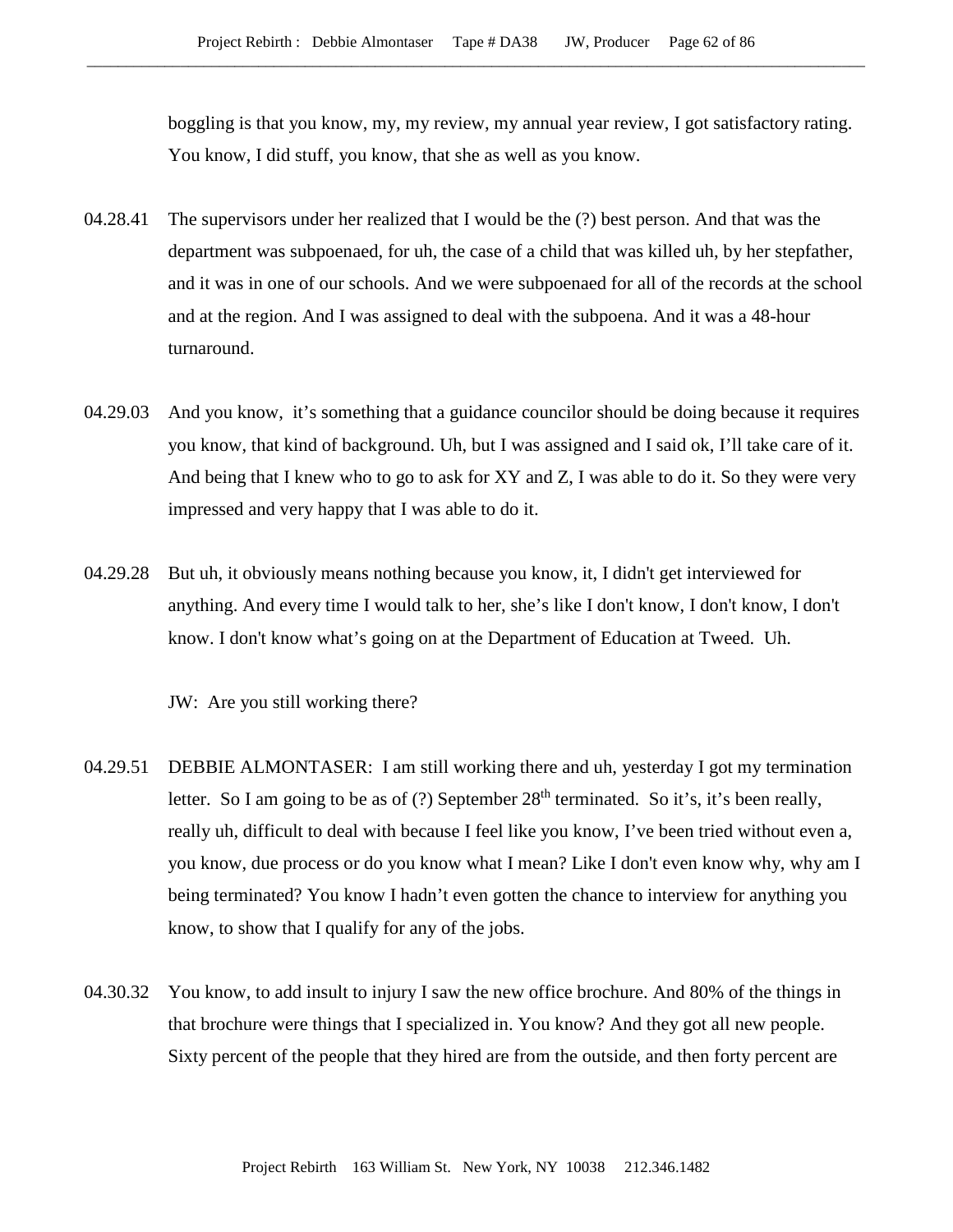people who've been in the system uh, but just reshuffled and brought them into different places.

- 04.30.58 Uh, you know, at one point, she had a conversation with me where she was like, you know, I, uh, I have a youth specialist position available, you know, if you want it I could give it to you. And I turned around and I looked at her and I said, you know, Diane, with all due respect, uh, I appreciate that you, you know, want to help me. But you know, I don't see myself accepting a position that I didn't even get interviewed for to have my credentials speak for themselves, for themselves.
- 04.31.32 Uh, and therefore, I'm not gonna you know, accept this offer. You know, I feel that as a professional holding two masters degrees uh, that I should have had the opportunity to go in for an interview. And uh, I said, you know, and other, the other thing is I'm not interested in taking a \$20,000 cut.
- 04.32.00 And so she was like, well, what are you gonna do? I said, I'll wait, you know, if I find something that's fine. If I don't, I'll collect unemployment. I wasn't about to let her get the satisfaction. Uh, but I am just so, I, I am just so totally shocked that this is happening to me 15 years later. That's how many years I put in the system. Uh, all of this is also happening while I'm you know, writing this proposal to open a school.
- 04.32.33 Uh, and you know, it's only something that I have shared with Naji and two other close friends. Like I can't even share this with the people that I'm developing the proposal with. You know? I don't want them to say why is the Department of Education terminating her, why are they rejecting her? You know, and put any suspicion in their mind to think oh, my god, this you know, we're wasting our time.
- 04.32.58 You know, writing this proposal, because you know, she doesn't have any standing anymore at the DOE, do you know what I mean? Like all of this is just killing me. So I got my termination letter yesterday, so it was really painful. Uh, just you know, like I (?) it was, I was preparing for it, because you know, they sent us out a memo and they said that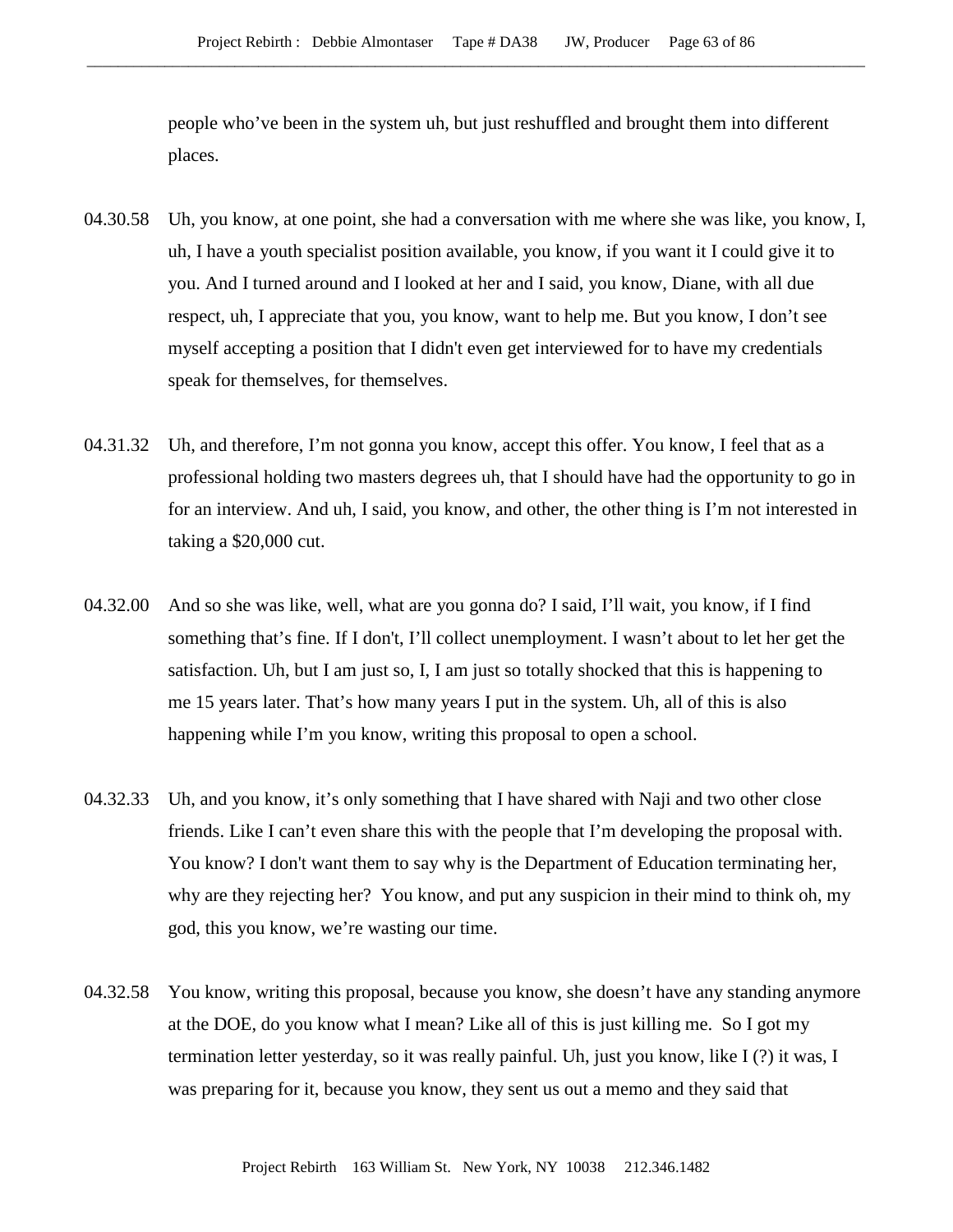August  $31<sup>st</sup>$  the office was gonna close. And the new office was gonna open.

- 04.33.29 And you know, just preparing myself for it. And then everybody's like well, it seems that you're gonna stay you know, because this restructuring, they're (?) realizing, and a lot of people that applied and got the jobs backed out. Because they were all managerial. And the expectation far exceeded what the pay was gonna be and, and just the capability, individual capability.
- 04.33.56 So now they're like scrambling to try to, to get people to fill the positions. Uh, and that's why she (?)offered it to me because she was left with basically you know, all of these open positions. And school's gonna open and nobody's going to you know, be there. And uh, you know, and that conversation she says, you know, I have all of these new people and I don't even know how I'm gonna get them up to speed. And they didn't even prepare, they didn't even offer to train them.
- 04.34.28 I have to find people to train them, and I'm looking at her I was like oh, well. You know, this is what happens when senior people you know, are just moved to the side. I said, good luck, and I, and I walked out. You know, it's not my problem (LAUGHS) that she's stuck with new people who needed to be hired uh, need to be trained. But uh, in, just, you know, Naji's been so supportive, you know, and, and just helping me deal with all this.
- 04.35.03 He's like you know, you don't need the money. We're financially well off. You know, maybe it's a good thing. It'll give you the opportunity to work on the proposal  $(\sim JW)$

JW: Do you see it as a good thing?

04.35.18 DEBBIE ALMONTASER: I do see it as a good thing, but I don't like the way that it's ended. The ending that I would have preferred is to have had the opportunity to go in for interviews.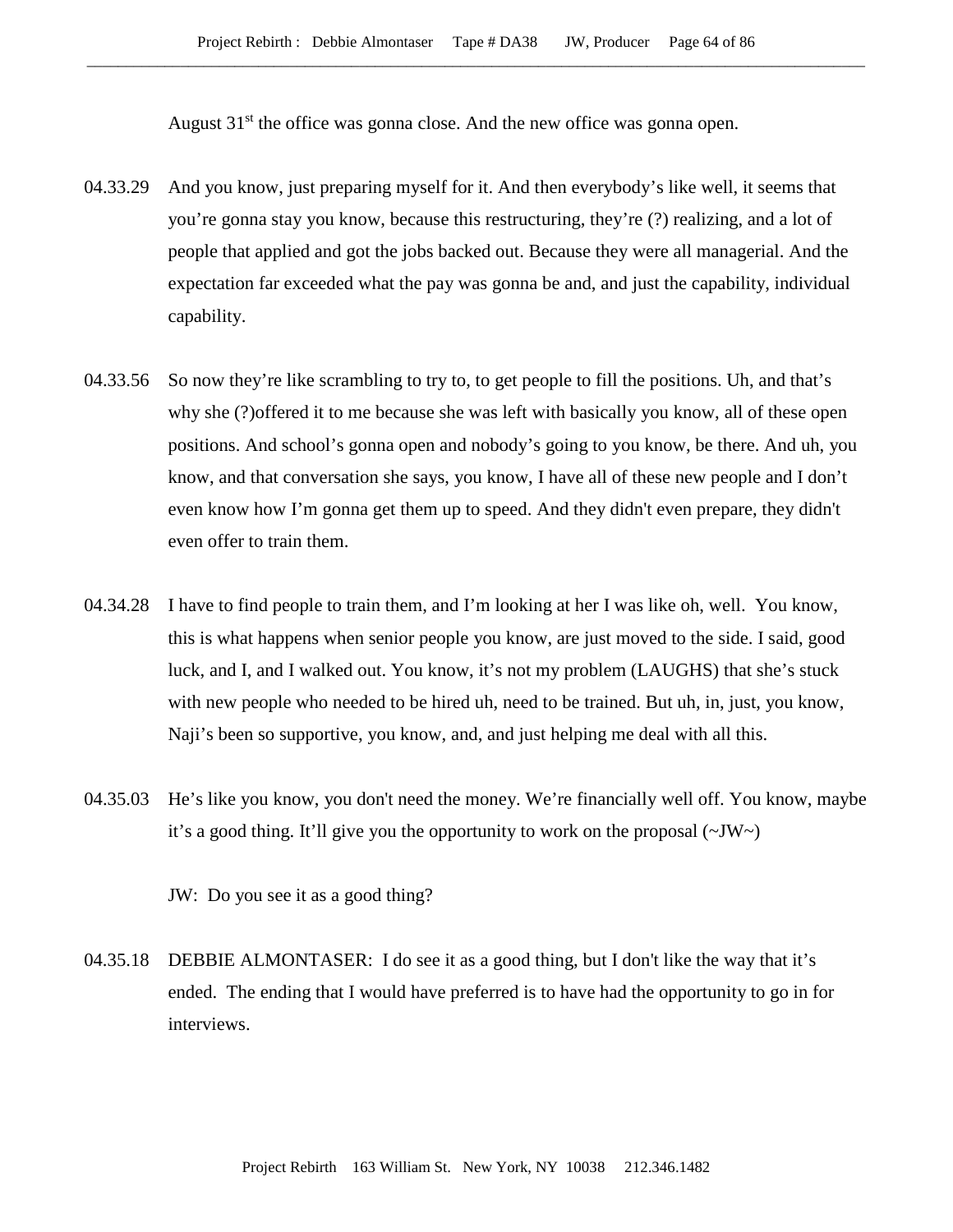- 04.35.33 And whether I was offered something or not, at least I know that I had been given the opportunity, the courtesy as someone who's been in the system for 15 years. To go in and have an interview. And if I was offered something, what I was planning to do was say you know what? I really thank you for offering me the position. However, I have other plans.
- 04.36.00 I'm going to decline the position and then just take the 6 months off, work on the proposal, because the school, if the school gets approved, it will be announced in January, and then in February I have to start recruitment of students and setting up the school space.

JW: Is some of this ego?

- 04.36.26 DEBBIE ALMONTASER: I don't know (LAUGHS). I feel hurt, Jim, of course I feel hurt. I you know, I, I've, a person holding two masters degrees, I have three different certifications. You know, you know, satisfactory ratings every year, like what's, what's the deal with that? What is going on that I am being blackballed? And a lot of it has to do, I mean, I, I was questioning, ok, is it because I am so active in my community?
- 04.36.59 Is it because I've become such a high profile that maybe people at the Department of Education don't want me to be there because maybe something may happen. You know, and they're afraid, you know, that I may take down the Department of Education with me, like all of these crazy scenarios that I was thinking about. Then the other thing was there was an event that we organized at the borough president's office, and it was Bridge to Brotherhood Breakfast, it was for fathers and guardians, male guardians and their sons.
- 04.37.35 We invited, I, I organized it in the space and I invited the borough president to speak at the event. And it was 90% men. The only women there were from my office and other people who volunteered to assist. And the borough president uh, did his speech, and at the end, started thanking you know, the families for coming. And then said, and most importantly, I want to thank Debbie Almontaser for her dedication and commitment to the public school system.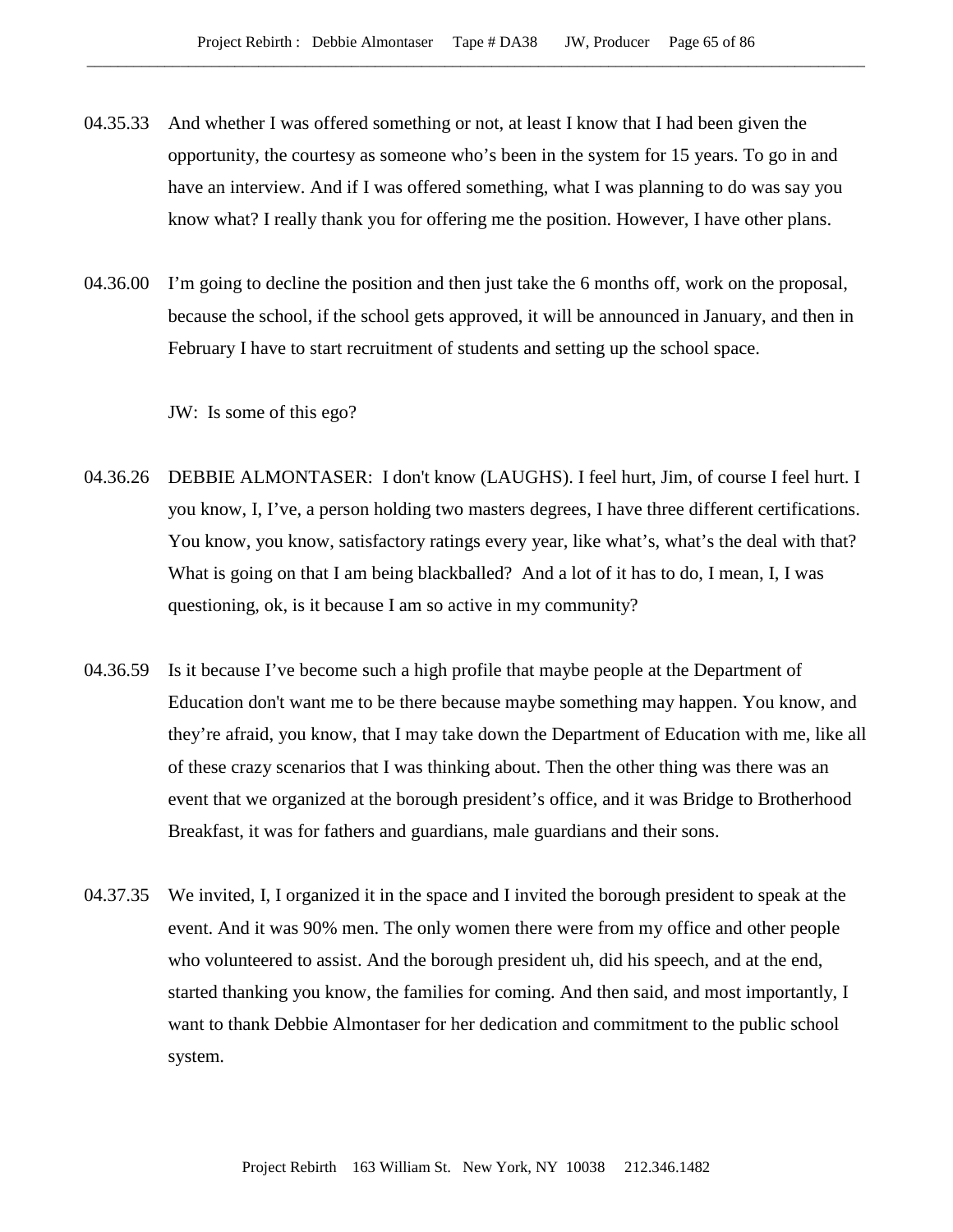- 04.38.06 You know, and he stops midway and he's like where is Debbie? (LAUGHS) And he's looking for me in the room and I'm like why is he asking where is Debbie. So he finally found me and he's like Debbie, can you please stand? And I stood and he started singing my praises about the work that I'm doing not only in the school system but in the community and my activism and the bridge builder that I am.
- 04.38.31 And, and what have you, and, and you know, he you know, he asked everybody to, to, to join him in applauding me. And they all applauded for me, and my supervisor was sitting there watching all this, my director. And I was like oh, this is so embarrassing. It was 90% men, of course, this had to happen with all (LAUGHS) men. And then  $(\sim JW)$  her.

JW: The woman who could have been responsible for letting you go?

- 04.39.04 DEBBIE ALMONTASER: Everybody seems to think that it's her. That she didn't advocate for me. Uh, she could have found out about my (?) resume, if it got there or not. She could have advocated for me like the other people that she did in my department, and she didn't. And every time I spoke to her she was like I don't know, I don't know what to say. You know?
- 04.39.27 And but that after that event, she spent the whole week saying I didn't know that you and Marty were so close. I didn't know that you had such a great relationship. And she's like oh, boy. And you're more popular than Marty because everybody you know, who I spoke to knew you. And I was like oh, gee, this is so wonderful. I just like being my private little self at the DOE (LAUGHS). And then all of the sudden this was exposed with her. So I don't know if any of that has anything to play with it. I don't know.
- 04.39.58 I don't know. And what's killing me is all of this ambiguity.
	- JW: The ego question is more about being offered the job?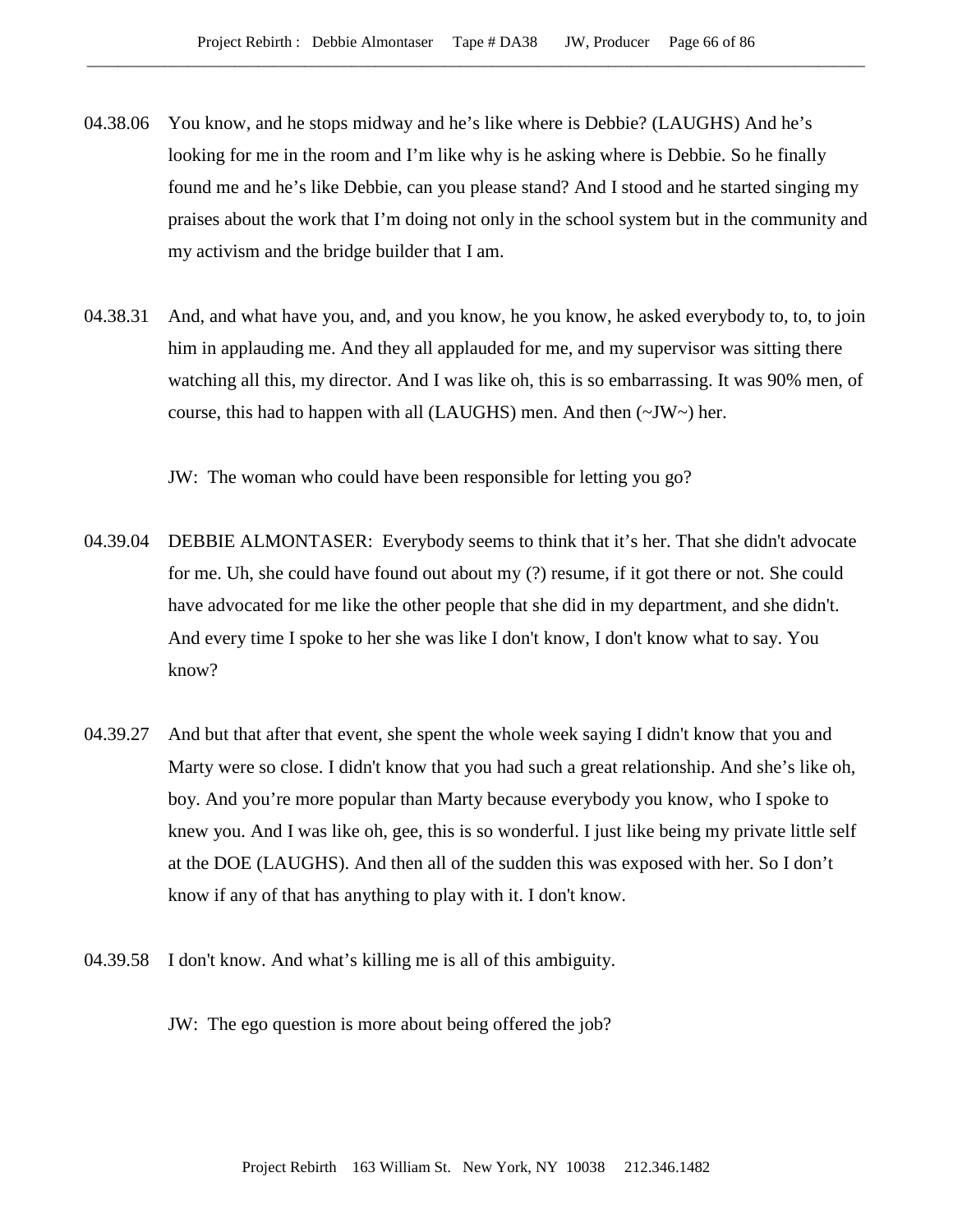04.40.19 DEBBIE ALMONTASER: No, the river hasn't changed course (LAUGHS). Yeah, I wanted things to go my way (LAUGHS). Alright, so if it's ego, I'm, I am guilty (LAUGHS).

JW: It's a human quality.

- 04.40.37 DEBBIE ALMONTASER: I know, Jim. It's just you know, god. This it's so (?) unreal. I mean, I was crying all day yesterday. That's why I have this headache (LAUGHS). And even though I took Tylenol, I still have it. Uh.
- 04.41.01 You know, there is a principal that I have known, that I worked with about 7 or 8 years ago. And he always kept it real. And he's like, you know, you have to remember one thing in the system-you're as good as the last deed you do. And that just resonated, you know, and, and it's like no matter what you do and how long you do it, you are only gonna be remembered for whatever it is that last one thing that you did.
- 04.41.30 Do you know what I mean? It's scary.

JW: It's very scary?

04.41.40 DEBBIE ALMONTASER: 'Cos no matter what you do in your whole career, nobody will remember that. Especially (~JW~) in this field (LAUGHS).

## (OFF CAMERA REMARKS)

JW: It's in every field, and it's the same with me; you have made authentic choices that were very brave and things worked out for you.

04.43.29 DEBBIE ALMONTASER: Somebody said to me yesterday that it's probably divine intervention, that maybe God is just making it happen this way. And that I have to, I have to accept uh, what I've been dealt with (LAUGHS). Uh, and just move on. But it just hurts, because it, you know, you know, self-doubt comes into play.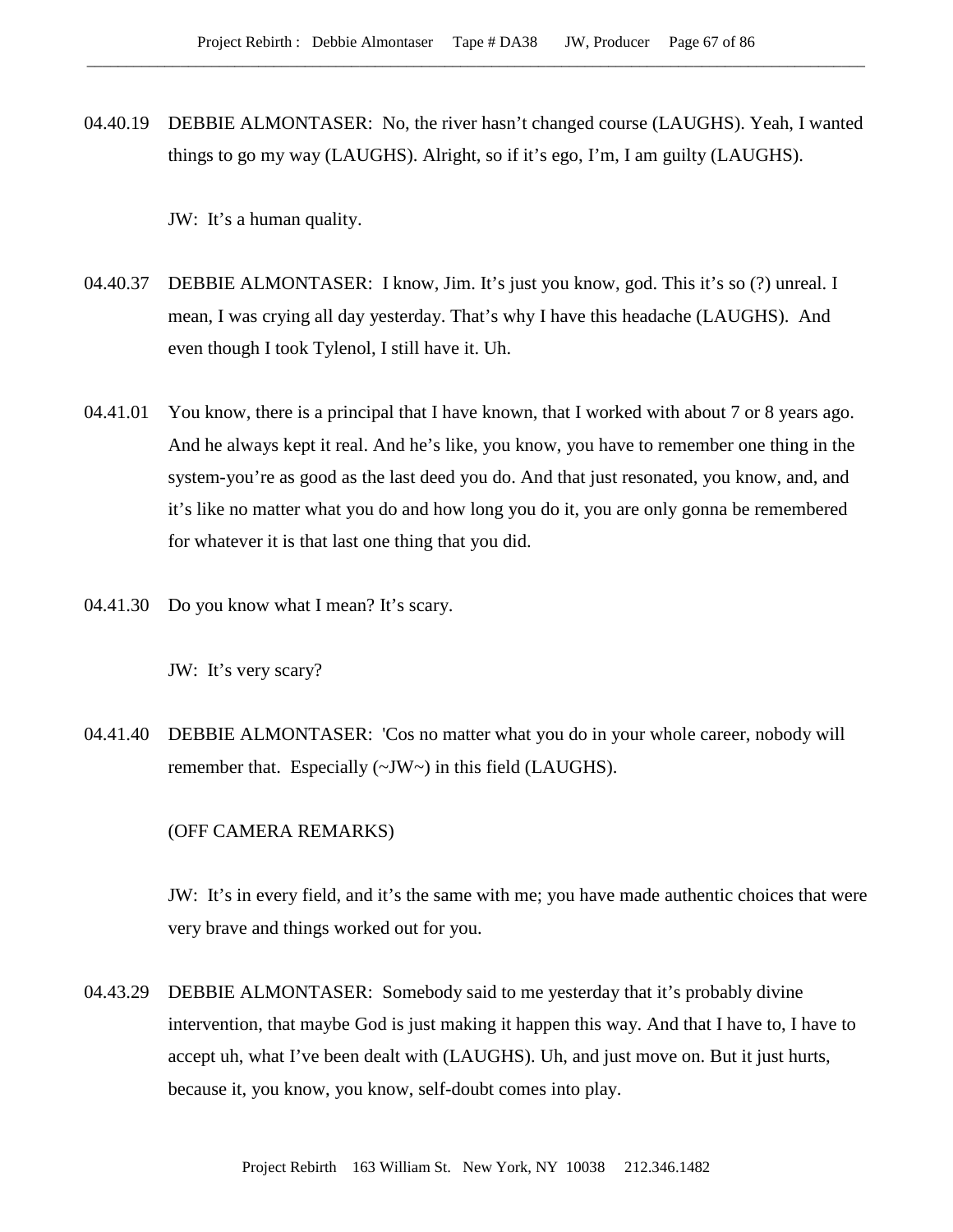- 04.43.59 Like you know, I'm not good enough, you know, is there something that I needed improvement in my work. You know, was I not, you know, extending myself more than I should have. Like all of these things, you know, are repeating in my mind and I'm like but wait a minute. Everything that I've done, I've done with you know, 100% or more of my dedication. You know, so I, I don't know. It's just, It's painful to be rejected.
- 04.44.30 You know, or just to be treated as a part of a group of the work force that you know, just does not, is not as dynamic as the new people that they sought out.

JW: Did you like the job and were you being your full self in the job?

- 04.44.53 DEBBIE ALMONTASER: I like the job. There are days that I was not crazy about the job. And uh, that had to do with the bureaucracy. Sometimes whatever project you needed to do had to be approved. And then approval took forever, and then when it finally was approved, then you got to do it. I hated having the wait and to deal with that. And I feel like ok uh, you know, there are times, especially this past year I felt that my creativity was stifled because she was very uh, what's the word I'm looking for?
- 04.45.29 She was very uh, controlling. And uh, you know, just you know, she, I can't think of the word, but, but very just uh, micromanaged. And micromanaging sometimes just you know, just makes you crazy. Uh. So I did like the job. I didn't like the bureaucracy.
- 04.45.57 Uh, you know, sometimes there were things that I wanted to be at or do for my community that I couldn't because I had to be at work, you know? Uh, and so I had to look at this event or that meeting or whatever, and really sit there and weigh you know, and make the decision, should I take a vacation day or a sick day to do this, you know? And I did, I mean, I made those sacrifices. I don't regret making those sacrifices.
- 04.46.28 Uh, so in a way, I mean, what I'm gonna be doing now with the school, I might not have to make those kinds of decisions, do you know what I mean?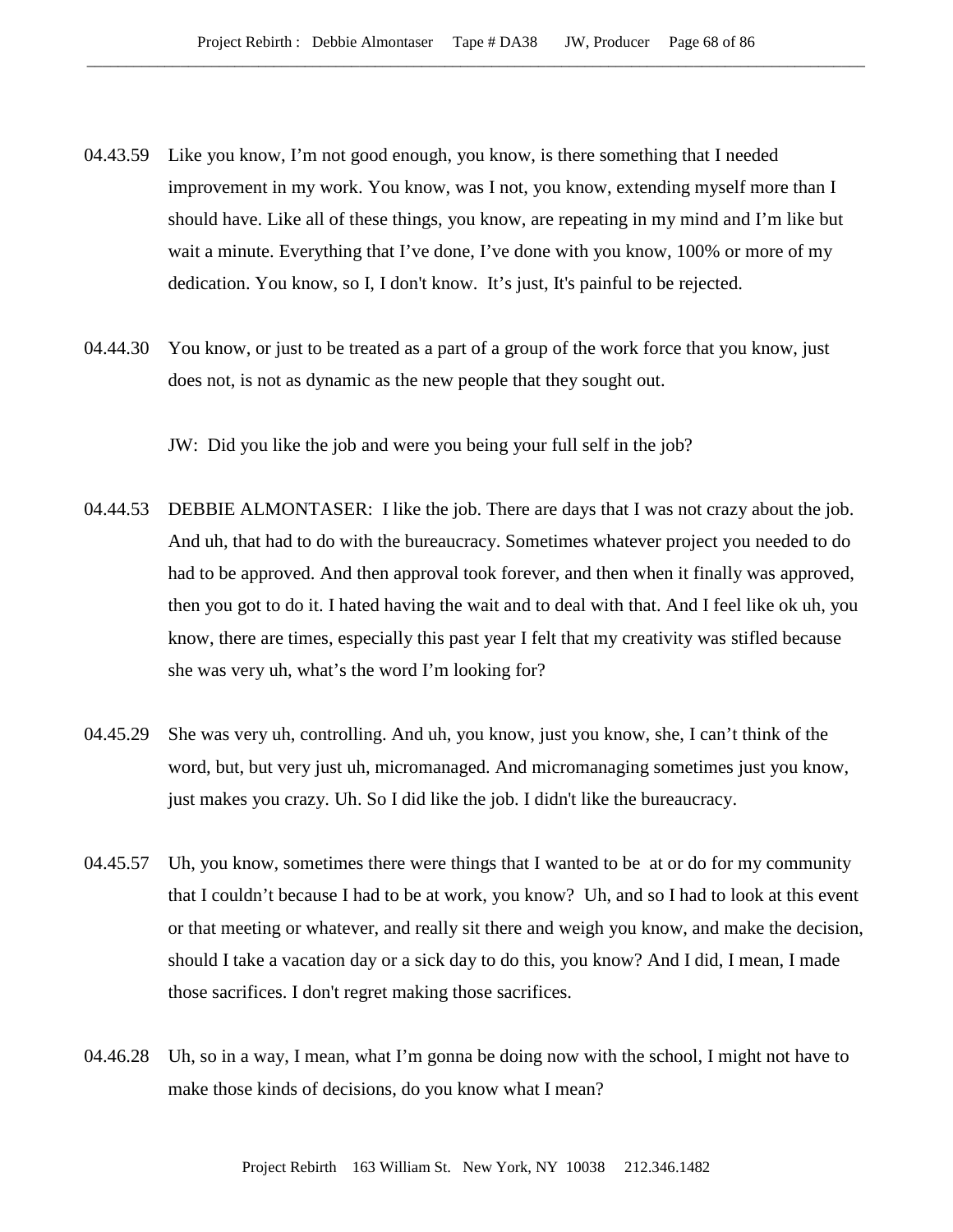JW: You won't, perhaps?

- 04.46.46 DEBBIE ALMONTASER: And there are going to be meetings and events and things that will relate to the community that I'll be serving at the school, to keep me informed uh, on how to better serve and bridge the gap between all communities where the school will be located.
- 04.47.04 So.

JW: Is it scary?

- 04.47.07 DEBBIE ALMONTASER: It's scary. It's scary. And it's disappointing. And everybody is just totally shocked, who know me and know my work. They're like uh, they, they are just out of their minds that somebody with your qualifications and your experience and the fact that you can work in any department in this place and you know, they're just accessing you.
- 04.47.37 Yeah. so I'm not crying right now, that's really good (LAUGHS). I guess I cried enough yesterday. Uh, top it off uh, I spoke to a friend of mine who I've been working with. I think I mentioned to you at some point or another that we were trying to advocate for Muslim holidays in the public school system. And so we met with people from City Hall.
- 04.48.00 And the Department of Education, the chancellor's office, about this a couple of times to negotiate getting two days in the school calendar observed by having school closed. And uh, the talks you know, happened, but they weren't receptive. And I was actually a part of the committee that was a part of the discussions, the negotiations.
- 04.48.29 And it was a very uh, fine line that I had to walk on, because of the fact that I am a Department of Education employee, and I'm also a member of the community and an advocate. So I had to really you know, when we formed this committee, I had to ask myself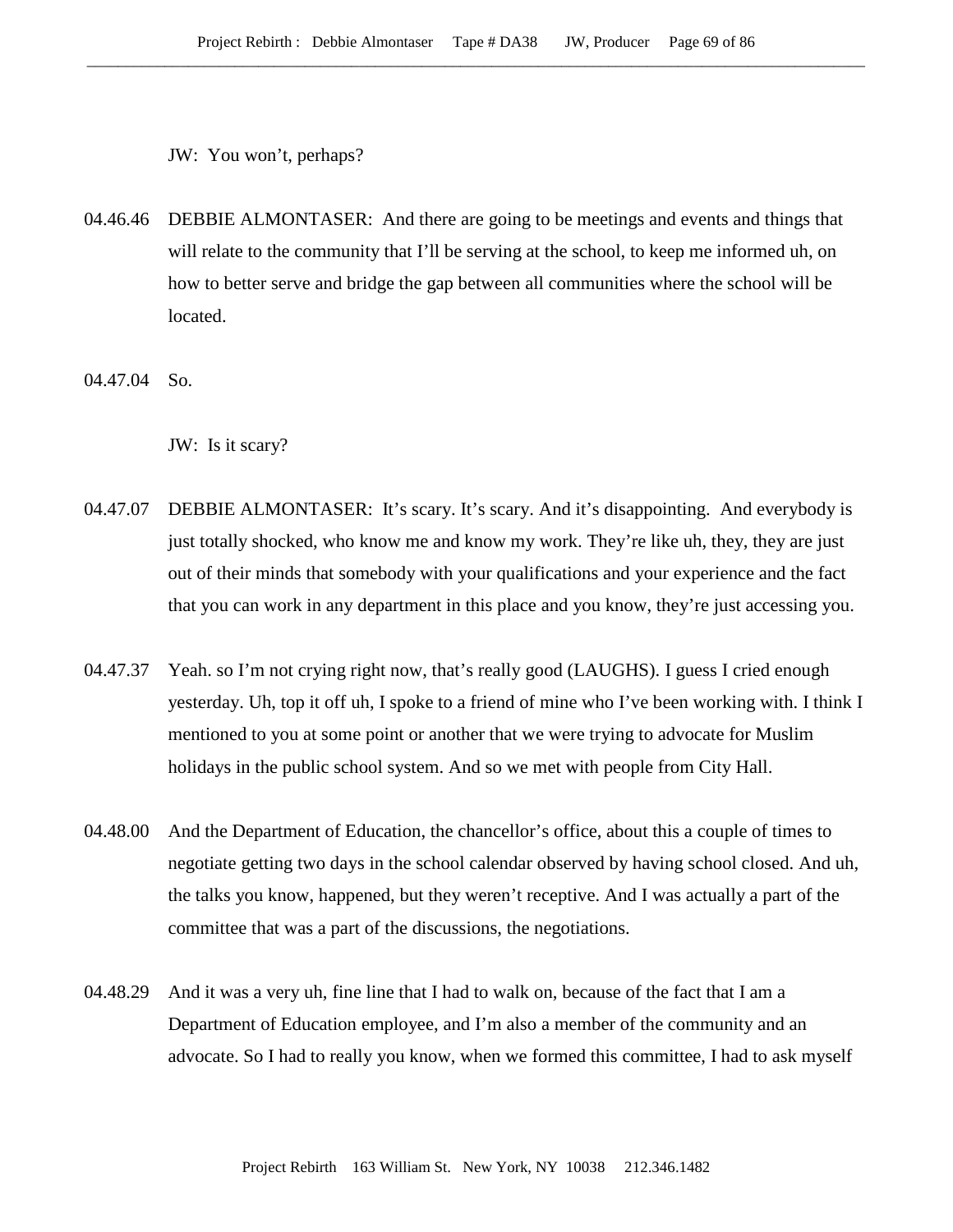serious questions. How could I play this role without affecting my job, and then how can I play it and not let my community down.

- 04.48.57 And I think that I did a good job in, in being there as someone from the system, but not antagonizing the system, but being a bridge. You know, in helping both my community as well as the Department of Education officials see how there are kids as well as educators who would, who are affected by this, you know, and how can we meet their needs, etc. So there was at one point in time where I was thinking maybe they're getting back at me.
- 04.49.31 You know, for doing that. You know, but I all the meetings that I attended were on my personal time. And I was like maybe they're getting back at me for taking the stance. And then I would think about it and I was like but I didn't say anything disrespectful. I didn't antagonize. I was very professional. Uh, and I was there uh, to really  $(\sim JW \sim)$  help everybody. So I, and then I spoke to people who know the people that we met with from City Hall, and they're like they don't operate that way. They would not do it.
- 04.50.03 And then the lawyer that I was working with who is actually the person that uh, worked on the Amado Dialo case, and won it against the NYPD uh, he said to me, he says they wouldn't even dare do that. Because it would be so obvious.

JW: Discrimination?

- 04.50.24 DEBBIE ALMONTASER: Well, he, he seems to think it is. And he's pushing me to file. And that was one of the things that upset me yesterday was like he was pointing at all of the things that he thinks are making it a discrimination issue. And I just don't want to go there, and I keep telling him, I don't want to go there. Because if I do, I will be red flagged. And then if I want to pursue the school, it may jeopardize the school.
- 04.50.57 And he, he's saying to me, well, if they even think about it, then we will strike back as it's a retaliation. And he does not seem to understand that yeah, I can win both battles. But then I will always live my life being treated like a leper, do you know what I mean? Everybody at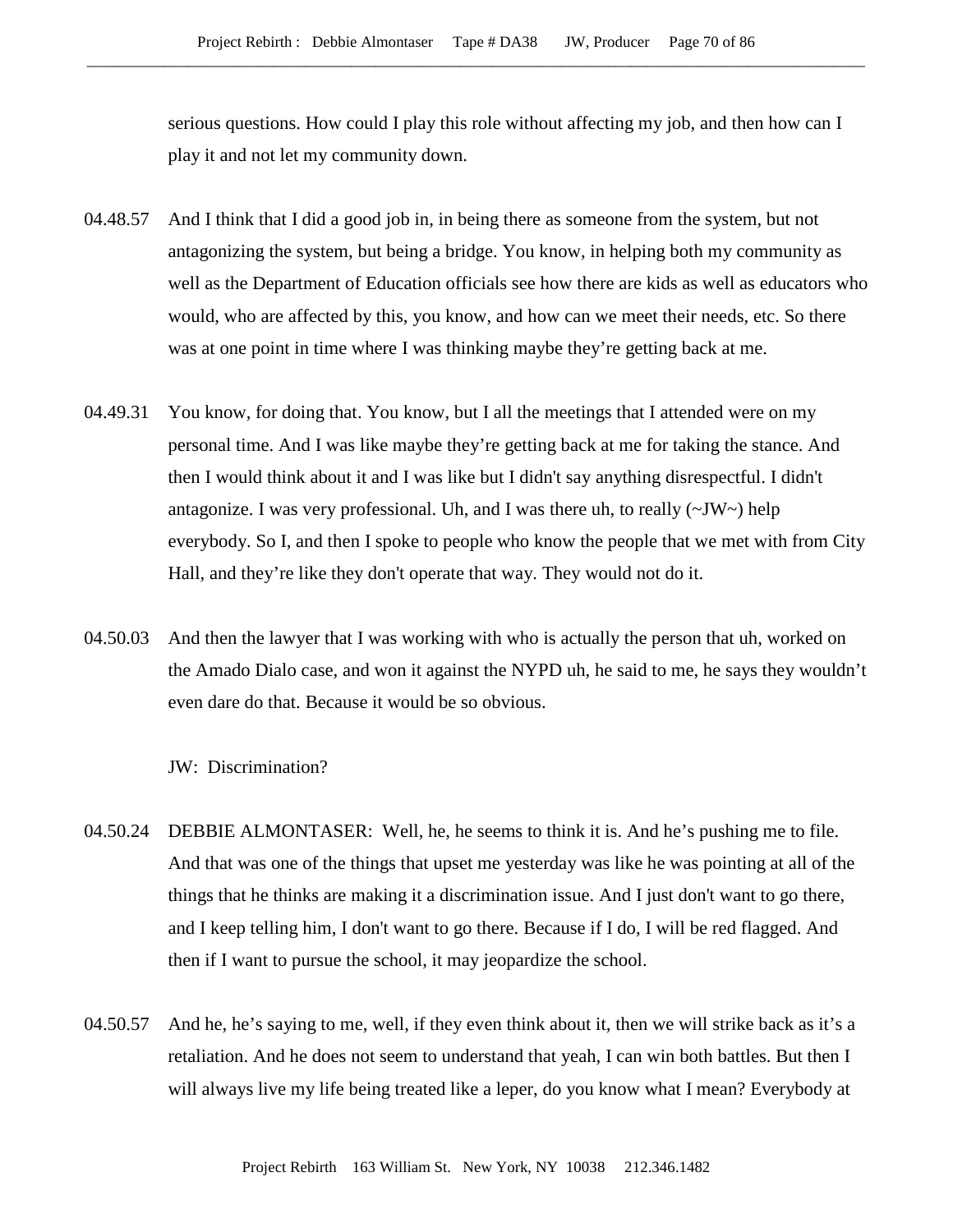the DOE will treat me like she is a, you know, a betrayer. You know, treat me differently. And I don't want to work under those kinds of conditions.

04.51.28 So uh, his recommendation was to write a letter to Human Resource questioning, uh, letting informing them that I applied for the six positions I did, and that not one was you know, not one of those departments called me for an interview. And that I am requesting their assistance in inquiring why I haven't. And also detailing my experience, my education, my background uh, (STOPS)

## 04.51.58 END OF TAPE # DA 41

# **TAPE # DA 42 Debbie Almontaser JIM WHITAKER, Producer/director PROJECT REBIRTH**

#### 05.01.30 PICTURE UP

## (OFF CAMERA REMARKS)

JW: What is the motivation to cry?

- 05.01.12 DEBBIE ALMONTASER: I think, well, for me, crying actually. Can happen with a lot of emotions. Uh, I do, I cry a lot with happy things. Just out of joy and, and just appreciation.
- 05.01.32 Uh. Uh, I always cry at movies, you know, when I see, uh, especially love stories. That's like my favorite (LAUGHS). Uh, you know, sad things that just happen to people. Uh, I don't rarely cry when I'm angry at things. I don't but uh, like yesterday, when I was peaking to the lawyer, and he was like pointing out all of the things of uh, that just make this blatant discrimination.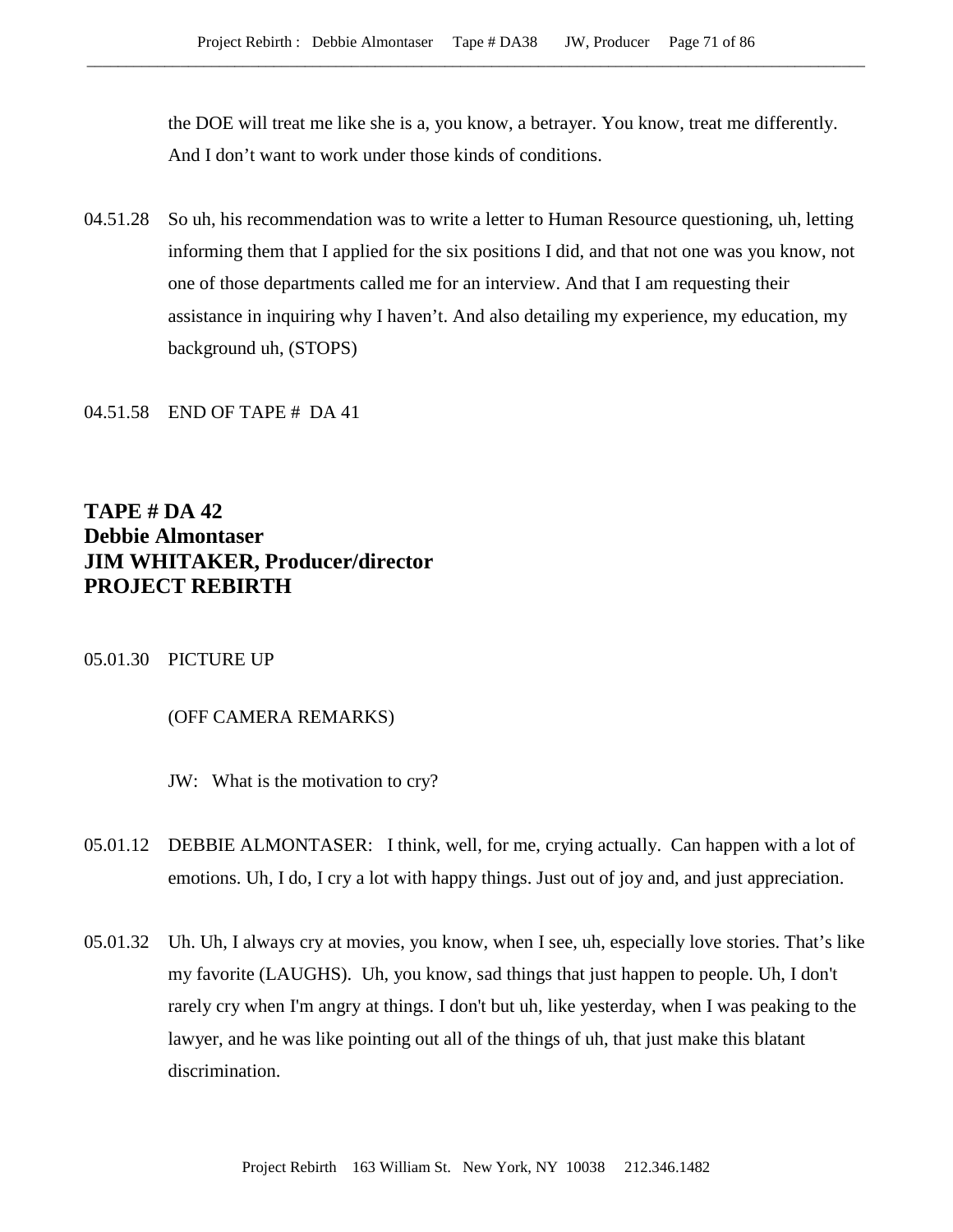- 05.02.04 He's like you know, you have to set precedents, you, you know, you have to take a stand, you can't let this happen. You know, your community is already under attack and this just is just you know, giving carte blanch for it to continue happening. And if you don't stand up it's gonna continue. And so that just like really made me you know, it angered me,
- 05.02.30 'cos I was like now it's not just me, it's my people (LAUGHS), too type of thing. So uh, you know, he. I, I don't know what to do, Jim. I really don't know what to do. I'm afraid of challenging because I don't know what the consequences will be. Uh, I just want to, I just want to forget about all of this, and I want the proposal to be submitted. I want the school to be approved, and I want to open the school and I want to be in my school, and that's all I want (LAUGHS).
- 05.03.06 You know? And that's it. And, and not to be bothered with the politics, the bureaucracy of the DOE, but just to be left alone. And then, you know, just, you know, the fact and the matter of the principle that this is happening, and everything about this whole restructuring from the conversations I've had with people is that it's totally illegal.
- 05.03.35 I'm not like the only one that this is you know, that has been rejected, who's been in the system. You know, they had basically, they know who they wanted and they put them in these positions, and they only posted the positions online, because they wanted to follow you know, hiring protocol. So I, I'm totally confused, I'm totally confused.
- 05.03.58 And I've been avoiding speaking to the lawyer, because I just, every time that he talks to me, he gets me more upset. You know, with the pressure. Uh, I haven't talked to Naji about it because I don't want to upset him. Uh, you know, and he's been working, he's actually been working all day today, yesterday, the day before he worked uh, and he didn't come home, and he just came home late last night. And I was in bed and I was just tossing and turning. And but I didn't let him know I was awake.
- 05.04.29 But the sweetest thing, I work up this morning and he had a white rose on the coffee table in our bedroom, so it was really nice (LAUGHS) to wake up to a white rose. I was gonna carry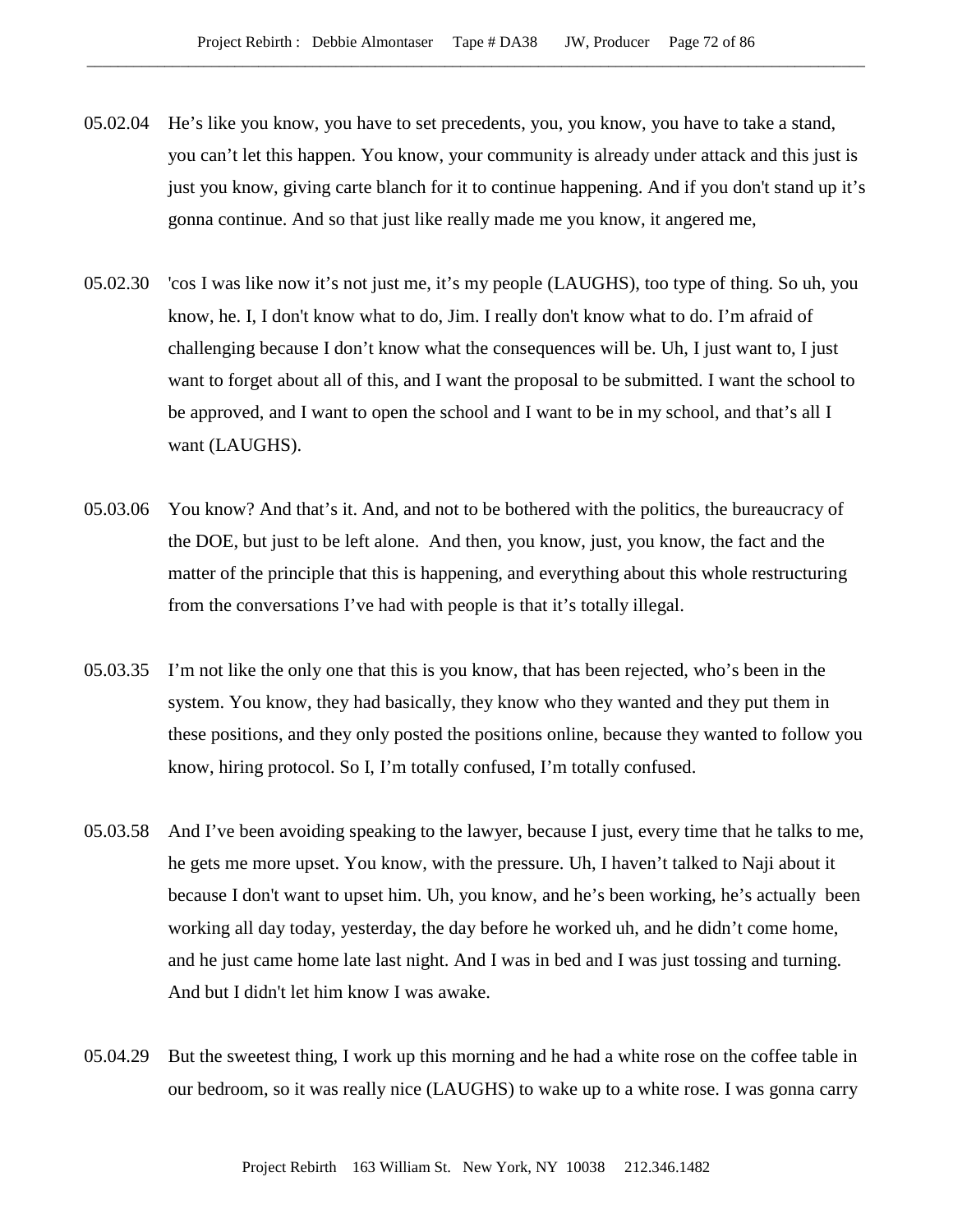it with me, I was gonna bring it, but then I was like Ok, it's just gonna fall apart by the time I get home at the end of the day (LAUGHS). So I left it there. So, and I love white roses. They symbolize just peace and tranquility, and, and they're just so beautiful and so pure.

JW: Do you tend to see the purity in things?

- 05.06.12 DEBBIE ALMONTASER: I do, I do. And I'm (?) I last night I was laying there and saying, ok, this must be happening for a reason, this has to be a blessing in disguise (LAUGHS). Maybe this is just happening to give me the opportunity to focus on this proposal.
- 05.06.32 Do what I need to do, get it approved, visit schools, just really you know, just ground myself before the school becomes a reality. Uh, you know, terminate, being terminated might not be a bad thing because now I could apply for (LAUGHS) unemployment. Which will carry me for six months. Uh, prior to all of this, when I was thinking about you know, rejecting the position that I would have been offered had I ever been interviewed uh.
- 05.06.06 I had thought about the notion of taking a leave of absence. And then just focusing in the proposal up until the school came, and in my conversations with people at New Visions, the person we're working with, the director of the school development. Her eyes just you know, widened when I said that, and she's like you're really considering doing that?
- 05.06.29 And I said, yeah, I just feel that I need to be focused and commit all my time. She says that's really admirable. She said, you know, this right now what you, the proposal process you know, is you know, extensive, but she said, when the school gets approved, the, the most extensive time of, will be the recruitment and the setting up of the school itself. That's when you should really think about not working.
- 05.07.01 And uh, I said, well, you know, if I don't work now and then I'll be ready then, too. So she said to me, she says, you know, think about perhaps continuing to work and then you can transition in February uh, or if you, you know, if you financially can take it, then you know,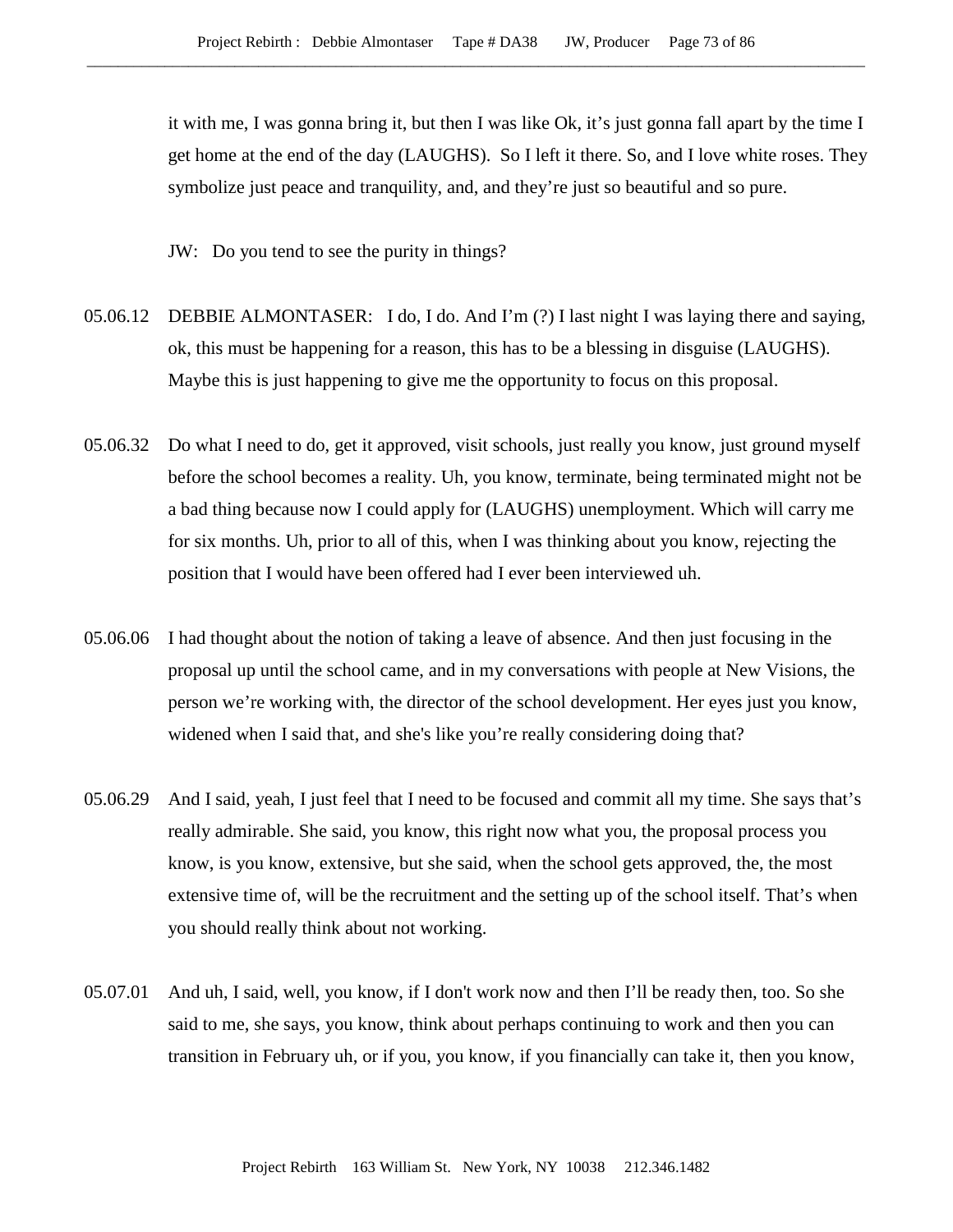then not working, and if the school gets approved, there's a possibility we could put you on salary as principal in February.

- 05.07.29 We've done that before. So I was like Ok, this is not such a bad thing, unemployment for six months. It, it'll carry me to February (LAUGHS). So uh, I looked at it from all those, I, I'm trying to make the best out of the situation. So I think yesterday I did all the crying and I finally said last night, ok. here's uh, this is it. So what are you gonna do about it? Are you gonna continue crying?
- 05.08.00 And feeling bad and depressed and horrible and like you're nothing and you're not worth it, and you know, you can't do anything. Or are you gonna say ok, this is what's happened, and this is what I need to do. So uh, I'm taking the later. You know, if it means that I will collect unemployment for the next six months and then just focus on the school, so be it. I was planning to do that, but I wasn't.
- 05.08.29 I wasn't expecting it to happen in this way. You know, and now there's a little payoff, there's money (LAUGHS). The unemployment. Uh, does it fix how I feel? No. I still feel hurt. Uh, but I, you know, I'm gonna make the best of it, you know, and I'm not gonna share this with my, my team, my colleagues or people even in my community, because you know, they'll panic. They'll probably say oh, my god.
- 05.09.00 You know, something must have happened at the DOE and now they don't want her, and if, you know, we go through with this proposal you know, they may, she, her name may be on you know, the, the, the shit list and (LAUGHS) And you know, the proposal will be rejected and she'll jeopardize this ever happening for the community. I know that's not the case. You know? I don't think I'm blackballed. And if I was, it's probably in this department in the Youth Development Department.
- 05.08.29 And uh, we'll see. I didn't leave yesterday my office 'til 6 o'clock. and I sat there, thinking about ok. I don't want to go home and be miserable all weekend. I have to do something to find out what's going on. So uh, I called a friend of mine who works at City Hall, and she's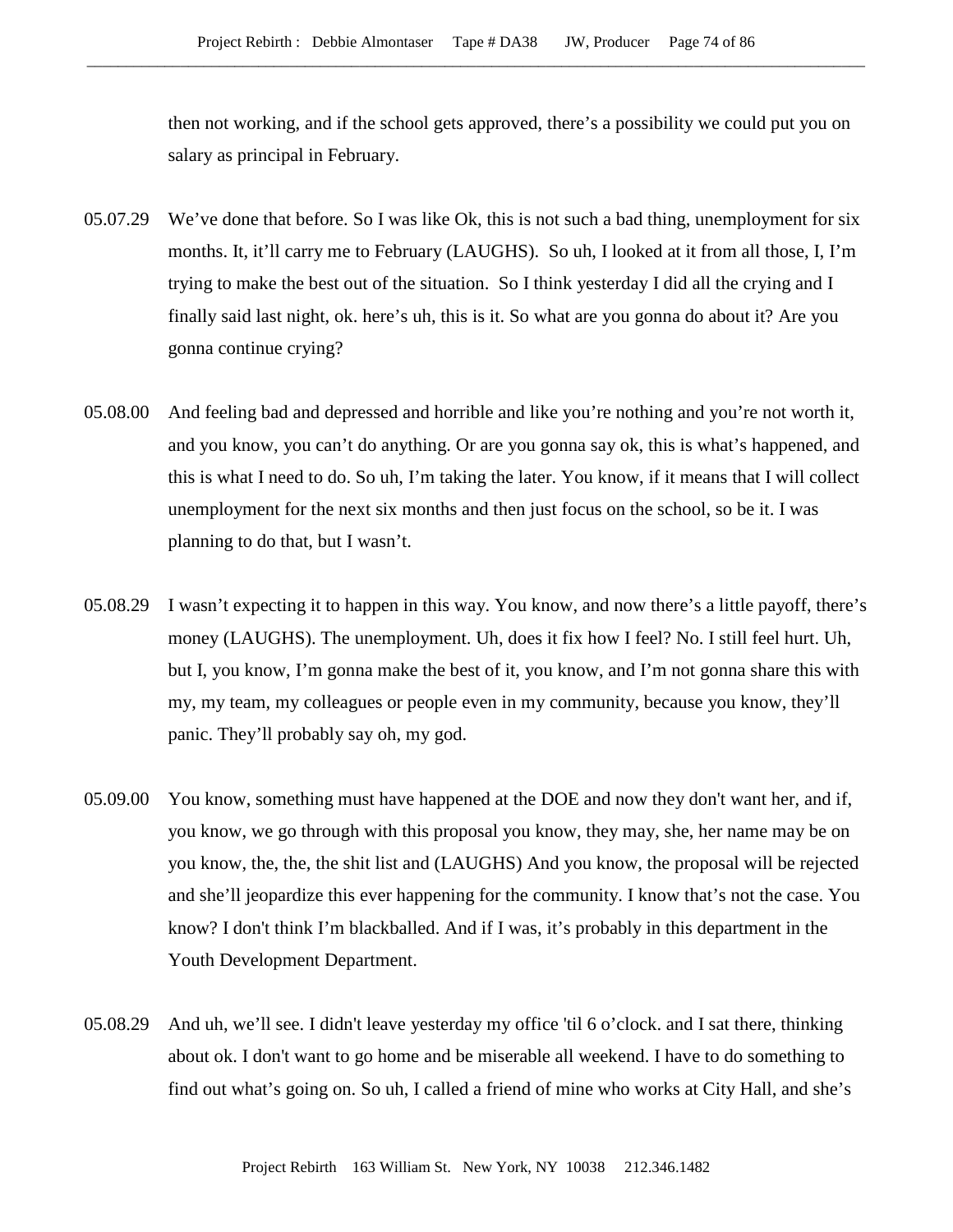so amazing. She's a Rebsen, a former Rebsen as well. And she's like Ok. you know, do you know anybody there? I was like, well, yeah, I know Michele Cahill who's cc'd on the letter.

- 05.10.01 My termination letter. And she's like, Debbie, do you think she's gonna read it? I was like no, it's gonna be like one of hundreds of letters that will go to her file. She'll never see the letter. She says, ok, do you have a relationship with her? I said, well, I called her in August to speak to her, and she did call me back. And I missed her call and then I called her and we never connected. So she said to me, ok, well, what do you want to do now? I said, well, I think I should contact her again, but I just don't know how to get a hold of her.
- 05.10.30 (CLEARS THROAT) she said, ok, you tried email, you tried the phone. Fax her the letter. And on the, just handwrite in the letter, you know, Dear Michele, you know, thank you for calling me back. I'm sorry I missed your call, you know, please let me know when you're available to discuss the attached letter. I can be reached at blahblahblah. And just sign it, Debbie. Don't sign Debbie Almontaser. And that's what I did, and I faxed it yesterday.
- 05.11.00 So let's see what happens Monday. Uh, and I'm sure she does not know that this is happening. You know, 'cos it's people under her who are doing the interviews and what have you. And it's got to be my director who just probably said that you know, don't put her in the mix.
	- JW: Is that an attempt to get the job back?

DEBBIE ALMONTASER: No. (LAUGHS).

JW: What is it, then?

05.11.22 DEBBIE ALMONTASER: To find out if I was blacklisted or not. That's all. I just want to make sure that I don't, that nobody's out there trying to, to mess around with my reputation.

JW: How has your marriage changed since 9-11?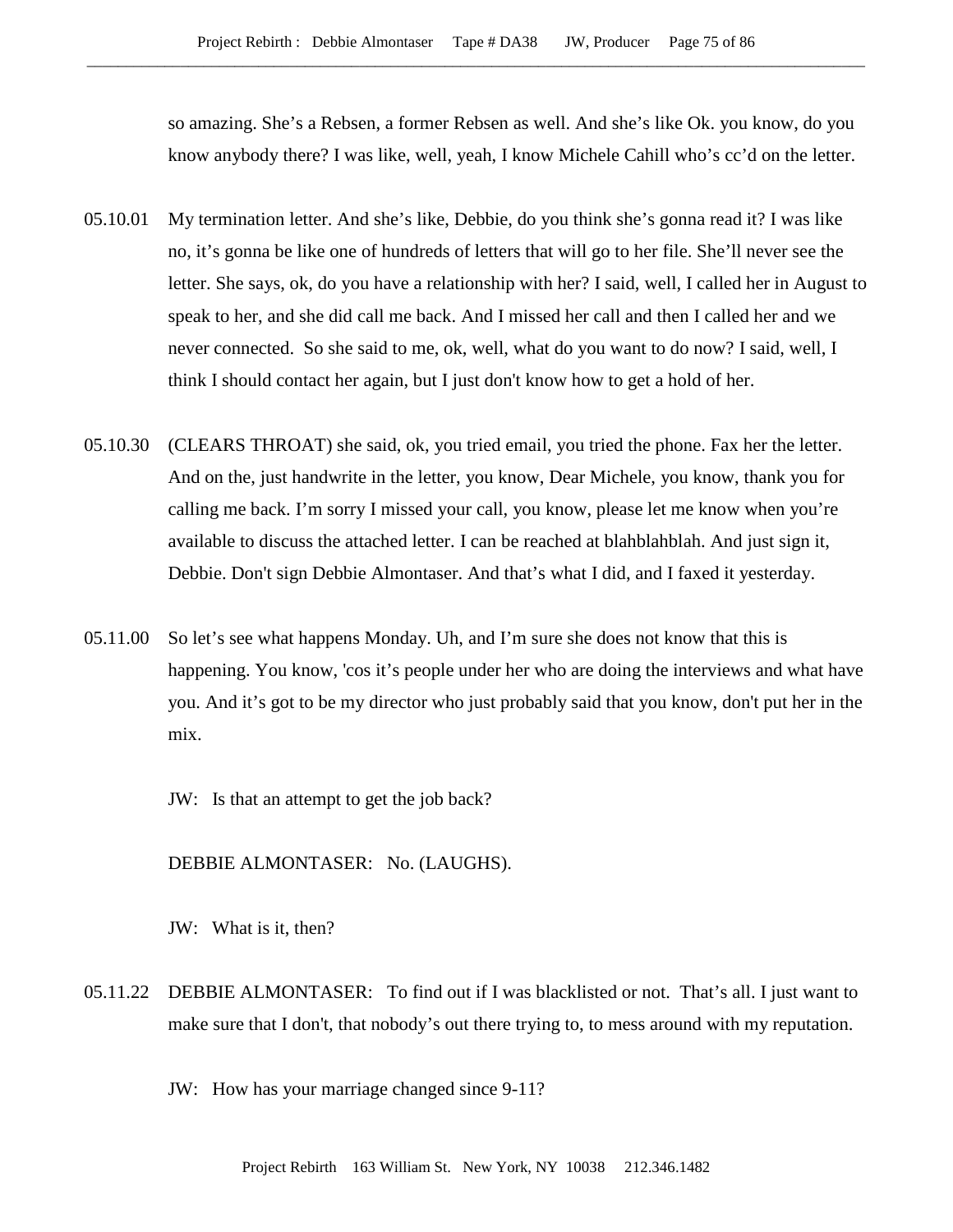DEBBIE ALMONTASER: Oh, my gosh, it's gotten stronger. Absolutely stronger. Absolutely stronger. You know, we have a much, much more closer relationship. Uh, Naji's so supportive, you know, so supportive.

- 05.12.00 And I now that there are times I could do a whole lot more for him, you know, and it's just because of my inability to be able to do more uh, because of my work, because of, you know, what I do. It's, it's hard. But he's so great, he's so great. Words can't even describe how, he's so understanding. You know, so caring. So supportive.
- 05.12.09 It's like, you know, if, you know, if my life became a movie, he would get the, the best supporting actor (LAUGHS). Uh, you know, award.

JW: How did the most recent announcement London affect you?

- 05.13.02 DEBBIE ALMONTASER: Oh, gosh. It's like every time I hear stuff about this, it just, it devastates me even more and more, and it's like I feel like everything that we do somehow gets undone, do you know what I mean? It's like we take 3 steps forward and then we take 4 steps back. And then we have to start all over again. Uh, and it's scary. It's scary what's happening in London, it's scary just all of this you know, radicalization that's happening.
- 05.13.33 That's so scary. You know, and what is feeding it, why is it continuing. It's, it's scary. And I don't even know like where do we as global citizens start to question and even to try to resolve it. I mean, my trip to Denmark was really wonderful because we had the opportunity to hear all of the different perspectives of people living in different parts of Europe.
- 05.14.03 And uh, one of the things that we learned about the Muslim communities in London is that they're not, you know, given an opportunity to (?) integreat into British society the way that people get the opportunity to be integrated into American society. And uh, when we were talking about like why, why do people still feel like we are from another part of the world.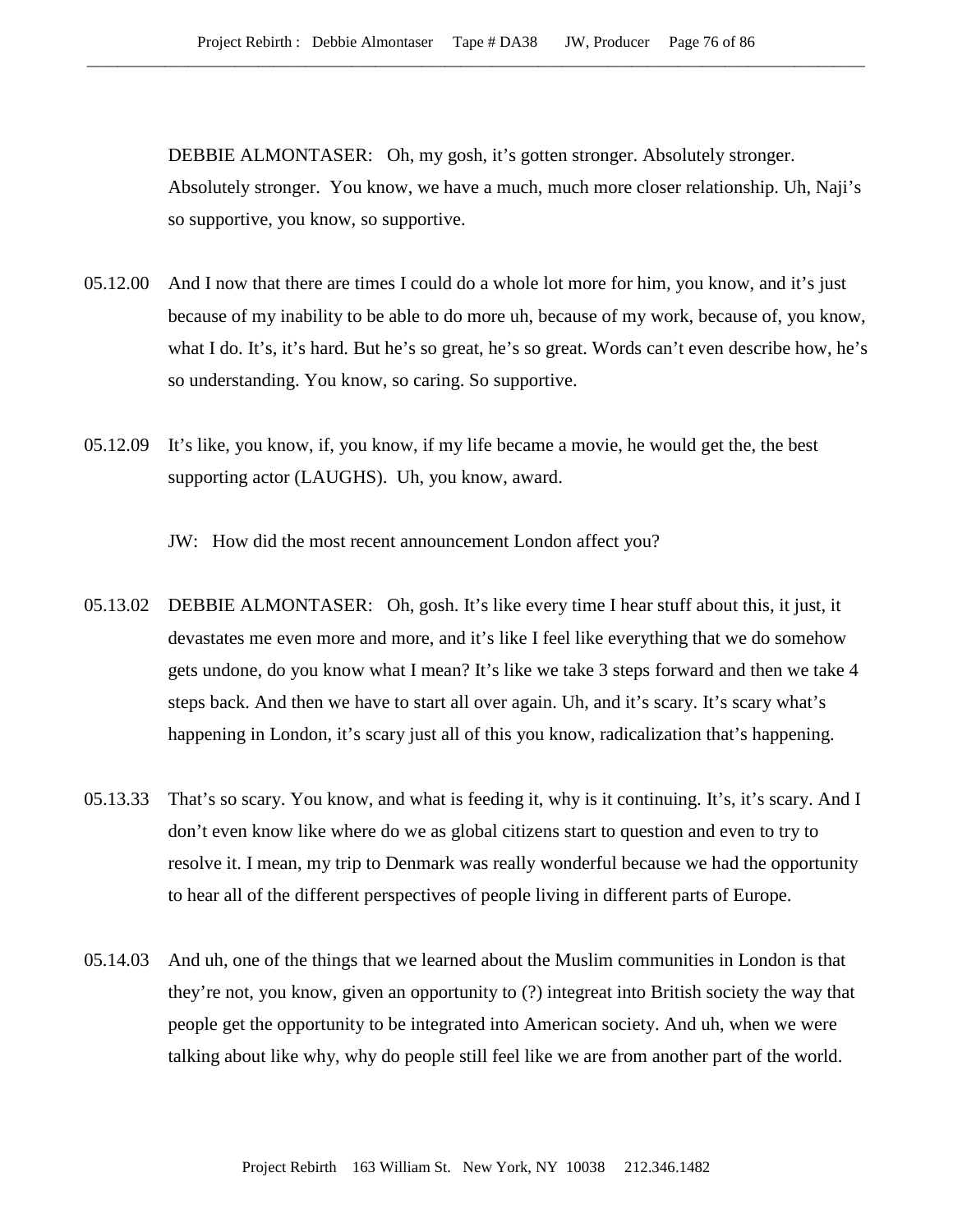- 05.14.32 And why don't they feel like they are becoming British. And it's just you know, from what people are explaining was that the system doesn't make you feel like you are a part of it. It always makes you feel like you are a foreigner. And even if you are a second generation person, somehow because you're born there and you're going to school there, you do feel like (?) you know, somewhat a part of it, but there are things that remind you that (?) you're not a part of it.
- 05.15.02 And so what are those, you know, that was a question that we were asking. So what is it that you know, you guys could do there. And uh, the, the big question of that topic was integration into Western society. You know, is it a problem for all Western, for the whole, entire Western world. And the different countries, everybody responded to it, but the country that had the most difficulty with it was (?) was uh, England.
- 05.15.34 Uh. And then the US had absolutely no problem with it. And so you know, they wanted (?)

JW: That's true?

- 05.15.43 DEBBIE ALMONTASER: Well, I think that it's true because I want to say that we are fortunate in the United States that we have social service organizations. That deal with this integration issue, that help people who do come from different parts of the world, you know, become educated.
- 05.16.01 You know, get career uh, training uh, you know, get them into the work force. Uh, you know, help them with their children getting into school, and really helping them integrate into the society. Where there, they don't have that. They don't have social services or NGO's that do that. You know, the government is trying to do it, and then when you have people who are coming from countries that don't see the government as a viable you know, friendly you know.
- 05.16.31 Uh, component of society, people you know, shelter or fear uh, being engaged or involved in something like that. So that's the issue. And one of the things that happened which was really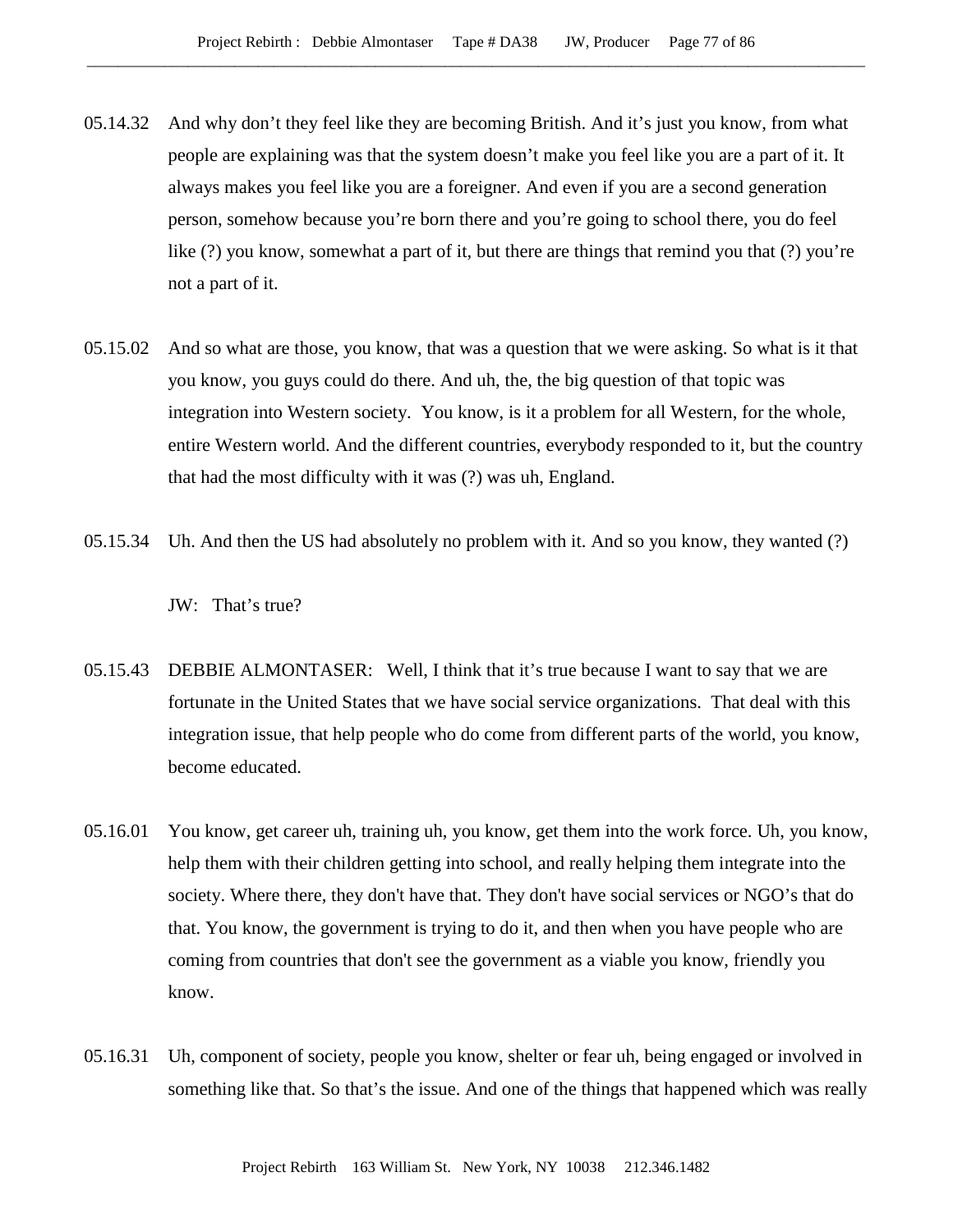interesting uh, about a month uh, a month ago, they had the prime minister of uh, of Britain come to meet with the New York uh, immigration coalition. And it was about integration.

05.16.59 You know, how do New York immigrant communities integrate into the society, so the New York immigration coalition invited all of these community-based organizations working with different ethnic groups to do like a best practices for the Prime Minister. I thought that was interesting. And we shared when we were in Denmark, we shared what we're doing here. And uh, you know, how it is helping people transition easily.

JW: How is your son?

- 05.17.32 DEBBIE ALMONTASER: Oh, I knew you were going to ask. I don't know. You know, five years later, he is working. for an expediting (?) company with the building department. Uh, he's still home. He's not going to school. You know, he keeps saying I'm gonna go back, I'm gonna register, I'm gonna register. The semester comes in, he didn't register.
- 05.18.00 Uh, and you know, he's just, I mean, like you know, we, uh, it's just hard to gauge where he is in his life and what is he doing with himself. You know, my younger one got married, and he's deliriously happy and you know, going about his own business and you know, and then of course, Yousef will see the two of them together and you know, he'll just.
- 05.18.28 He, he made a remark like one day it was like, you know, it would be so great if I could find somebody, and you know, settle down. But I'll probably never find anybody. And uh, and I was like, well, you know, there's opportunities, you're just not, you know, you're not, you're not opening yourself. You know, so he, he liked the fact that you know, my son found somebody from our community and he's like well, I'll never find anybody from our community because you know, it's just the way that I want to be able to know who I'm gonna marry you know, really well before I marry her.
- 05.19.04 I just don't want, you know, to have casual conversations and you know, have visitation rights (LAUGHS). Before I marry her and blahblahblah. So I was, I said to him, I said look,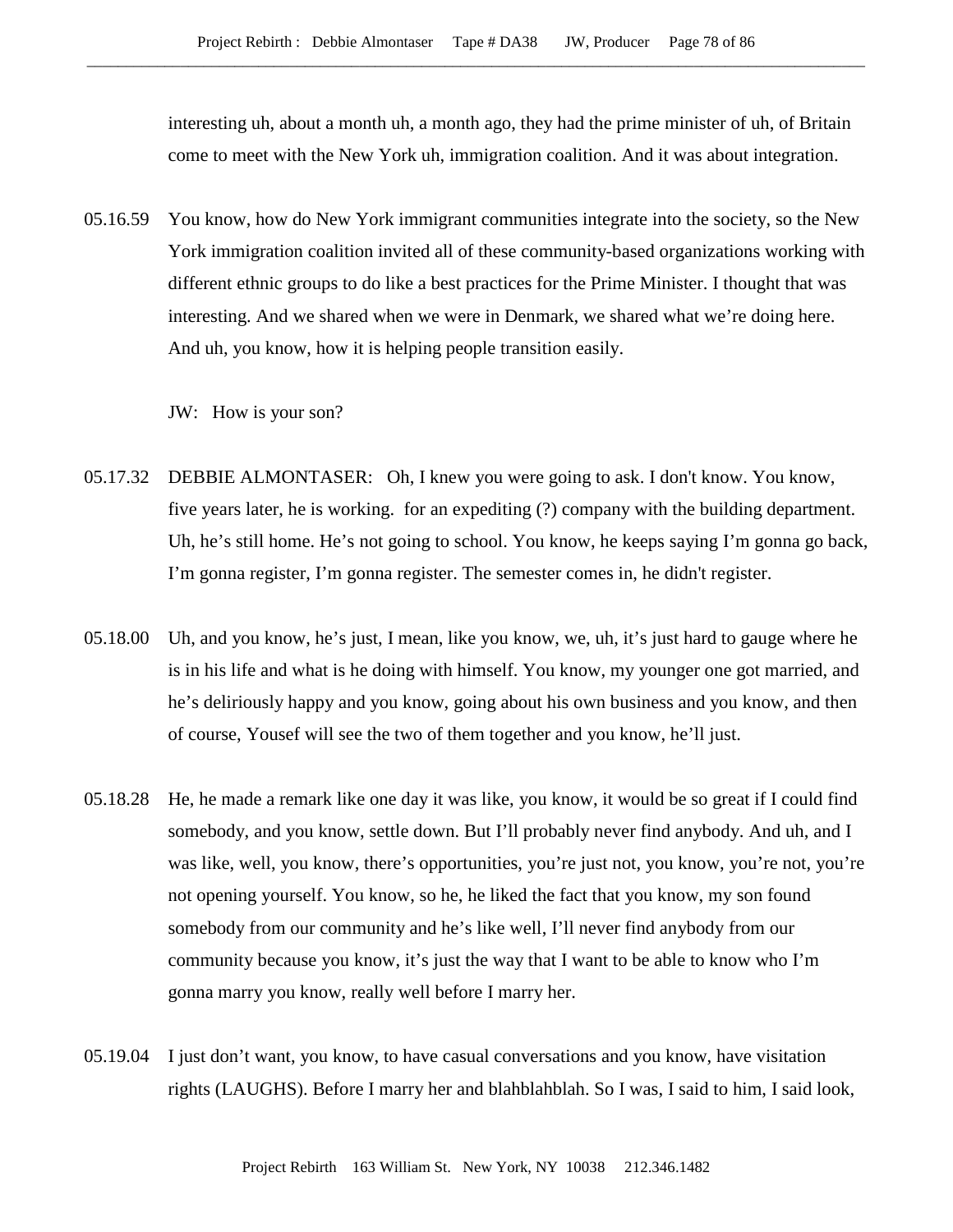you know, this is culturally the way that things are done. You know, we, your dad and I are flexible and open to other things, but there are a lot of people in our community that are not flexible and open. And we can't push or expect people to do that for us.

- 05.19.33 And at this time, you know, you have to decide what you want to do with yourself, if you want to marry somebody who is not a part of our community, that's a question you have to ask yourself. You know, are you willing to do that, you know, and you know, have children and be able to raise them in an interfaith marriage. So you know, he's uh, you know, exploring a lot of stuff, you know, and I haven't seen him in the past week.
- 05.20.03 Uh, you know, he is just throwing himself in his work. Uh, I spoke to him last week after the uh, Mount Sinai report came out and I told him that he needed to learn about this report and also go (?) done that it's serious. I shared with him some of their findings, and he's like well I don't have asthma, I don't have respiratory issues and, and I was like well, it's not necessarily that you had to have developed them already, but you never know.
- 05.20.36 You were there for a long time. And you should just go and get tested. And you should be counted among all the people who served uh, at Ground Zero. So he is like well, I'll think about it. And like I'm going to send you the link for the report, read it and please consider doing something about it. He's like ok, ok. he, like I'm nagging him about it.
- 05.21.01 So uh, so I don't know, you know, what he's thinking. (~JW~) It's been hard to you know, to, to get him to come out, you know, go out with me or with this dad. You know, he's, he's lately distant himself from us. And I don't know what it's about. You know, I think I mentioned in the last time that he lost, he was losing hair. Well, his hair is fine now, and now he's losing skin pigmentation on his lips, on, on the sides. But now it's gotten better. So.

JW: Why is that?

05.21.38 DEBBIE ALMONTASER: Well, I'm attributing it to just being at Ground Zero. And when he had gone to some doctors, they told him that his immune uh, (?) immune system is uh, is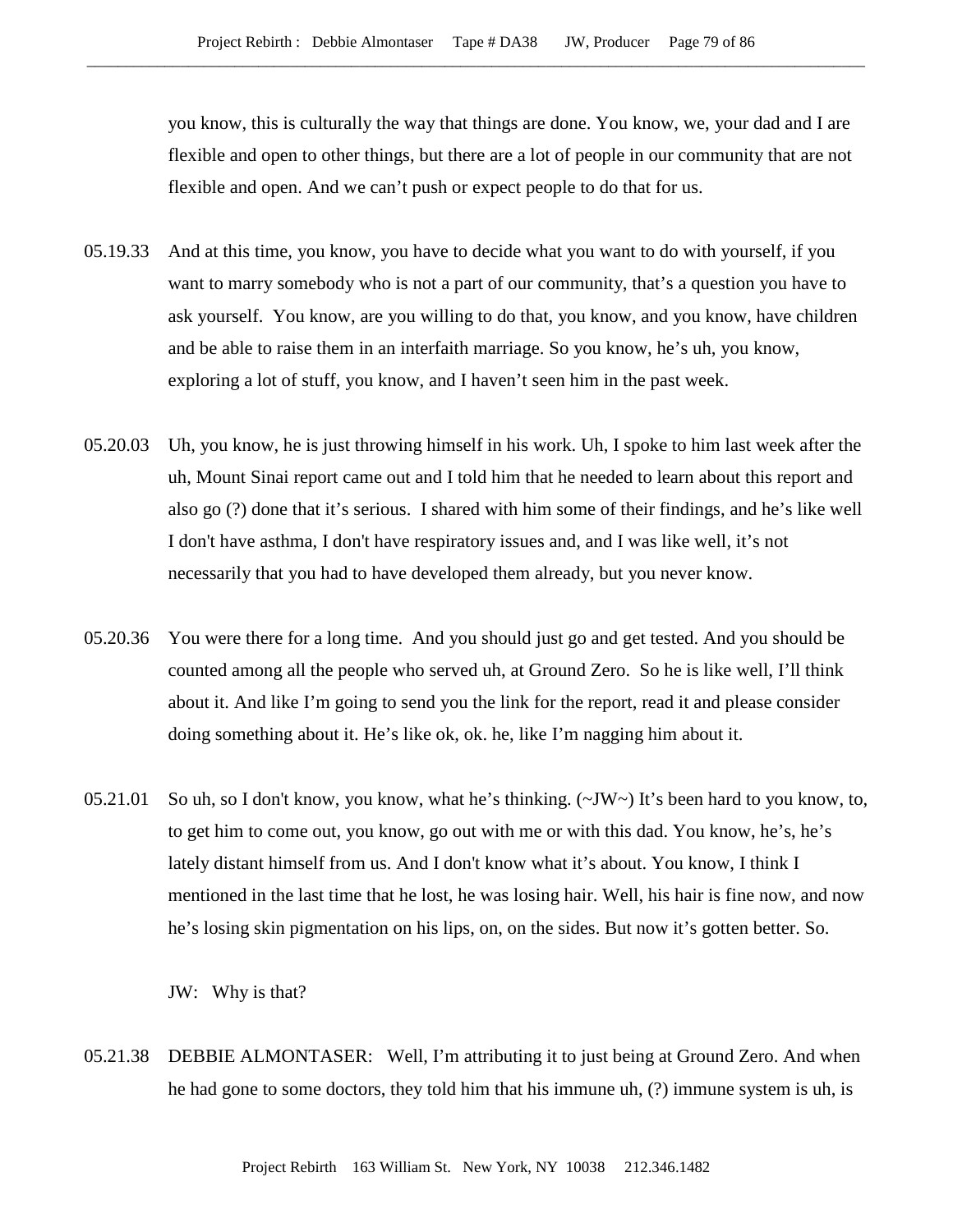low. And that's why he's losing pigmentation. So they gave him some cream, it made it worse, so he stopped using the cream. Now it's a little better. It's, his lips have gotten a little darker.

- 05.22.03 But it, it's bizarre. You know, and not even his caused him to be very uh, self-conscious about you know, considering being in a relationship or anything like that, because it's his lips.
	- JW: Do you think this is a result of him being down there?
- 05.22.31 DEBBIE ALMONTASER: Oh, absolutely. It's absolutely. And I, you know, he never as much as I've bugged him to go for counseling, he never did. He would yes me to death and yes, I'm going, and there's no way I can track that he's going. Unless I followed him (LAUGHS). For a day. And it's because you know, he's an adult. He's a young adult and there is only so much I can say or do. You know, and his, one after he came home from serving, his thing was like you know, I'm an adult.
- 05.23.02 I know I don't need it, I'm fine, I'm this, I'm that. You know? And uh, it, it's just, so I figured Ok, I guess he would know when he needs to go. But uh, like I know like you know, any time near the anniversary he (?) we don't see him, he doesn't get involved. He doesn't you know, he's doing his own thing.
- 05.23.30 You know, and that's pretty much, most of his time he's not home. You know, he has friends that he hangs out with and what have you. But uh, it's just, it's hard. It's hard you know, like I, I've had conversations with him of like you know, you really need to think about your future, what are you doing with your future? You know, you can work, you could continue to work, but then where, where is tht leading, what's that leading to, you know, what, what are you aspiring to do with your future? You know, do you want to buy a house, do you want you know.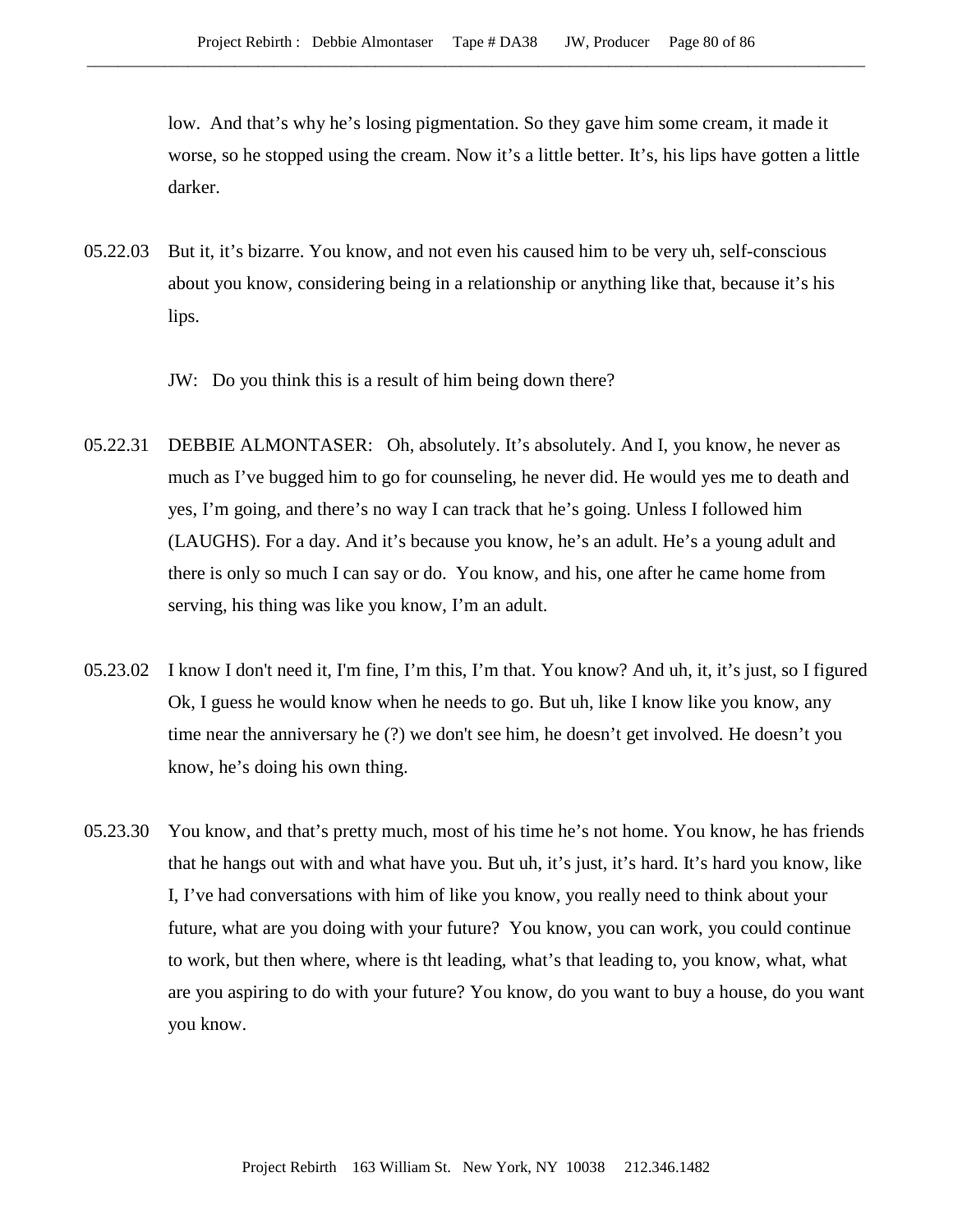- 05.24.33 You know, settle down one day. What do you want to do with yourself? You know, and he's like yeah, of course, of course, of course. But I don't know if he's giving that thought, do you know what I mean? Like with my other two kids, I know like what they want to do. You know, Mohammed is already married. He's gonna be finishing engineering school. His wife is gonna be finishing next year. Uh, you know, they're saving up to buy a house. You know, they're not planning to have kids any time soon.
- 05.24.01 She wants to teach before she, you know, uh, has children. So it's you know, they already have like their life set up. You know, my daughter, you know, wants to finish school, maybe get married, you know, she doesn't know. So but him. It's all, it's, it's a big fog. A big cloud.

JW: Do you talk about September 11<sup>th</sup>?

- 05.24.57 DEBBIE ALMONTASER: Uh, he doesn't. he doesn't like talking about it. Like there (?) was one time about a year and a half ago that uh, he had gone with me somewhere, and we were actually walking in downtown Manhattan, not too far from Ground Zero, in Battery Park area. Where we actually walked past, you know where Simms is, the clothing place? And uh, he was just recounting for me what it looked like after 9-11.
- 05.25.32 With the dust uh, and just how bad it was. And you know, the Burger King. Like he will never eat at Burger King now for as long as he will live. Uh, because the Burger King that was near Ground Zero was used as a morgue. And just the way that it smelled and, and everything, he just couldn't, he doesn't. it just uh, you know, reminds him of that.
- 05.26.00 So he (?) won't eat at Burger King like for you know, if we were out or whatever, he will not, he'll like no, I don't want Burger King. So I found out that day walking with him. Uh, and you know, I, I have asked him, I said, you know, you should tell your story. Maybe you should write about it. Maybe you know, you know, just writing a book about it and getting it out, or just keeping a journal and writing about it. And you know, he, he listens, but he doesn't respond.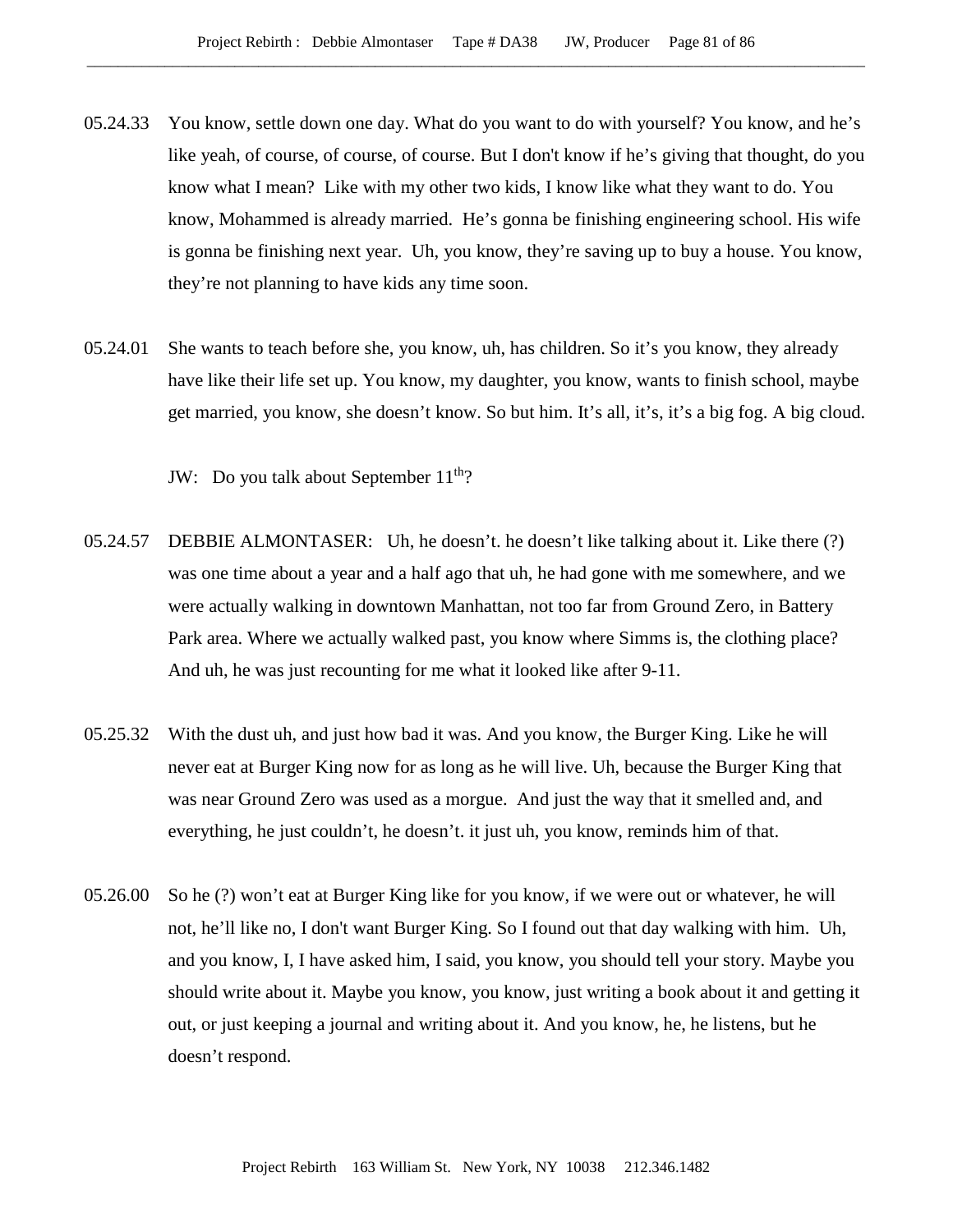05.26.31 You know, he'll just listen and listen and listen, and you know, and that's it. So you know, it's, it's hard. You know, I mean, it's so hard.

JW: How are you dealing with it as parents?

- 05.25.44 DEBBIE ALMONTASER: Well, Naji and I get really frustrated. You know, he uh, had a car. And uh, he bought it for \$200. he put a lot of money into it, it was working. and then it started falling apart again.
- 05.26.59 So he didn't know whether he wanted to invest or not. And then he sold it to somebody and he wants to buy another car. So before buying a car, he was saying, well, maybe I'll buy a motorcycle. So Naji and I panicked. We didn't want him to own a motorcycle. It's just too dangerous. So we had bought a new car and we had the old little red car, and we were like, you know, if you want it, you can buy it. You know, Naji was thinking of selling it for like \$3500. He's like just give me whatever you have and, and take the car.
- 05.27.33 So uh, Yousif was like well, you know, he didn't tell me or his dad, but he told his brother, he's like I'm their child, why do I have to buy it? And it should just be given to me. (LAUGHS) And then my younger son shared this with me, and I said, well, what do you think? He says, well, he does have a point. He says, but I don't know. I said, well, he is 24 years old. He is working.
- 05.28.01 And he, you know, I think it's good to have responsibility. You know, it's not that we need the money, but I think it's good responsibility and you know, Dad didn't say I want \$3500 from you. He said, give me whatever you can. You know, and I said he's home. He's not paying rent, he's not paying bills. You know, it's, he's making money and he's doing whatever he wants with his money. Uh, do you think it's too much to ask?
- 05.28.30 So he's like no, you're right. I guess it's not a bad thing, and Daddy's not asking him for \$3500. So it's uh, I don't know, there is sometimes that he, you know, he, he tries to make his dad and I feel guilty for things, and we don't know what. You know? You know, when he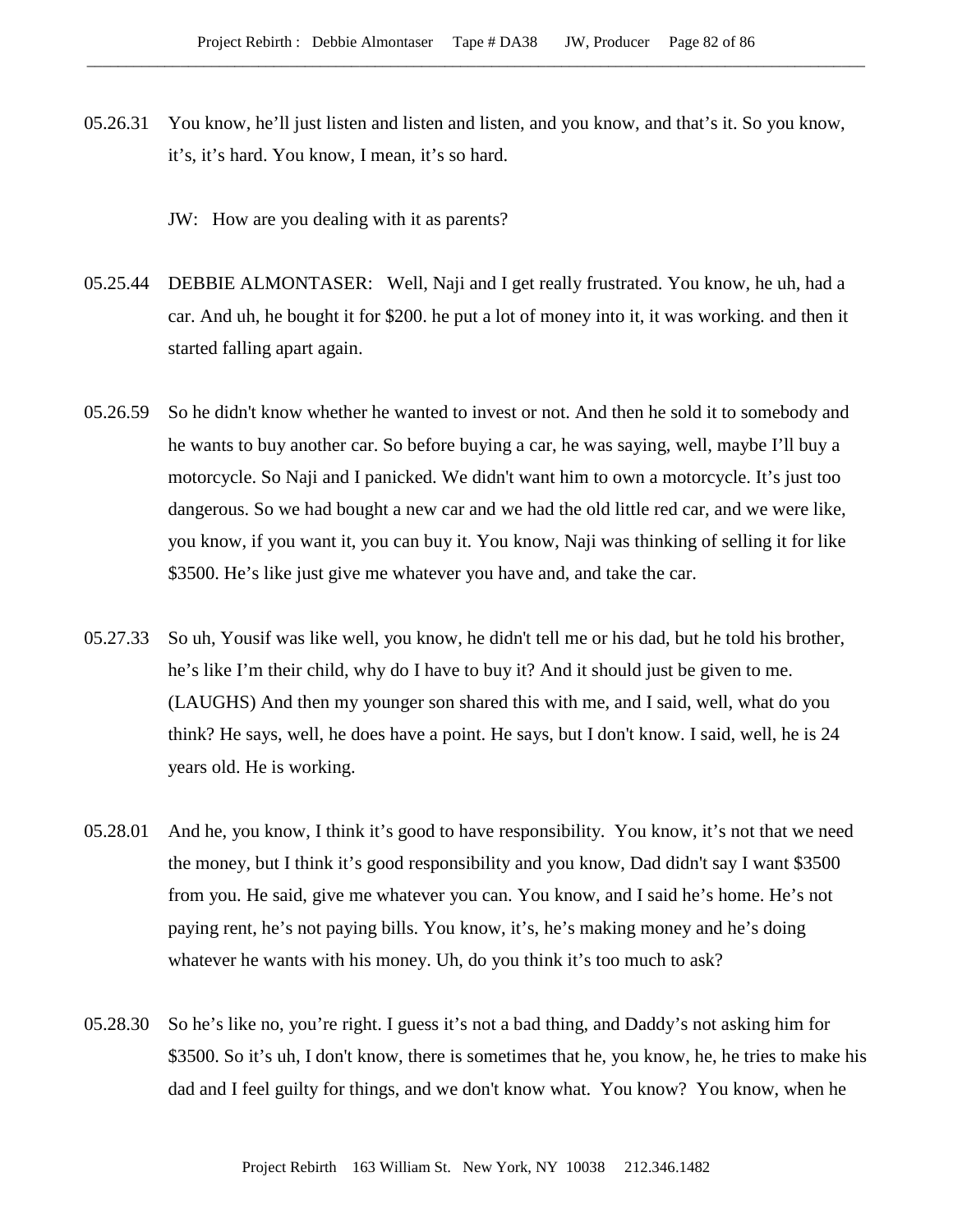was growing up he uh, went to public school and then we uh, sent him to a boarding school, and he was there for a year.

- 05.29.00 And then he, you know, came back. And uh, you know, he was always in school he, he had trouble. He had problems and it wasn't behavior or anything, but it was just not focusing. Uh, on his work. You know, doing homework or being interested. So we figured, Ok. maybe a change of, of pace would be different, you know, and uh, that didn't help either. And then he came back and then he finished high school. Uh, and then he joined the Army.
- 05.29.32 Uh, so the boarding school factor, like every now and then he's like well, you guys sent me to boarding school, I can't believe that you sent me to boarding school. You know, for, for middle school, and I was so young. And I was like, but there is so many kids who go to boarding school, and it wasn't a bad boarding school. You know, it was a boys' (?) boarding school. And there were other great kids that were there and that didn't have any problem with it. You know, and ok. So we made a mistake. You there for a year, now, you know, you came back. So it's hard, it's hard to figure out what the deal is with him.

JW: Tough as a parent?

- 05.30.14 DEBBIE ALMONTASER: Yeah, yeah. and you know, I've, I keep telling him over and over that you can't live in the past, you have to put what happened in the past (?) and move forward. Yeah, and if I, we could do things differently, we wouldn't have sent him to the boarding school had we known that he didn't like it.
	- JW: What about the chapter that you wrote?
- 05.30.44 DEBBIE ALMONTASER: Well, it was my experience on the day of 9-11. Uh, and then the work that I started doing uh, as an educator and community organizer. It was really, I really, I'm very pleased with the turnout of the book, the chapter I'm very pleased with, and it took a lot of energy.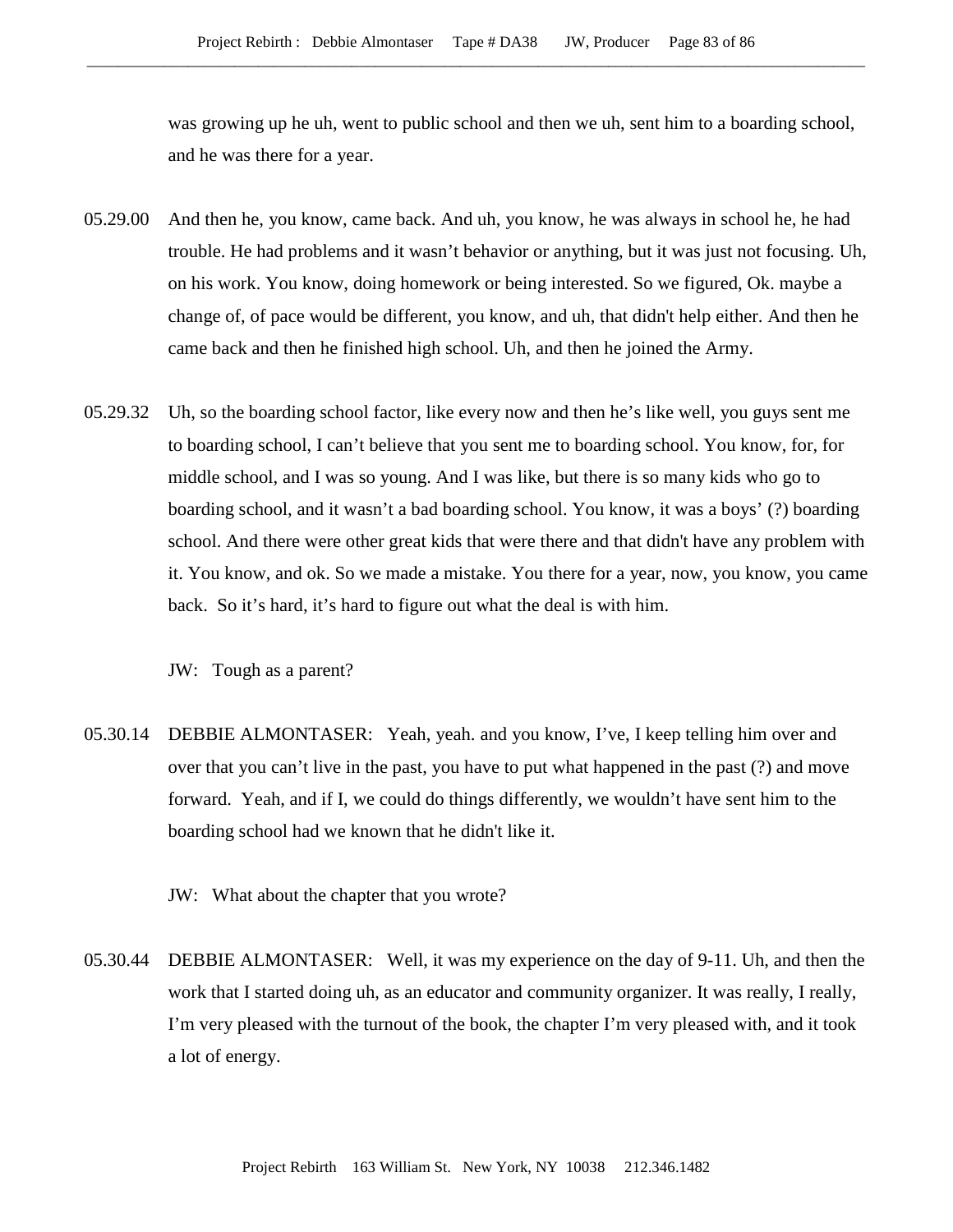- 05.31.04 Uh, it took a lot of uh, you know, difficult thinking. Uh, and visiting things that I, it was hard for me to visit, you know? Uh, but I was able to get it down on paper and there was a whole lot that I wrote more than what was on the, that ended up getting published.
- 05.31.26 Uh, but because you know, they had to edit and they wanted to keep it you know, in the uh, theme of what everything else that people were writing about, the healing process. Uh, so you know, it, it raised a lot of questions for me about you know, what the world is like and what has been going on and what have I been doing to deal with it. And, and to move forward with it. Uh, so I'm very pleased with, with what it ended up being.
- 05.32.00 I am, I wish that there could have been more you know, Arab and Muslim individuals who (?) would have uh, contributed. I'm the only on ein the book. Uh, and it makes me feel sort of like an oddity (LAUGHS). Uh, especially when you know, media would look at the press release and then see my chapter in there, and then rather than most of the people who you know, are in there prefer to speak to me or interview me.
- 05.32.31 Uh, so in a way it's been a good thing, you know, because it is, it's furthering my mission to help you know, educate and promote you know, a better understanding of you know, Arabs and Muslims. So it hasn't been too bad.
	- JW: Where do you think you'll be in 2 years?
- 05.33.00 DEBBIE ALMONTASER: Oh, in two years oh, my goodness. I hope in my school (LAUGHS). I hope in my school. Uh, school's supposed to open in 2007, September of 2007. So in two years, around this time, starting the second year of school, and then just coming back from a cultural exchange program from somewhere in the Middle East with a group of kids. From the school. That's what I'd love.
	- JW: Five years later?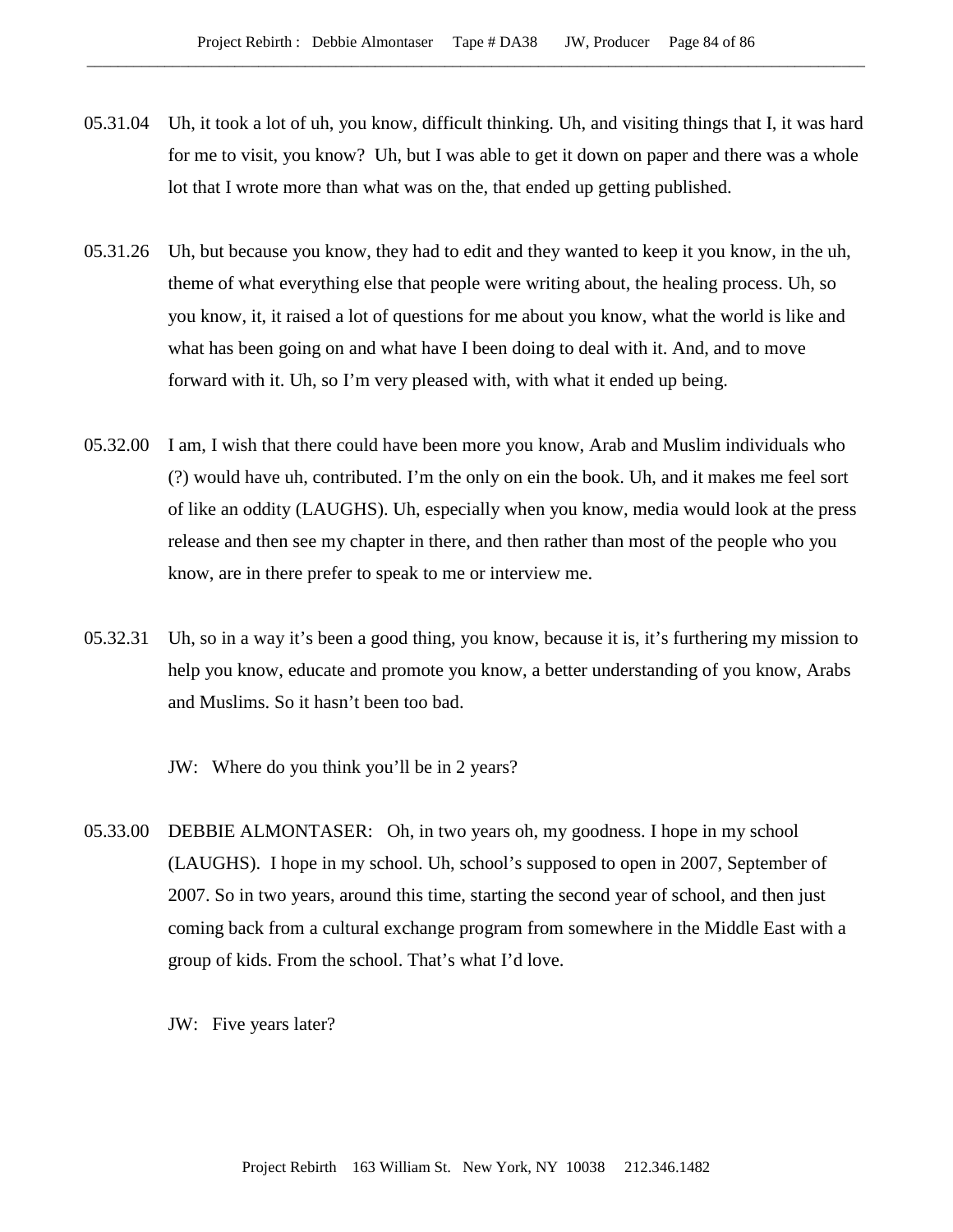- 05.33.35 DEBBIE ALMONTASER: In five years, possibly uh, helping other people replicate the school somewhere else in this country. If we do really well and we succeed and the school is successful. That's really my (?) ultimate goal, is to develop, replicate the school.
- 05.34.03 And it's public. And I keep telling everybody it's the first public high school 6-12, 'cos there are Arabic and there are Islamic schools, but they're charter or private. But this is public. So we want to do public schools, and that's what makes it unique, that it's a public school.

JW: Anything else?

## (OFF CAMERA REMARKS)

05.35.37 DEBBIE ALMONTASER: One of the people that's on my team, on my design team is actually uh, a family member of someone who is, was lost in 9-11. She is the sister of a woman that was in I think in uh, Tower 2.

## (OFF CAMERA REMARKS)

- 05.36.00 DEBBIE ALMONTASER: She's a Latina woman from Puerto Rico. (~JW~) and she actually uh, was a former principal at uh, not too far. She was 14 blocks away from Ground Zero. And uh, was a principal then. She continued to be a principal and two years ago, she took a leave and went to Afghanistan and started a school there. (~JW~) She's also one of the contributors in the book.
- 05.36.31 So I told her what I was doing, and I was like I want you to be on my team (LAUGHS). You have to be on my team. So she was like I'd love to be on your team. This is such an amazing concept. So yeah, so it's pretty compelling to sit there and listen to her. You know, and her belief in such a school becoming a reality and how greatly needed it is. You know, and her family stands divided with what the actions on the decisions that she has taken.